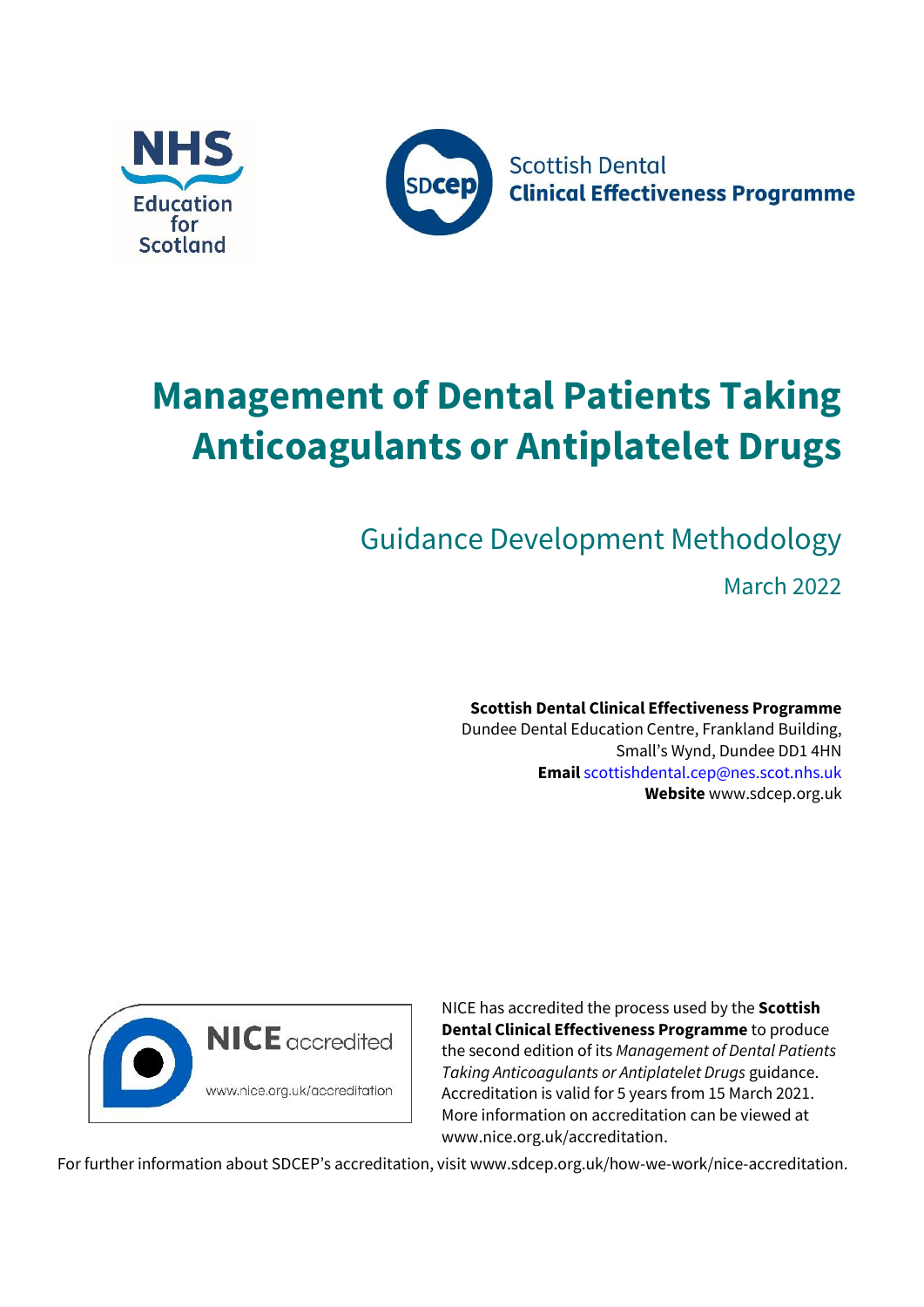# **Contents**

| 1  |                                                                                    |  |  |  |
|----|------------------------------------------------------------------------------------|--|--|--|
| 2  |                                                                                    |  |  |  |
| 3  |                                                                                    |  |  |  |
| 4  |                                                                                    |  |  |  |
| 5  |                                                                                    |  |  |  |
| 6  |                                                                                    |  |  |  |
| 7  | Considered Judgements, Review and Development of Recommendations 6                 |  |  |  |
| 8  |                                                                                    |  |  |  |
| 9  |                                                                                    |  |  |  |
| 10 |                                                                                    |  |  |  |
| 11 |                                                                                    |  |  |  |
| 12 |                                                                                    |  |  |  |
|    |                                                                                    |  |  |  |
|    |                                                                                    |  |  |  |
|    |                                                                                    |  |  |  |
|    |                                                                                    |  |  |  |
|    | Q1: Should warfarin or other vitamin K antagonists be continued or interrupted     |  |  |  |
|    |                                                                                    |  |  |  |
|    | Q2: Should antiplatelet drugs be continued or interrupted for dental treatment? 40 |  |  |  |
|    | Q3: Should the DOACs be continued or interrupted for dental treatment?  49         |  |  |  |
|    | Q4: Should the injectable anticoagulants be continued or interrupted               |  |  |  |
|    |                                                                                    |  |  |  |
|    | Q5: Should other measures be used for dental treatment on patients taking          |  |  |  |
|    |                                                                                    |  |  |  |
|    |                                                                                    |  |  |  |
|    |                                                                                    |  |  |  |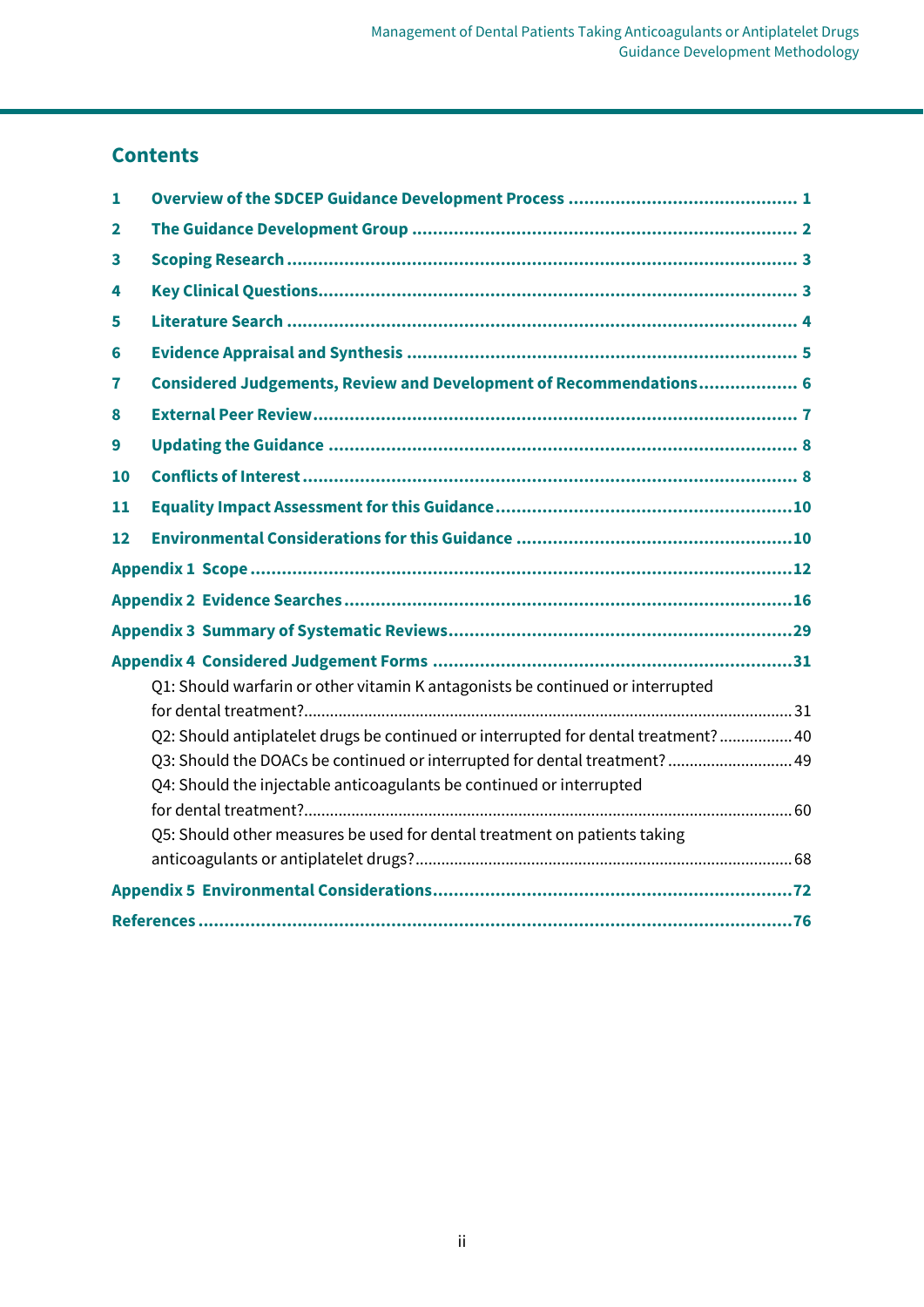# <span id="page-2-0"></span>**1 Overview of the SDCEP Guidance Development Process**

SDCEP first published *Management of Dental Patients Taking Anticoagulants or Antiplatelet Drugs* in 2015. The first edition of the guidance was developed following SDCEP's standard guidance development process (www.sdcep.org.uk/how-we-work/guidance-development-process/), which is accredited by the National Institute for Health and Care Excellence (NICE; www.nice.org.uk/about/what-we-do/accreditation). Details of the methodology used, including the literature searches, evidence appraisal and synthesis, considered judgements and development of the recommendations, and external consultation are documented in the *Management of Dental Patients Taking Anticoagulants or Antiplatelet Drugs Guidance Development Methodology (2015)* which is available on request.

A scheduled full review of the topic was initiated in 2020 in accordance with SDCEP's five-year guidance review policy and the updated second edition of the guidance was published in 2022. The updating followed the relevant steps of the process described in the SDCEP *Guidance Development Process Manual* (Version 2.0, February 2019), with modifications appropriate for an update, as outlined below:

- Reconvening of Guidance Development Group (GDG);
- Scoping including horizon scanning literature review and research on stakeholder attitudes to the topic and existing guidance;
- Agreement on scope and key clinical questions;
- Preparation of draft updated guidance including:
	- **o** Systematic literature review,
	- **o** Evidence appraisal, synthesis and summary,
	- **o** Considered judgements,
	- **o** Review and revision of existing recommendations, formulation of new recommendations and grading;
- External peer review;
- Review of peer review feedback and revision of the guidance and other related products;
- Final draft sign off;
- Design for publication and print;
- Dissemination and implementation.

Specific details of the methodology used for the development of the second edition of the *Management of Dental Patients Taking Anticoagulant or Antiplatelet Drugs* guidance are presented either in the full guidance (www.sdcep.org.uk/published-guidance/anticoagulants-andantiplatelets/) or in the following sections of this methods document.

For further details, queries or requests for unpublished information, please contact SDCEP using the details provided on the front page of this document.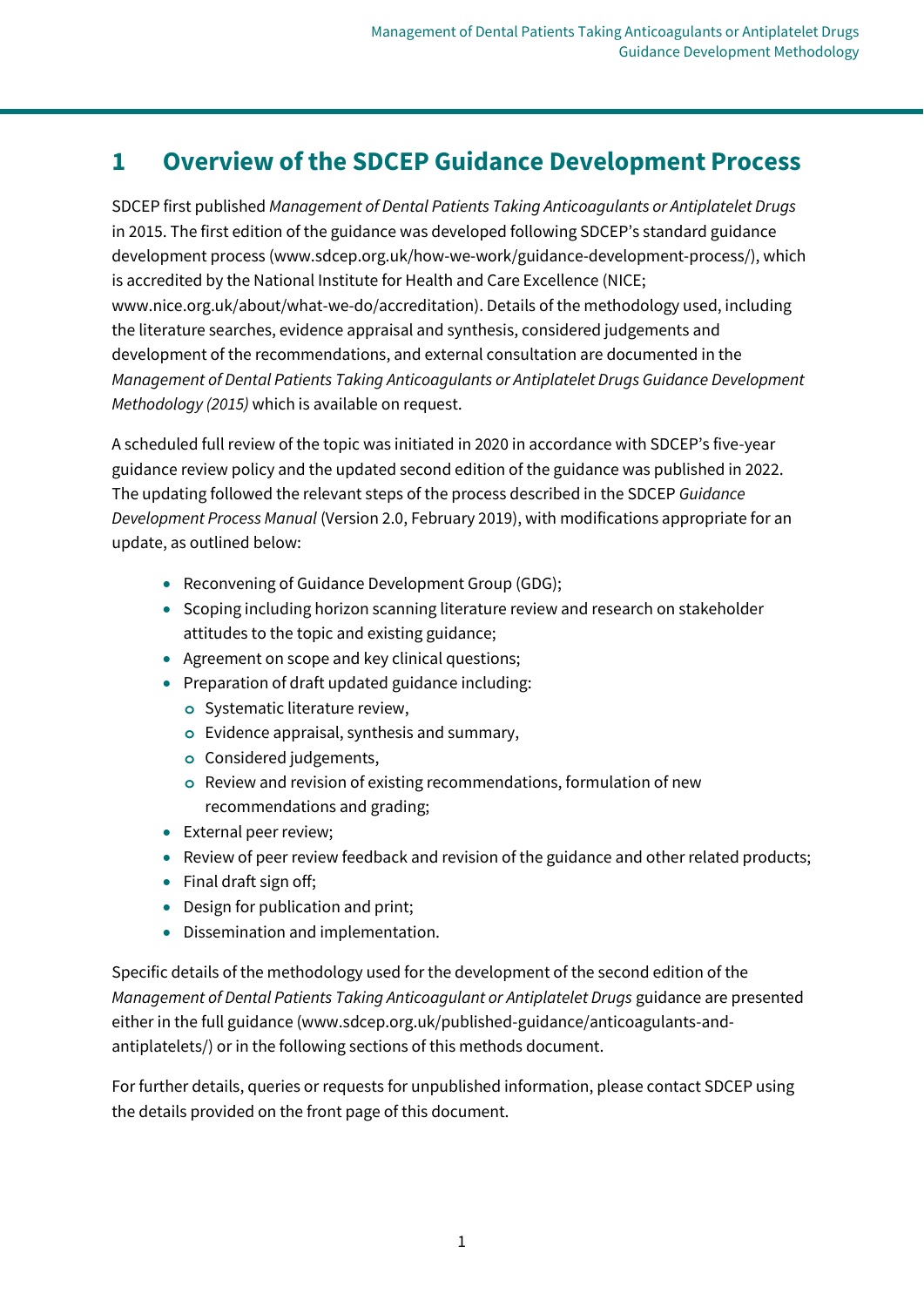# <span id="page-3-0"></span>**2 The Guidance Development Group**

The Guidance Development Group (GDG) for this guidance update comprised individuals from a range of branches of the dental and medical professions and two patient representatives.

| Name                       | Role                                                                                                                                                    |
|----------------------------|---------------------------------------------------------------------------------------------------------------------------------------------------------|
| Steven Johnston<br>(Chair) | Senior Dental Officer, Public Dental Service, NHS Orkney                                                                                                |
| Carol Armstrong            | Dental Therapist (Special Care), NHS Dumfries & Galloway                                                                                                |
| Dean Barker                | Consultant in Restorative Dentistry, University of Aberdeen Dental<br>Hospital & Institute of Dentistry                                                 |
| Nicholas Beacher           | Clinical Lecturer, University of Glasgow; Honorary Specialty Dentist/<br>Specialist in Special Care Dentistry, NHS Greater Glasgow & Clyde              |
| Mark Bradley               | General Dental Practitioner, Kilmarnock                                                                                                                 |
| Adrian Brady               | Consultant Cardiologist, NHS Greater Glasgow & Clyde; Honorary<br>Professor, University of Glasgow                                                      |
| Diane Eaton                | Independent Anticoagulation Patient Expert, formerly of<br>Anticoagulation UK                                                                           |
| Patricia Green             | Patient Representative, Aviemore                                                                                                                        |
| Steve McGlynn              | Specialist Principal Pharmacist (Cardiology), NHS Greater Glasgow &<br>Clyde; Honorary Senior Teaching Fellow, University of Strathclyde                |
| Namita Nayyer              | Consultant in Oral Surgery, NHS Borders                                                                                                                 |
| <b>Gillian Nevin</b>       | General Dental Practitioner, Coupar Angus; Assistant Postgraduate<br>Dental Dean (CPD), NHS Education for Scotland                                      |
| <b>Christine Randall</b>   | Lead Pharmacist for Dental Medicines Information and<br>Pharmacovigilance and Assistant Director, North West Medicines<br>Information Centre, Liverpool |
| Simon Randfield            | General Practitioner, NHS Forth Valley                                                                                                                  |
| Ryan Rodgers               | Consultant Haematologist, NHS Greater Glasgow & Clyde                                                                                                   |
| <b>Elizabeth Theaker</b>   | Consultant in Oral Medicine/Honorary Senior Lecturer, Dundee Dental<br>Hospital and School                                                              |
| John Wall                  | <b>General Dental Practitioner, Peebles</b>                                                                                                             |

Scheduled meetings of the GDG took place as part of the guidance development process.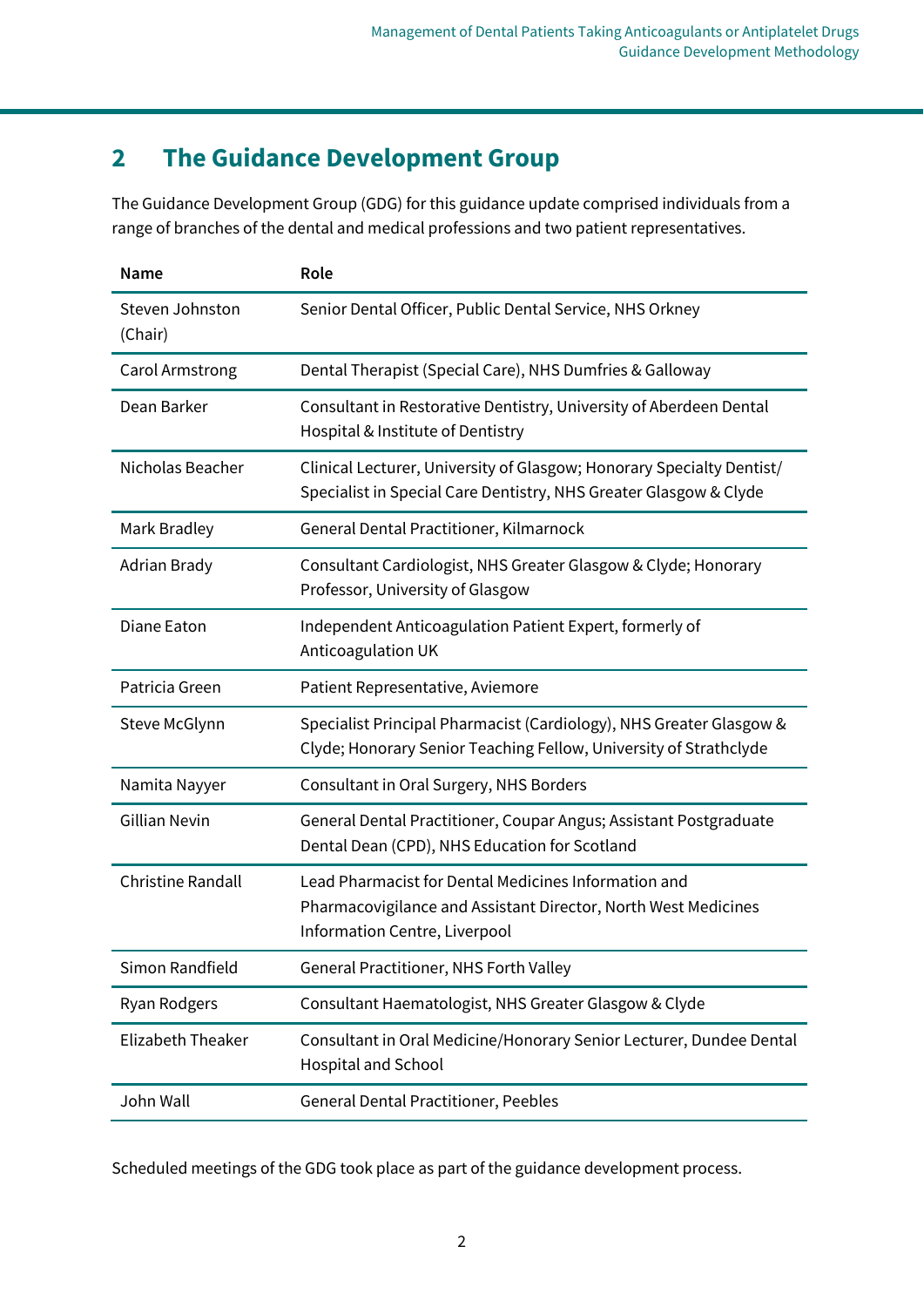# <span id="page-4-0"></span>**3 Scoping Research**

SDCEP's research collaborators TRiaDS (Translation Research in a Dental Setting; www.triads.org.uk) carried out research during the development of the first edition of the *Management of Dental Patients Taking Anticoagulants or Antiplatelet Drugs* guidance and after its publication. Following the TRiaDS framework for translating guidance recommendations into practice,<sup>1</sup> this focused on evaluating whether users of the guidance had changed their practice since its publication and investigated factors that influence practitioner behaviour with respect to aspects of the recommended management of dental treatment for patients taking anticoagulant or antiplatelet medication. This work was presented to the guidance development group (GDG) convened to update the guidance.

<span id="page-4-2"></span>TRiaDS carried out additional research to inform the scope and content of the guidance update. Dental practitioner and patient scoping interviews were conducted in June 2021, to gain feedback on the first edition of the guidance. Invitations to participate were sent to the Scottish Dental Practice Based Network (SDPBRN) Rapid Evaluation Practitioners, NHS Tayside's Public Involvement Team and the Patient and Public Involvement and Engagement Co-ordinator for the Health Service Research Unit in the University of Aberdeen, for distribution to their network members. Practitioners were asked about their use of the guidance, challenges to implementing the recommendations and suggestions for additional content or improvements. Patient experiences and views on the resources provided with the guidance were also sought via a survey posted online by relevant patient support organisations. Feedback and suggestions for improvements were considered by the GDG during the development of the updated guidance and resources.

The scope for the guidance update agreed by the GDG is included i[n Appendix 1.](#page-13-0) The aims and target patient groups are essentially the same as for the first edition of the guidance, with the addition of patients taking edoxaban. The scope for the update also recognises that use of the guidance could impact on medical professionals including general medical practitioners, pharmacists, haematologists and cardiologists involved in the care of patients taking anticoagulants or antiplatelet drugs.

# <span id="page-4-1"></span>**4 Key Clinical Questions**

The second edition of the guidance considered the same five clinical questions addressed in the first edition of the guidance (with the inclusion of edoxaban in Question 3), as listed below.

Key recommendations were not made in the first edition of the guidance for Questions 4 (injectable anticoagulants) and 5 (additional haemostatic measures) because of insufficient evidence and other considerations. For the second edition, the GDG considered whether the existing recommendations for Questions 1-3 should remain extant and whether key recommendations could be made for Questions 4 and 5.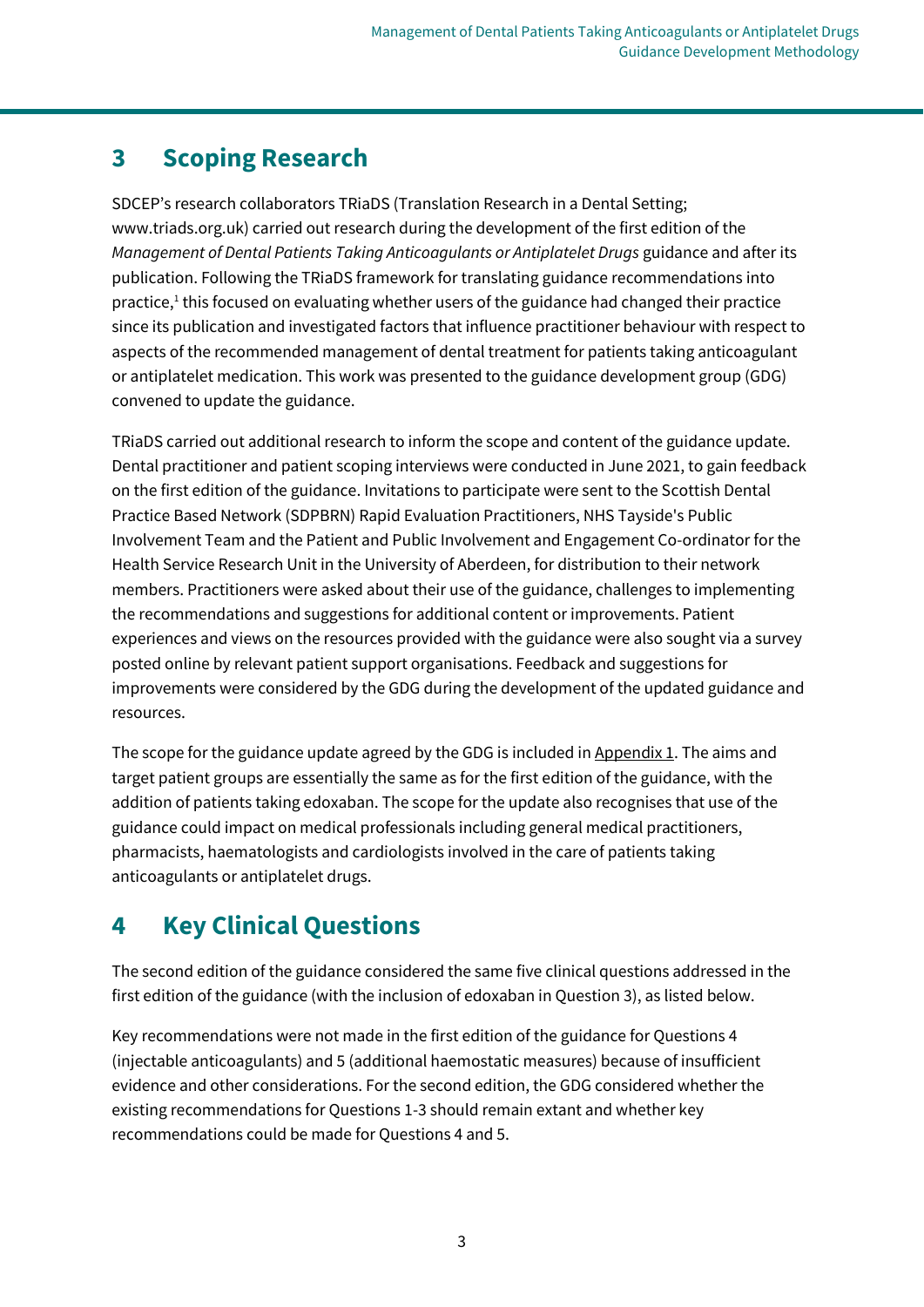- <span id="page-5-1"></span>1. Should warfarin or other vitamin K antagonists be continued or interrupted for dental treatment? (To include warfarin, acenocoumarol and phenindione)
- 2. Should antiplatelet drugs be continued or interrupted for dental treatment? (To include aspirin, clopidogrel, dipyridamole, prasugrel, ticagrelor and combined therapies)
- 3. Should the DOACs be continued or interrupted for dental treatment? (To include apixaban, dabigatran, rivaroxaban and edoxaban)
- 4. Should the injectable anticoagulants be continued or interrupted for dental treatment? (To include dalteparin, enoxaparin and tinzaparin)
- 5. Should other measures to minimise bleeding be used for dental treatment on patients taking anticoagulants or antiplatelet drugs?

As for the first edition of the guidance, these clinical questions informed the evidence search strategy and formed the basis for the evidence summaries and considered judgements made by the GDG.

# <span id="page-5-0"></span>**5 Literature Search**

Since the clinical questions for the guidance update were essentially as for the first edition of the guidance, the evidence search approach was based on that used previously (detailed in *Management of Dental Patients Taking Anticoagulants or Antiplatelet Drugs Guidance Development Methodology* (2015); available on request). Preliminary scoping searches suggested that a number of systematic reviews directly relevant to the clinical questions had been published since the first edition of the guidance. Consequently, the search combined anticoagulant/antiplatelet terms with dental terms, but not with terms for other types of surgical procedure or for general bleeding risk as used in the wider searches carried out for the first edition of the guidance.

In accordance with SDCEP's standard process, the evidence search and screening focussed on systematic reviews and guidelines, before considering primary studies.

For this guidance update, a comprehensive literature search of online databases MEDLINE, EMBASE, Cochrane Database of Systematic Reviews, CINAHL, Epistemonikos and Database of Abstracts of Reviews of Effects was conducted by the Cochrane Oral Health Information Specialist on 14 April 2021 and updated on 19 July 2021. The searches of MEDLINE, EMBASE and CINAHL were from the date of the search for the first edition of guidance (October 2014). Filters for systematic reviews and guidelines were applied. The searches retrieved 560 articles. Details of the searches can be found i[n Appendix 2.](#page-17-0)

Potentially eligible articles were identified independently by two reviewers from the list of titles and abstracts retrieved. An article was considered potentially eligible if it met both of the following criteria: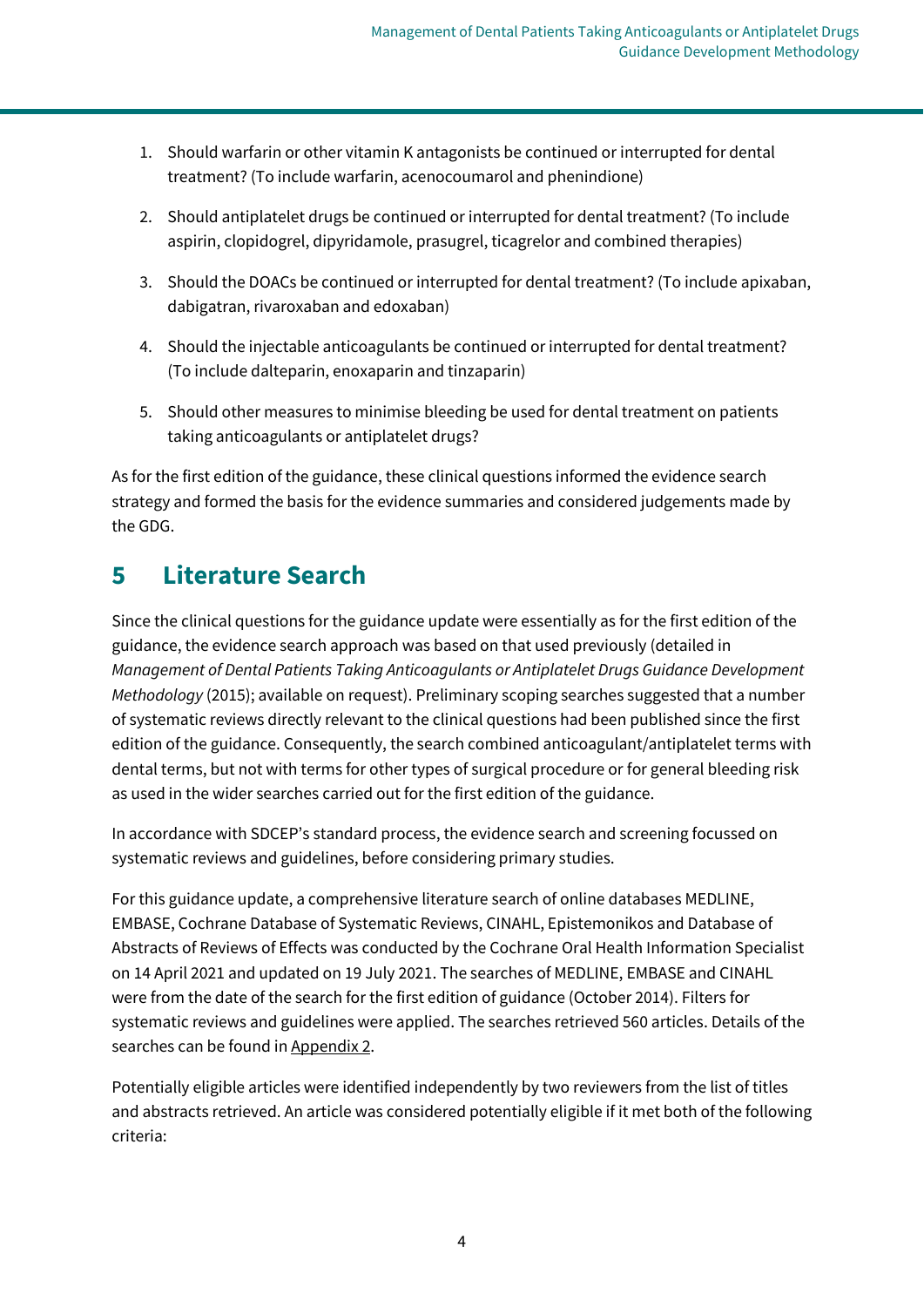- 1. The article was a systematic review or a guideline. An article would be included as a systematic review, if it included a methods section, a search of one or more electronic databases and details of included studies. An article was included as a guideline if it made recommendations for clinical practice.
- 2. The article referred to anticoagulants or antiplatelet drugs and bleeding or thromboembolic risk in the context of dental treatment.

Copies of potentially eligible articles were retrieved and further checked against the criteria above. Additional manual searching of guideline repositories and other resources, and follow up of citations from relevant articles found through the systematic searching was carried out. Other sources of evidence identified by GDG members were considered, taking relevance and methodological quality into account.

# <span id="page-6-0"></span>**6 Evidence Appraisal and Synthesis**

Eligible articles that were potentially relevant for each of the key clinical questions were identified and appraised for their quality of development, evidence base and applicability to the clinical questions.

Of the 26 eligible systematic reviews identified, the 20 most recent were fully appraised. The remaining six older reviews described the same studies or reported the same conclusions as more recent reviews. A reviewer assessed the full text of each article and extracted the information applicable to the clinical question(s).

For the updating of this guidance, systematic reviews were assessed for methodological quality using AMSTAR criteria.<sup>2,3</sup> The rating for overall confidence in each systematic review was assigned as a level from low to high, rather than using a numerical score. The GRADE (Grading of Recommendations, Assessment, Development and Evaluation) approach was used to assess and rate the certainty of the reported evidence (www.gradeworkinggroup.org). The evidence certainty was rated as high, moderate, low or very low. The GRADE framework is a widely accepted system for grading both the evidence and the recommendations and is used internationally by other guideline producers.

The individual data extraction and evidence appraisal forms for each of the relevant articles are available on request. A summary of the 20 systematic reviews appraised to inform this guidance, including the AMSTAR and GRADE ratings, can be found in [Appendix 3.](#page-30-0) Details of the evidence reported in the reviews are included in the Considered Judgement Forms i[n Appendix 4.](#page-32-0)

Although three guidelines with relevance to the clinical questions were identified for this update, they either did not describe the methodology used or were mainly non-dental and so were not formally appraised.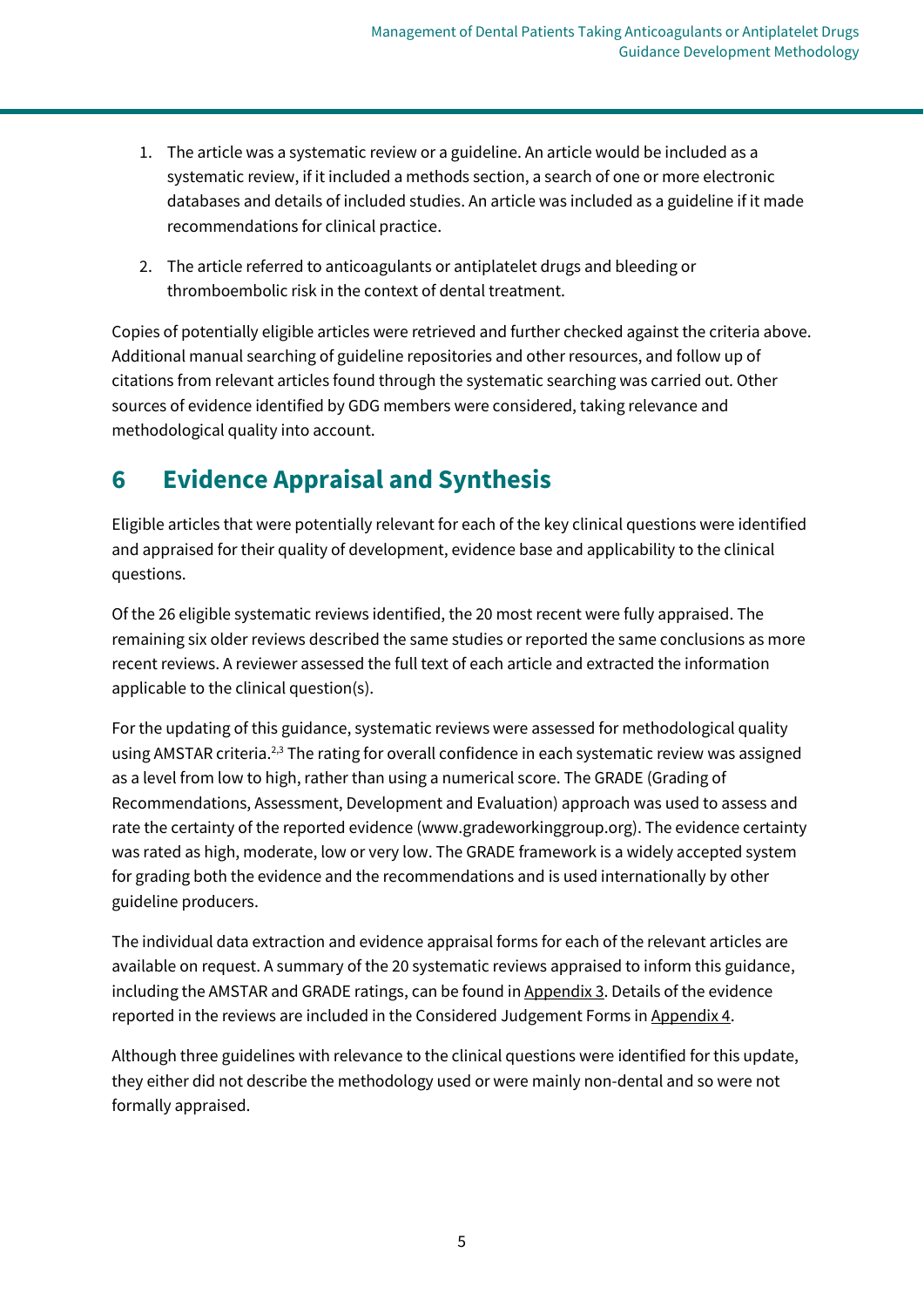# <span id="page-7-0"></span>**7 Considered Judgements, Review and Development of Recommendations**

The synthesised evidence for each clinical question, published since the first edition of the guidance, was summarised (see [Appendix 4\)](#page-32-0) and distributed to the GDG to inform and facilitate the review and updating of the recommendations in the guidance. Significant changes to the evidence base since the development of the recommendations in the first edition of the guidance were noted.

The process for the review of the recommendations followed the GRADE approach, with considered judgements based on the certainty of evidence, balance of benefits and harms, patient values and preferences, and the acceptability and feasibility of the treatment options. The impact of potential barriers to implementation of the recommendations, which were identified during development of the first edition and after publication, through stakeholder involvement and external consultation, was also considered. The relative importance of each of the criteria for a given recommendation was decided by the GDG. Decisions on the recommendations were reached by group consensus.

| Strength                                | <b>Details</b>                                                                                                                                                                                                                                                                                                                                                                                                                         |
|-----------------------------------------|----------------------------------------------------------------------------------------------------------------------------------------------------------------------------------------------------------------------------------------------------------------------------------------------------------------------------------------------------------------------------------------------------------------------------------------|
| <b>Strong</b><br>recommendation         | The guideline panel is confident that the desirable effects of an<br>intervention outweigh its undesirable effects (strong<br>recommendation for an intervention) or that the undesirable effects<br>of an intervention outweigh its desirable effects (strong<br>recommendation against an intervention).<br>A strong recommendation implies that most or all individuals will be<br>best served by the recommended course of action. |
| Weak (or conditional)<br>recommendation | A weak recommendation is one for which the desirable effects<br>probably outweigh the undesirable effects (weak recommendation for<br>an intervention) or undesirable effects probably outweigh the<br>desirable effects (weak recommendation against an intervention) but<br>appreciable uncertainty exists.<br>A weak recommendation implies that not all individuals will be best<br>served by the recommended course of action.    |

According to GRADE the strength of a recommendation may be defined as:

The evidence summaries, GDG consideration of the criteria and the resulting outcomes for each key recommendation are recorded in the Considered Judgement Forms (one for each key clinical question) which can be found in [Appendix 4.](#page-32-0) The recommendation strength (strong or conditional) and the certainty of evidence rating (high, moderate, low or very low) are stated in the guidance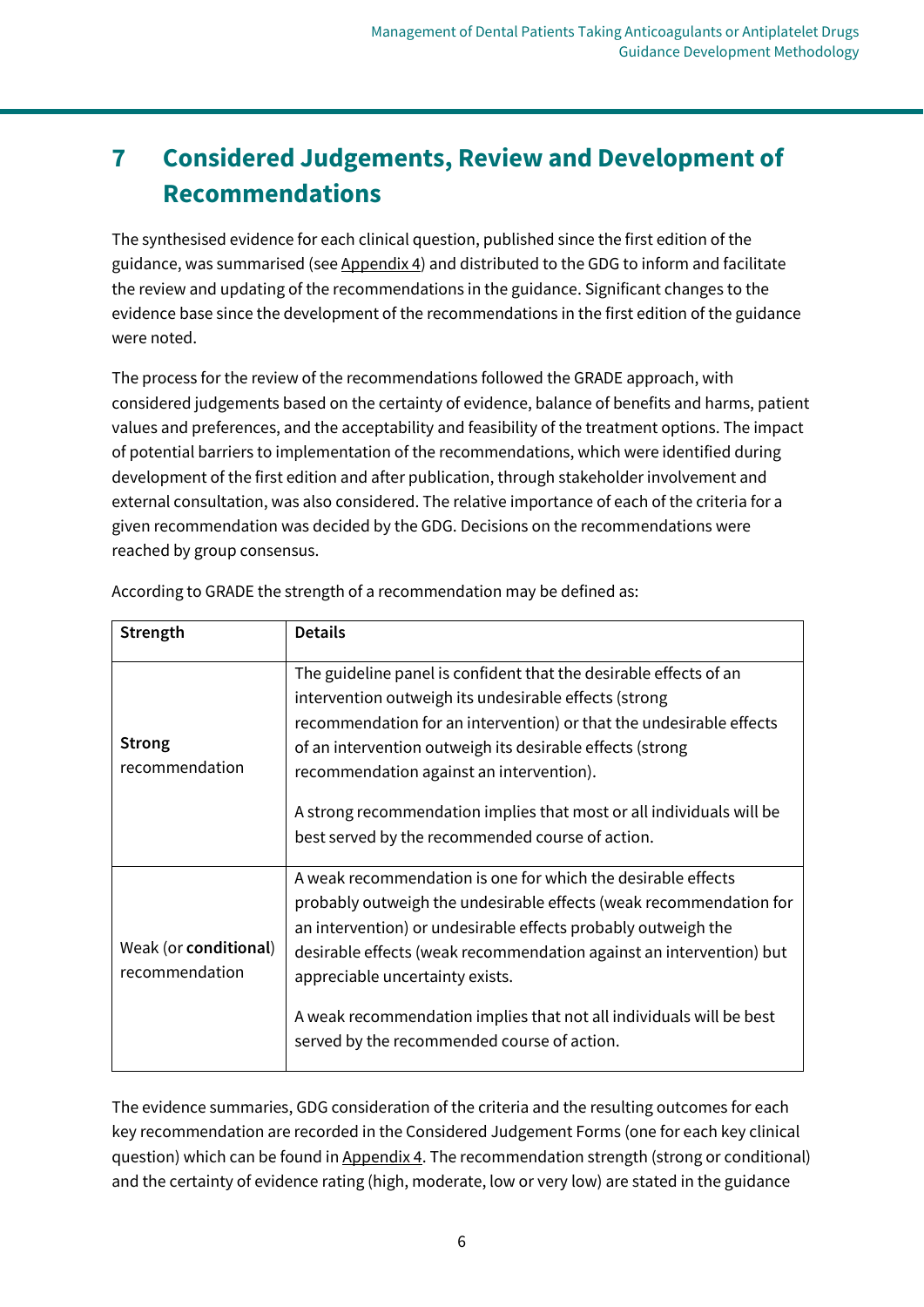along with each recommendation, for clarity. Brief explanations of the basis for each recommendation are also included in the guidance text.

The considered judgement process described above was followed both for reviewing the key recommendations developed for the first edition of the guidance, and for developing new recommendations. The recommendations are marked in the guidance as follows to indicate whether there has been any change, with the date signifying when the underpinning evidence was reviewed through the considered judgement process:

- [unchanged 2022] indicates that the recommendation from the previous edition of the guidance has been reviewed and is unchanged.
- [amended 2022] indicates that the recommendation from the previous edition of the guidance has been reviewed and amended during the guidance updating. An explanation of the amendment is provided in the guidance text.
- [new 2022] indicates a new recommendation developed for this edition of the guidance.

# <span id="page-8-0"></span>**8 External Peer Review**

Topic experts were invited to contribute to targeted external peer review in November 2021, by providing feedback on the updated guidance, the recommendations and, in particular, the guidance updating process used. The 14 peer reviewers who provided feedback represented a range of dental and medical expertise and experience. Some of the peer reviewers also had knowledge of guidance methodology.

| Name                 | Role                                                                                                   |
|----------------------|--------------------------------------------------------------------------------------------------------|
| <b>Susan Baines</b>  | Consultant in Special Care Dentistry, NHS Lothian                                                      |
| Malcolm Balfour      | General Dental Practitioner, Kilmarnock                                                                |
| Mark Burrell         | Specialty Dentist OMFS/Clinical Lead OMFS, Aberdeen Royal Infirmary                                    |
| Moira Duncan         | General Dental Practitioner, Kircaldy                                                                  |
| <b>Trudy Foster</b>  | <b>General Medical Practitioner, Falkirk</b>                                                           |
| Kirsteen Griffiths   | Senior Pharmacist, Anticoagulant Services, NHS Ayrshire and Arran                                      |
| Mohammed Kahn        | Consultant Haematologist, Aberdeen Royal Infirmary                                                     |
| Andrew Kinnear       | Dental Officer, NHS Shetland; Oral and Maxillofacial Surgery<br>Coordinator for Shetland               |
| <b>Thomas Lamont</b> | Senior Lecturer and Honorary Consultant in Restorative Dentistry,<br>Dundee Dental School and Hospital |

The peer reviewers were asked to declare any interests.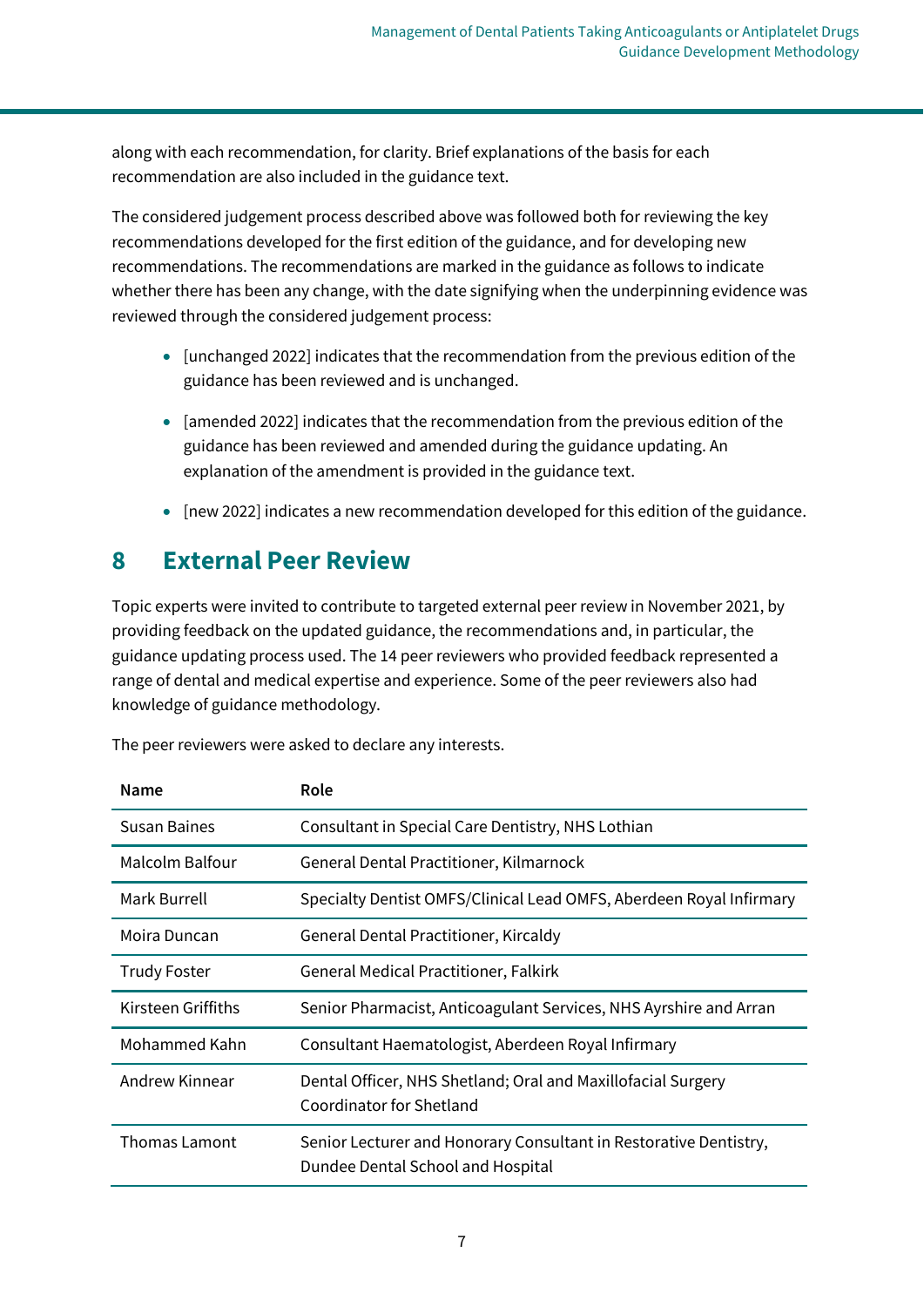| Laura MacDonald     | Managing Editor, Cochrane Oral Health                                                           |
|---------------------|-------------------------------------------------------------------------------------------------|
| Michaelina Maclusky | Honorary Consultant Oral Surgeon, NHS Tayside; Senior Clinical<br>Lecturer University of Dundee |
| Chris McDonald      | Consultant Oral and Maxillofacial Surgeon, NHS Grampian                                         |
| Chloe Wishart       | Clinical Haematology Pharmacist, Liverpool University Hospitals NHS<br><b>Foundation Trust</b>  |
| Abhi Pal            | President, College of General Dentistry                                                         |

All comments received through the external peer review process were reviewed, the feedback was considered by the GDG, and the guidance was amended accordingly prior to publication.

# <span id="page-9-0"></span>**9 Updating the Guidance**

A review of the context of this guidance (e.g. regulations, legislation, trends in working practices, evidence) will take place five years after publication and, if this has changed significantly, the guidance will be updated accordingly.

# <span id="page-9-1"></span>**10 Conflicts of Interest**

All contributors to SDCEP, including members of the GDG and external expert peer reviewers, are required to complete an SDCEP Declaration of Interests form to disclose relevant interests including financial conflicts of interest, such as receipt of fees for consulting with industry, and intellectual conflicts of interest, such as publication of original data bearing directly on a recommendation. These forms are held by SDCEP, updated yearly and details of interests are available on request. At the beginning of each group meeting during guidance development, participants are asked to confirm whether there are any changes to their Declaration of Interests.

Declared interests which could have potentially constituted a conflict of interest were considered by the SDCEP Programme Development Team (PDT) and the GDG chair to decide whether and how the extent of the individual's participation in the guidance development should be limited (e.g. exclusion from certain decisions or stages, or complete withdrawal).

Further information on SDCEP's approach to conflicts of interest is available in the SDCEP *Guidance Development Process Manual* (Version 2.0, February 2019).

Details of the Declarations of Interest for all individuals involved in the *Management of Dental Patients Taking Anticoagulants or Antiplatelet Drugs* guidance update project are available on request. A summary of the disclosures, the consideration of potential conflicts of interest, and management decisions are provided in the following table.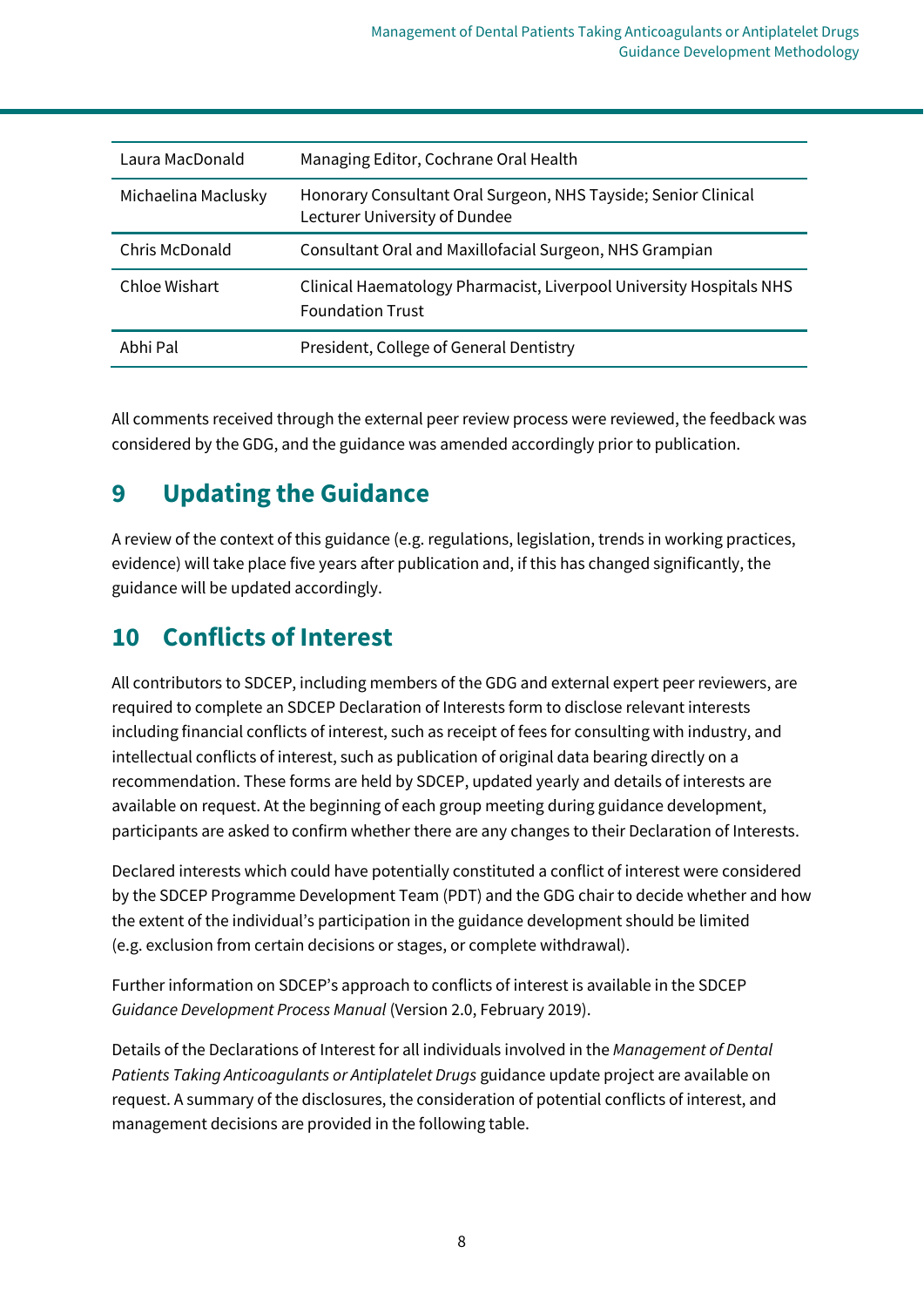### **Summary of Disclosures**

All of the GDG members, peer reviewers and members of the SDCEP PDT completed and returned the Declaration of Interests form.

Paid and unpaid professional roles involving the provision of dental or medical care or education were not considered to be a conflict of interests. Several group members declared membership of committees or societies related to their healthcare roles, but this was also considered unlikely to lead to a conflict of interest.

The Clinical Chair of the group had no conflicts of interests. Four of the sixteen external GDG members declared direct financial interests relevant to the guidance topic which could potentially cause, or be perceived to cause, conflicts of interest. One peer reviewer's employment could, as an indirect financial interest, potentially cause, or be perceived to cause, a conflict of interest.

None of the SDCEP PDT members had any interests relevant to the guidance.

### **Details of Interest(s)**

- 1. One GDG member declared receiving occasional teaching, training, lecture and speaker remuneration.
- 2. One GDG member declared that they had shares in GSK related to the manufacture of dental materials.
- 3. One GDG member declared receiving sponsorship for lectures at international meetings, consultancy fees and previous research funding from pharmaceutical companies that develop and manufacture anticoagulant drugs.
- 4. One GDG member declared receiving consultancy and lecture fees from pharmaceutical companies producing haemophilia treatments.
- 5. One of the peer reviewers is employed by a not-for-profit publisher of healthcare systematic reviews, funded by NIHR.

### **Consideration of potential to cause conflict(s) of interest**

*Are these interests likely in any way to affect the impartiality of the group member in his/her role in the guidance development e.g. in making recommendations?*

- 1. These activities were considered to be part of the individual's professional role in dental education and unlikely to cause any bias. It was agreed that no specific action was required.
- 2. It was considered unlikely that the guidance would specifically recommend any particular dental materials and, in that case, unlikely that the declared interest would cause a conflict of interests.
- 3. The guidance only relates to dental treatment and not to prescribing of anticoagulant or antiplatelet drugs. Furthermore, the inclusion of the various anticoagulant and antiplatelet drugs in the guidance is dependent on community prescribing the UK and so is not subject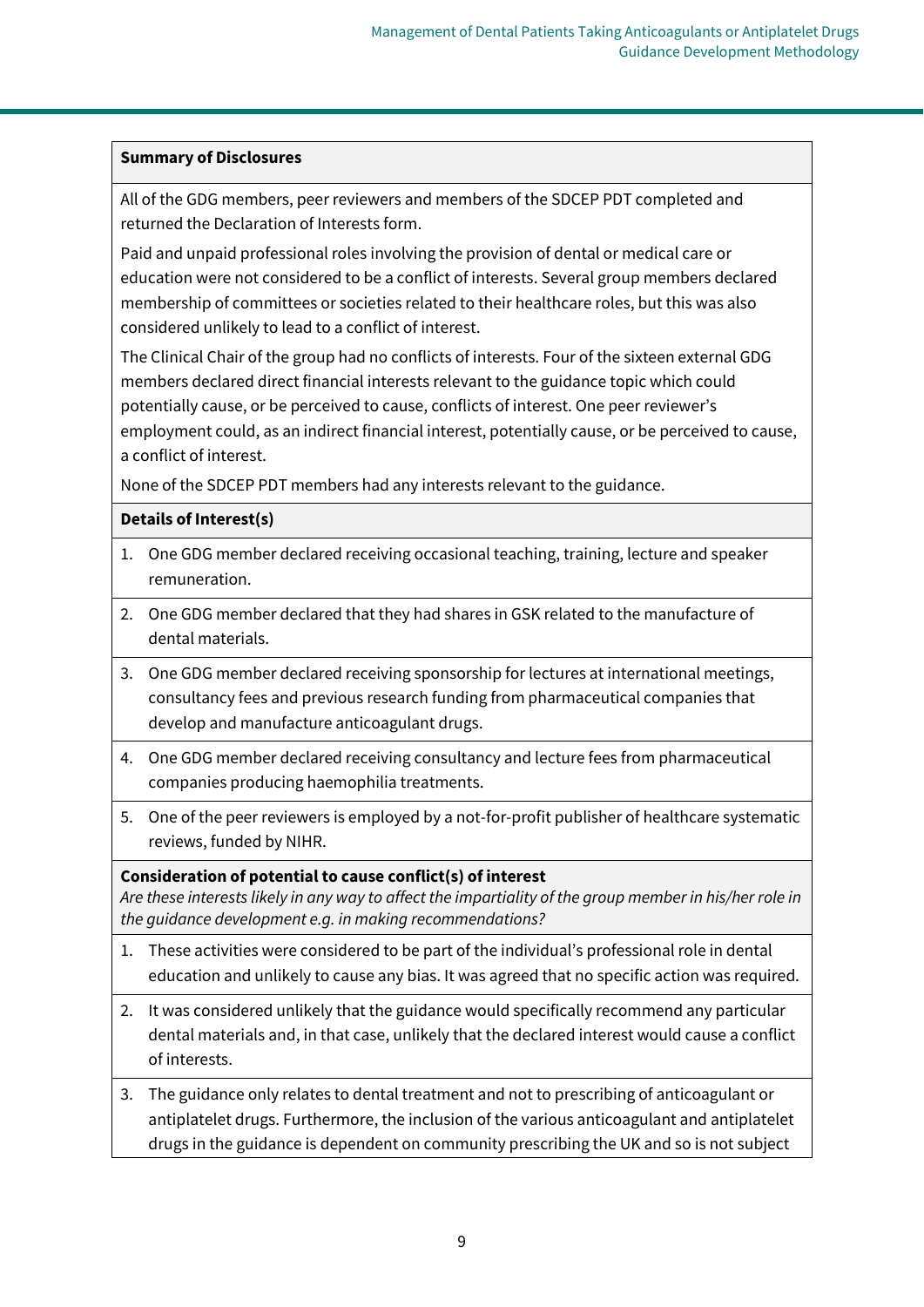to influence by any group member. Therefore, the declared interests were judged unlikely to cause any bias.

- 4. The declared interests relate to haemophilia and are not specific to the guidance topic. Consequently, they were not considered to cause a conflict of interests.
- 5. Relevant systematic reviews contribute to the evidence base for the recommendations in the guidance and it could be perceived that the peer reviewer could influence the inclusion of specific systematic reviews, for the benefit of the publisher. However, the reviews included in the guidance are identified through systematic searches and independent screening against pre-defined criteria, therefore their inclusion is not subject to potential bias by the peer reviewer.

#### **Decision on the management of the conflict(s) of interest**

*Should the group member be excluded from any stages of guidance development or decisions, or be asked to withdraw from the process?*

As the declared interests 1, 3, 4 &5 were not considered to cause conflicts of interests, it was agreed that no specific action was required.

Declared interest 2 was also judged unlikely to cause a conflict of interest but was kept under review during the guidance updating. In the event that recommendation of any relevant dental materials was under consideration by the group, the participation of the individual in those decisions would have been reconsidered.

All GDG members were notified that if at any point in the guidance development they felt that their impartiality could be affected, then they should raise this within a meeting and/or contact SDCEP or the group chair to advise of this.

# <span id="page-11-0"></span>**11 Equality Impact Assessment for this Guidance**

The possibility of inequalities associated with the guidance was considered at various stages during the development of the first edition of the guidance and during the updating for the second edition. Potential issues were identified through discussions with guidance development group members, from interviews with practitioners, the responses to the patient questionnaire and feedback from external consultation and peer review. Issues identified and actions taken were recorded in an Equality Impact Assessment (EQIA) checklist which is available on request.

# <span id="page-11-1"></span>**12 Environmental Considerations for this Guidance**

The potential environmental impact of the recommendations and clinical advice was considered during the development of the updated guidance. For this guidance, the impacts were aligned with the five key areas identified by the Centre for Sustainable Healthcare: travel; equipment and supplies (procurement); energy; waste; biodiversity and green space.<sup>4</sup> This identified actions that might reduce the potential environmental impact, and informed the development of advice points to support sustainable oral health.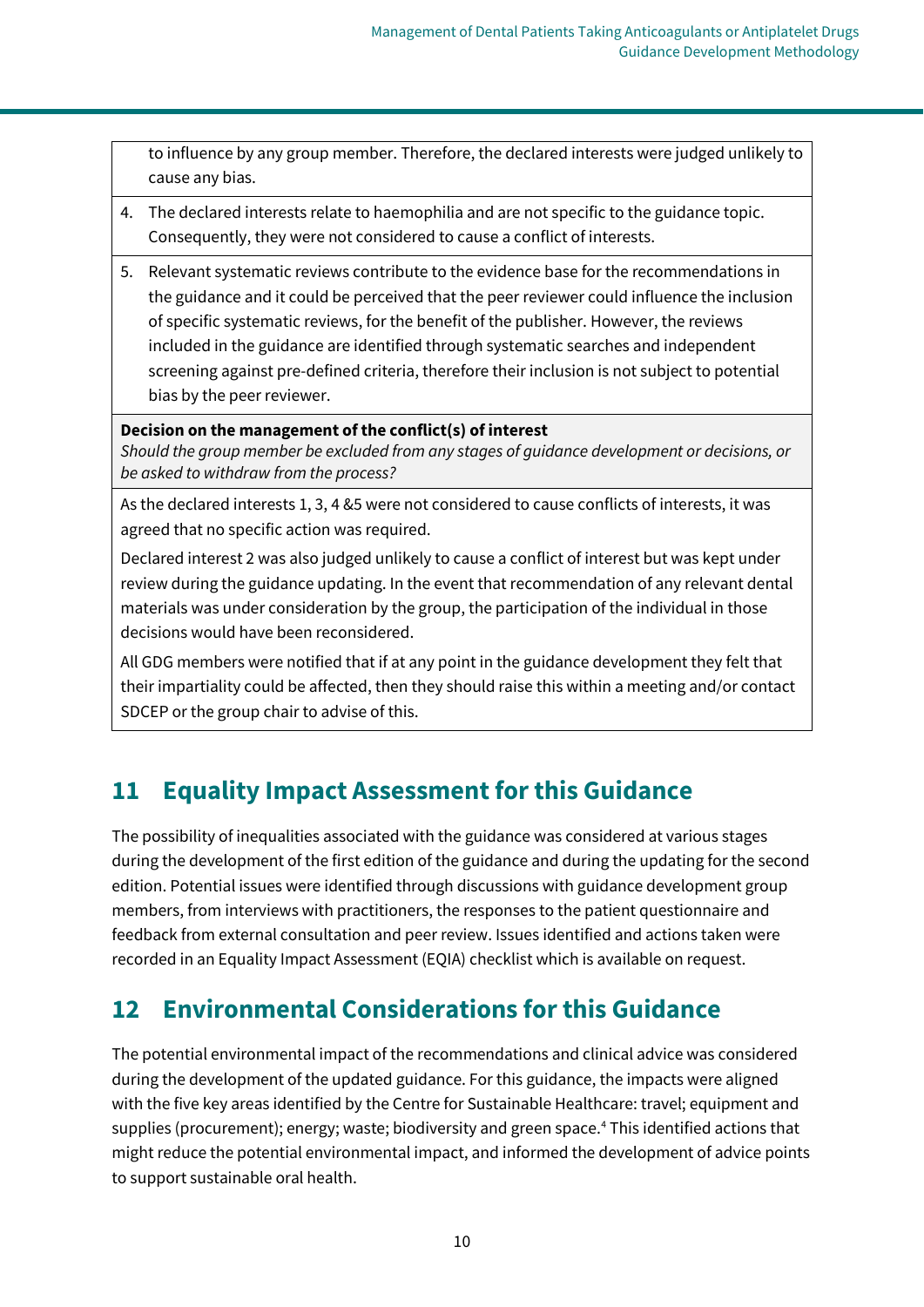Details of the specific environmental sustainability considerations for this guidance, actions identified, and existing good practice can be found in [Appendix 5.](#page-73-0)

For this topic, most of the sustainability advice points included in the guidance relate to actions to reduce unnecessary patient travel. Patient travel has been identified as a major contributor to the carbon footprint of providing dental care.<sup>5</sup>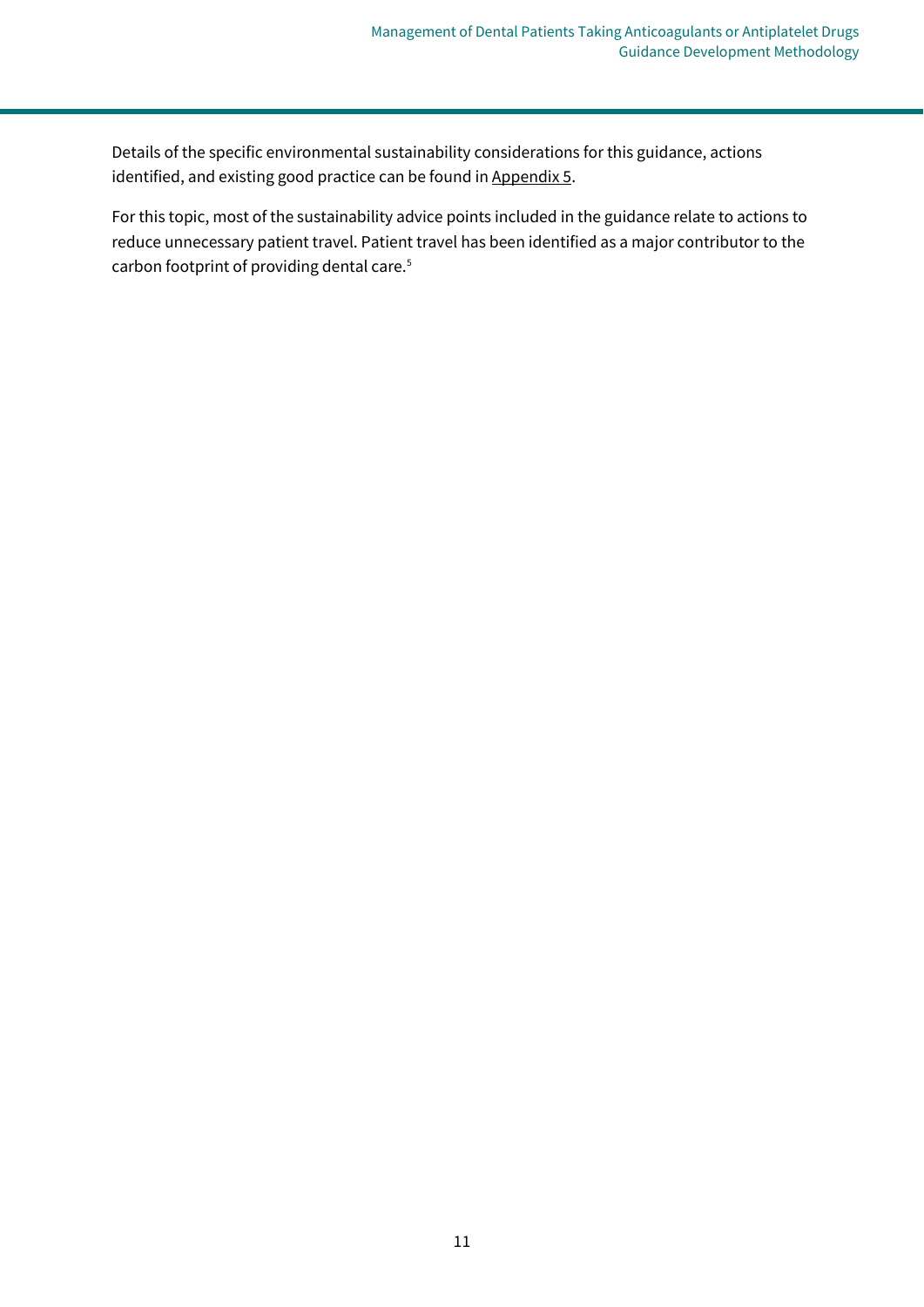# <span id="page-13-0"></span>**Appendix 1 Scope**

# **SDCEP Management of Dental Patients Taking Anticoagulants or Antiplatelet Drugs - Scope of Guidance Update – July 2021**

## **Background**

The Scottish Dental Clinical Effectiveness Programme (SDCEP) *Management of Dental Patients Taking Anticoagulants or Antiplatelet Drugs* guidance provides recommendations and practical advice to inform bleeding risk assessment and decision making for the treatment of this patient group. Information about the newer generation anticoagulants and antiplatelet drugs as well as the more established medications is included. The guidance was developed by a multidisciplinary group, including medical and dental practitioners and specialists, and a patient representative, using SDCEP's NICE Accredited standard guidance development process.

The first edition of the guidance was published in 2015 and a scheduled review of the guidance topic has commenced in line with SDCEP's five-year guidance review period.

## Guidance aim

The *Management of Dental Patients Taking Anticoagulants or Antiplatelet Drugs* guidance aims to encourage a consistent approach to the management of dental treatment for patients who are taking anticoagulants or antiplatelet drugs by providing evidence, where available, and expert opinion-based recommendations and information relevant to dental treatment, for the existing, new and emerging anticoagulants and antiplatelet drugs. Through the clinical practice advice provided, the guidance also aims to empower dental staff to treat this patient group within primary care thereby minimising the need for consultation and referral to secondary care.

These aims will also be applicable for the second edition of the guidance.

## Target patient groups

The guidance is applicable to patients of any age who are taking anticoagulant or antiplatelet drugs and present for outpatient dental treatment. This includes patients taking vitamin K antagonists (warfarin, phenindione, acenocoumarol), oral antiplatelet drugs (aspirin, clopidogrel, dipyridamole, prasugrel, ticagrelor), injectable anticoagulants (dalteparin, enoxaparin, tinzaparin) and DOACs<sup>1</sup> (apixaban, dabigatran, rivaroxaban). The second edition of the guidance will also include edoxaban.

<sup>&</sup>lt;sup>1</sup> The term DOAC (Direct Oral Anticoagulant) will be adopted throughout the guidance in place of NOAC (Novel Oral Anticoagulant) to reflect the more widely accepted usage of DOAC across healthcare professions.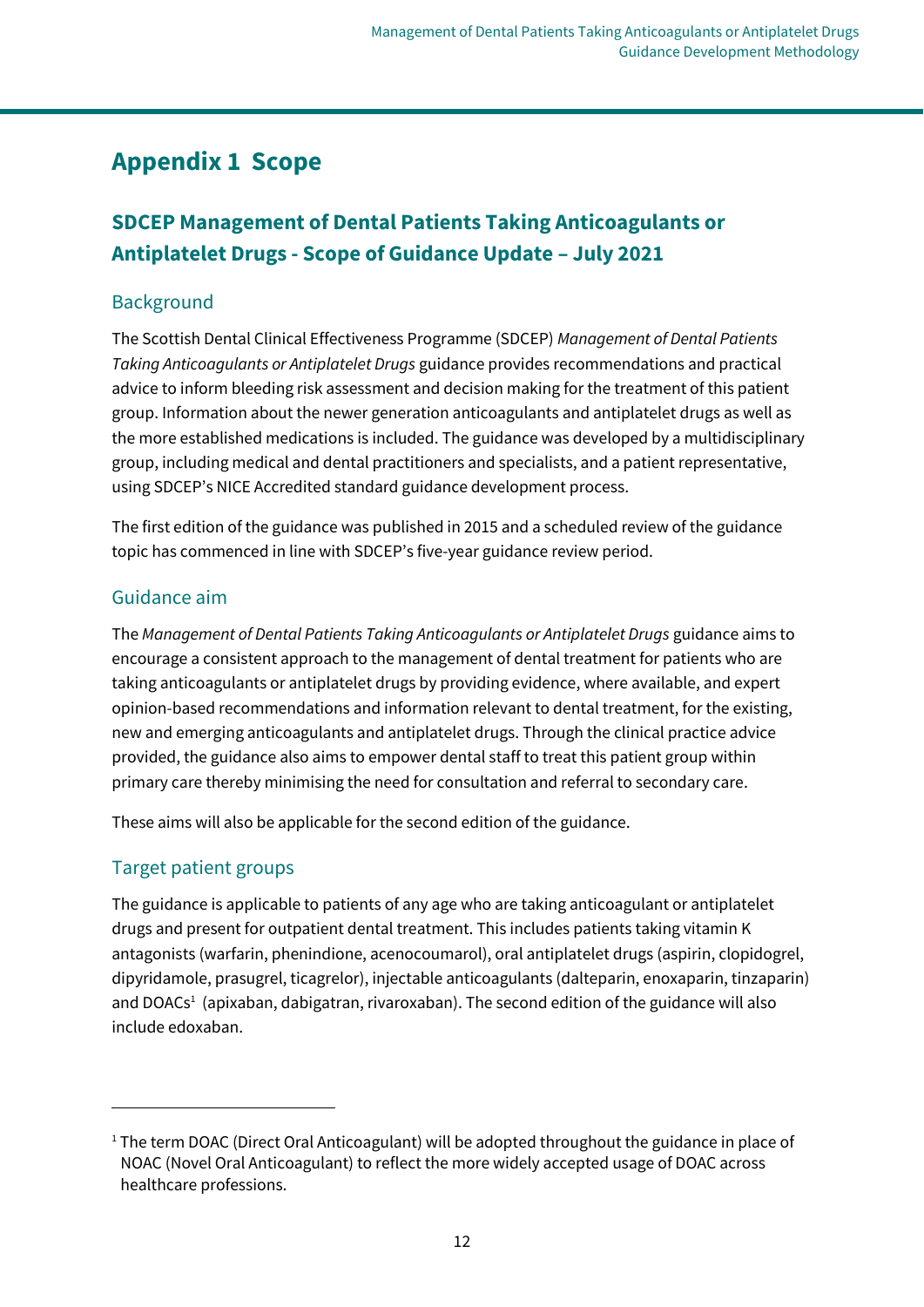The clinical management of dental patients who are taking anticoagulants or antiplatelet drugs and being treated as inpatients within a medical hospital setting is beyond the scope of the guidance.

### Target end-users

The guidance is primarily directed at dentists, hygienists and therapists in primary care dental practice, including the general dental service and public dental service, and will also be of relevance to the secondary care dental service, those involved in dental education and undergraduate trainees. Patients and carers may also refer to the guidance and use the accompanying patient information. Use of the guidance could impact on medical professionals including general medical practitioners, pharmacists, haematologists and cardiologists involved in the care of patients taking anticoagulants or antiplatelet drugs. The second edition of the guidance may include specific information for dissemination to these professions.

### Clinical questions

The five clinical questions addressed in the first edition of the guidance are listed in the *Management of Dental Patients Taking Anticoagulants or Antiplatelet Drugs Guidance Development Methodology (2015)* which is available on request.

Key recommendations were not made for Questions 4 (injectable anticoagulants) and 5 (additional haemostatic measures) because of insufficient evidence and other considerations. The second edition of the guidance will address the same five clinical questions (with the inclusion of edoxaban in Question 3). The GDG will consider whether the recommendations for Questions 1-3 should remain extant and whether key recommendations can be made for Questions 4 and 5.

### Process for guidance review and update

The scheduled review will involve searching, appraising and considering relevant new evidence and other information that might impact on the guidance, and consideration of feedback received about the first edition of the guidance.

All of the key recommendations, clinical advice and other guidance content will be reviewed, with specific consideration of:

- new drugs and drug indications;
- changes in the prevalence of patients taking the different anticoagulant and antiplatelet drugs;
- categorisation of bleeding risk for dental procedures, including for different aspects of implant procedures and for local anaesthesia;
- any new information on anticoagulant/antiplatelet drugs or other medications relating to bleeding risk;
- any new information on bleeding risk associated with other medical conditions;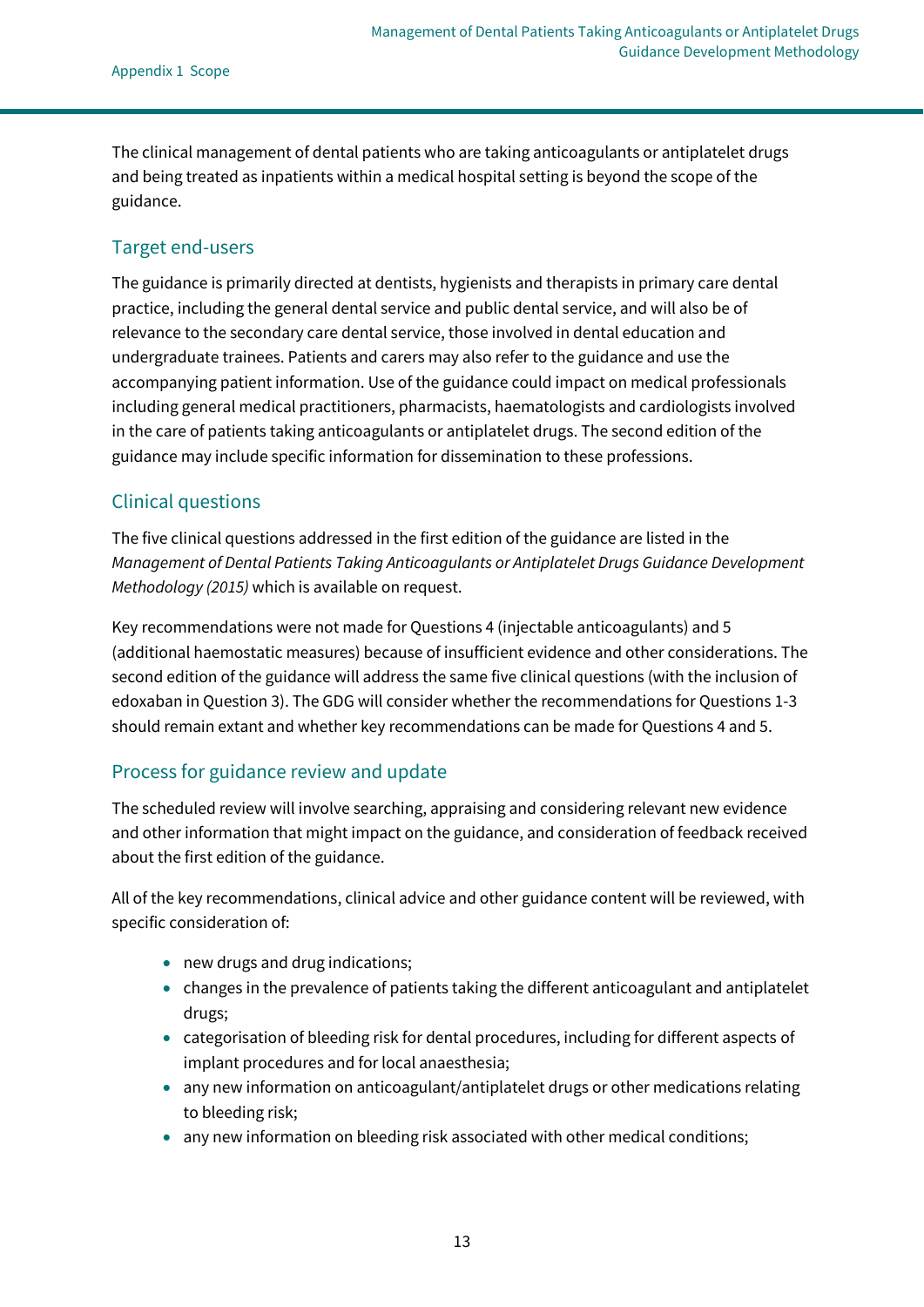- any new evidence relating to haemostatic measures (e.g. tranexamic acid), taking practicalities into consideration;
- timing of INR testing, INR levels and criteria for INR stability;
- any new evidence on pre-procedural management of drug regimes and bleeding outcomes;
- timing of drug interruption/restarting;
- advice on injectable anticoagulants;
- advice for managing medically complex patients on antithrombotic drug combinations (e.g. DOACs with clopidogrel and aspirin).

An updated systematic search for evidence relating to the clinical questions will be carried out by the Cochrane Oral Health Information Specialist. The search will be based on that used for the first edition of the guidance (described in the *Management of Dental Patients Taking Anticoagulants or Antiplatelet Drugs Guidance Development Methodology (2015)*, available on request) and will include articles published since the original search in October 2014. Preliminary scoping searches suggest that a number of systematic reviews directly relevant to the clinical questions have been published in the last six years. Consequently, the search will combine anticoagulant/antiplatelet terms with dental terms, but not with terms for other types of surgical procedure or for general bleeding risk as used in the wider searches carried out for the first edition of the guidance.

In accordance with SDCEP's standard process, the evidence search and screening will focus on systematic reviews and guidelines, before considering primary studies, and the articles will be appraised using GRADE or AGREE II.

Information will also be sought on the views of practitioners and patients, relating to the guidance and dental treatment for patients taking these drugs. Other information in the guidance, such as indications for anticoagulant and antiplatelet drug use and drug interactions, will be updated according to national drug information sources and expert group member input.

The Guidance Development Group (GDG) will review summarised evidence and information to inform the updating of the guidance content. If significant new evidence that could affect the key recommendations is identified, the GDG will follow a considered judgement process to review and change the recommendations accordingly.

The GDG will also review the supporting tools accompanying the guidance, including the Quick Reference Guide, Patient Information Leaflets, Post-treatment Advice Sheets, and Local Contacts for Advice and Referral sheets. Additional patient feedback on the patient information will be sought.

If significantly changed from the first edition, a draft of the updated guidance will be subject to external peer review. A short open consultation may also be carried out if required.

The updated guidance will be published online via the SDCEP website and SDCEP Dental Companion app.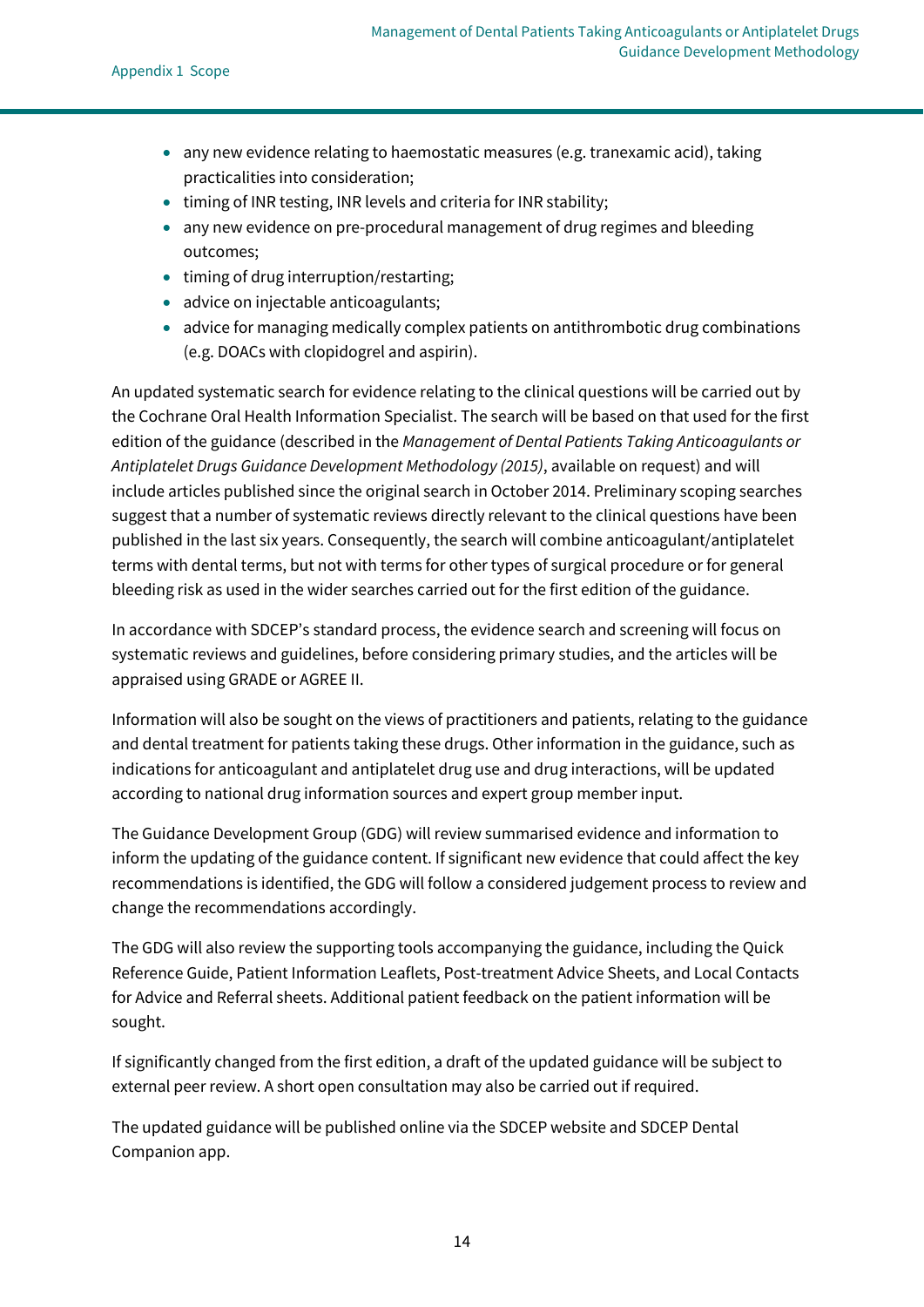Notification of online publication will be widely disseminated to the dental profession in Scotland and to UK dental organisations and bodies. Patient information will also be shared with relevant patient support charities. Specific information may be targeted to the medical profession including general medical practice, pharmacy, haematology, cardiology and those providing anaesthesia for dental procedures.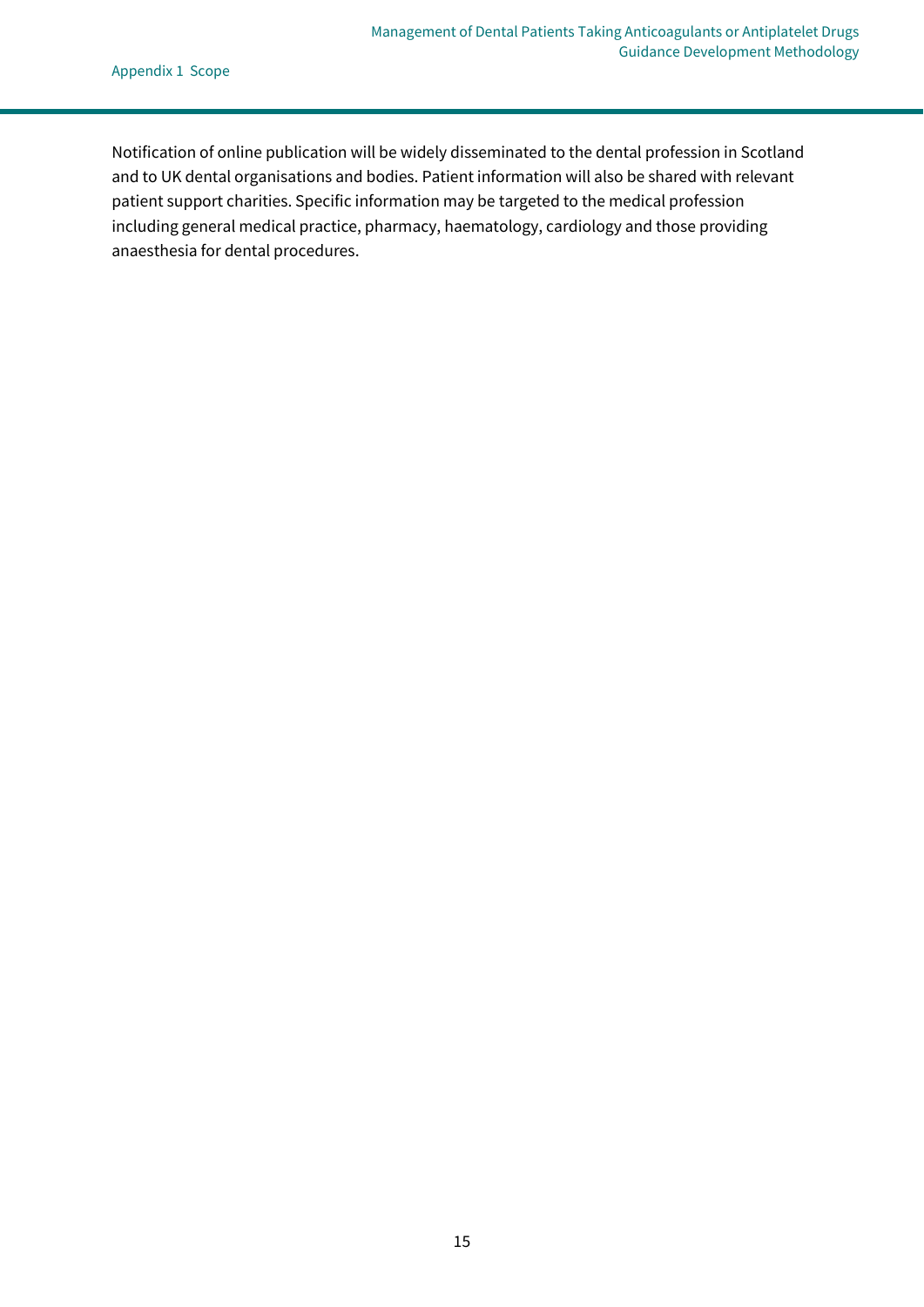# <span id="page-17-0"></span>**Appendix 2 Evidence Searches**

| <b>Database</b>                                          | Date of search       | <b>Records retrieved</b> |                 |  |
|----------------------------------------------------------|----------------------|--------------------------|-----------------|--|
| <b>Cochrane Database of</b><br><b>Systematic Reviews</b> | 14 April 2021        | Reviews: 102             | Guidelines: N/A |  |
| <b>DARE</b>                                              | 14 April 2021        | Reviews: 16              | Guidelines: N/A |  |
| <b>MEDLINE via OVID</b>                                  | 14 April 2021        | Reviews: 106             | Guidelines: 109 |  |
| <b>EMBASE via OVID</b>                                   | 14 April 2021        | Reviews: 69              | Guidelines: 161 |  |
| <b>CINAHL via EBSCO</b>                                  | 14 April 2021        | Reviews: 34              | Guidelines: 21  |  |
| Epistemonikos search strategy                            | 14 April 2021        | Reviews: 97              | Guidelines: n/a |  |
|                                                          | Totals               | Reviews: 424             | Guidelines: 291 |  |
|                                                          | After de-duplication | 534                      |                 |  |

# **Summary of search from October 2014 to April 2021**

# **Summary of update search from April 2021 to July 2021**

| <b>Database</b>                                          | Date of search       | <b>Records retrieved</b>    |                 |  |
|----------------------------------------------------------|----------------------|-----------------------------|-----------------|--|
| <b>Cochrane Database of</b><br><b>Systematic Reviews</b> | 19 July 2021         | Reviews: 11                 | Guidelines: N/A |  |
| <b>DARE</b>                                              | N/A                  | DARE not updated since 2016 |                 |  |
| <b>MEDLINE via OVID</b>                                  | 19 July 2021         | Reviews: 28                 | Guidelines: 17  |  |
| <b>EMBASE via OVID</b>                                   | 19 July 2021         | Reviews: 5                  | Guidelines: 16  |  |
| <b>CINAHL via EBSCO</b>                                  | 19 July 2021         | Reviews: 0                  | Guidelines: 0   |  |
| Epistemonikos search strategy                            | 19 July 2021         | Reviews: 5                  | Guidelines: n/a |  |
|                                                          | <b>Totals</b>        | Reviews: 49                 | Guidelines: 33  |  |
|                                                          | After de-duplication |                             | 26              |  |

### COCHRANE DATABASE OF SYSTEMATIC REVIEWS (CDSR) Search Strategy

- #1 [mh Dentistry]
- #2 (dental\* or dentist\*)
- #3 ((oral or periodont\*) near/5 surg\*)
- #4 (pulpotom\* or pulpect\* or endodont\* or "pulp cap\*" or apicoectom\* or apicectom\* or gingivectom\* or gingivoplast\*)
- #5 ((dental or tooth or teeth or molar\*) near/5 (fill\* or restor\* or extract\* or remov\* or "cavity prep\*" or caries or carious or decay\* or scal\* or polish\* or "root plan\*"))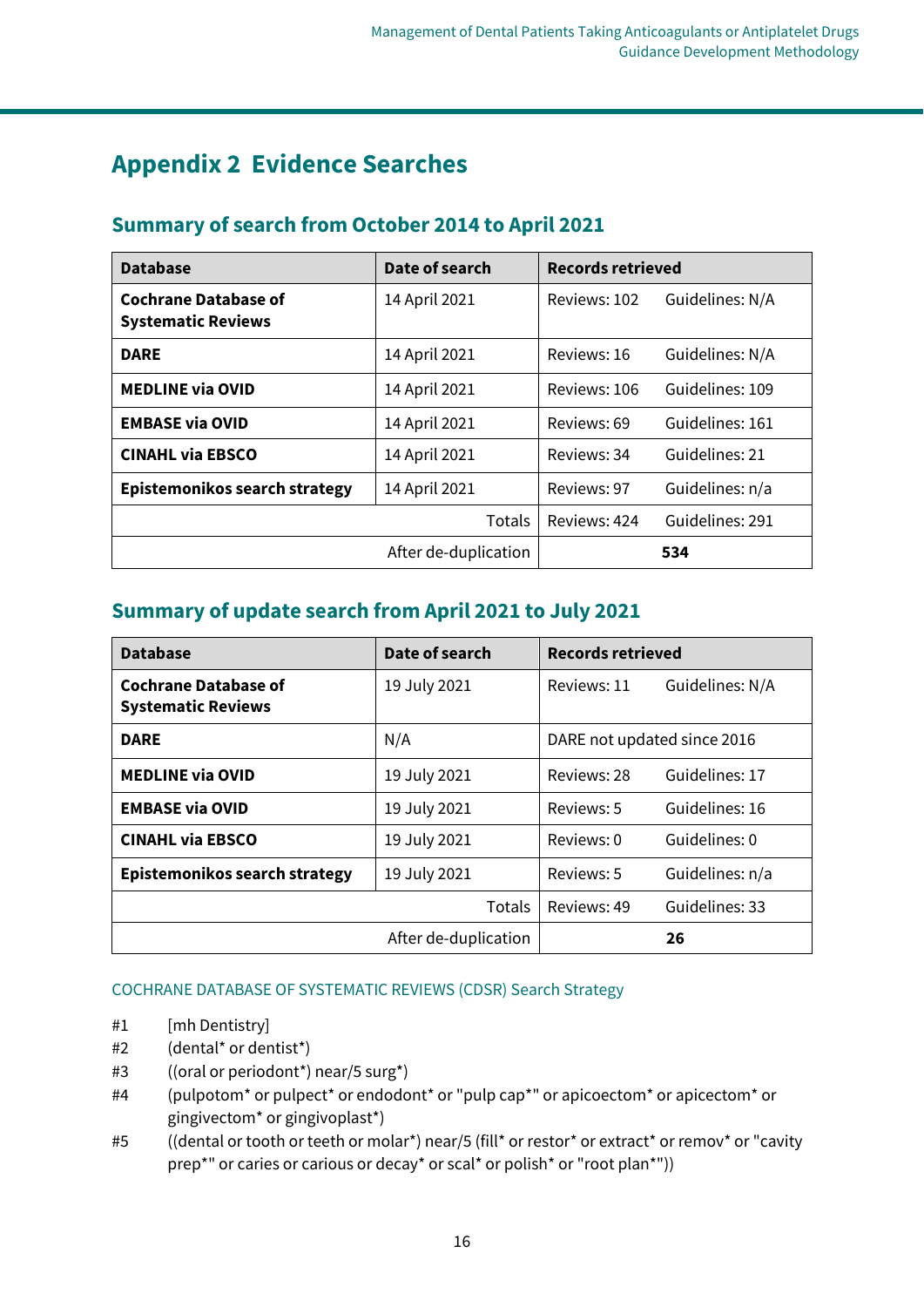- #6 ("root canal" and (therap\* or treat\*))
- #7 (tooth near/3 replant\*)
- #8 ((dental or oral) near/2 implant\*)
- #9 ((dental or teeth or tooth) near/2 (anesthes\* or anaesthes\* or "nerve block"))
- #10 "root surface instrumentation"
- #11 (crown\* or bridge\* or prosthodontic\*)
- #12 ((oral or mouth or dental) near/5 biops\*)
- #13 {or #1-#12}
- #14 [mh Anticoagulants]
- #15 [mh ^"Fibrinolytic agents"]
- #16 [mh "Heparin, low-molecular weight"]
- #17 [mh "Platelet Aggregation Inhibitors"]
- #18 [mh ^warfarin]
- #19 [mh ^dicumarol]
- #20 [mh ^acenocoumarol]
- #21 [mh ^phenindione]
- #22 [mh ^aspirin]
- #23 [mh ^dipyridamole]
- #24 (anticoagula\* or anti-coagula\*)
- #25 "indirect thrombin inhibitor\*"
- #26 (fibrinolytic next (agent\* or drug\*))
- #27 (antithrombic next (agent\* or drug\*))
- #28 (thrombolytic next (agent\* or drug\*))
- #29 (antiplatelet\* or anti-platelet\*)
- #30 (platelet\* near/2 inhibitor\*)
- #31 (platelet\* next (antagonist\* or aggregant\*))
- #32 ("low molecular weight heparin" or dalteparin or enoxaparin\* or nadroparin\* or fragmin\* or Kabi-2165 or tedelparin or FR-860 or clexane or EMT-966 or EMT-967 or lovenox or PK-10169 or CY-216 or fraxiparin\*)
- #33 (NOAC or "thrombin inhibitor\*" or "Factor Xa inhibitor\*" or "vitamin K inhibitor\*")
- #34 (warfarin or aldocumar or coumadin\* or marevan or tedicumar or warfant or jantoven or uniwarfarin)
- #35 (dicumarol or dicoumarin or dicoumarol or bishydroxycoumain or coumarin)
- #36 (acenocoumarol or acenocoumarin or nicoumalone or sinkumar or sinthrome or sintrom or syncumar or synthrom)
- #37 (phenindione or dindevan or fenilin or phenylindanedione or phenyline or pindione)
- #38 (dabigatran or pradax\* or prazaxa)
- #39 (rivaroxaban or xarelto)
- #40 (apixaban or eliquis or edoxaban or lixiana)
- #41 (aspirin\* or "acetylsalicylic acid" or acetysal or acylpyrin or aloxiprimum or colfarit or dispril or easprin or ecotrin or endosprin or magnecyl or micristin or polopir\* or solprin or solupsan or zorprin)
- #42 (clopidogrel or iscover or plavix)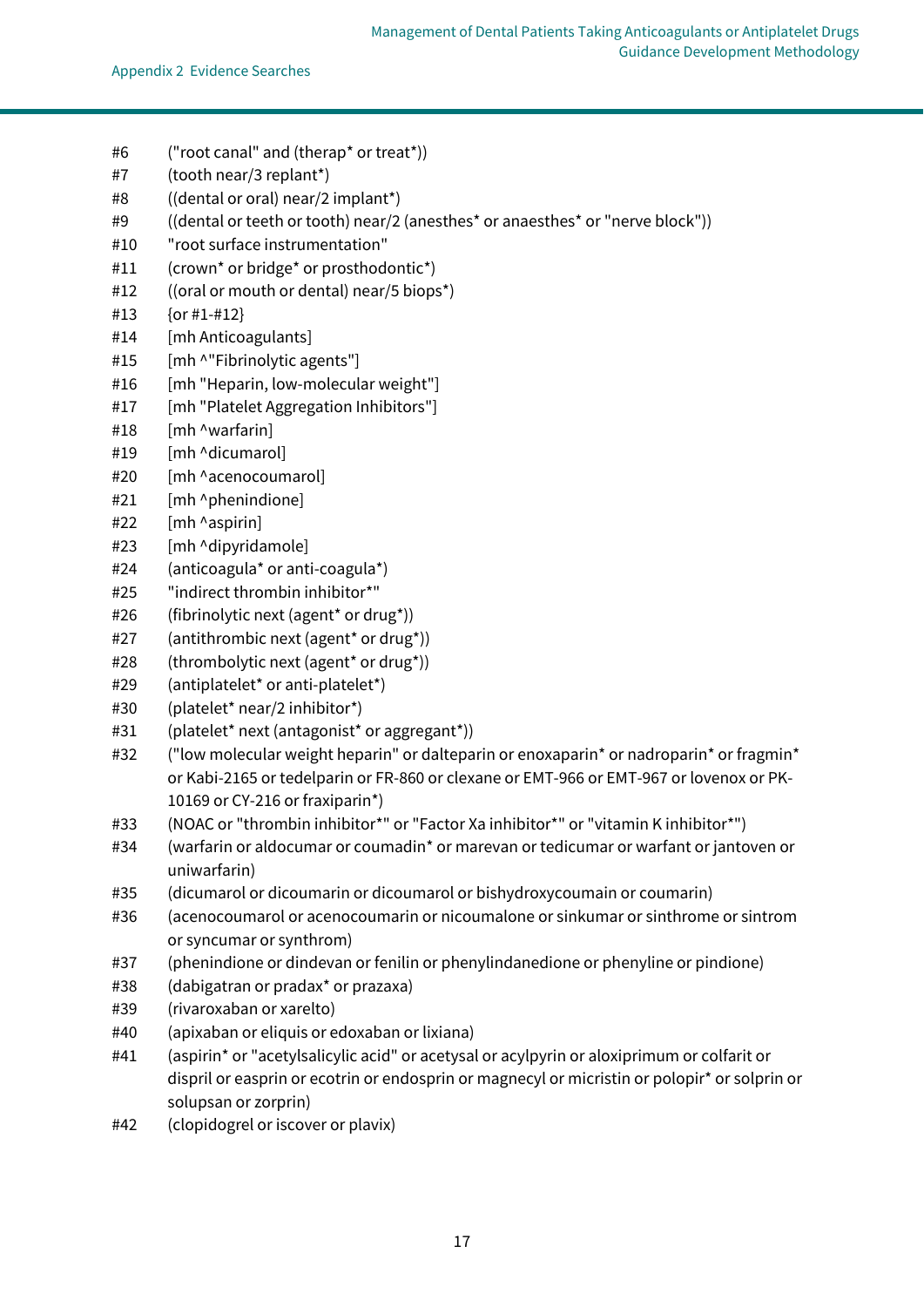- #43 (dipyridamole or dipyrimadole or antistenocardin or cerebrovase or cleridium or curantil or curantyl or dipyramidole or kurantil or miosen or novo-dipiradol or persantin\* or "asasantin retard")
- #44 (prasugrel or efient or effient or prasita)
- #45 (ticagrelor or brilinta or brilique or possia)
- #46 (tinzaparin or innohep)
- #47 (fondaparinux or arixtra or quixidar)
- #48 (vorapaxar or zontivity)
- #49 (idarucizumab or Praxbind or "andexanet alfa" or Ondexxya)
- #50 {or #14-#49}
- #51 #13 and #50

#### DARE via OVID Search Strategy

- 1 (dental\$ or dentist\$).mp. [mp=title, full text, keywords]
- 2 ((oral or periodont\$) adj5 surg\$).mp. [mp=title, full text, keywords]
- 3 (pulpotom\$ or pulpect\$ or endodont\$ or "pulp cap\$" or apicoectom\$ or apicectom\$ or gingivectom\$ or gingivoplast\$).mp. [mp=title, full text, keywords]
- 4 ((dental or tooth or teeth or molar\$) adj5 (fill\$ or restor\$ or extract\$ or remov\$ or "cavity prep\$" or caries or carious or decay\$ or scal\$ or polish\$ or "root plan\$")).mp. [mp=title, full text, keywords]
- 5 (root canal and (therap\$ or treat\$)).mp. [mp=title, full text, keywords]
- 6 (tooth adj3 replant\$).mp. [mp=title, full text, keywords]
- 7 ((dental or oral) adj2 implant\$).mp. [mp=title, full text, keywords]
- 8 ((dental or teeth or tooth) adj2 (anesthes\$ or anaesthes\$ or "nerve block\$")).mp. [mp=title, full text, keywords]
- 9 "root surface instrumentation".mp. [mp=title, full text, keywords]
- 10 (crown\$ or bridge\$ or prosthodontic\$).mp. [mp=title, full text, keywords]
- 11 ((oral or mouth or dental) adj5 biops\$).mp. [mp=title, full text, keywords]
- 12 1 or 2 or 3 or 4 or 5 or 6 or 7 or 8 or 9 or 10 or 11
- 13 (anticoagula\$ or anti-coagula\$).mp. [mp=title, full text, keywords]
- 14 "indirect thrombin inhibitor\$".mp. [mp=title, full text, keywords]
- 15 (fibrinolytic adj (agent\$ or drug\$)).mp. [mp=title, full text, keywords]
- 16 (antithrombic adj (agent\$ or drug\$)).mp. [mp=title, full text, keywords]
- 17 (thrombolytic adj (agent\$ or drug\$)).mp. [mp=title, full text, keywords]
- 18 (antiplatelet\$ or anti-platelet\$).mp. [mp=title, full text, keywords]
- 19 (platelet\$ adj2 inhibitor\$).mp. [mp=title, full text, keywords]
- 20 (platelet\$ adj (antagonist\$ or aggregant\$)).mp. [mp=title, full text, keywords]
- 21 ("low molecular weight heparin" or dalteparin or enoxaparin\$ or nadroparin\$or fragmin\$ or Kabi-2165 or tedelparin or FR-860 or clexane or EMT-966 or EMT-967 or lovenox or PK-10169 or CY-216 or fraxiparin\$).mp. [mp=title, full text, keywords]
- 22 (NOAC or "thrombin inhibitor\$" or "Factor Xa inhibitor\$" or "vitamin K inhibitor\$").mp. [mp=title, full text, keywords]
- 23 (warfarin or aldocumar or coumadin\$ or marevan or tedicumar or warfant or jantoven or uniwarfarin).mp. [mp=title, full text, keywords]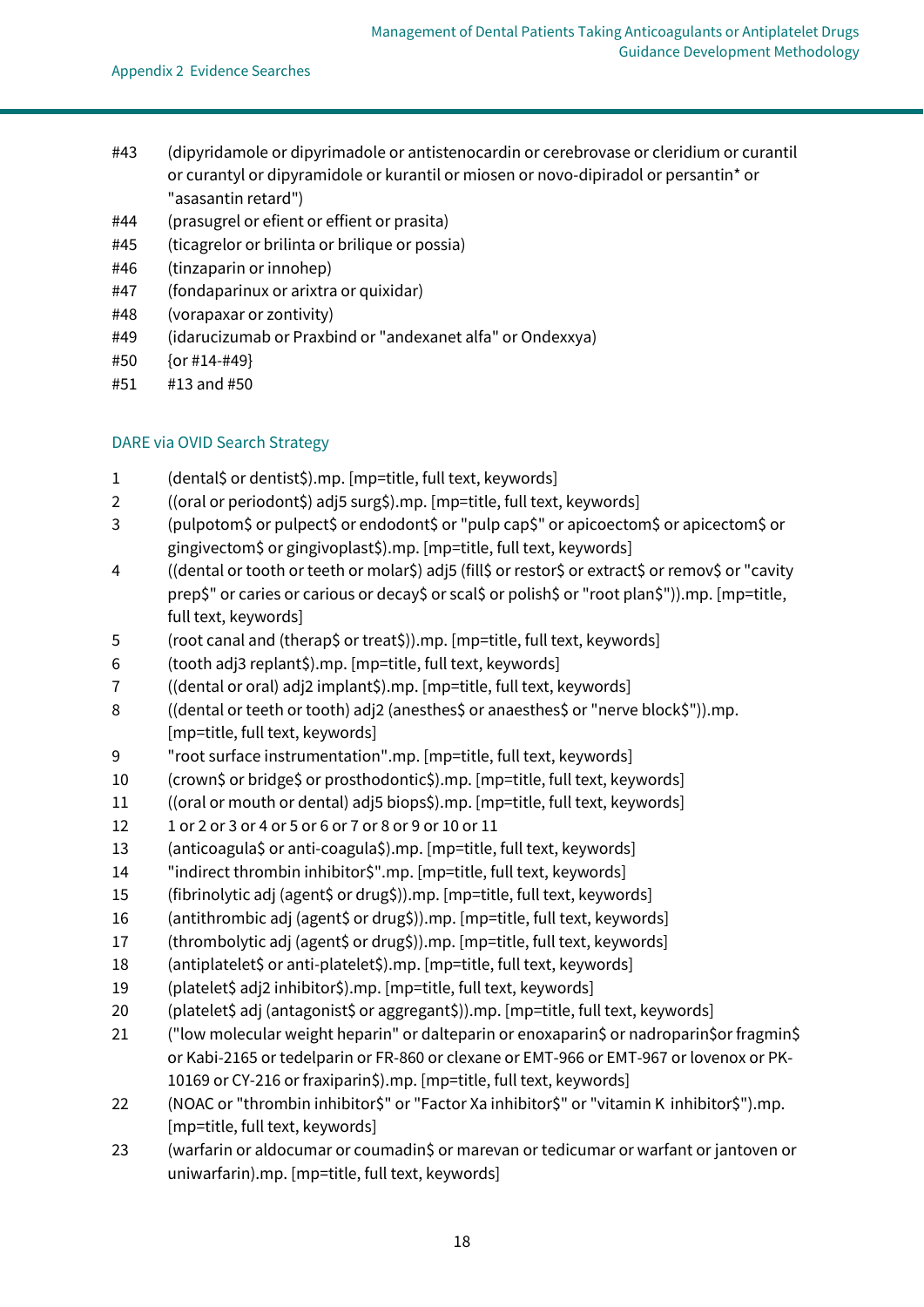- (dicumarol or dicoumarin or dicoumarol or bishydroxycoumain or coumarin).mp. [mp=title, full text, keywords]
- (acenocoumarol or acenocoumarin or nicoumalone or sinkumar or sinthrome or sintrom or syncumar or synthrom).mp. [mp=title, full text, keywords]
- (phenindione or dindevan or fenilin or phenylindanedione or phenyline or pindione).mp. [mp=title, full text, keywords]
- 27 (dabigatran or pradax\$ or prazaxa).mp. [mp=title, full text, keywords]
- (rivaroxaban or xarelto).mp. [mp=title, full text, keywords]
- (apixaban or eliquis or edoxaban or lixiana).mp. [mp=title, full text, keywords]
- (aspirin\$ or "acetylsalicylic acid" or acetysal or acylpyrin or aloxiprimum or colfarit or dispril or easprin or ecotrin or endosprin or magnecyl or micristin or polopir\$ or solprin or solupsan or zorprin).mp. [mp=title, full text, keywords]
- (clopidogrel or iscover or plavix).mp. [mp=title, full text, keywords]
- (dipyridamole or dipyrimadole or antistenocardin or cerebrovase or cleridium or curantil or curantyl or dipyramidole or kurantil or miosen or novo-dipiradol or persantin\$ or "asasantin retard").mp. [mp=title, full text, keywords]
- (prasugrel or efient or effient or prasita).mp. [mp=title, full text, keywords]
- (ticagrelor or brilinta or brilique or possia).mp. [mp=title, full text, keywords]
- (tinzaparin or innohep).mp. [mp=title, full text, keywords]
- (fondaparinux or arixtra or quixidar).mp. [mp=title, full text, keywords]
- (vorapaxar or zontivity).mp. [mp=title, full text, keywords]
- (idarucizumab or Praxbind or "andexanet alfa" or Ondexxya).mp. [mp=title, full text, keywords]
- 13 or 14 or 15 or 16 or 17 or 18 or 19 or 20 or 21 or 22 or 23 or 24 or 25 or 26 or 27 or 28 or 29 or 30 or 31 or 32 or 33 or 34 or 35 or 36 or 37 or 38
- 12 and 39

### MEDLINE via OVID Search Strategy

- exp DENTISTRY/
- (dental\$ or dentist\$).ti,ab.
- ((oral or periodont\$) adj5 surg\$).ti,ab.
- (pulpotom\$ or pulpect\$ or endodont\$ or "pulp cap\$" or apicoectom\$ or apicectom\$ or gingivectom\$ or gingivoplast\$).ti,ab.
- ((dental or tooth or teeth or molar\$) adj5 (fill\$ or restor\$ or extract\$ or remov\$ or "cavity prep\$" or caries or carious or decay\$ or scal\$ or polish\$ or "root plan\$")).ti,ab.
- (root canal and (therap\$ or treat\$)).ti,ab.
- (tooth adj3 replant\$).ti,ab.
- ((dental or oral) adj2 implant\$).ti,ab.
- ((dental or teeth or tooth) adj2 (anesthes\$ or anaesthes\$ or "nerve block\$")).ti,ab.
- "root surface instrumentation".ti,ab.
- (crown\$ or bridge\$ or prosthodontic\$).ti,ab.
- ((oral or mouth or dental) adj5 biops\$).ti,ab.
- or/1-12
- exp Anticoagulants/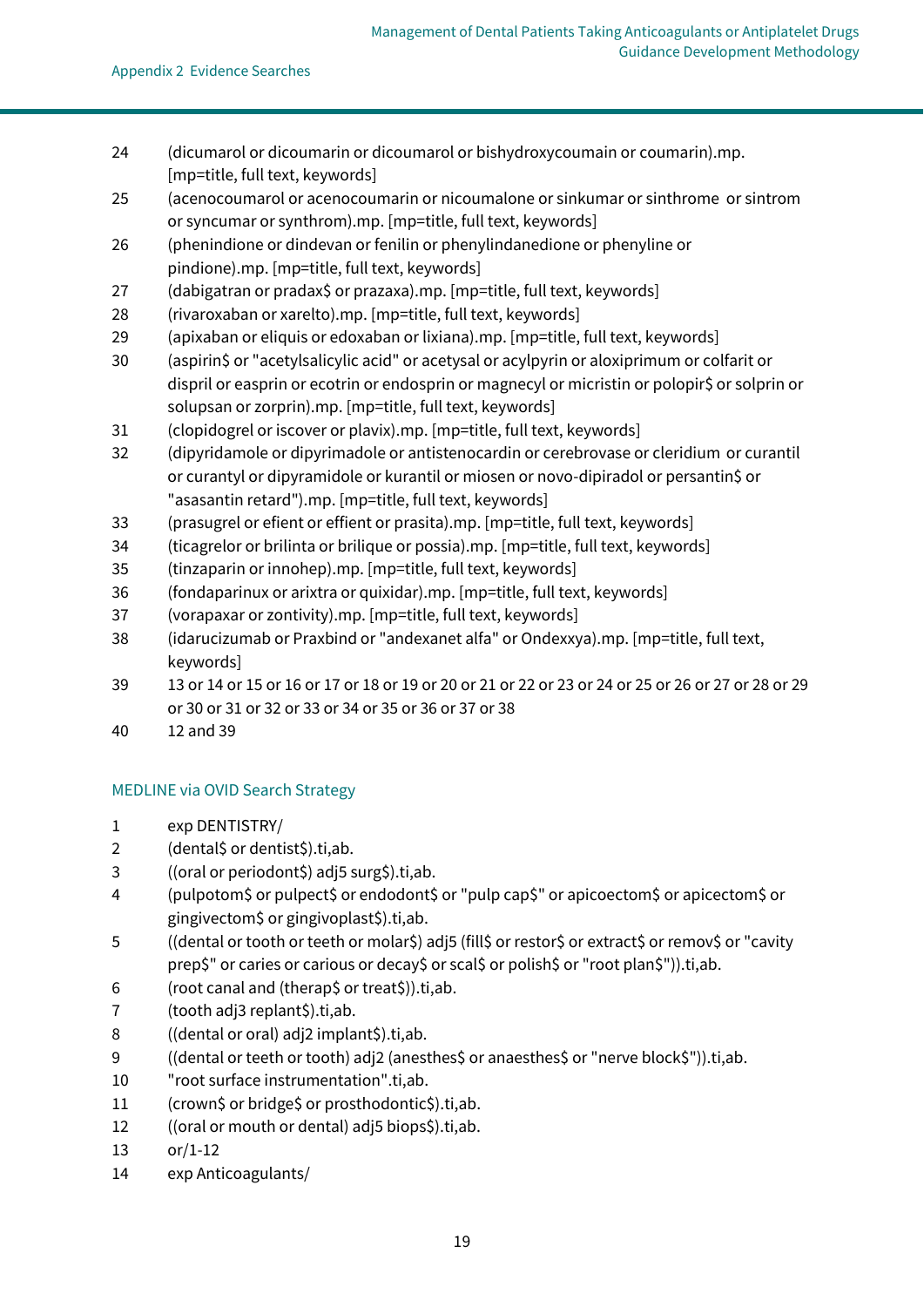- Fibrinolytic agents/
- Platelet aggregation inhibitor/
- exp Heparin, Low-Molecular-Weight/
- Warfarin/
- Dicumarol/
- Acenocoumarol/
- Phenindione/
- Aspirin/
- Dipyridamole/
- (anticoagula\$ or anti-coagula\$).ti,ab.
- "indirect thrombin inhibitor\$".mp.
- (fibrinolytic adj (agent\$ or drug\$)).ti,ab.
- (antithrombic adj (agent\$ or drug\$)).ti,ab.
- 28 (thrombolytic adj (agent\$ or drug\$)).ti,ab.
- (antiplatelet\$ or anti-platelet\$).ti,ab.
- (platelet\$ adj2 inhibitor\$).ti,ab.
- (platelet\$ adj (antagonist\$ or aggregant\$)).ti,ab.
- ("low molecular weight heparin" or dalteparin or enoxaparin\$ or nadroparin\$ or fragmin\$ or Kabi-2165 or tedelparin or FR-860 or clexane or EMT-966 or EMT-967 or lovenox or PK-10169 or CY-216 or fraxiparin\$).ti,ab.
- 33 (NOAC or "thrombin inhibitor\$" or "Factor Xa inhibitor\$" or "vitamin K inhibitor\$").ti,ab.
- (warfarin or aldocumar or coumadin\$ or marevan or tedicumar or warfant or jantoven or uniwarfarin).ti,ab.
- (dicumarol or dicoumarin or dicoumarol or bishydroxycoumain or coumarin).ti,ab.
- (acenocoumarol or acenocoumarin or nicoumalone or sinkumar or sinthrome or sintrom or syncumar or synthrom).ti,ab.
- (phenindione or dindevan or fenilin or phenylindanedione or phenyline or pindione).ti,ab.
- (dabigatran or pradax\$ or prazaxa).ti,ab.
- (rivaroxaban or xarelto).ti,ab.
- (apixaban or eliquis or edoxaban or lixiana).ti,ab.
- (aspirin\$ or "acetylsalicylic acid" or acetysal or acylpyrin or aloxiprimum or colfarit or dispril or easprin or ecotrin or endosprin or magnecyl or micristin or polopir\$ or solprin or solupsan or zorprin).ti,ab.
- (clopidogrel or iscover or plavix).ti,ab.
- (dipyridamole or dipyrimadole or antistenocardin or cerebrovase or cleridium or curantil or curantyl or dipyramidole or kurantil or miosen or novo-dipiradol or persantin\$ or "asasantin retard").ti,ab.
- (prasugrel or efient or effient or prasita).ti,ab.
- (ticagrelor or brilinta or brilique or possia).ti,ab.
- (tinzaparin or innohep).ti,ab.
- (fondaparinux or arixtra or quixidar).ti,ab.
- (vorapaxar or zontivity).ti,ab.
- (idarucizumab or Praxbind or "andexanet alfa" or Ondexxya).ti,ab. 553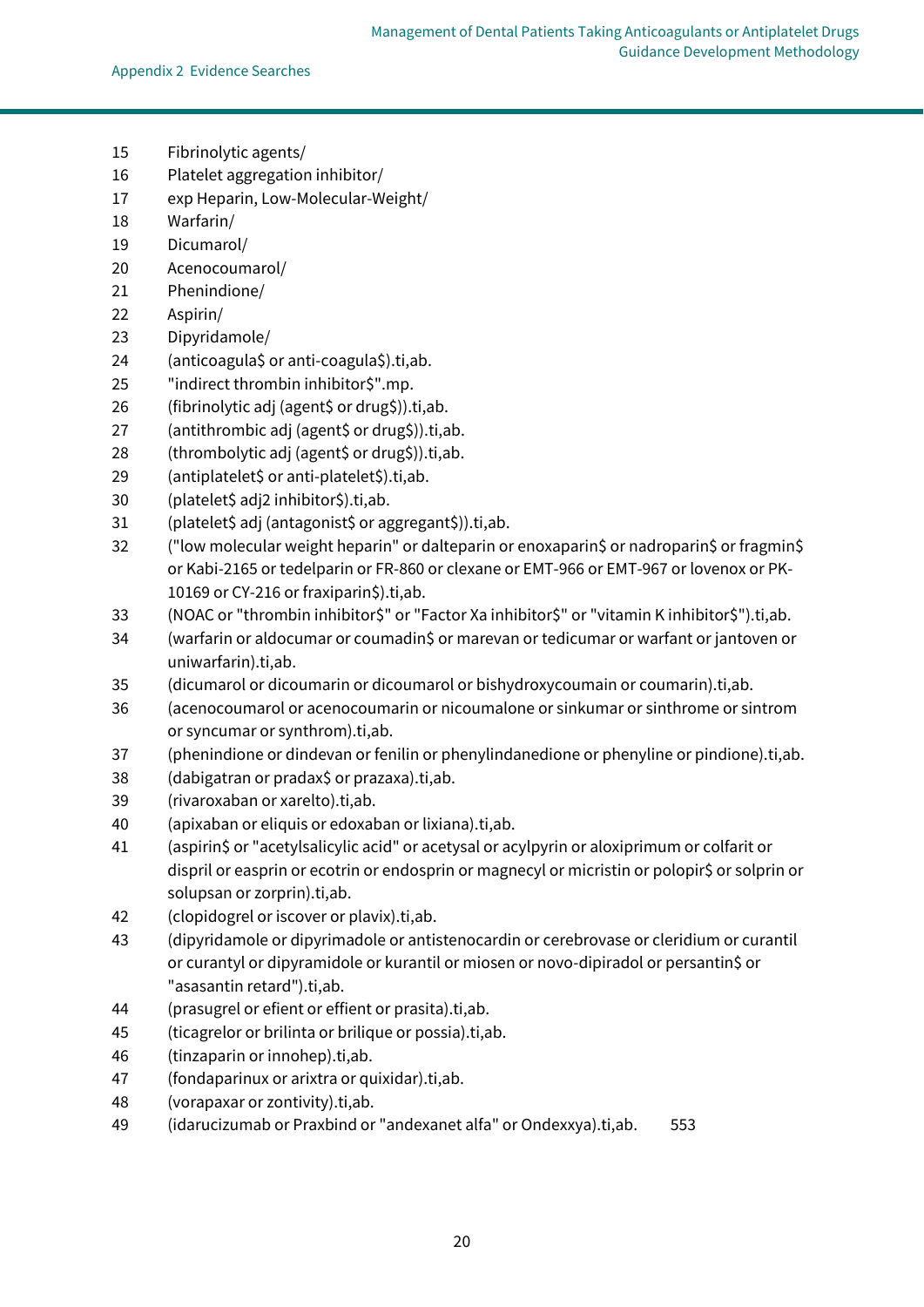- 50 14 or 15 or 16 or 17 or 18 or 19 or 20 or 21 or 22 or 23 or 24 or 25 or 26 or 27 or 28 or 29 or 30 or 31 or 32 or 33 or 34 or 35 or 36 or 37 or 38 or 39 or 40 or 41 or 42 or 43 or 44 or 45 or 46 or 47 or 48 or 49
- 51 13 and 50

The above subject search was linked to the Scottish Intercollegiate Guidelines Network filter for identifying systematic reviews in MEDLINE via Ovid (se[e https://www.sign.ac.uk/what-we](https://www.sign.ac.uk/what-we-do/methodology/search-filters/)[do/methodology/search-filters/\)](https://www.sign.ac.uk/what-we-do/methodology/search-filters/)

- 1. Meta-Analysis as Topic/
- 2. meta analy\$.tw.
- 3. metaanaly\$.tw.
- 4. Meta-Analysis/
- 5. (systematic adj (review\$1 or overview\$1)).tw.
- 6. exp Review Literature as Topic/
- 7. systematic review.pt.
- 8. or/1-7
- 9. cochrane.ab.
- 10. embase.ab.
- 11. (psychlit or psyclit).ab.
- 12. (psychinfo or psycinfo).ab.
- 13. (cinahl or cinhal).ab.
- 14. science citation index.ab.
- 15. bids.ab.
- 16. cancerlit.ab.
- 17. or/9-16
- 18. reference list\$.ab.
- 19. bibliograph\$.ab.
- 20. hand-search\$.ab.
- 21. relevant journals.ab.
- 22. manual search\$.ab.
- 23. or/18-22
- 24. selection criteria.ab.
- 25. data extraction.ab.
- 26. 24 or 25
- 27. Review/
- 28. 26 and 27
- 29. Comment/
- 30. Letter/
- 31. Editorial/
- 32. animal/
- 33. human/
- 34. 32 not (32 and 33)
- 35. or/29-31,34
- 36. 8 or 17 or 23 or 28
- 37. 36 not 35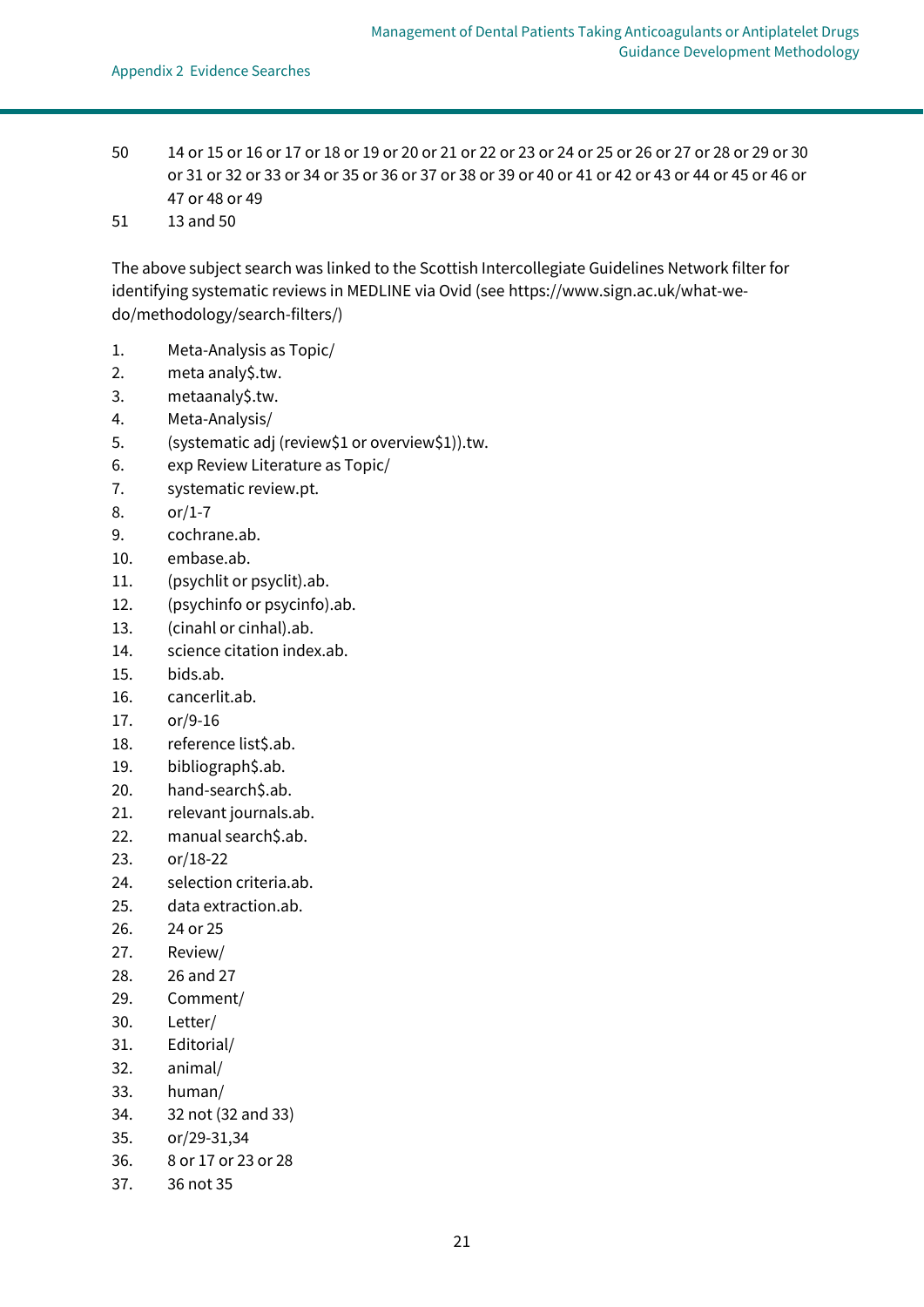- 38. systematic review.pt.
- 39. 37 or 38

The subject search was also linked to the Canadian Agency for Drugs and Technologies in Health search filter for identifying guidelines in MEDLINE Ovid (see

[https://www.cadth.ca/resources/finding-evidence/strings-attached-cadths-database-search](https://www.cadth.ca/resources/finding-evidence/strings-attached-cadths-database-search-filters)[filters\)](https://www.cadth.ca/resources/finding-evidence/strings-attached-cadths-database-search-filters).

- 1. exp Clinical pathway/
- 2. exp Clinical protocol/
- 3. exp consensus/
- 4. exp consensus development conference/
- 5. exp consensus development conferences as topic/
- 6. critical pathways/
- 7. exp guideline/
- 8. guidelines as topic/
- 9. exp practice guideline/
- 10. practice guidelines as topic/
- 11. health planning guidelines/
- 12. exp treatment guidelines/
- 13. (guideline or practice guideline or consensus development conference or consensus development conference, NIH).pt.
- 14. (position statement\$ or policy statement\$ or practice parameter\$ or best practice\$).ti,ab,kf,kw.
- 15. (standards or guideline or guidelines or guidance\$).ti,kf,kw.
- 16. ((practice or treatment\$ or clinical) adj guideline\$).ab.
- 17. (CPG or CPGs).ti.
- 18. consensus\$.ti,kf,kw.
- 19. consensus\$.ab. /freq=2
- 20. ((critical or clinical or practice) adj2 (path or paths or pathway or pathways or protocol\$)).ti,ab,kf,kw.
- 21. recommendat\$.ti,kf,kw.
- 22. (care adj2 (standard or path or paths or pathway or pathways or map or maps or plan or plans)).ti,ab,kf,kw.
- 23. (algorithm\$ adj2 (screening or examination or test or tested or testing or assessment\$ or diagnosis or diagnoses or diagnosed or diagnosing)).ti,ab,kf,kw.
- 24. (algorithm\$ adj2 (pharmacotherap\$ or chemotherap\$ or chemotreatment\$ or therap\$ or treatment\$ or intervention\$)).ti,ab,kf,kw.
- 25. or/1-24

#### EMBASE via OVID Search Strategy

- 1 exp DENTISTRY/
- 2 (dental\$ or dentist\$).ti,ab.
- 3 ((oral or periodont\$) adj5 surg\$).ti,ab.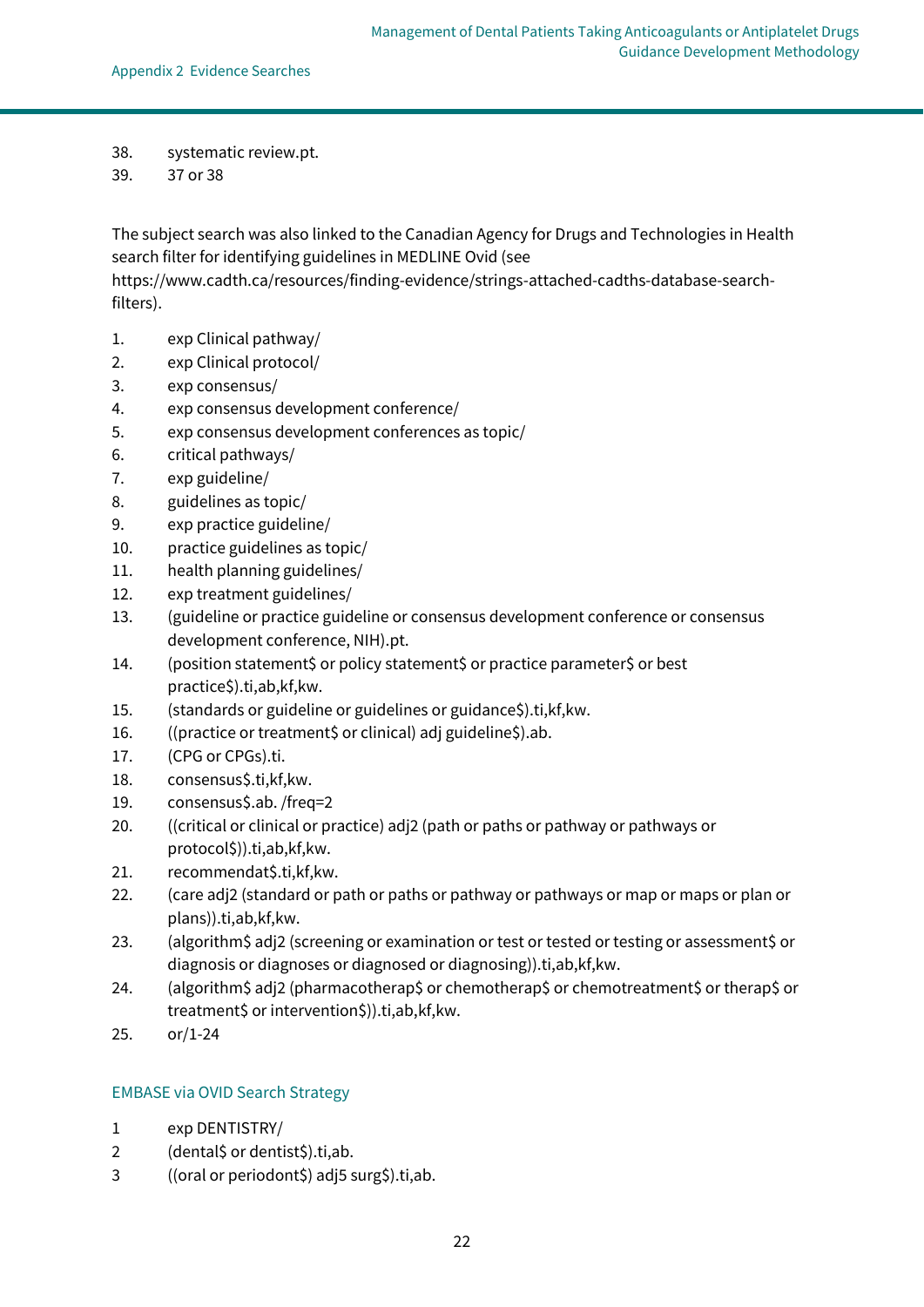- (pulpotom\$ or pulpect\$ or endodont\$ or "pulp cap\$" or apicoectom\$ or apicectom\$ or gingivectom\$ or gingivoplast\$).ti,ab.
- ((dental or tooth or teeth or molar\$) adj5 (fill\$ or restor\$ or extract\$ or remov\$ or "cavity prep\$" or caries or carious or decay\$ or scal\$ or polish\$ or "root plan\$")).ti,ab.
- (root canal and (therap\$ or treat\$)).ti,ab.
- 7 (tooth adj3 replant\$).ti,ab.
- ((dental or oral) adj2 implant\$).ti,ab.
- ((dental or teeth or tooth) adj2 (anesthes\$ or anaesthes\$ or "nerve block\$")).ti,ab.
- "root surface instrumentation".ti,ab.
- (crown\$ or bridge\$ or prosthodontic\$).ti,ab.
- ((oral or mouth or dental) adj5 biops\$).ti,ab.
- or/1-12
- exp Anticoagulant agent/
- Fibrinolytic agent/
- exp Antithrombocytic agent/
- Low molecular weight hepain/
- Warfarin/
- Dicumarol/
- Acenocoumarol/
- or/14-20
- (anticoagula\$ or anti-coagula\$).ti,ab.
- "indirect thrombin inhibitor\$".mp.
- (fibrinolytic adj (agent\$ or drug\$)).ti,ab.
- (antithrombic adj (agent\$ or drug\$)).ti,ab.
- 26 (thrombolytic adj (agent\$ or drug\$)).ti,ab.
- (antiplatelet\$ or anti-platelet\$).ti,ab.
- (platelet\$ adj2 inhibitor\$).ti,ab.
- (platelet\$ adj (antagonist\$ or aggregant\$)).ti,ab.
- ("low molecular weight heparin" or dalteparin or enoxaparin\$ or nadroparin\$ or fragmin\$ or Kabi-2165 or tedelparin or FR-860 or clexane or EMT-966 or EMT-967 or lovenox or PK-10169 or CY-216 or fraxiparin\$).ti,ab.
- (NOAC or "thrombin inhibitor\$" or "Factor Xa inhibitor\$" or "vitamin K inhibitor\$").ti,ab.
- (warfarin or aldocumar or coumadin\$ or marevan or tedicumar or warfant or jantoven or uniwarfarin).ti,ab.
- (dicumarol or dicoumarin or dicoumarol or bishydroxycoumain or coumarin).ti,ab.
- (acenocoumarol or acenocoumarin or nicoumalone or sinkumar or sinthrome or sintrom or syncumar or synthrom).ti,ab.
- (phenindione or dindevan or fenilin or phenylindanedione or phenyline or pindione).ti,ab.
- (dabigatran or pradax\$ or prazaxa).ti,ab.
- (rivaroxaban or xarelto).ti,ab.
- (apixaban or eliquis or edoxaban or lixiana).ti,ab.
- 39 (aspirin\$ or "acetylsalicylic acid" or acetysal or acylpyrin or aloxiprimum or colfarit or dispril or easprin or ecotrin or endosprin or magnecyl or micristin or polopir\$ or solprin or solupsan or zorprin).ti,ab.
- (clopidogrel or iscover or plavix).ti,ab.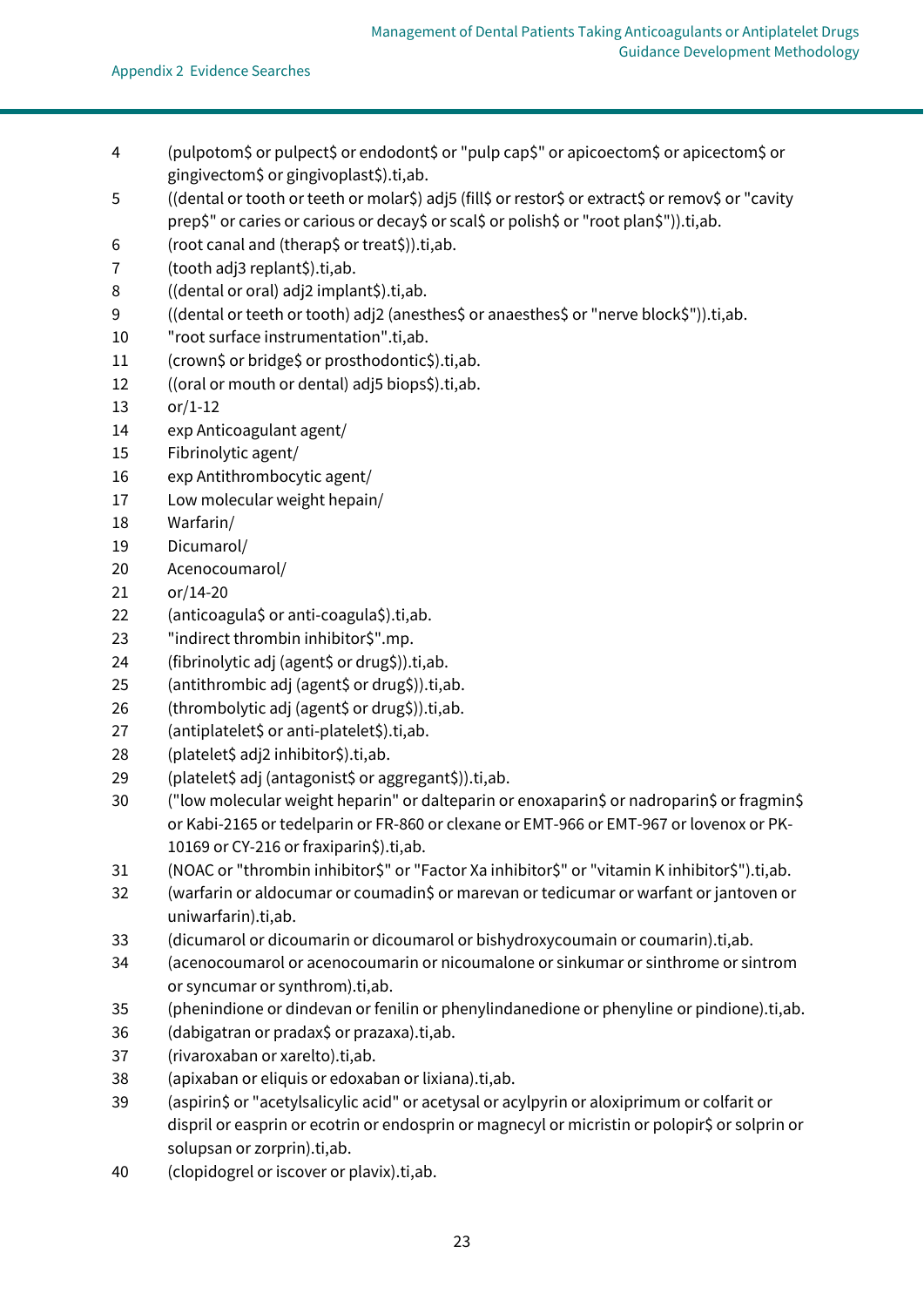- 41 (dipyridamole or dipyrimadole or antistenocardin or cerebrovase or cleridium or curantil or curantyl or dipyramidole or kurantil or miosen or novo-dipiradol or persantin\$ or "asasantin retard").ti,ab.
- 42 (prasugrel or efient or effient or prasita).ti,ab.
- 43 (ticagrelor or brilinta or brilique or possia).ti,ab.
- 44 (tinzaparin or innohep).ti,ab.
- 45 (fondaparinux or arixtra or quixidar).ti,ab.
- 46 (vorapaxar or zontivity).ti,ab.
- 47 (idarucizumab or Praxbind or "andexanet alfa" or Ondexxya).ti,ab.
- 48 14 or 15 or 16 or 17 or 18 or 19 or 20 or 21 or 22 or 23 or 24 or 25 or 26 or 27 or 28 or 29 or 30 or 31 or 32 or 33 or 34 or 35 or 36 or 37 or 38 or 39 or 40 or 41 or 42 or 43 or 44 or 45 or 46 or 47
- 49 13 and 48

The above subject search was linked to the Scottish Intercollegiate Guidelines Network filter for identifying systematic reviews in Embase via Ovid (se[e https://www.sign.ac.uk/what-we](https://www.sign.ac.uk/what-we-do/methodology/search-filters/)[do/methodology/search-filters/\)](https://www.sign.ac.uk/what-we-do/methodology/search-filters/)

- 1. exp Meta Analysis/
- 2. ((meta adj analy\$) or metaanalys\$).tw.
- 3. (systematic adj (review\$1 or overview\$1)).tw.
- 4. or/1-3
- 5. cancerlit.ab.
- 6. cochrane.ab.
- 7. embase.ab.
- 8. (psychlit or psyclit).ab.
- 9. (psychinfo or psycinfo).ab.
- 10. (cinahl or cinhal).ab.
- 11. science citation index.ab.
- 12. bids.ab.
- 13. or/5-12
- 14. reference lists.ab.
- 15. bibliograph\$.ab.
- 16. hand-search\$.ab.
- 17. manual search\$.ab.
- 18. relevant journals.ab.
- 19. or/14-18
- 20. data extraction.ab.
- 21. selection criteria.ab.
- 22. 20 or 21
- 23. review.pt.
- 24. 22 and 23
- 25. letter.pt.
- 26. editorial.pt.
- 27. animal/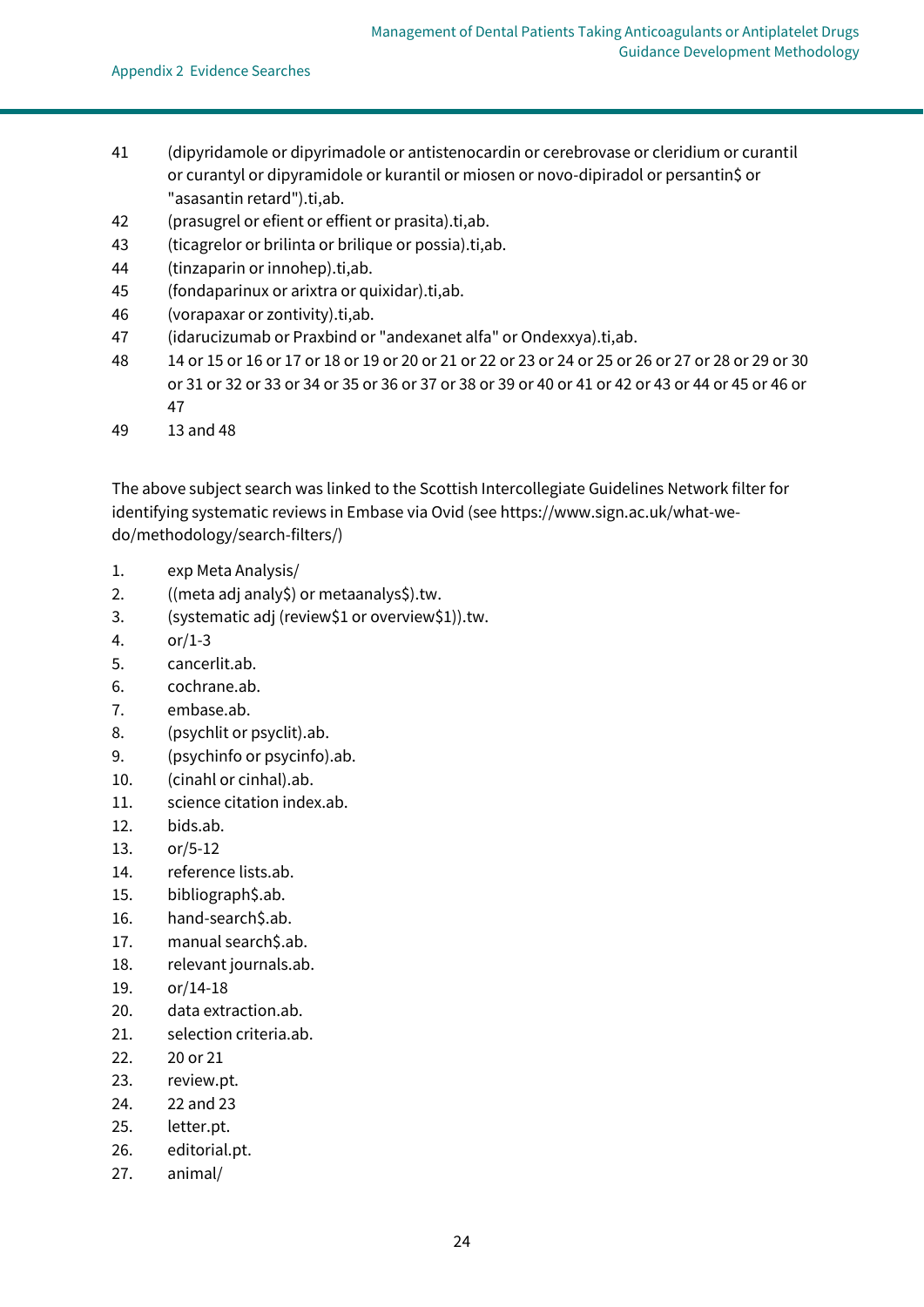- 28. human/
- 29. 27 not (27 and 28)
- 30. or/25-26,29
- 31. 4 or 13 or 19 or 24
- 32. 31 not 30

The subject search was also linked to the Canadian Agency for Drugs and Technologies in Health search filter for identifying guidelines in Embase Ovid (see

[https://www.cadth.ca/resources/finding-evidence/strings-attached-cadths-database-search](https://www.cadth.ca/resources/finding-evidence/strings-attached-cadths-database-search-filters)[filters\)](https://www.cadth.ca/resources/finding-evidence/strings-attached-cadths-database-search-filters).

- 1. exp practice guideline/
- 2. consensus/
- 3. (guideline or practice guideline or consensus development conference or consensus development conference, NIH).pt.
- 4. (position statement\$ or policy statement\$ or practice parameter\$ or best practice\$).ti,ab,kf,kw.
- 5. (standards or guideline or guidelines or guidance\$).ti,kf,kw.
- 6. ((practice or treatment\$ or clinical) adj guideline\$).ab.
- 7. (CPG or CPGs).ti.
- 8. consensus\$.ti,kf,kw.
- 9. consensus\$.ab. /freq=2
- 10. ((critical or clinical or practice) adj2 (path or paths or pathway or pathways or protocol\$)).ti,ab,kf,kw.
- 11. recommendat\$.ti,kf,kw.
- 12. (care adj2 (standard or path or paths or pathway or pathways or map or maps or plan or plans)).ti,ab,kf,kw.
- 13. (algorithm\$ adj2 (screening or examination or test or tested or testing or assessment\$ or diagnosis or diagnoses or diagnosed or diagnosing)).ti,ab,kf,kw.
- 14. (algorithm\$ adj2 (pharmacotherap\$ or chemotherap\$ or chemotreatment\$ or therap\$ or treatment\$ or intervention\$)).ti,ab,kf,kw.
- 15. or/1-14

#### CINAHL via EBSCO Search Strategy

- S1 (MH "Dentistry+")
- S2 (dental\* or dentist\*)
- S3 ((oral or periodont\*) N5 surg\*)
- S4 (pulpotom\* or pulpect\* or endodont\* or "pulp cap\*" or apicoectom\* or apicectom\* or gingivectom\* or gingivoplast\*)
- S5 ((dental or tooth or teeth or molar\*) N5 (fill\* or restor\* or extract\* or remov\* or "cavity prep\*" or caries or carious or decay\* or scal\* or polish\* or "root plan\*"))
- S6 ("root canal" and (therap\* or treat\*))
- S7 (tooth N3 replant\*)
- S8 ((dental or oral) N2 implant\*)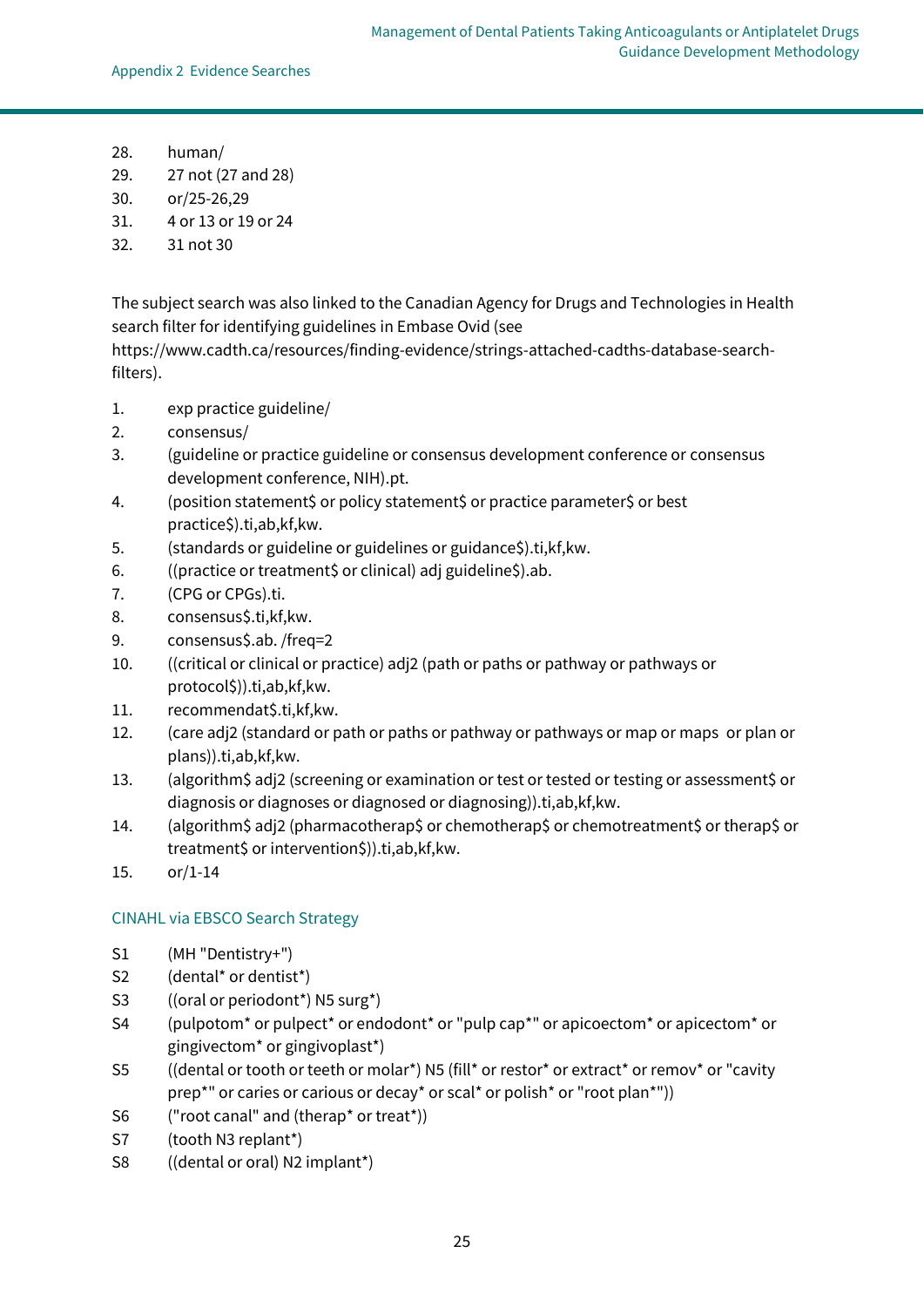- S9 ((dental or teeth or tooth) N2 (anesthes\* or anaesthes\* or "nerve block"))
- S10 "root surface instrumentation"
- S11 (crown<sup>\*</sup> or bridge<sup>\*</sup> or prosthodontic<sup>\*</sup>)
- S12 ((oral or mouth or dental) N5 biops\*)
- S13 S1 OR S2 OR S3 OR S4 OR S5 OR S6 OR S7 OR S8 OR S9 OR S10 OR S11 OR S12
- S14 (MH "Anticoagulants+")
- S15 (MH "Fibrinolytic Agents")
- S16 (MH "Heparin, Low-Molecular-Weight")
- S17 (MH "Platelet Aggregation Inhibitors+")
- S18 (MH "Warfarin")
- S19 (MH "Aspirin")
- S20 (MH "Dipyridamole")
- S21 (anticoagula\* or anti-coagula\*)
- S22 "indirect thrombin inhibitor\*"
- S23 (fibrinolytic n1 (agent\* or drug\*))
- S24 (antithrombic n1 (agent\* or drug\*))
- S25 (thrombolytic n1 (agent\* or drug\*))
- S26 (antiplatelet\* or anti-platelet\*)
- S27 (platelet\* n2 inhibitor\*)
- S28 (platelet\* n1 (antagonist\* or aggregant\*))
- S29 ("low molecular weight heparin" or dalteparin or enoxaparin\* or nadroparin\* or fragmin\* or Kabi-2165 or tedelparin or FR-860 or clexane or EMT-966 or EMT-967 or lovenox or PK-10169 or CY-216 or fraxiparin\*)
- S30 (NOAC or "thrombin inhibitor\*" or "Factor Xa inhibitor\*" or "vitamin K inhibitor\*")
- S31 (warfarin or aldocumar or coumadin\* or marevan or tedicumar or warfant or jantoven or uniwarfarin)
- S32 (dicumarol or dicoumarin or dicoumarol or bishydroxycoumain or coumarin)
- S33 (acenocoumarol or acenocoumarin or nicoumalone or sinkumar or sinthrome or sintrom or syncumar or synthrom)
- S34 (phenindione or dindevan or fenilin or phenylindanedione or phenyline or pindione)
- S35 (dabigatran or pradax\* or prazaxa)
- S36 (rivaroxaban or xarelto)
- S37 (apixaban or eliquis or edoxaban or lixiana)
- S38 (aspirin\* or "acetylsalicylic acid" or acetysal or acylpyrin or aloxiprimum or colfarit or dispril or easprin or ecotrin or endosprin or magnecyl or micristin or polopir\* or solprin or solupsan or zorprin)
- S39 (clopidogrel or iscover or plavix)
- S40 (dipyridamole or dipyrimadole or antistenocardin or cerebrovase or cleridium or curantil or curantyl or dipyramidole or kurantil or miosen or novo-dipiradol or persantin\* or "asasantin retard") S41(prasugrel or efient or effient orprasita)
- S42 (ticagrelor or brilinta or brilique or possia)
- S43 (tinzaparin or innohep)
- S44 (fondaparinux or arixtra or quixidar)
- S45 (vorapaxar or zontivity)
- S46 (idarucizumab or Praxbind or "andexanet alfaor" or Ondexxya)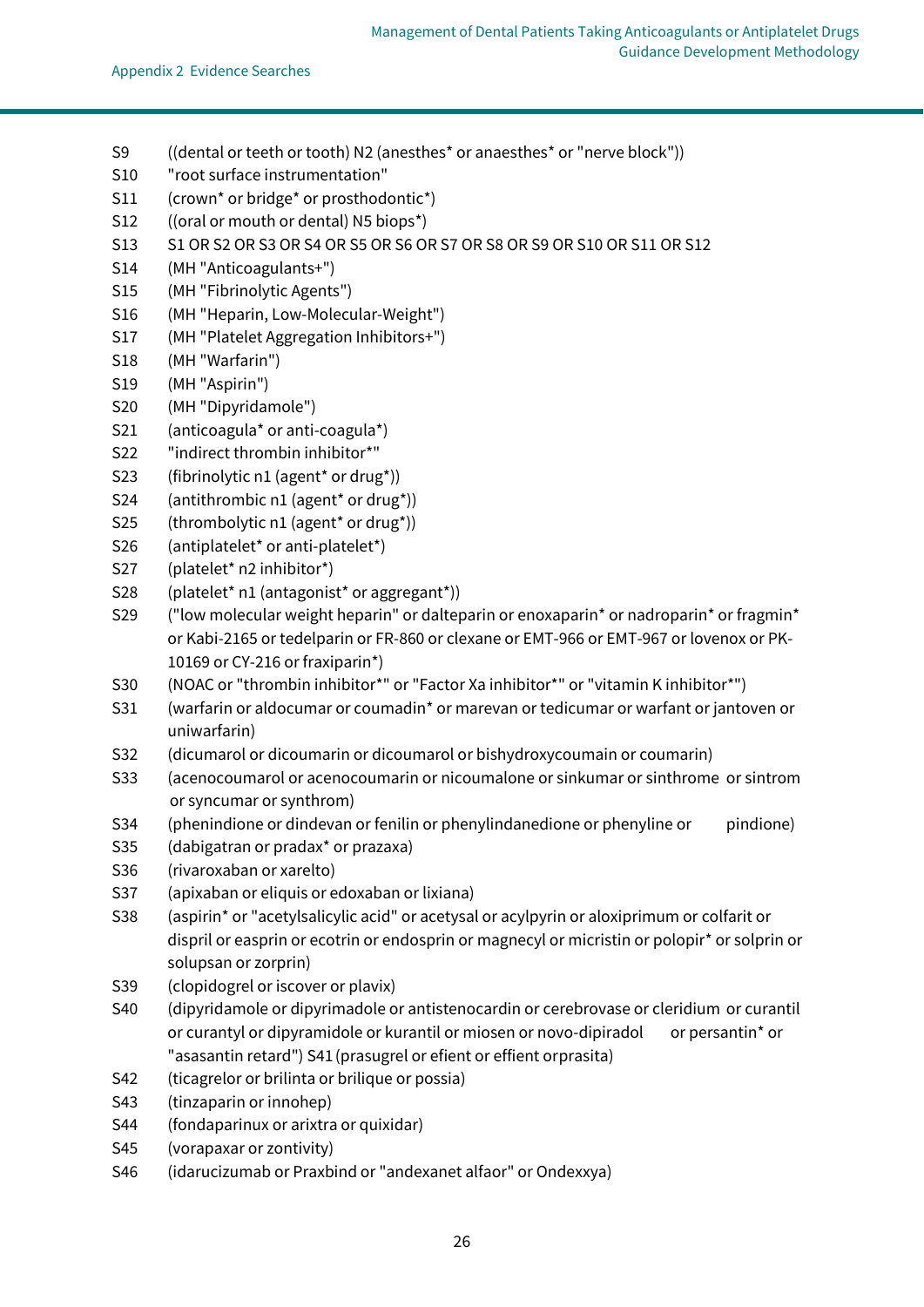- S47 S14 OR S15 OR S16 OR S17 OR S18 OR S19 OR S20 OR S21 OR S22 OR S23 OR S24 OR S25 OR S26 OR S27 OR S28 OR S29 OR S30 OR S31 OR S32 OR S33 OR S34 OR S35 OR S36 OR S37 OR S38 OR S39 OR S40 OR S41 OR S42 OR S43 OR S44 OR S45 OR S46
- S48 S13 AND S47
- S49 (MH "Meta Analysis") OR "meta analys\*" OR metaanalys\*
- S50 (MH "Literature Review+") OR ( (systematic N1 (review or overview)) )
- S51 S49 OR S50
- S52 PT commentary OR PT letter OR PT commentary OR (MH "Animals")
- S53 S51 NOT S52
- S54 (MH "Practice Guidelines") OR TI guideline\*
- S55 S48 AND S53
- S56 S48 AND S54
- S57 S55 OR S56

#### Epistemonikos Search Strategy

(title:((dental\* OR dentist\* OR tooth OR teeth OR molar\* OR "root canal" OR "oral surg\*" OR periodont\* OR pulpotom\* OR pulpect\* OR endodont\* OR "pulp cap\*" OR apicoectom\* OR apicectom\* OR gingivectom\* OR gingivoplast\* OR "oral implant\*" OR "root surface instrumentation" OR crown\* OR bridge\* OR prosthodontic\* OR (oral AND biops\*) OR (mouth AND biops\*))) OR abstract:((dental\* OR dentist\* OR tooth OR teeth OR molar\* OR "root canal" OR "oral surg\*" OR periodont\* OR pulpotom\* OR pulpect\* OR endodont\* OR "pulp cap\*" OR apicoectom\* OR apicectom\* OR gingivectom\* OR gingivoplast\* OR "oral implant\*" OR "root surface instrumentation" OR crown\* OR bridge\* OR prosthodontic\* OR (oral AND biops\*) OR (mouth AND biops\*)))) AND (title:((anticoagula\* OR anti-coagula\* OR "indirect thrombin inhibitor\*" OR "fibrinolytic agent\*" OR "fibrinolytic drug\*" OR "antithrombic agent\*" OR "antithrombic drug\*" OR "thrombolytic agent\*" OR "thrombolytic drug\*" OR antiplatelet\* OR anti-platelet\* OR "platelet\* inhibitor\*" OR "platelet\* antagonist\*" OR "platelet aggregant\*"OR "low molecular weight heparin" OR dalteparin OR enoxaparin\* OR nadroparin\* OR fragmin\* OR Kabi-2165 OR tedelparin OR FR-860 OR clexane OR EMT-966 OR EMT-967 OR lovenox OR PK-10169 OR CY-216 OR fraxiparin\* OR NOAC OR "thrombin inhibitor\*" OR "Factor Xa inhibitor\*" OR "vitamin K inhibitor\*" OR warfarin OR aldocumar OR coumadin\* OR marevan OR tedicumar OR warfant OR jantoven OR uniwarfarin OR dicumarol OR dicoumarin OR dicoumarol OR bishydroxycoumain OR coumarin OR acenocoumarol OR acenocoumarin OR nicoumalone OR sinkumar OR sinthrome OR sintrom OR syncumar OR synthrom OR phenindione OR dindevan OR fenilin OR phenylindanedione OR phenyline OR pindione OR dabigatran OR pradax\* OR prazaxa OR rivaroxaban OR xarelto OR apixaban OR eliquis OR edoxaban OR lixiana OR aspirin\* OR "acetylsalicylic acid" OR acetysal OR acylpyrin OR aloxiprimum OR colfarit OR dispril OR easprin OR ecotrin OR endosprin OR magnecyl OR micristin OR polopir\* OR solprin OR solupsan OR zorprin OR clopidogrel OR iscover OR plavix OR dipyridamole OR dipyrimadole OR antistenocardin OR cerebrovase OR cleridium OR curantil OR curantyl OR dipyramidole OR kurantil OR miosen OR novo-dipiradol OR persantin\* OR "asasantin retard" OR prasugrel OR efient OR effient OR prasita OR ticagrelor OR brilinta OR brilique OR possia OR tinzaparin OR innohep OR fondaparinux OR arixtra OR quixidar OR vorapaxar OR zontivity OR idarucizumab OR Praxbind OR "andexanet alfa" OR Ondexxya)) OR abstract:((anticoagula\* OR anti-coagula\* OR "indirect thrombin inhibitor\*" OR "fibrinolytic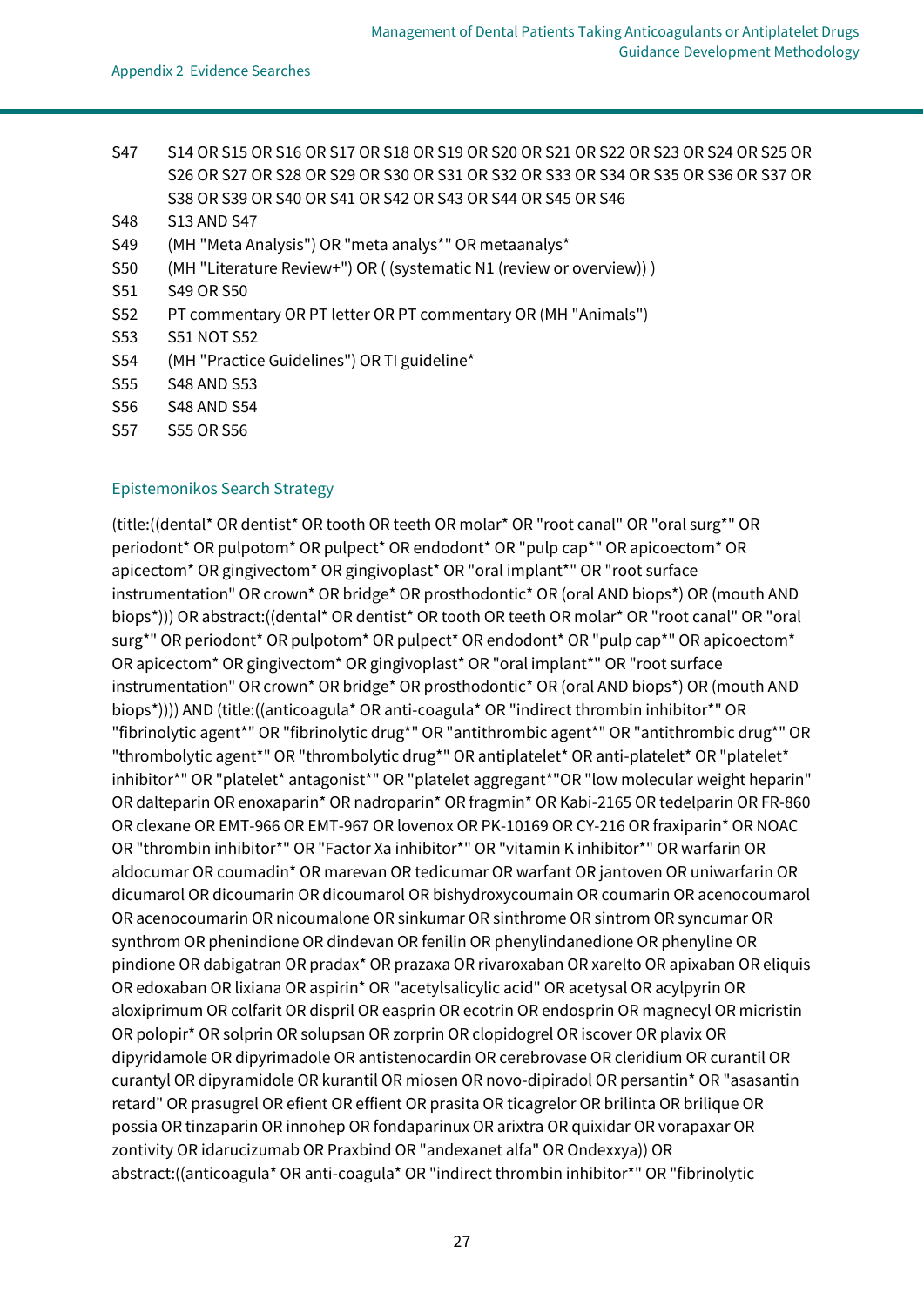agent\*" OR "fibrinolytic drug\*" OR "antithrombic agent\*" OR "antithrombic drug\*" OR "thrombolytic agent\*" OR "thrombolytic drug\*" OR antiplatelet\* OR anti-platelet\* OR "platelet\* inhibitor\*" OR "platelet\* antagonist\*" OR "platelet aggregant\*"OR "low molecular weight heparin" OR dalteparin OR enoxaparin\* OR nadroparin\* OR fragmin\* OR Kabi-2165 OR tedelparin OR FR-860 OR clexane OR EMT-966 OR EMT-967 OR lovenox OR PK-10169 OR CY-216 OR fraxiparin\* OR NOAC OR "thrombin inhibitor\*" OR "Factor Xa inhibitor\*" OR "vitamin K inhibitor\*" OR warfarin OR aldocumar OR coumadin\* OR marevan OR tedicumar OR warfant OR jantoven OR uniwarfarin OR dicumarol OR dicoumarin OR dicoumarol OR bishydroxycoumain OR coumarin OR acenocoumarol OR acenocoumarin OR nicoumalone OR sinkumar OR sinthrome OR sintrom OR syncumar OR synthrom OR phenindione OR dindevan OR fenilin OR phenylindanedione OR phenyline OR pindione OR dabigatran OR pradax\* OR prazaxa OR rivaroxaban OR xarelto OR apixaban OR eliquis OR edoxaban OR lixiana OR aspirin\* OR "acetylsalicylic acid" OR acetysal OR acylpyrin OR aloxiprimum OR colfarit OR dispril OR easprin OR ecotrin OR endosprin OR magnecyl OR micristin OR polopir\* OR solprin OR solupsan OR zorprin OR clopidogrel OR iscover OR plavix OR dipyridamole OR dipyrimadole OR antistenocardin OR cerebrovase OR cleridium OR curantil OR curantyl OR dipyramidole OR kurantil OR miosen OR novo-dipiradol OR persantin\* OR "asasantin retard" OR prasugrel OR efient OR effient OR prasita OR ticagrelor OR brilinta OR brilique OR possia OR tinzaparin OR innohep OR fondaparinux OR arixtra OR quixidar OR vorapaxar OR zontivity OR idarucizumab OR Praxbind OR "andexanet alfa" OR Ondexxya)))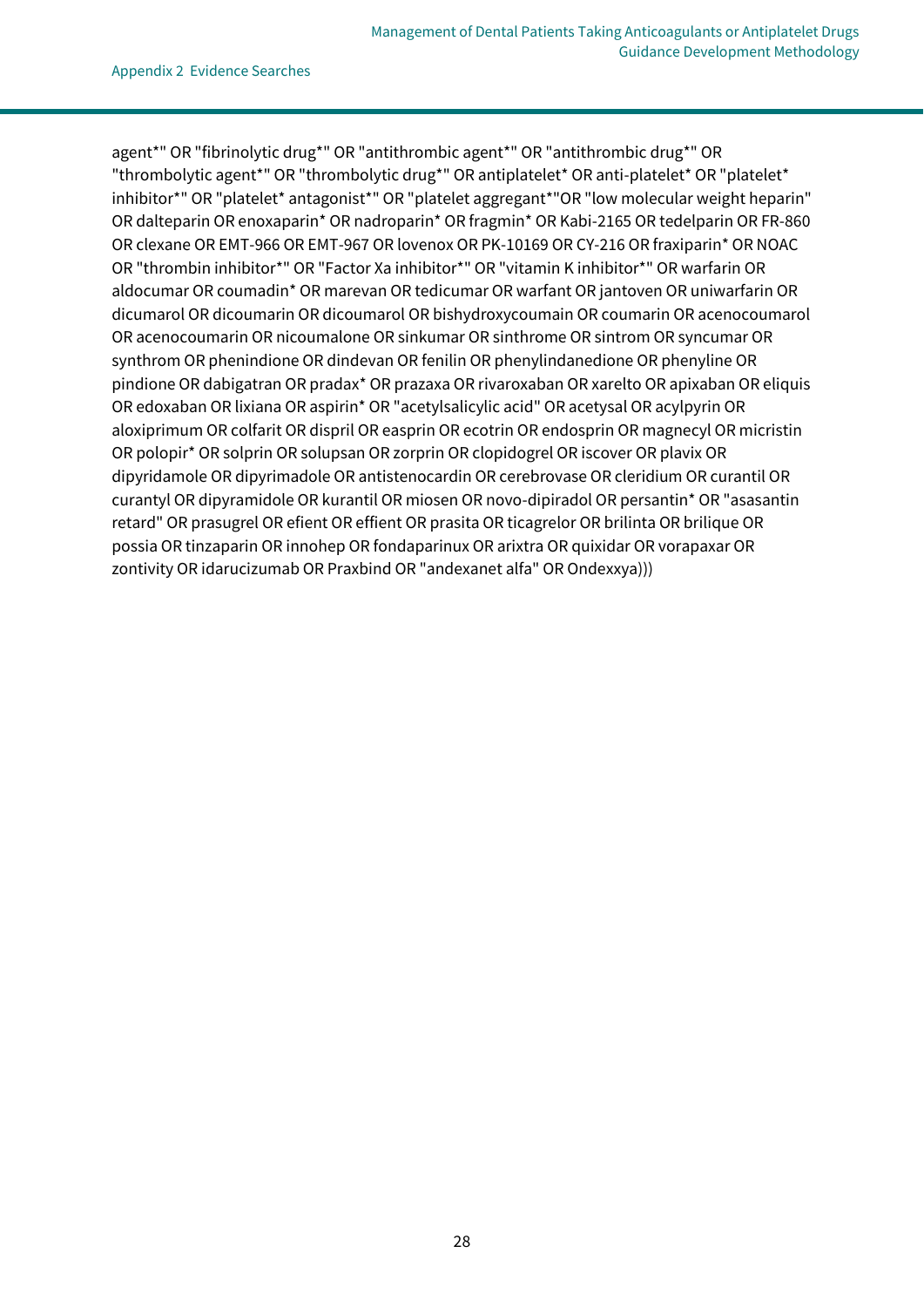# **Appendix 3 Summary of Systematic Reviews**

The following systematic reviews were identified and appraised as described in [Sections 5 & 6.](#page-5-1) The clinical questions (se[e Section](#page-4-2) 4) that the systematic reviews relate to are indicated. The table includes ratings for the methodological quality of each systematic review, based on AMSTAR criteria, and for the GRADE certainty of the evidence included in the reviews.

<span id="page-30-0"></span>

| <b>Systematic Review</b>            | <b>Title</b>                                                                 | <b>Clinical</b> | <b>AMSTAR</b> | <b>GRADE</b> |
|-------------------------------------|------------------------------------------------------------------------------|-----------------|---------------|--------------|
|                                     |                                                                              | Question(s)     | rating        | evidence     |
|                                     |                                                                              |                 |               | certainty    |
| Calcia et al., 2021 <sup>6</sup>    | Is alteration in single drug anticoagulant/antiplatelet regimen necessary in | $1, 2, 3^*$     | moderate/     | low          |
|                                     | patients who need minor oral surgery? A systematic review with meta-         |                 | high          |              |
|                                     | analysis.                                                                    |                 |               |              |
| Miziara et al., 2021 <sup>7</sup>   | Risk of bleeding during implant surgery in patients taking antithrombotics:  | 1, 2, 3, 4      | moderate/     | very low     |
|                                     | a systematic review.                                                         |                 | high          |              |
| Moreno-Drada et al.,                | Effectiveness of local hemostatic to prevent bleeding in dental patients on  | 5               | high          | moderate     |
| $2021^{8}$                          | anticoagulation: a systematic review and network meta-analysis.              |                 |               |              |
| Bajkin et al., 2020 <sup>9</sup>    | Dental implant surgery and risk of bleeding in patients on antithrombotic    | 1, 2, 3         | low           | very low     |
|                                     | medications: A review of the literature.                                     |                 |               |              |
| Ockerman et al., 2020 <sup>10</sup> | Incidence of bleeding after minor oral surgery in patients on dual           | $\overline{2}$  | high          | low          |
|                                     | antiplatelet therapy: a systematic review and meta-analysis.                 |                 |               |              |
| Chahine et al., 2019 <sup>11</sup>  | Anticoagulation Use prior to Common Dental Procedures: A Systematic          | 1, 3            | low           | low          |
|                                     | Review.                                                                      |                 |               |              |
| de Andrade et al.,                  | Bleeding Risk in Patients Using Oral Anticoagulants Undergoing Surgical      | $1,3^*$         | high          | very low     |
| 201912                              | Procedures in Dentistry: A Systematic Review and Meta-Analysis.              |                 |               |              |
| Li et al., 2019 <sup>13</sup>       | Dental management of patient with dual antiplatelet therapy: a meta-         | $\overline{2}$  | moderate/     | low          |
|                                     | analysis.                                                                    |                 | high          |              |
| Manfredi et al., 2019 <sup>14</sup> | World workshop on oral medicine VII: Direct anticoagulant agents             | 3               | moderate/     | very low     |
|                                     | management for invasive oral procedures: A systematic review and meta-       |                 | high          |              |
|                                     | analysis.                                                                    |                 |               |              |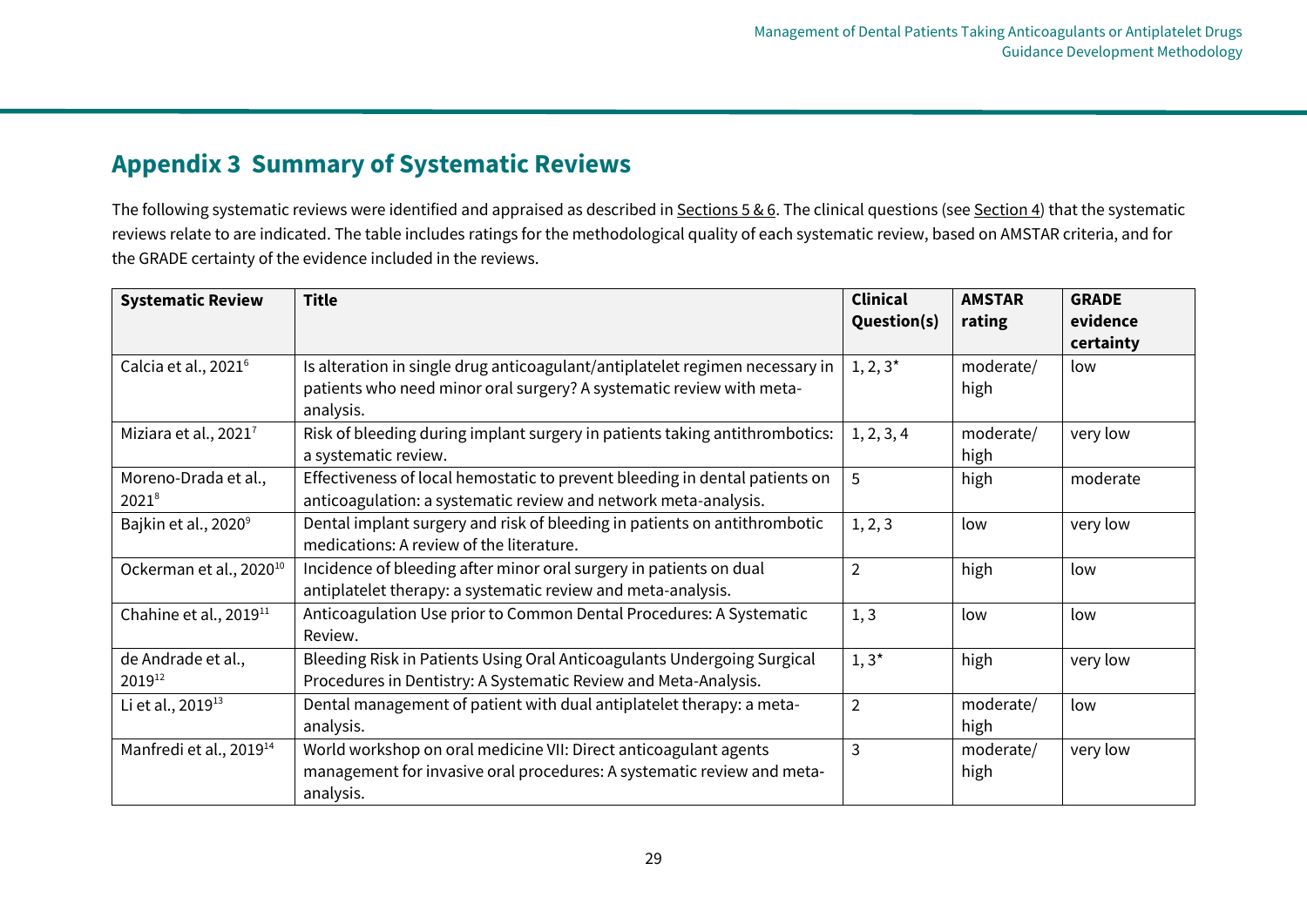| <b>Systematic Review</b>              | <b>Title</b>                                                                                                                                                                | <b>Clinical</b><br>Question(s) | <b>AMSTAR</b><br>rating | <b>GRADE</b><br>evidence<br>certainty |
|---------------------------------------|-----------------------------------------------------------------------------------------------------------------------------------------------------------------------------|--------------------------------|-------------------------|---------------------------------------|
| Ockerman et al., 2019 <sup>15</sup>   | Local haemostatic measures after tooth removal in patients on<br>antithrombotic therapy: a systematic review.                                                               | 5                              | moderate                | low                                   |
| Owattanapanich et al.,<br>201916      | Efficacy of local tranexamic acid treatment for prevention of bleeding after<br>dental procedures: A systematic review and meta-analysis.                                   | 5                              | moderate                | very low                              |
| Villanueva et al., 2019 <sup>17</sup> | Antiplatelet therapy in patients undergoing oral surgery: A systematic<br>review and meta-analysis.                                                                         | $\overline{2}$                 | moderate/<br>high       | low                                   |
| Zabojszcz et al., 2019 <sup>18</sup>  | Safety of dental extractions in patients on dual antiplatelet therapy - a<br>meta-analysis.                                                                                 | $\overline{2}$                 | moderate                | very low                              |
| Bensi et al., 2018 <sup>19</sup>      | Postoperative bleeding risk of direct oral anticoagulants after oral surgery<br>procedures: a systematic review and meta-analysis.                                          | 3                              | moderate/<br>high       | very low                              |
| Engelen et al., 2018 <sup>20</sup>    | Antifibrinolytic therapy for preventing oral bleeding in people on<br>anticoagulants undergoing minor oral surgery or dental extractions.                                   | 5                              | high                    | moderate                              |
| Lusk et al., 2018 <sup>21</sup>       | Management of Direct-Acting Oral Anticoagulants Surrounding Dental<br>Procedures With Low-to-Moderate Risk of Bleeding.                                                     | 3                              | low                     | very low                              |
| Villanueva et al., 2018 <sup>22</sup> | Risk of postsurgical hemorrhage in patients with antitrombotic treatment<br>undergoing oral surgery: A systematic review and Metanalysis.                                   | $1,3^*$                        | moderate/<br>high       | low                                   |
| de Vasconcellos et al.,<br>201723     | Topical application of tranexamic acid in anticoagulated patients<br>undergoing minor oral surgery: A systematic review and meta-analysis of<br>randomized clinical trials. | 5                              | moderate/<br>high       | moderate                              |
| Lanau et al., 2017 <sup>24</sup>      | Direct oral anticoagulants and its implications in dentistry. A review of<br>literature.                                                                                    | 3                              | low                     | very low                              |
| Shi et al., 2017 <sup>25</sup>        | Post-operative Bleeding Risk in Dental Surgery for Patients on Oral<br>Anticoagulant Therapy: A Meta-analysis of Observational Studies.                                     | 1, 3                           | moderate                | low                                   |

\*These systematic reviews searched for but did not identify any relevant RCTs that included patients taking DOACs and so did not report any evidence for the DOACs.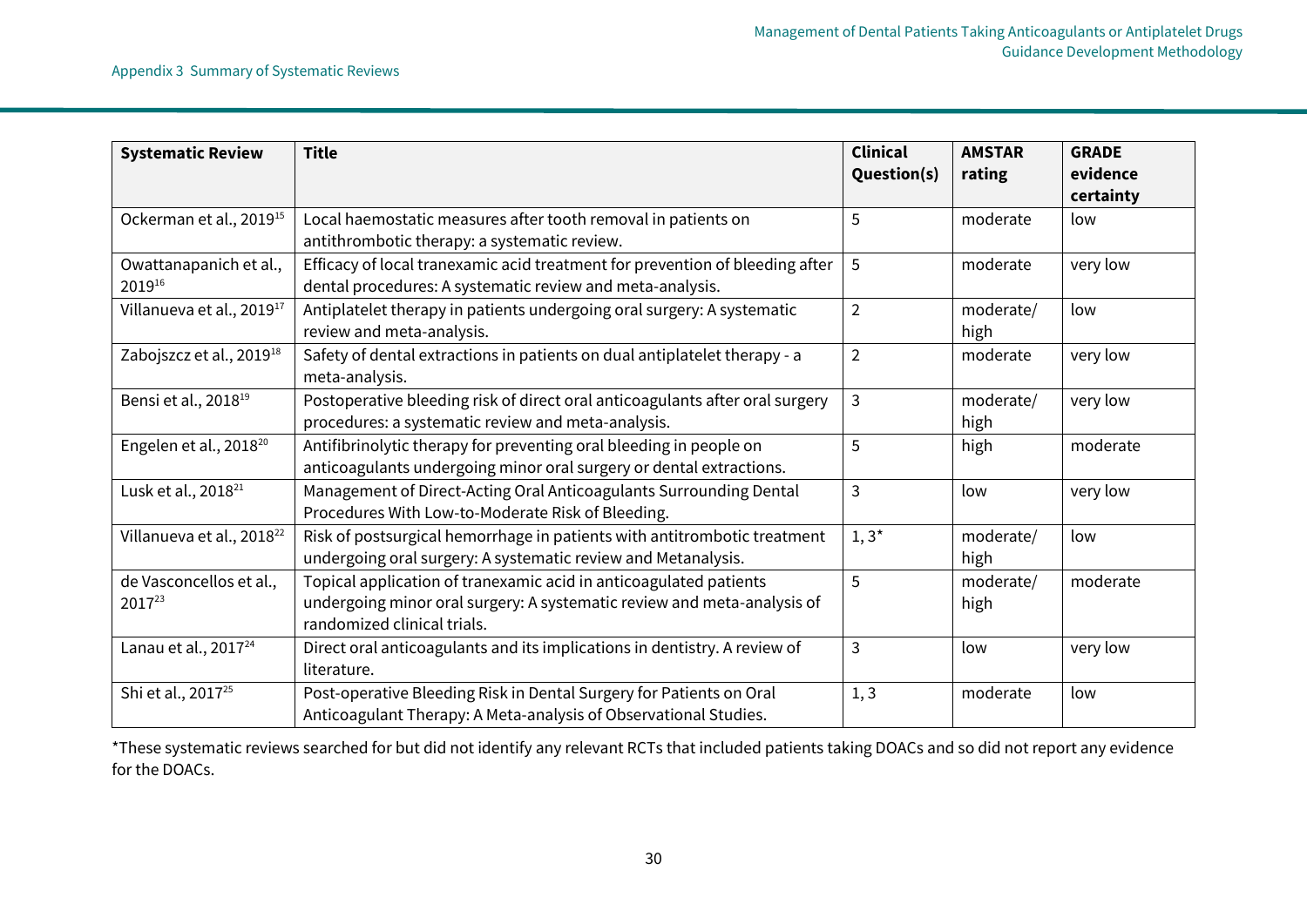# <span id="page-32-0"></span>**Appendix 4 Considered Judgement Forms**

### **Clinical Question 1**

# <span id="page-32-1"></span>**Q1: Should warfarin or other vitamin K antagonists be continued or interrupted for dental treatment?**

(To include warfarin, acenocoumarol and phenindione)

### **Recommendation in 2015 edition of guidance**

• For a patient who is taking warfarin or another vitamin K antagonist, with an INR below 4, treat without interrupting their anticoagulant medication. (Strong recommendation; low quality evidence)

Basis for recommendation:

The recommendation was based on the available evidence from systematic reviews and evidencebased guidelines on the risk of bleeding and thromboembolic events for dental patients continuing or interrupting VKAs, and on extensive clinical experience. The recommendation was rated as strong because of emphasis placed on the potential risk of a thromboembolic event if VKA treatment is interrupted.

The evidence considered previously is documented in the *Management of Dental Patients Taking Anticoagulants or Antiplatelet Drugs Guidance Development Methodology (2015)* (available on request).

### **1. Summary of evidence since 2015 edition of guidance**

*Summarise the evidence for the effects of the intervention on the important outcomes including the ratings for the certainty of the evidence. Comment on the degree of consistency demonstrated by the available evidence. Note where evidence is lacking.*

Several relevant systematic reviews (SRs) published since the first edition of the guidance were identified. Some of these include new studies in addition to studies considered previously and several report meta-analysis of the data.

Four SRs<sup>6,11,12,22</sup> found no significant difference in the risk of post-operative bleeding events in patients who continued versus patients who discontinued vitamin K antagonist (VKA) therapy for a variety of invasive oral procedures. Most of the patients were on warfarin, with patients taking acenocoumarol in a limited number of studies. Where reported, patients on continued VKA generally had INR levels between 2 and 3, and VKA therapy was discontinued for 2-4 days. Most of the dental procedures carried out were extractions but also included other types of oral surgery such as implants or biopsies.

Consistent with this, two older systematic reviews,  $26,27$  identified by the searches but not fully appraised, also reported that continuing an oral anticoagulant did not increase post-operative bleeding compared with interrupting.

Three SRs<sup>7,9,25</sup> compared the post-operative bleeding risk for patients on oral anticoagulants with control groups of patients not taking any anti-thrombotic medication. One  $SR^{25}$  with meta-analysis of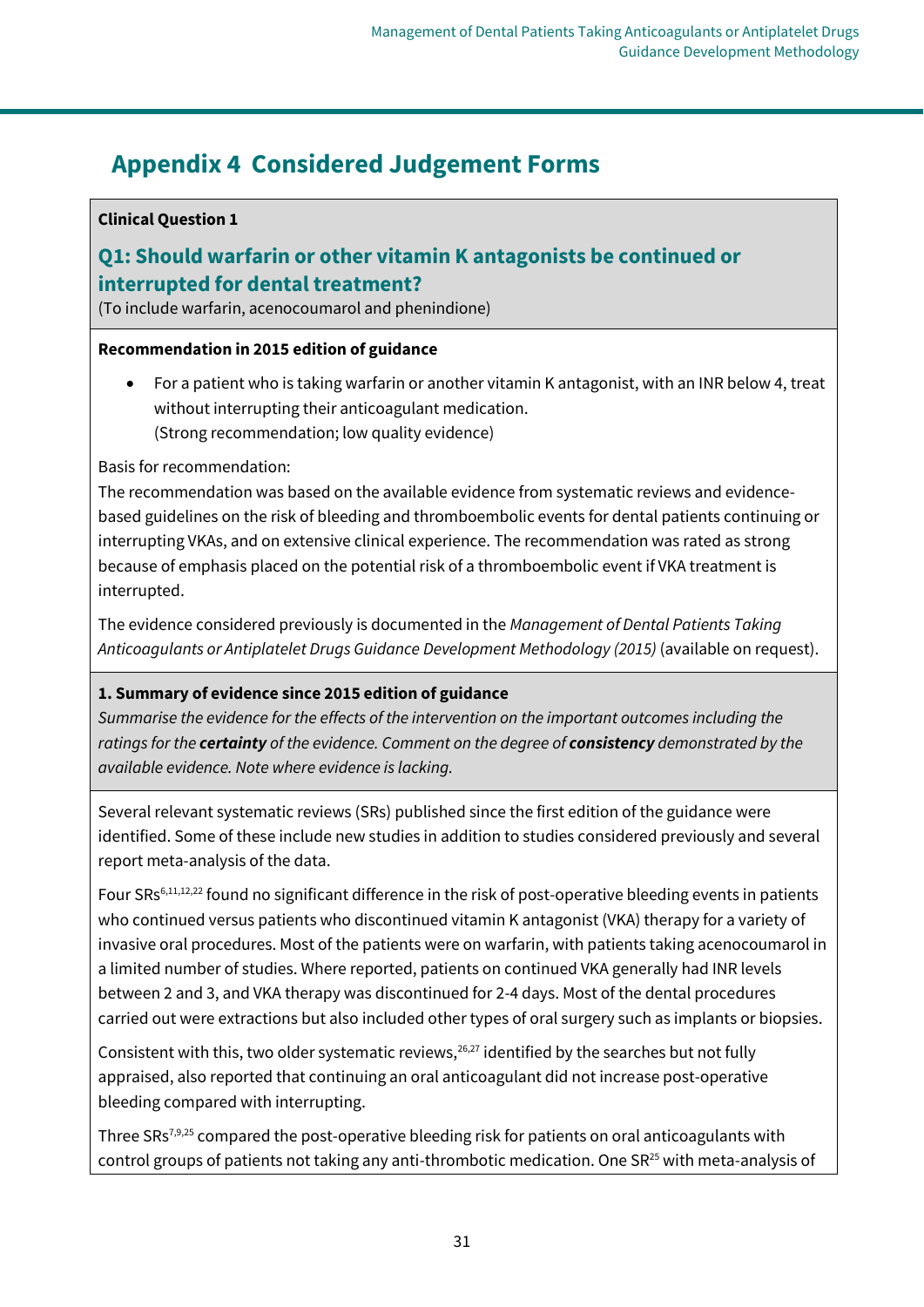data from a relatively large number of studies, including different types of dental surgery, found statistically significantly higher rates of bleeding complications (3 fold higher) in patients on VKAs, when compared to no anticoagulant. However, sub-group analysis found no significant difference in bleeding risk for dental extractions or implant surgery alone, suggesting that for patients on oral anticoagulant therapy the risk of bleeding complications for these dental procedures is no higher than for patients not taking anticoagulants. Consistent with this, two other  $SRS^{7,9}$ , that only considered dental implant surgery, reported no significant difference in bleeding risk for patients taking antithrombotic drugs (including VKAs) versus none.

Overall, the meta-analysis reported in these SRs suggest that the risk of post-operative bleeding for dental procedures is higher in patients who continue VKAs compared with those not on anticoagulants but might not be higher when only considering extractions or implants. Importantly, there was no significant difference in bleeding risk found comparing patients continuing or interrupting VKAs for dental procedures including extractions and other types of oral surgery. Furthermore, the incidence of post-operative bleeding was low, and most events could be controlled using local haemostatic measures. No thromboembolic events were reported. The key evidence in the various SRs came from RCTs and observational studies and is judged to be **low certainty** overall. The evidence relating to specific procedures, including implants is judged to be of **very low certainty** due to downgrading for small sample sizes.

#### **Does the evidence differ from previously?**

The data from these SRs are consistent with the main conclusions of the evidence review carried out for the first edition of the guidance. More recent evidence on dental implants might indirectly support recategorising some implant procedures as low risk of post-operative bleeding complications although there is insufficient data to inform the risk of bleeding for more extensive dental implant procedures.

### **Additional sources of information**

The National Institute of Health and Care Excellence (NICE) Clinical Knowledge Summary<sup>28</sup>, American Dental Association (ADA) Oral Health Topic on anticoagulants and antiplatelets<sup>29</sup>, other guidelines (including those considered for the first edition of the guidance) and the manufacturers' SPC sheets for the drugs all advise that warfarin need not be interrupted for dental procedures such as extractions. NICE also recommend checking the INR 72 hours before dental surgery and advise that the risk of significant bleeding with a stable INR between 2 and 4 is very small.

See Section 10 of this form for further details of the evidence and additional sources of information.

### **2. Balance of effects**

*Comment on the desirable and undesirable effects of the intervention and how substantial the effects are. Indicate whether the overall balance of effects favours the intervention or comparison.*

The risk of post-operative bleeding events for dental procedures in patients taking VKAs is likely to be low and may not be significantly different compared to interruption of VKAs.

There is insufficient data in the evidence considered to estimate the risk of thromboembolic events for patients interrupting VKA therapy for dental procedures. However, due to the long half-lives of VKAs a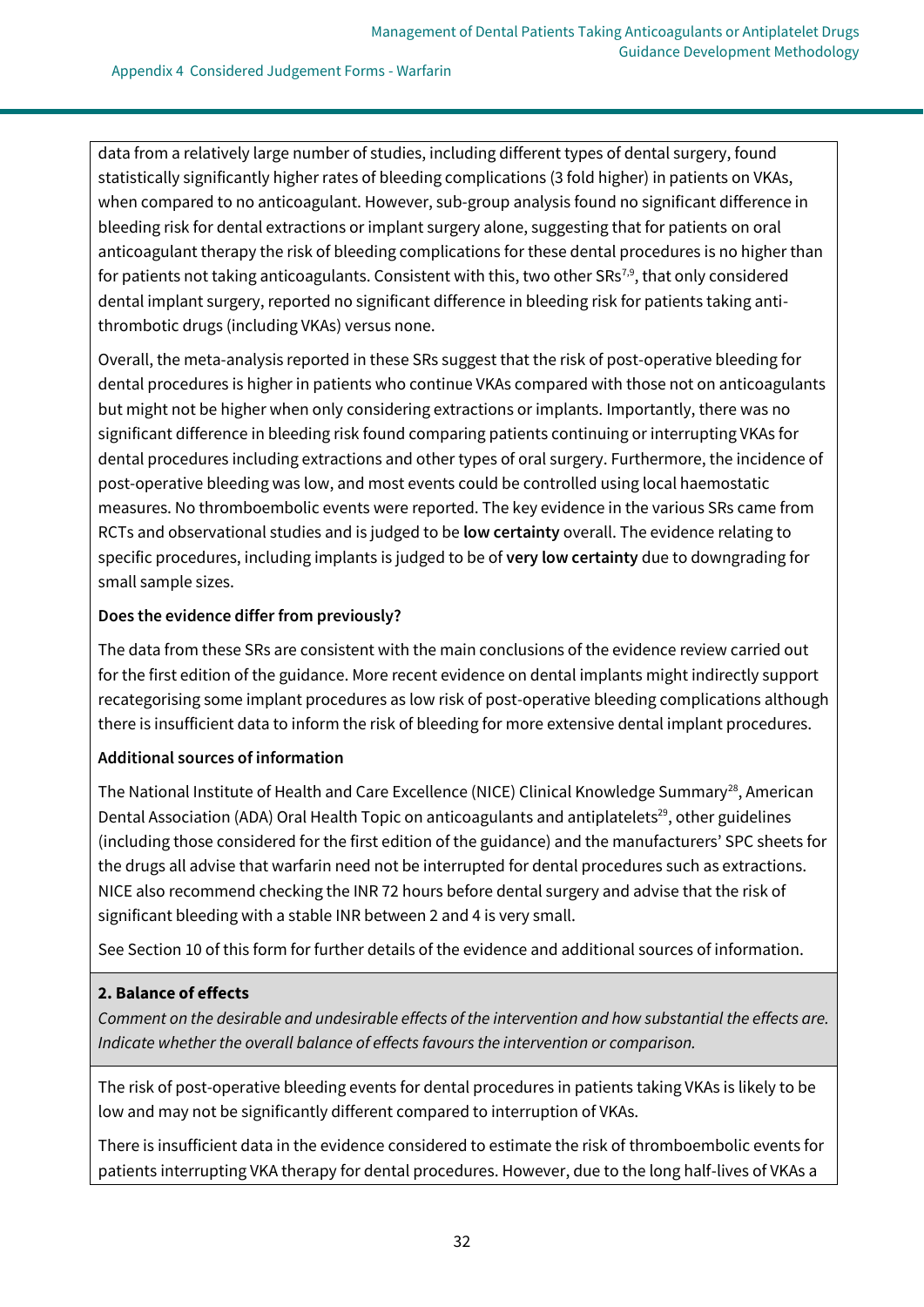prolonged period of interruption is usually required (~5 days) leaving the patient at sub-therapeutic anticoagulation levels for several days, with the potential risk of a serious thromboembolic event.

#### **3. Subgroup considerations**

*Comment here on any subgroup considerations e.g. should recommendations for patients at high or low risk be considered separately?*

Patients with an INR>4 are likely to have a higher risk of bleeding and the existing recommendation to treat without interrupting medication does not apply to this subgroup.

#### **4. Values and preferences**

*Summarise any evidence or information on values and preferences.*

Previously, indirect evidence was identified suggesting that patients would place a higher value on avoiding a thromboembolism than avoiding a bleeding complication, considering the potential outcomes of each.

No new information on patient values and preferences specifically regarding continuing versus interrupting VKAs was identified.

Patient representatives involved in the guidance update indicated a preference to have INR levels checked as close to the dental procedure as possible; ideally within 24 hours or within 72 hours at most.

#### **6. Acceptability**

*Is the intervention acceptable to patients, dental team and other stakeholders?*

Either continuing or interrupting a patient's VKA treatment may not be acceptable to all patients, caregivers or providers.

Practitioners and patients who are already familiar with the guidance might find it more acceptable to continue to follow the established key recommendation.

#### **7. Feasibility**

*Comment on cost, resource implications and implementation considerations, if applicable.*

The existing recommendation to not interrupt VKAs for most dental treatment is standard practice nationally and internationally. Increased accessibility of point of care INR testing may enhance the feasibility of treating patients on continued warfarin therapy.

The alternative treatment option of interrupting VKAs could require consultation with the prescribing clinician which may delay dental treatment and impose a burden on patient, dentist and clinician.

#### **8. Other factors**

*Indicate any other factors taken into account.*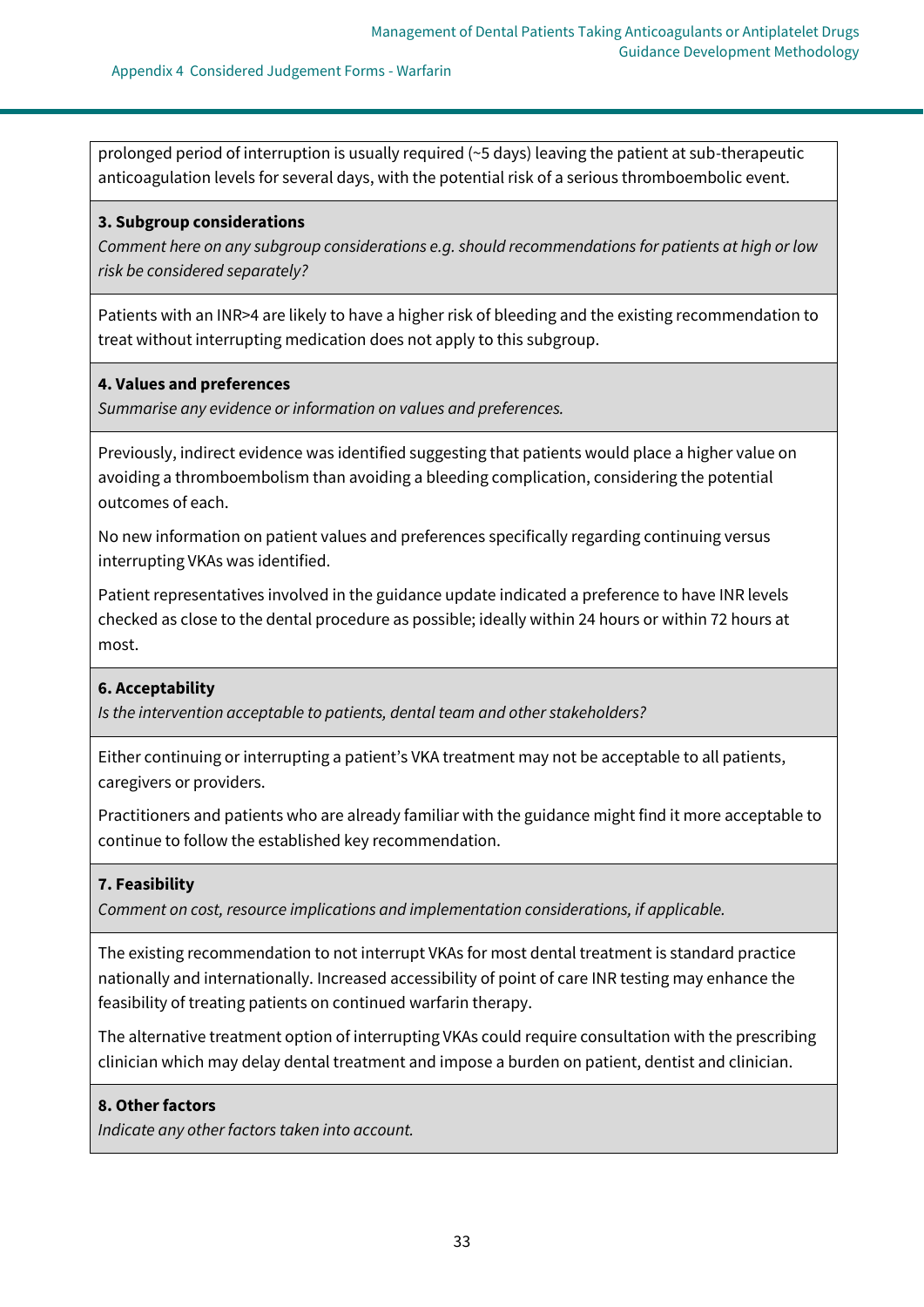Vitamin K1 (phytomenadione) is available as a specific VKA reversal agent for major or life-threatening bleeding.

#### **9. Considered judgment and key recommendation**

*Summarise the group's judgements for the recommendation including which criteria were most influential for the decision. Record any dissenting opinion within the group and how a consensus was reached, if applicable.*

*State the recommendation for the guidance, clearly indicating the strength, using GRADE appropriate wording.*

The conclusions from the evidence on bleeding risk and risk of a thromboembolic event have not changed significantly. The group judged that the balance of risks was still in favour of continuing rather interrupting warfarin therapy for dental treatment and agreed unanimously to the key recommendation as previously:

• For a patient who is taking warfarin or another vitamin K antagonist, with an INR below 4, treat without interrupting their anticoagulant medication.

It was agreed that although based on low certainty evidence, as before this should be a **strong** recommendation because of the potential risk of a serious thromboembolic event if warfarin treatment is interrupted.

### **10. Additional information**

*Include any further information that is relevant to the considered judgement.*

### **Details of Systematic Reviews**

Seven systematic reviews (SRs) were identified that assessed bleeding risk associated with dental procedures and included patients taking Vitamin K Antagonists (VKAs).<sup>6,7,9,11,12,22,25</sup> These SRs analysed data from overlapping groups of studies, including some published since 2015, and carried out different comparisons. Four of the SRs compared bleeding outcomes for patients who continued VKA therapy with those whose VKA was interrupted for the dental treatment.<sup>6,11,12,22</sup> The others compared the risk for patients on VKA therapy with control groups of patients not taking any anti-thrombotic medication or assessed the bleeding risk without comparing groups. Some of the reviews specifically considered patients taking VKAs, while some included different types of antithrombotic drugs within their analyses.

### VKA continuation versus interruption

Calcia et al. (2021)<sup>6</sup> compared the risk of bleeding events for interruption of single oral anticoagulant drugs with continuation for minor oral surgery. This SR found no statistically significant difference in the risk of intraoperative bleeding events (up to 15 mins after procedure) for patients who continued VKA therapy compared with those whose therapy was interrupted  $(RR = 1.79, 95\% CI: 1.00-3.21, p = 0.05;$ 2 studies, 169 participants). There was also no significant difference in the risk of post-operative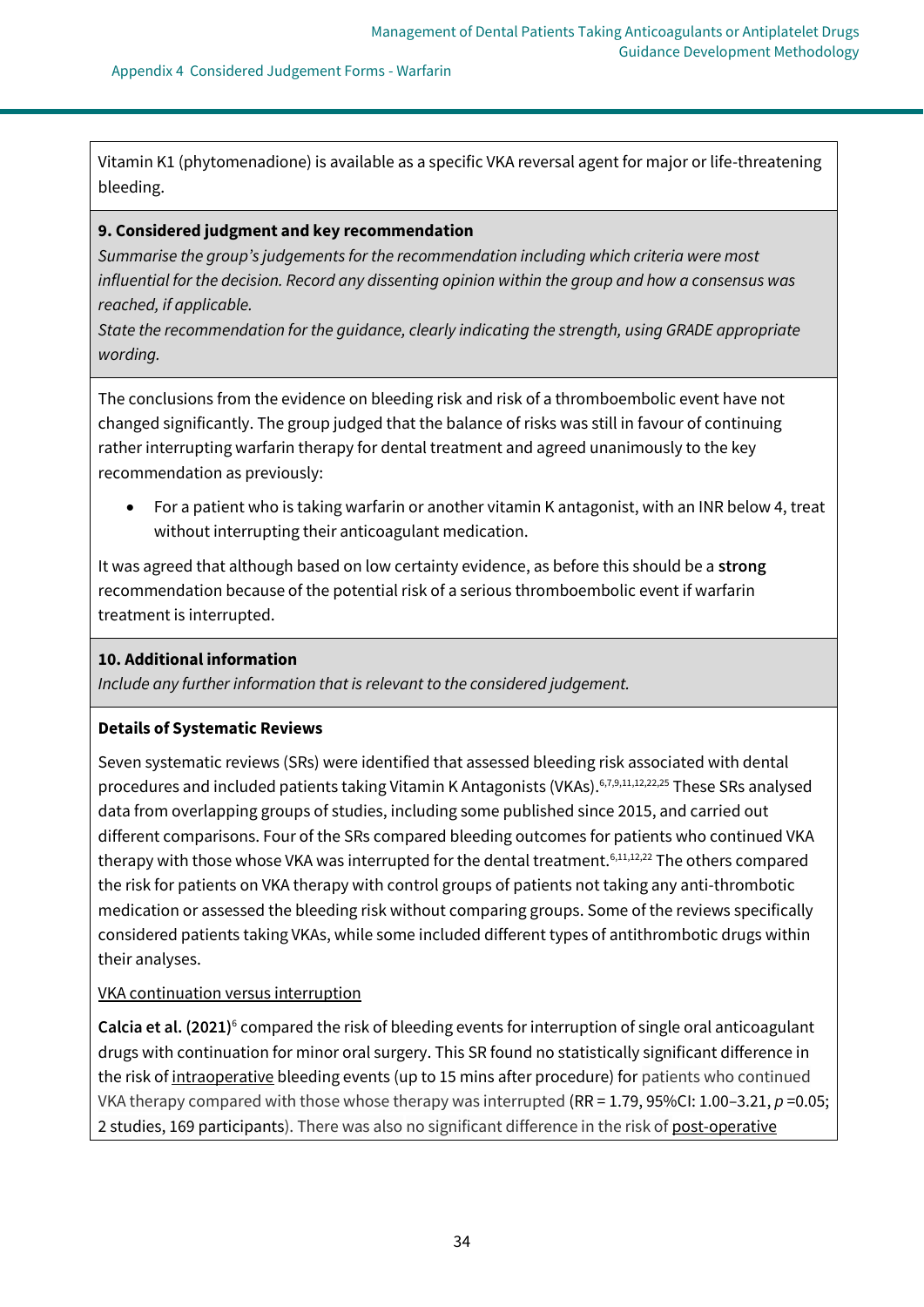Appendix 4 Considered Judgement Forms - Warfarin

bleeding events (at least 1hr after procedure) for patients who continued VKA therapy compared with interruption (RR = 0.77, 95%CI: 0.50–1.19, *p* =0.42; 6 studies, 533 participants).

Warfarin was the most common VKA reported in the studies (one, 2020 study included patients taking acenocoumarol) and drug interruption varied from 2-4 days. Most of the oral surgery procedures were extractions, although soft tissue procedures such as biopsies were reported in one study. All bleeding events were controlled with local hemostatic measures. Although the included studies were all RCTs, the evidence was judged to be of low certainty because of downgrading due to the high risk of bias in all of the studies and the low numbers of participants included in the analyses.

**De Andrade et al. (2019)**<sup>12</sup> searched for RCTs on bleeding risk for dental patients on any oral anticoagulant and due to stringent exclusion criteria only found 3 older studies on warfarin. In agreement with Calcia et al., meta-analysis revealed no statistically significant difference in bleeding risk between the groups that continued or interrupted the use of warfarin for either trans-operative (RR = 1.67, 95% CI = 0.97 to 2.89) or post-operative bleeding (RR = 1.44, 95% CI = 0.71 to 2.92; 2 studies, 323 participants).

The 2 studies used for meta-analysis only included patients taking warfarin, either continuously or interrupted for 2 days prior to the oral surgery and patients with INR values between 2 and 3. The evidence was rated by the authors as very low certainty due to downgrading for risk of bias and imprecision.

**Chahine et al. (2019)**<sup>11</sup> also compared post-operative bleeding for dental procedures in patients continuing their anticoagulant with control groups including patients whose anticoagulants had been interrupted. This SR considered RCTs or controlled clinical trials and provided a qualitative synthesis without any meta-analysis. While one study found a statistically significant increase in mild bleeding in the VKA group when compared with no anticoagulation, the rest of the studies found no significant differences in bleeding outcomes between continuing or interrupting anticoagulation. No TE events were reported by any of the studies.

Most studies were on patients taking warfarin or another VKA and most assessed dental extractions, with some including implant surgery, excision of cystic formations, biopsies, alveoloplasty, frenectomy, periodontal surgeries, and microsurgical endodontics (apicectomy).

**Villanueva et al. (2018)**<sup>22</sup> concluded that although more oral postoperative bleeding episodes were found in patients continuing oral anticoagulant therapy compared with patients discontinuing or modifying their therapy, this difference was neither statistically nor clinically significant (RR = 1.41, 95% CI 0.93 - 2.16, *p*= 0.11; 5 studies, 549 patients).

None of the studies reported the occurrence of thromboembolic events or mortality after the intervention. All patients were taking VKAs and were in the therapeutic range (INR 2-3). The bleeding episodes that occurred were controlled with local haemostatic measures. The evidence was rated as low certainty due to downgrading for risk of bias and imprecision.

VKA therapy versus no VKA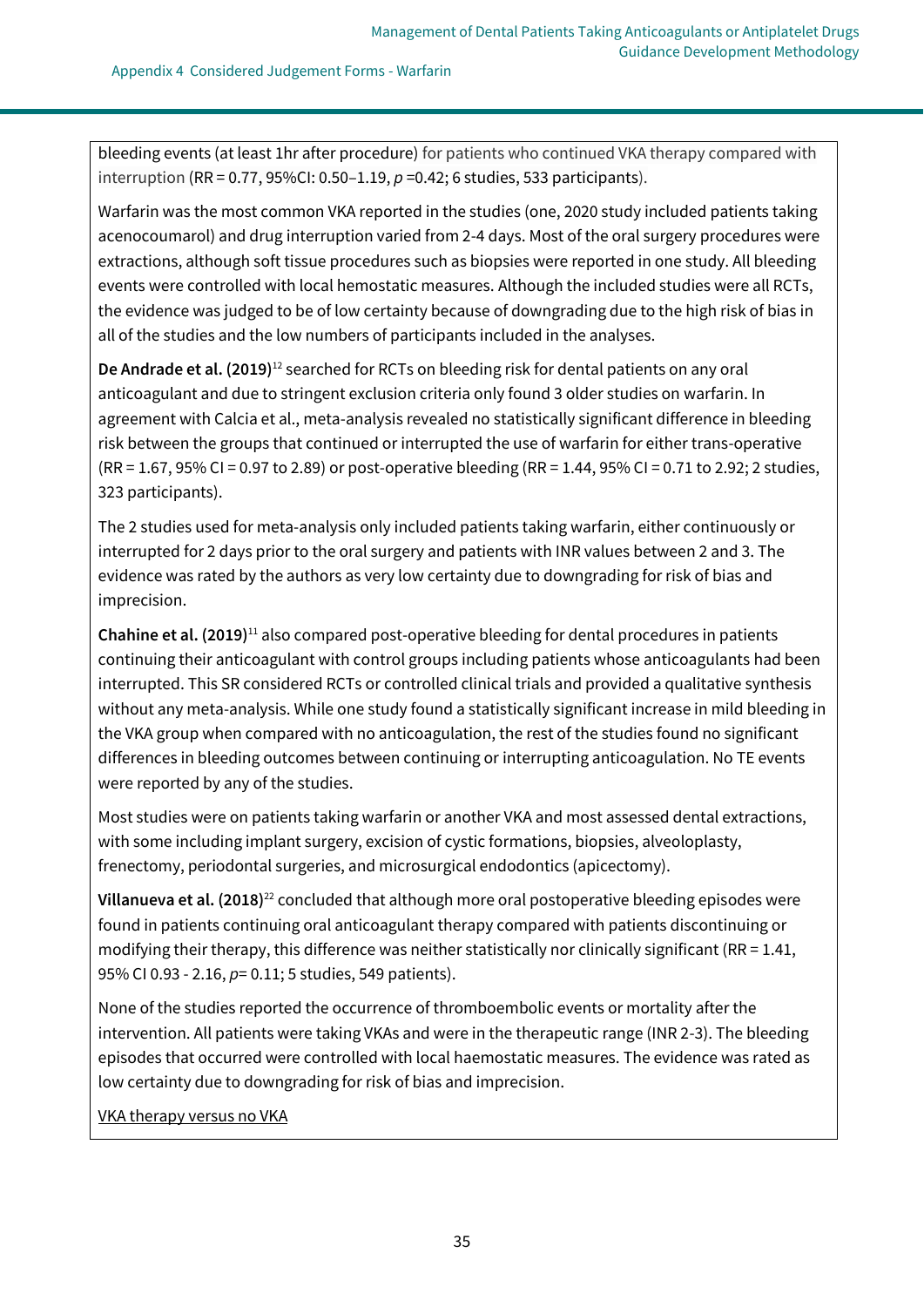**Shi et al. (2017)**<sup>25</sup> compared the risk of post-operative bleeding events after minor dental surgery in patients on continuous oral anticoagulant therapy (OAT; VKAs or DOACs) versus patients not taking any anticoagulant drug.

The total post-operative bleeding rate for OAT patients was 4.33% (91/2102) compared to 1.10% (25/2271) of the non-OAT patients. Only two patients developed severe bleeding. Meta-analysis for post-operative bleeding risk for all dental procedures found an overall risk ratio (RR) of 2.794 (95% CI = 1.722–4.532, *p*=0.000; 12 studies, 4373 participants) indicating a higher post-operative bleeding risk for patients taking a VKA or a DOAC compared with non-OAT patients. Sub-group analysis of data for the individual drug types confirmed a significant difference in risk of post-operative bleeding for VKAs versus no OAT (RR=3.067, 95% CI: 1.838–5.118, *p* =0.000; 10 studies).

Further sub-group analysis gave a pooled RR of 2.136 (95% CI: 0.825–5.531, *p* =0.118, 4 studies) for dental implant surgery and 2.003 (95% CI: 0.987–4.063, *p* =0.054, 4 studies) for dental extractions, neither of which were statistically significant, suggesting that these procedures do not have a higher bleeding risk for OAT patients compared with non-OAT patients.

The evidence is derived from observational studies and is judged to be of low certainty.

**Miziara et al. (2021)**<sup>7</sup> assessed post-operative bleeding focusing on implant procedures including implant reopening, bone grafting, maxillary sinus lifting with lateral window and implant placement. The review found no statistically significant difference in the pooled bleeding risk comparing patients on various anti-thrombotics (warfarin, antiplatelet drugs, DOACs or LMWHs) with patients not taking antithrombotic drugs (OR=2.19; 95% CI: 0.88–5.44, *p* =0.09; 5 studies, 317 procedures). The individual bleeding risk for VKAs was not estimated.

None of the studies included reported major postoperative bleeding and the bleeding was managed with local haemostatic measures. The authors concluded that the absolute risk is low and there is no need to discontinue or alter the dose of the antithrombotic drug for implant placement surgery. The evidence is rated as very low certainty due to the study type (all prospective cohort studies) and the low numbers of participants.

**Bajkin et al. (2020)**<sup>9</sup> aimed to address a similar question to Miziara et al. but did not carry out metaanalysis or make a direct comparison of bleeding risk for dental implants for patients on antithrombotics versus control groups. This SR included additional studies (9 studies in total) and provides estimates of bleeding risk for individual drug type. The review found a post-operative bleeding rate of 5.7% (6 events in 105 procedures) for patients taking VKAs, from 4 studies including some patients taking both oral anticoagulant and antiplatelet drugs. INR levels were less than 3.5 in all cases. The overall bleeding incidence for any antithrombotic was 2.2% (10/456) and all bleeding events were controlled using local measures. No data on thromboembolic events was reported in the included studies. The evidence is likely to be of very low certainty due to limitations because of the study types and the low numbers of participants.

# **Additional systematic reviews** (not fully appraised)

Two further SRs, including some of the same studies as the other SRs, also concluded that the bleeding risk for patients continuing was no higher than for patients interrupting their oral anticoagulant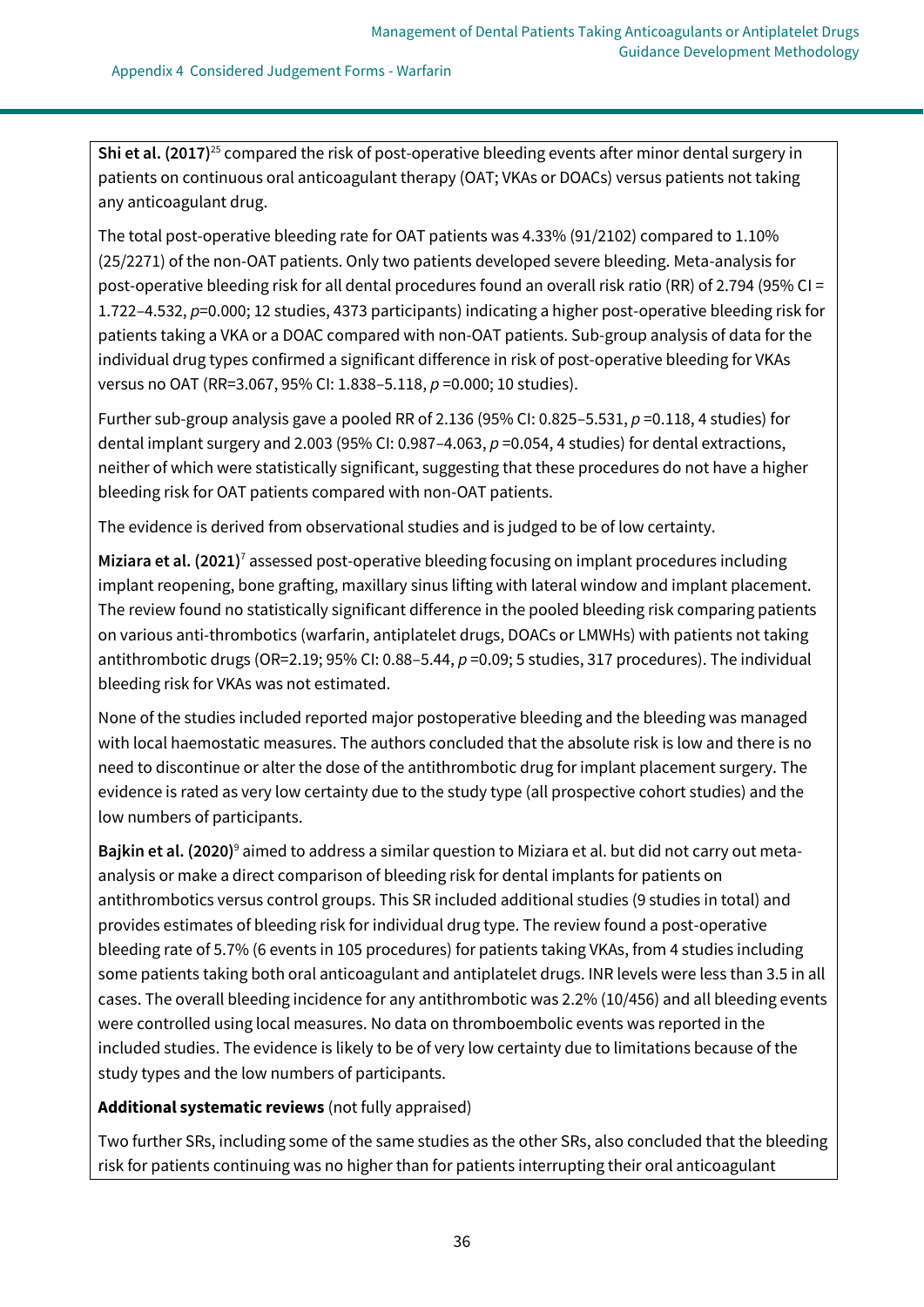therapy. **Yang et al. (2016)**<sup>26</sup> reported no significant difference in the post-operative bleeding risk between patients continuing or discontinuing oral anticoagulant therapy while undergoing dental extractions (RR= 1.31, 95 % CI: 0.79-2.14, *p* > 0.29; 6 studies, 591 patients). **Ruiz-Gutierrez (2016)**<sup>27</sup> carried out a meta-analysis of 5 clinical trials and reported an OR of 1.83 (CI 1.09-3.07, *p* =0.02; 5 studies, 588 patients) comparing post-operative bleeding for patients who interrupted or modified their OAC with those who continued treatment, suggesting that continuing an OAC did not increase post-operative bleeding.

# **Additional sources of information:**

- (i) **NICE Clinical Knowledge Summary – Anticoagulation oral. Scenario: Warfarin** (April 2021)<sup>28</sup>
	- o *In most cases, warfarin need not be stopped before routine dental surgery, for example tooth extraction.*
	- o *It is recommended that the INR is checked 72 hours before dental surgery. The risk of significant bleeding in people with a stable INR within the range of 2–4 is very small, but the risk of thrombosis may be increased if oral anticoagulants are temporarily discontinued.* These recommendations are based on the British Society for Haematology (BSH) 2016 guideline *Peri-operative management of anticoagulation and antiplatelet therapy* and the Summary of Product Characteristics (SPC) for warfarin.
- (ii) **American Dental Association – Oral Health Topics - Oral Anticoagulant and Antiplatelet**  Medications and Dental Procedures (updated September 2020)<sup>29</sup>

*There is general agreement based on strong evidence that treatment regimens with these older anticoagulants/antiplatelet agents* (including warfarin) *should not be altered before dental procedures.*

This is based on a review of articles, including SRs discussed above or for the first edition of the guidance, and the 2016 Clinical Practice Statement from the American Academy of Oral Medicine.

# (iii) **American Academy of Oral Medicine (AAOM) Clinical Practice Statement: Management of Patients on Warfarin Therapy** (2016)<sup>30</sup>

Policy statement includes:

- *1. The AAOM considers major considerations in the dental management of these patients to include: a. identifying patients taking warfarin and other anticoagulants*
	- *b. understanding the levels of INR test results and their impact on the potential for bleeding during and following dental procedures*
	- *c. development of an action plan if a bleeding emergency occurs during/immediately after an invasive dental procedure*
	- *d. the importance of having an INR lab result within 24 hours of highly invasive procedures*
	- *e. having knowledge of comorbid conditions (i.e., liver, kidney, platelet disorders, acute infection) or other medications that can also affect coagulation and clotting*
	- *f. understanding of local hemostatic measures that can be implemented for these patients*
	- *g. understanding potential drug interactions*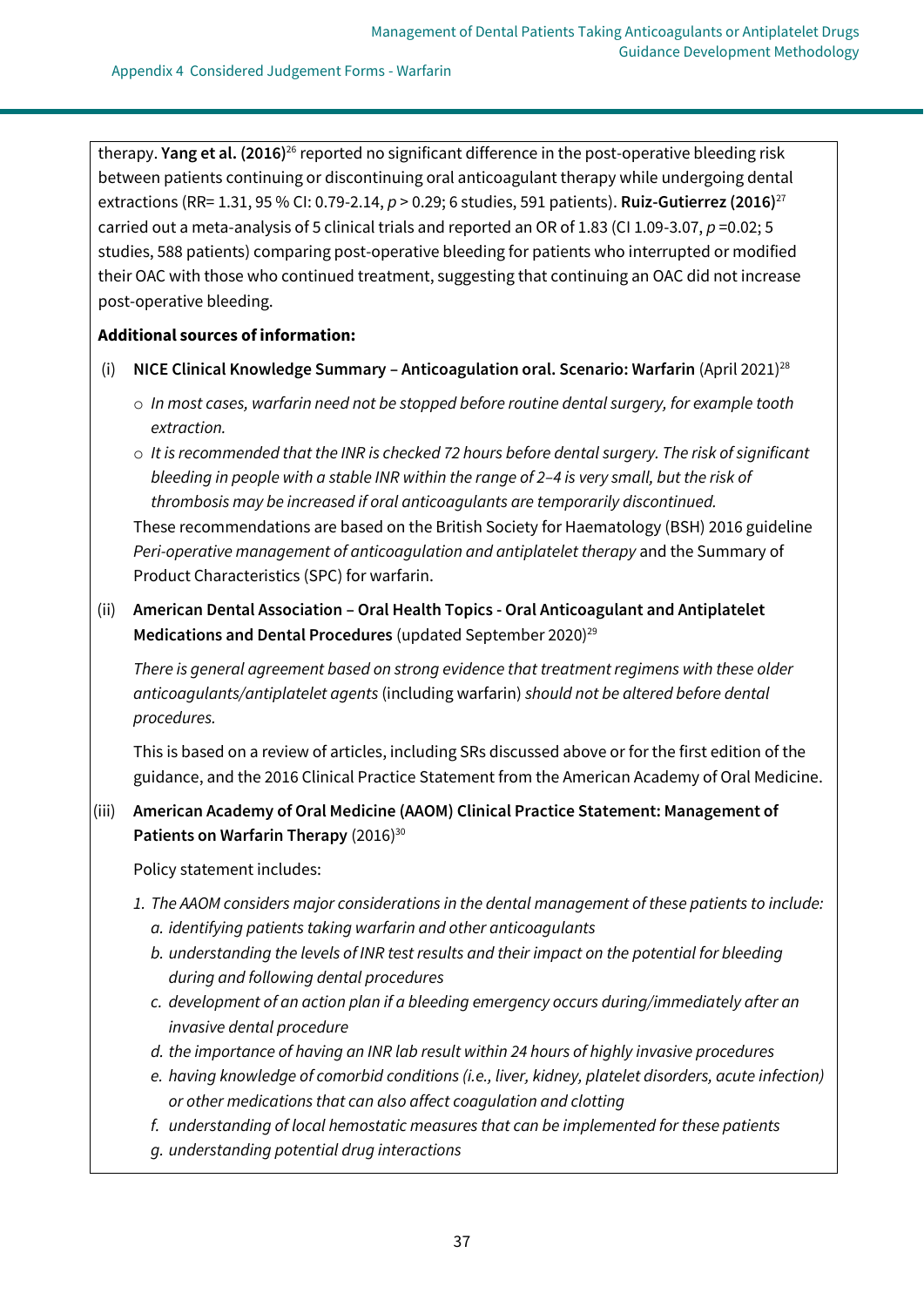#### Regarding INR levels:

*Current literature, including prospective randomized studies, indicates that moderately invasive surgery (e.g. uncomplicated tooth extractions) is safe with an INR up to 3.5, with some experts stating it is safe up to 4.0.*

(iv) **New South Wales Clinical Excellence Commission Guidelines on Perioperative Management of**  Anticoagulant and Antiplatelet Agents (Dec 2018)<sup>31</sup>

In this guideline, minimal bleeding risk procedures include minor dental procedures (dental extractions, restorations, prosthetics, endodontics), dental cleanings, fillings. The guideline advises:

*Patients who are having selected minimal or low bleeding risk procedures for example endoscopy in high thrombotic risk patients may not require warfarin therapy to be withheld. For patients undergoing a procedure who are taking warfarin, it is important to confirm that the International Normalised Ratio (INR) is not supratherapeutic at the time of the procedure*. No methodology is reported for this guideline.

# (v) **American College of Surgeons' Guidelines for the Perioperative Management of Antithrombotic**  Medication (2018)<sup>32</sup>

*Certain minimally invasive procedures like dental extraction, cataract removal, joint injections, and diagnostic endoscopic procedures have minimal bleeding risk and do not require discontinuation of antithrombotic agents.*

No specific advice for VKAs provided.

### (vi) **British National Formulary (BNF) Prescribing in Dental Practice**<sup>33</sup>

From Thromboembolic disease section:

*For a patient requiring long-term therapy with warfarin sodium, the patient's medical practitioner should be consulted and the International Normalised Ratio (INR) should be assessed 72 hours before the dental procedure. This allows sufficient time for dose modification if necessary. In those with an unstable INR (including those who require weekly monitoring of their INR, or those who have had some INR measurements greater than 4.0 in the last 2 months), the INR should be assessed within 24 hours of the dental procedure. Patients requiring minor dental procedures (including extractions) who have an INR below 4.0 may continue warfarin sodium without dose adjustment. There is no need to check the INR for a patient requiring a non-invasive dental procedure.*

*If it is necessary to remove several teeth, a single extraction should be done first; if this goes well further teeth may be extracted at subsequent visits (two or three at a time). Measures should be taken to minimise bleeding during and after the procedure. This includes the use of sutures and a haemostatic such as oxidised cellulose, collagen sponge or resorbable gelatin sponge. Scaling and root planing should initially be restricted to a limited area to assess the potential for bleeding.*

### (vii) **Extracts from Summary of Product Characteristics (SPC) sheets**:

Warfarin [\(https://www.medicines.org.uk/emc/product/2803/smpc\)](https://www.medicines.org.uk/emc/product/2803/smpc)

o *Warfarin need not be stopped before routine dental surgery, eg, tooth extraction*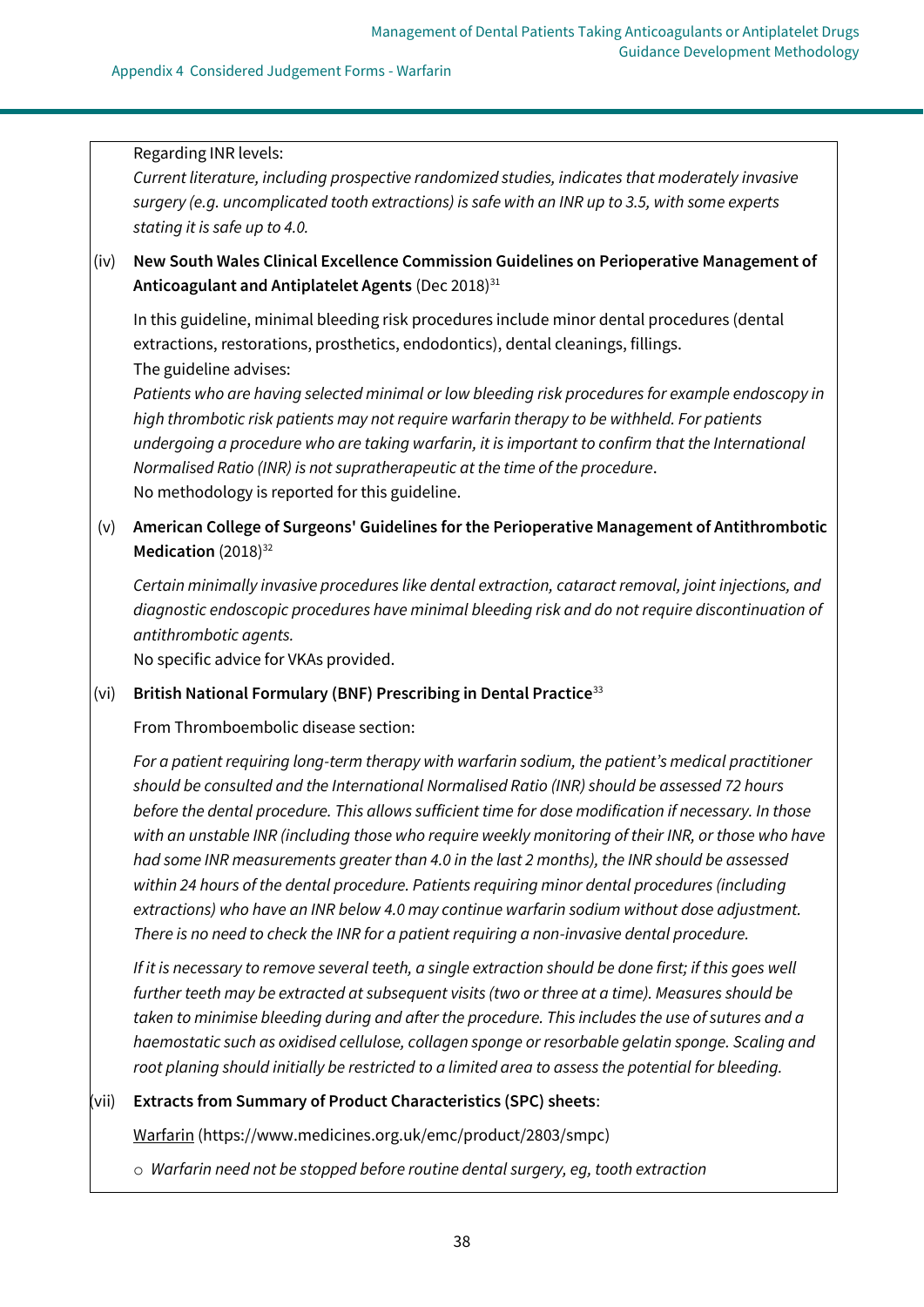#### Appendix 4 Considered Judgement Forms - Warfarin

Acenocoumarol [\(https://www.medicines.org.uk/emc/product/2058\)](https://www.medicines.org.uk/emc/product/2058)

o *Patients on Sinthrome, who undergo surgical or invasive procedures require close surveillance of their coagulation status. Under certain conditions, e.g. when the operation site is limited and accessible to permit effective use of local procedures for haemostasis, dental and minor surgical procedures may be performed during continued anticoagulation, without undue risk of haemorrhage. The decision to discontinue Sinthrome, even for a short period of time, should carefully consider individual risks and benefits. The introduction of bridging anticoagulant treatment, e.g. with heparin should be based on careful assessment of the expected risks of thromboembolism and bleeding.*

Phenindione [\(https://www.medicines.org.uk/emc/product/5678/smpc\)](https://www.medicines.org.uk/emc/product/5678/smpc)

o *Dindevan need not be stopped before routine dental surgery e.g. tooth extraction*.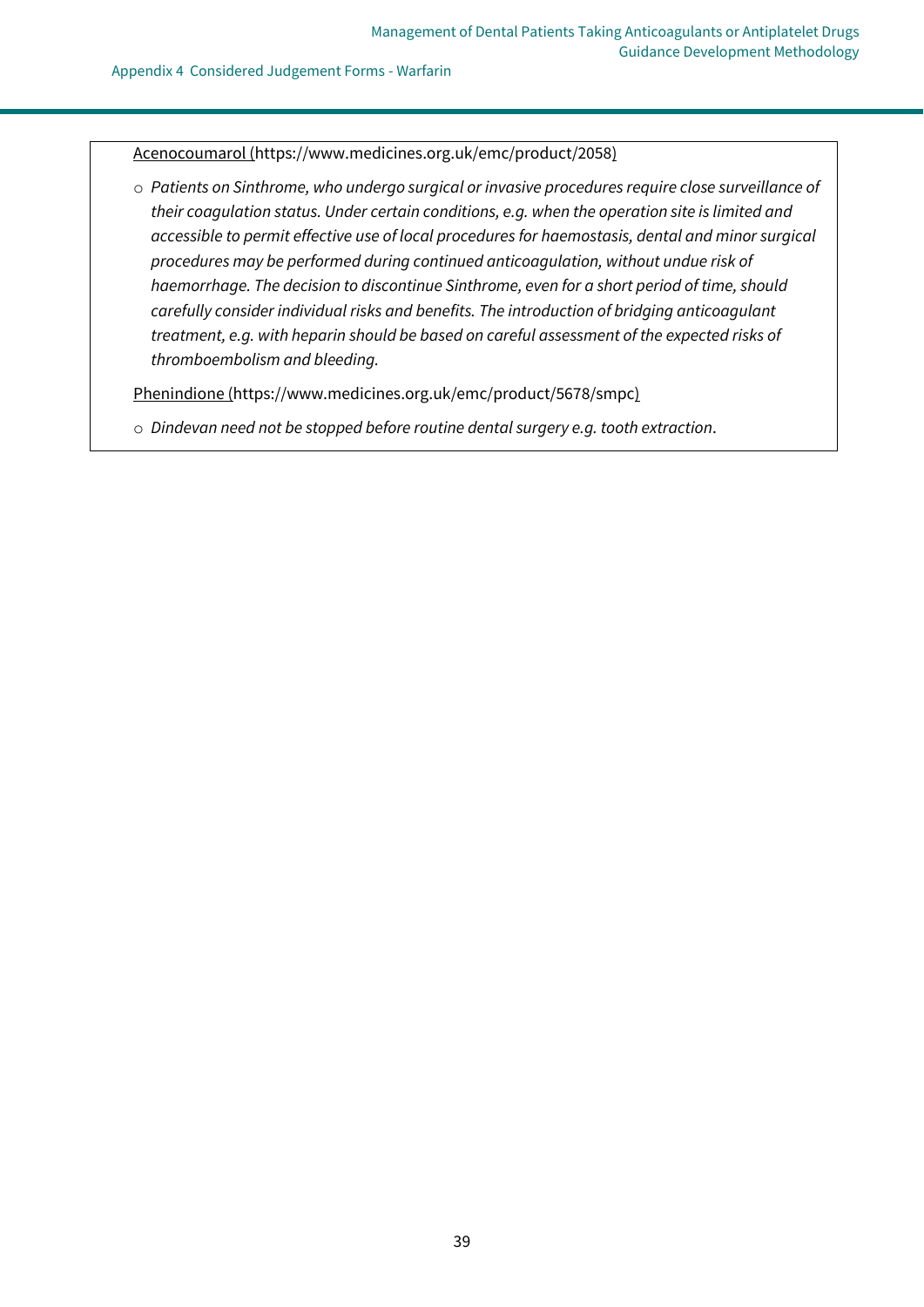# **Clinical Question 2**

# **Q2: Should antiplatelet drugs be continued or interrupted for dental treatment?**

(To include aspirin, clopidogrel, dipyridamole, prasugrel, ticagrelor and combined therapies)

# **Recommendation in 2015 edition of guidance:**

• For a patient who is taking single or dual antiplatelet drugs, treat without interrupting their antiplatelet medication.

(Strong recommendation; low quality evidence)

Basis for recommendation:

The recommendation was based on the available evidence from systematic reviews and evidencebased guidelines on bleeding risk for patients on single or dual antiplatelet therapy and on the effect of discontinuing therapy on the risk of thromboembolic events. The recommendation was rated as strong because of emphasis placed on the potential risk of a thromboembolic event if antiplatelet treatment is interrupted.

The evidence considered previously is documented in the *Management of Dental Patients Taking Anticoagulants or Antiplatelet Drugs Guidance Development Methodology (2015)* (available on request).

# **1. Summary of evidence since 2015 edition of guidance**

*Summarise the evidence for the effects of the intervention on the important outcomes including the ratings for the certainty of the evidence. Comment on the degree of consistency demonstrated by the available evidence. Note where evidence is lacking.*

Several relevant systematic reviews (SRs) published since the first edition of the guidance were identified. Some of these include new studies in addition to studies considered previously and most report meta-analysis of the data.

Two SRs<sup>6,34</sup> found no significant difference in the risk of post-operative bleeding events in patients who continued versus patients who discontinued antiplatelet therapy for a variety of invasive oral procedures. Most of the patients were on single antiplatelet therapy (SAPT), either aspirin or clopidogrel, with some patients in one study on dual antiplatelet therapy (DAPT) with aspirin and clopidogrel. One of the SRs<sup>6</sup> found a 3-4 fold increased risk of intraoperative bleeding for patients continuing compared to interrupting aspirin, although this was based on a small sample size.

Three SRs<sup>10,13,18</sup> compared the post-operative bleeding risk for patients on DAPT with control groups of patients not taking any anti-thrombotic medication and found significantly higher rates of bleeding complications in patients on DAPT (risk ratios ranged from 2-4 fold higher<sup>10,13</sup>). Most of the studies included patients taking aspirin and clopidogrel, although two studies included patients on aspirin and prasugrel. The dental procedures were mostly extractions but also included other oral surgery procedures. According to one of the SRs<sup>18</sup>, there may be higher odds of post-operative bleeding for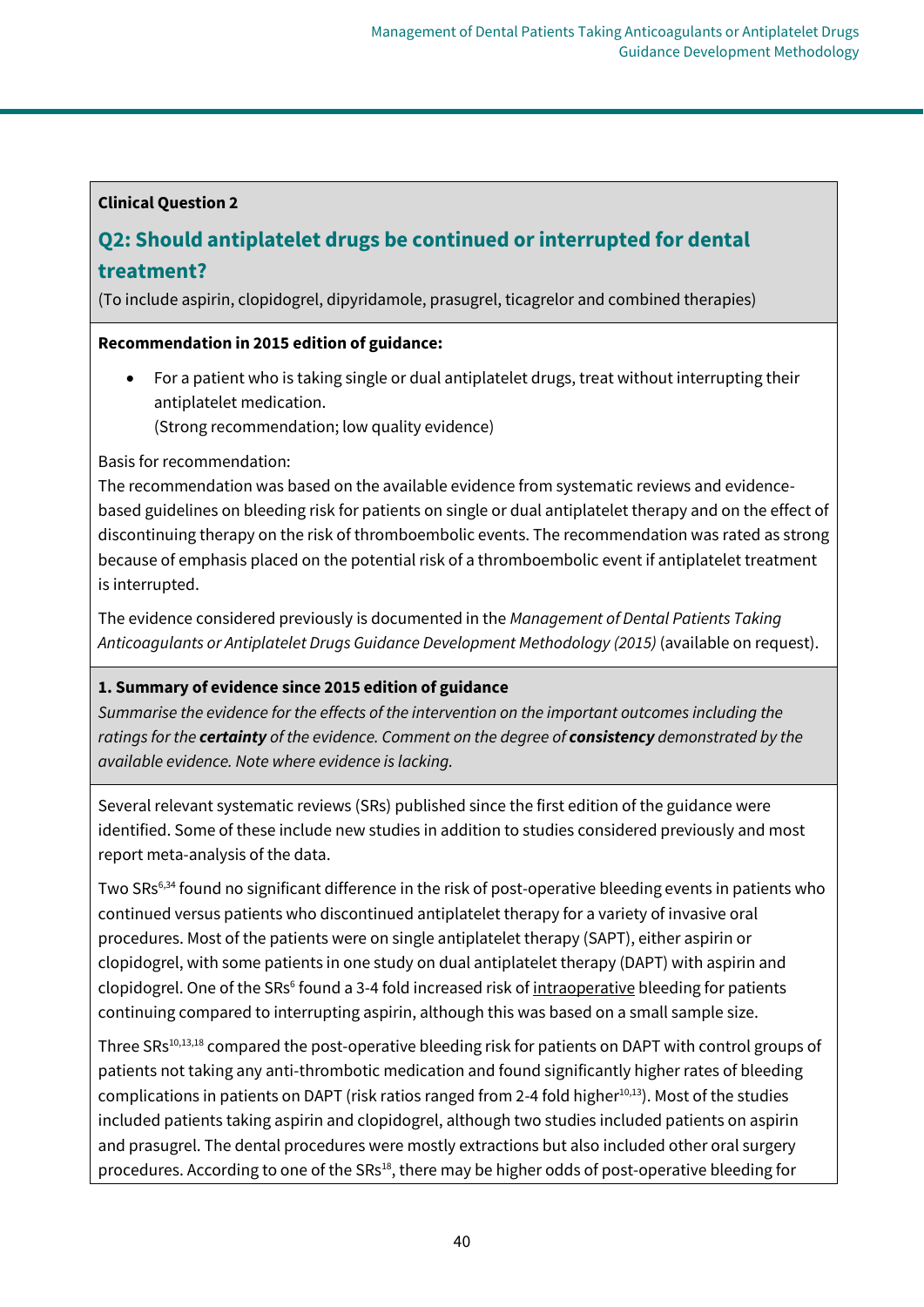DAPT than SAPT (clopidogrel) compared to control groups but no significant difference in the odds for aspirin alone.

Two further SRs<sup>7,9</sup>, that only considered dental implant surgery, reported no significant difference in bleeding risk for patients taking anti-thrombotic drugs (including antiplatelets) versus none. One did not provide an individual estimate of risk for antiplatelet drugs<sup>7</sup> and the other estimated a bleeding rate of 0.4% for implants in patients taking antiplatelets (compared to an overall rate of 2.2% for all antithrombotics).<sup>9</sup>

Although the meta-analysis reported in the different SRs indicate that the risk of post-operative bleeding for extractions or other dental procedures is significantly higher in patients who continue DAPT compared with those not on APT, the incidence of post-operative bleeding was low (ranging from 0.4 to 3.8%) and all events could be controlled using local haemostatic measures. No thromboembolic events were reported although the length of follow up in the studies may have been insufficient to measure events. Data on bleeding risks for antiplatelet drugs other than aspirin and clopidogrel is very limited. The evidence in the various SRs came from RCTs and observational studies and is rated as **low certainty** overall.

# **Does the evidence differ from previously?**

The data from these SRs are consistent with the main conclusions of the evidence review carried out for the first edition of the guidance.

# **Additional sources of information**

The National Institute of Health and Care Excellence (NICE) Clinical Knowledge Summary<sup>28</sup> and the American Dental Association (ADA) Oral Health Topic on anticoagulants and antiplatelets<sup>29</sup> acknowledge the increased risk of bleeding complications, particularly with DAPT, but recommend that antiplatelet drugs are not interrupted for dental surgery because of the increased risk of thromboembolic complications for patients with indications for antiplatelet therapy. The 2013 SIGN guideline<sup>35</sup> suggests considering temporary discontinuation of clopidogrel but the recommendations are not specific for dental surgery. An Australian guideline<sup>31</sup> advises interruption of antiplatelet agents, although 'minimal risk' procedures (including dental procedures) appear to be combined with 'low risk' procedures (non-dental) for this recommendation. The drug manufacturers' SPC sheets advise that bleeding time might be prolonged and recommend how long to discontinue drugs but, apart from aspirin, do not specify whether drugs should be continued or interrupted for dental surgery.

See Section 10 of this form for further details of the evidence and additional sources of information.

# **2. Balance of effects**

*Comment on the desirable and undesirable effects of the intervention and how substantial the effects are. Indicate whether the overall balance of effects favours the intervention or comparison.*

The risk of post-operative bleeding complications is likely to be higher for patients on dual antiplatelet therapy than those on single antiplatelet therapy or none. However, the risk is likely to be low with most bleeding events manageable with local haemostatic measures.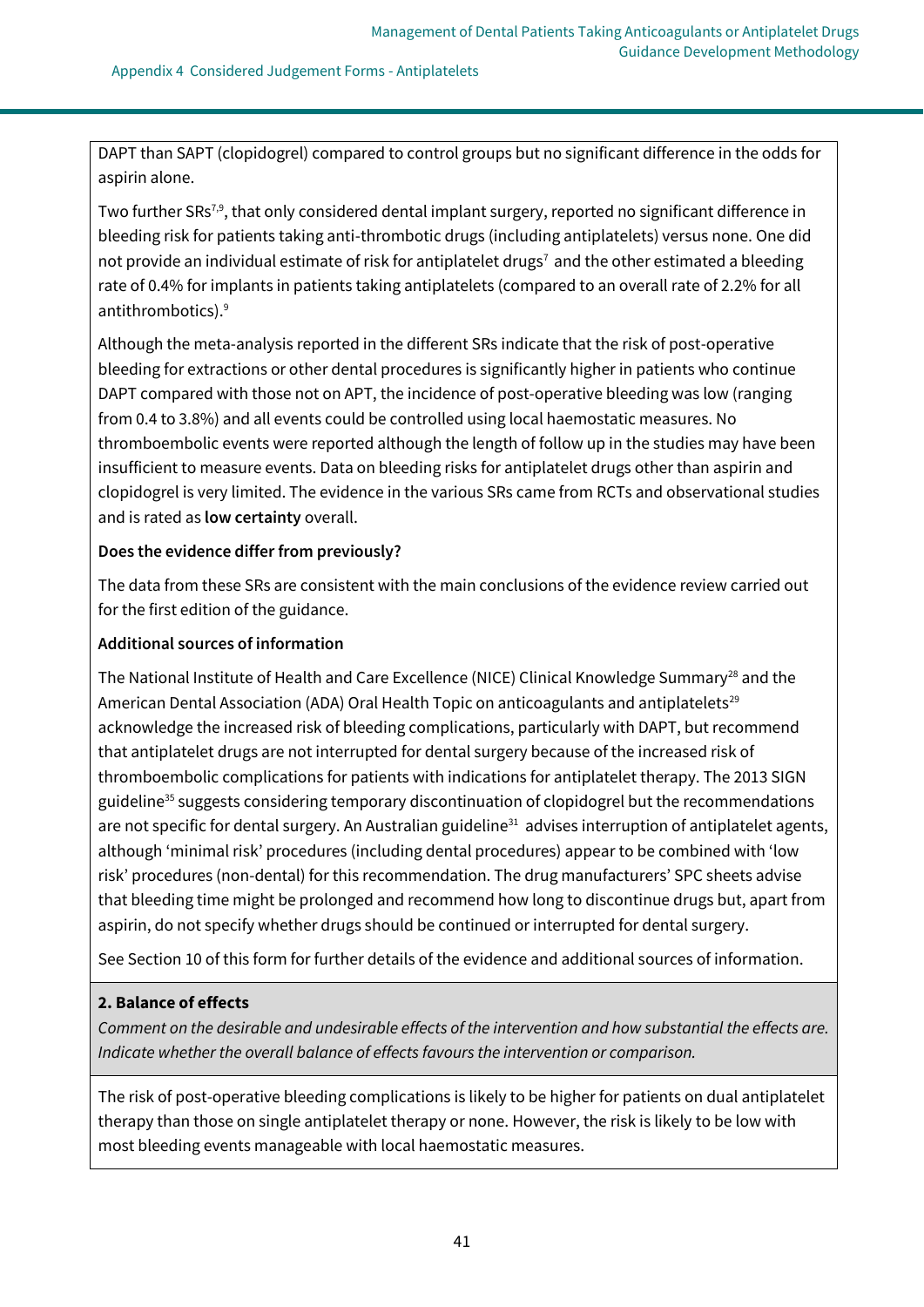Although there is a lack of evidence from the dental studies considered, there may be an increased risk of serious adverse thromboembolic events for some patients with indications for antiplatelet drugs if discontinued or interrupted.

#### **3. Subgroup considerations**

*Comment here on any subgroup considerations e.g. should recommendations for patients at high or low risk be considered separately?*

Many of the studies assessed in the systematic reviews excluded participants with a higher bleeding risk due to other medical conditions or medications. Therefore, recommendations based on the available evidence may not be applicable for this patient group. The 2015 edition of the guidance advises consulting with a general medical practitioner or specialist for such patients.

### **4. Values and preferences**

*Summarise any evidence or information on values and preferences.*

Previously, indirect evidence was identified suggesting that patients would place a higher value on avoiding a thromboembolism than avoiding a bleeding complication, considering the potential outcomes of each.

No new information on patient values and preferences regarding continuing versus interrupting antiplatelet therapy was identified.

### **6. Acceptability**

*Is the intervention acceptable to patients, dental team and other stakeholders?*

Either continuing or interrupting a patient's antiplatelet treatment may not be acceptable to all patients, caregivers or providers.

Practitioners and patients who are already familiar with the guidance might find it more acceptable to continue to follow the established key recommendations.

### **7. Feasibility**

*Comment on cost, resource implications and implementation considerations, if applicable.*

The existing recommendation to not interrupt antiplatelet therapy for most dental treatment is likely to be standard practice for many practitioners.

Interrupting antiplatelet medication may delay treatment and be less convenient for patient, dentist (and prescribing clinician, if contacted).

#### **8. Other factors**

*Indicate any other factors taken into account.*

In non-dental studies, discontinuation of single or dual antiplatelet therapy has been associated with an increased risk of adverse thromboembolic events.<sup>36-38</sup>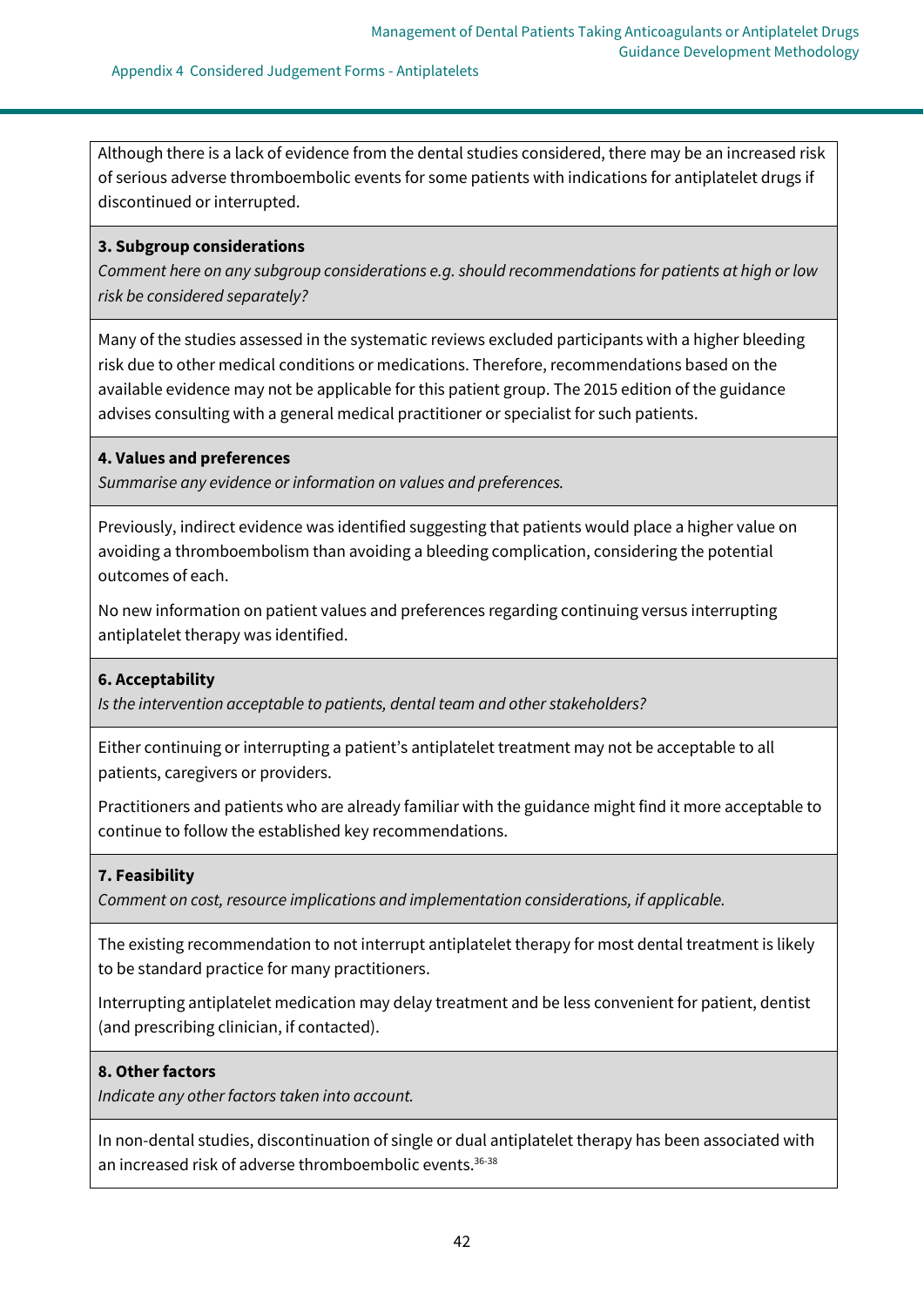#### Appendix 4 Considered Judgement Forms - Antiplatelets

## **9. Considered judgment and key recommendation**

*Summarise the group's judgements for the recommendation including which criteria were most influential for the decision. Record any dissenting opinion within the group and how a consensus was reached, if applicable.*

*State the recommendation for the guidance, clearly indicating the strength, using GRADE appropriate wording.*

The conclusions from the evidence on bleeding risk and risk of a thromboembolic event have not changed significantly. The group judged that the balance of risks was still in favour of continuing rather interrupting single or dual antiplatelet therapy for dental treatment and agreed unanimously to the key recommendation as previously:

• For a patient who is taking single or dual antiplatelet drugs, treat without interrupting their antiplatelet medication.

It was agreed that although based on low certainty evidence, as before this should be a **strong** recommendation because of the potential risk of a serious thromboembolic event if antiplatelet therapy is interrupted.

# **10. Additional information**

*Include any further information that is relevant to the considered judgement.*

### **Details of Systematic Reviews:**

Seven systematic reviews (SRs) were identified that assessed bleeding risk associated with dental procedures and included patients taking antiplatelet drugs. 6,7,9,10,13,18,34 These SRs analysed data from overlapping groups of studies and carried out different comparisons. Two of the SRs compared bleeding outcomes for patients who continued antiplatelet therapy (APT) with those whose APT was interrupted for the dental treatment.<sup>6,34</sup> The others compared the risk for patients on dual (DAPT) or single (SAPT) antiplatelet therapy with control groups of patients not taking any anti-thrombotic medication, or assessed the bleeding risk without comparing groups. Some of the reviews only considered patients taking antiplatelet drugs, while some included different types of antithrombotic drugs within their analyses.

### Antiplatelet continuation versus interruption

Calcia et al. (2021)<sup>6</sup> compared the risk of bleeding events for interruption of single antiplatelet drugs with continuation for minor oral surgery. This SR found a statistically significant increase in the risk of intraoperative bleeding events (up to 15 mins after procedure) for patients who continued antiplatelet therapy with aspirin compared with those whose therapy was interrupted (RR = 3.74, 95%CI: 1.84– 7.58,  $p = 0.0003$ ; 2 studies, 137 participants). There was no significant difference in the risk of postoperative bleeding events (at least 1hr after procedure) for patients who continued antiplatelet therapy with aspirin or clopidogrel compared with interruption (RR = 1.12, 95%CI: 0.38–3.26, *p* =0.59; 6 studies, 437 participants).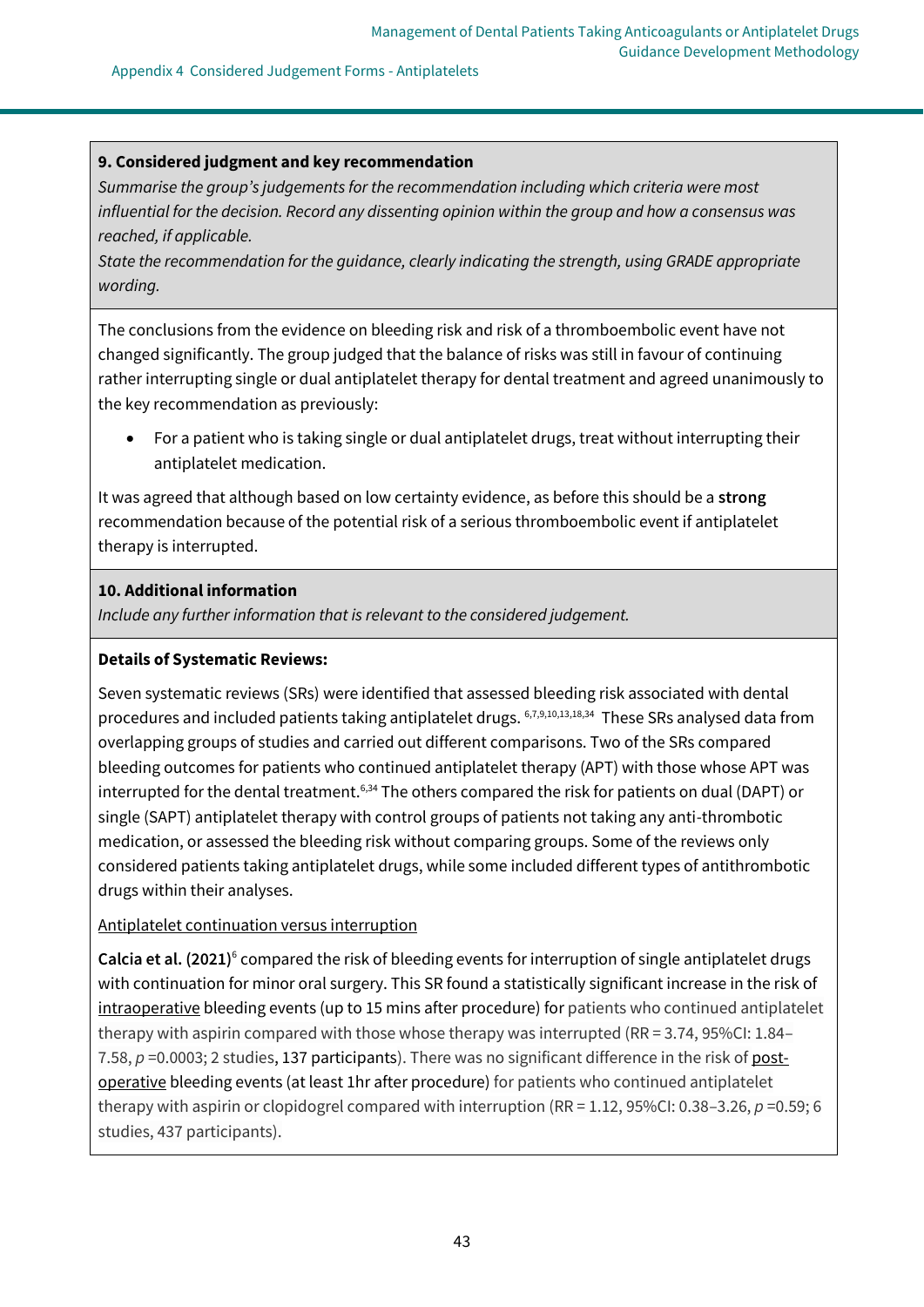All of the studies included patients taking aspirin, two included patients taking clopidogrel. Patients on dual therapy were excluded. Interruption of antiplatelet therapy was for 5-7 days. Most of the oral surgery procedures were extractions, although one study included multiple extractions and procedures with mucoperiosteal flap or bone removal. The haemostatic measures used and postoperative monitoring period varied between studies. All bleeding events were controlled with local hemostatic measures. Although the included studies were all RCTs, the evidence was judged to be of low certainty because of downgrading due to the high risk of bias in all of the studies and the low numbers of participants included in the analyses.

**Villanueva et al. (2019)**<sup>34</sup> also compared continuing versus interrupting antiplatelet therapy (APT) for oral surgery and found no statistically significant difference in the risk of postoperative bleeding for patients with interrupted APT compared with continued APT (RR=0.97, 95% CI 0.41 to 2.34, *p* =0.95; 5 studies, 542 patients). Most studies included patients taking aspirin, only one of the studies included patients taking clopidogrel with or without aspirin. None specifically mentioned patients taking any other antiplatelet drug.

The type and number of oral surgery procedures included single or multiple dental extractions, single tooth extractions with or without alveoloplasty as well as other minor oral surgery procedures such as apicoectomies and periodontal surgery. None of the studies reported on the occurrence of stroke or ischemic cardiac events. Although the included studies were all RCTs, the overall certainty of evidence was rated as low due to risk of bias and imprecision.

Antiplatelet therapy versus no antiplatelet

**Ockerman et al. (2020)**<sup>10</sup> compared dual antiplatelet therapy (DAPT) with single (SAPT) or no antiplatelet therapy (no APT) and found that the risk of perioperative bleeding (during or immediately after surgery) for minor oral surgery was higher for patients on DAPT compared to those on SAPT (RR = 10.16, 95% CI 1.74 to 59.28, *p* = 0.010; 2 studies, 657 patients), and for DAPT compared to no APT (RR = 6.50, 95% CI 0.94 to 44.77, *p* = 0.057; 4 studies, 1552 patients) although the latter result was not statistically significant. When the data were analysed as risk differences, these were not statistically significant in either case (RD 35% or 0.35, 95% CI 0.27 to 0.96,  $p = 0.269$  for DAPT compared with SAPT; and RD 19% or 0.19, 95% CI 0.01 to 0.39, *P* = 0.060 for DAPT compared with no APT).

The risk of post-operative bleeding was found to be significantly higher for DAPT compared to SAPT (RR 2.61, 95% CI 1.26 to 5.42, *p* = 0.010; 7 studies, 1466 patients) or no APT (RR 3.63, 95% CI 1.09 to 12.03,  $p = 0.035$ ; 6 studies, 2358 patients). However, the risk differences were only 1% for each comparison and not statistically significant and the review authors suggested that the higher postoperative bleeding risk for DAPT may be clinically irrelevant. The incidence of post-operative bleeding for patients on continued DAPT ranged from 1.1-3.8% in the different comparisons.

Most of the studies included patients taking aspirin and clopidogrel as dual or single therapies, 2 studies included patients on aspirin/prasugrel dual therapy. The oral surgery procedures were mostly dental extractions but also included alveoloplasty, apical surgery, cyst removal, and periodontal treatment. Local haemostatic measures were sufficient to stop bleeding in all reported cases. The evidence from the included observational studies is judged to be of low certainty.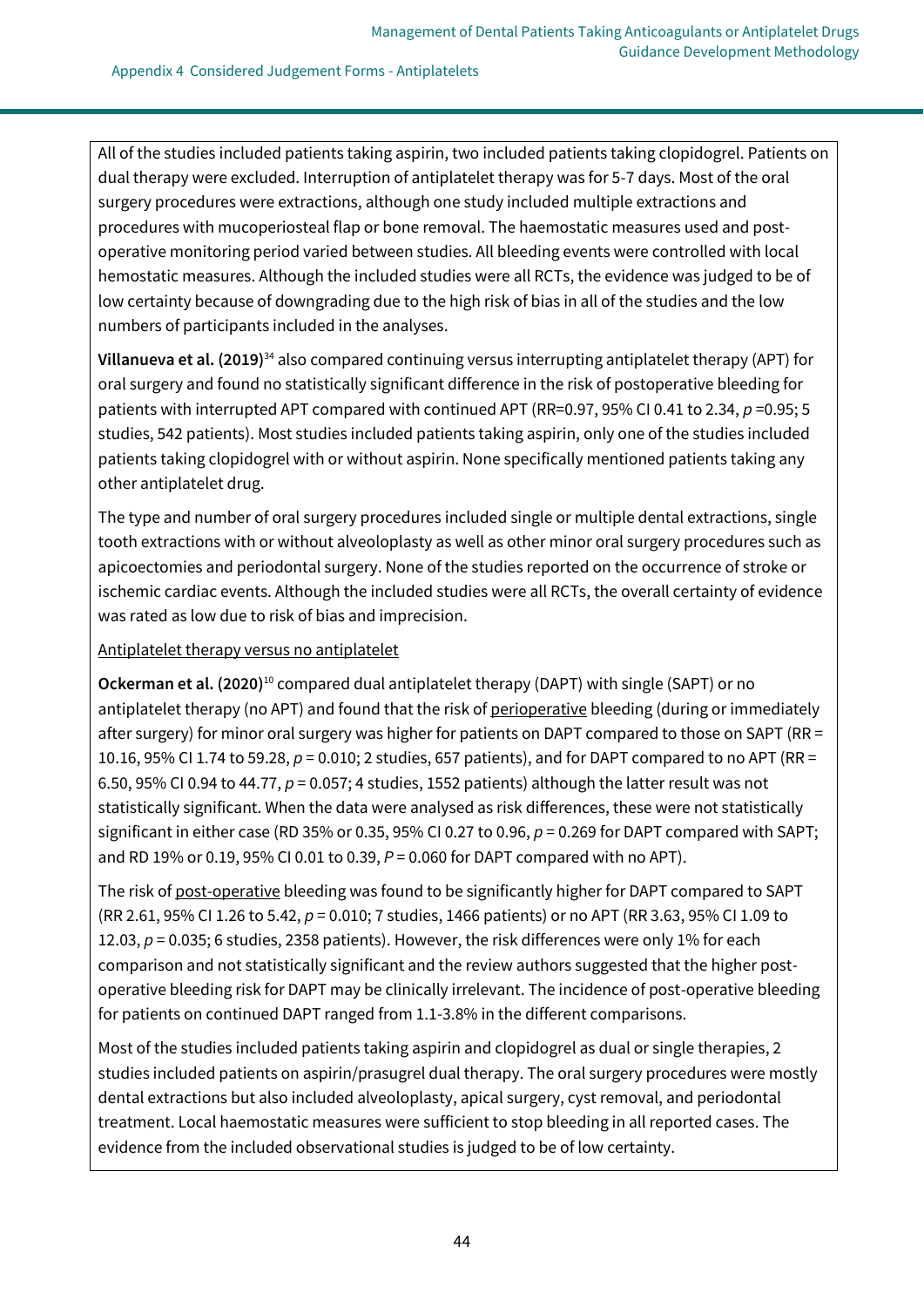**Li et al. (2020)**<sup>13</sup> assessed post-operative bleeding risk for dental extractions in patients on DAPT (aspirin and clopidogrel). The incidence of post-operative haemorrhage was 2.80% (15/535) in the continuing DAPT group and 1.03% (30/2907) in the no DAPT group. Overall, the risk of post-operative haemorrhage with continuation of DAPT was statistically significantly higher than without DAPT (RR = 1.95, 95% CI:1.07-3.54; *p* = 0.03; 10 studies, 3442 patients in total), which is consistent with the findings of Ockerman et al. The evidence was derived from 3 RCTs and 7 observational studies and was rated as low certainty overall due to risk of bias.

Similarly, **Zabojszcz et al. (2019)**<sup>18</sup> carried out direct comparisons of bleeding events with dental extractions in patients on antiplatelet drugs compared with no antiplatelet drugs and found increased odds of post-operative bleeding for patients on DAPT (clopidogrel and aspirin) or SAPT (clopidogrel or aspirin). DAPT versus no APT, OR=34.77 (CI 1.33-906.16, *p* =0.03; 3 studies, 2205 participants, 96 on DAPT); clopidogrel versus no APT, OR=5.32 (CI 1.47-19.30, *p* =0.01; 3 studies, 2230 participants, 121 on SAPT); aspirin versus no APT, OR=2.16 (CI 0.61-7.65, *p* =0.23; 3 studies, 2420 participants, 311 on SAPT). The results for aspirin monotherapy were not statistically significant. The incidence of bleeding events across all 3 studies was low (1.59%; 42/2673) and all were minor bleeding complications. The evidence is judged to be of very low certainty because of downgrading for risk of bias and imprecision.

Two recent SRs specifically assessed bleeding risk associated with dental implant procedures for patients on antithrombotic therapy.<sup>7,9</sup> Both included studies on VKAs and DOACs as well as antiplatelet drugs.

**Miziara et al. (2021)**<sup>7</sup> assessed post-operative bleeding focusing on implant procedures including implant reopening, bone grafting, maxillary sinus lifting with lateral window and implant placement. The review found no statistically significant difference in bleeding risk comparing patients on antithrombotics (warfarin, antiplatelet drugs or DOACs) with patients not taking antithrombotic drugs (OR=2.19; 95% CI: 0.88–5.44, *p* =0.09; 5 studies, 317 procedures). The antiplatelet drugs included were not specified and there was no individual estimate of bleeding risk for these drugs. The evidence is rated as very low certainty due to the study type (all prospective cohort studies) and the low numbers of participants.

**Bajkin et al. (2020)**<sup>9</sup> aimed to address a similar question to Miziara et al. but did not carry out metaanalysis or make a direct comparison of bleeding risk for dental implants for patients on antithrombotics versus control groups. This SR included additional studies (9 studies in total) and provides estimates of bleeding risk for each drug type individually. The review found a bleeding rate of 0.4% (1 event in 253 procedures; 4 studies) for patients taking antiplatelet drugs, including some patients on dual clopidogrel/aspirin. The overall bleeding incidence for any antithrombotic was 2.2% (10/456). All bleeding incidences were controlled using local measures. No data on TE events was reported in the included studies. The evidence is likely to be of very low certainty due to limitations because of the study types and the low numbers of participants.

# **Additional systematic reviews** (not fully appraised)

Two other narrative systematic reviews (Saez-Alcaide et al., 2017<sup>39</sup>; Nathwani et al., 2016<sup>40</sup>) discussed various studies, most of which were analysed in the newer SRs, and concluded that while there is some evidence to suggest that DAPT might increase the risk of postoperative bleeding, most events can be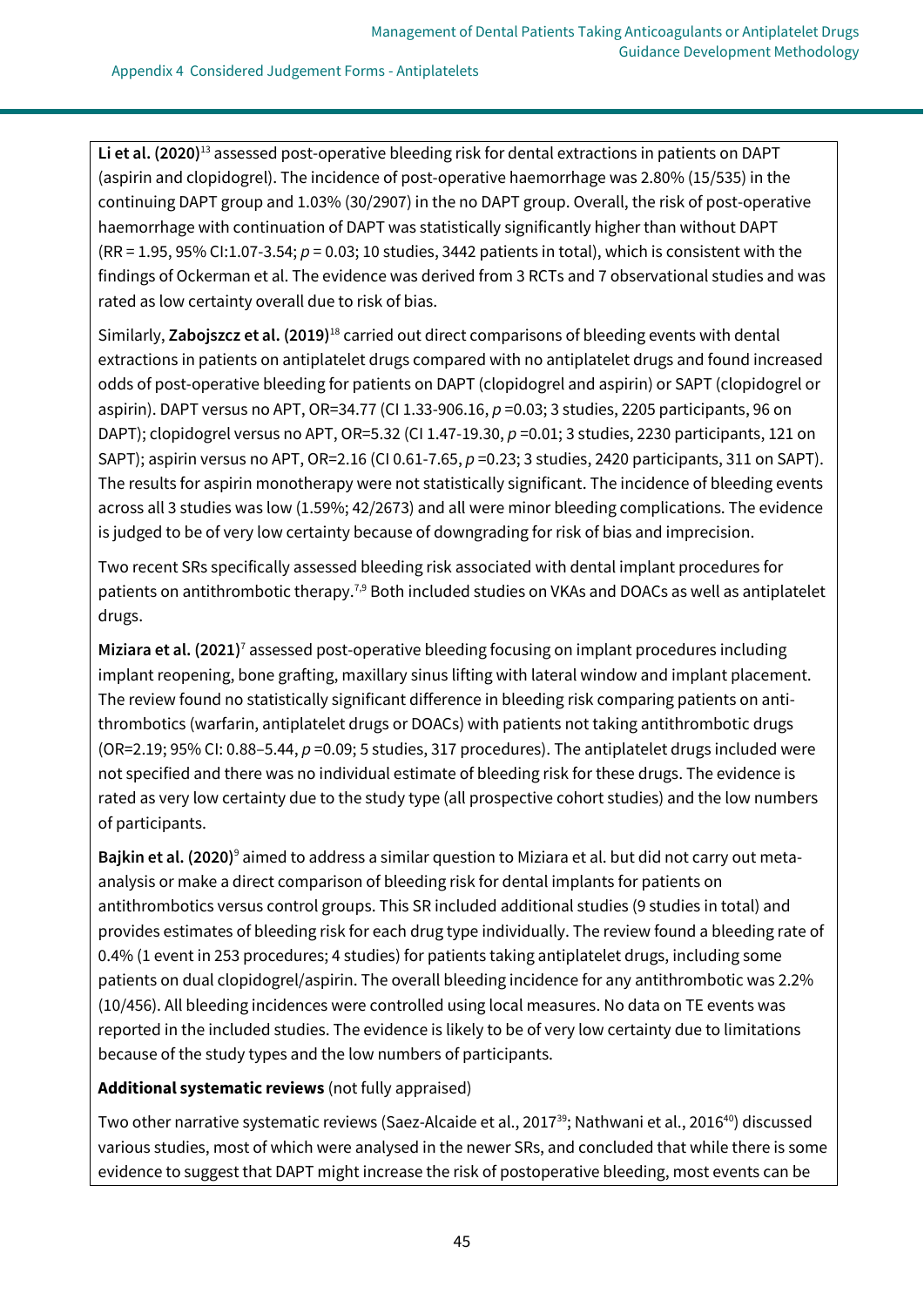controlled with local haemostatic measures and that antiplatelet drugs should not generally be interrupted for dental procedures.

### **Additional sources of information:**

- (i) **NICE Clinical Knowledge Summary – Antiplatelet treatment** (August 2020)<sup>41</sup>
	- o *Advise people taking antiplatelet medications to inform dentists or medical teams before any surgery is scheduled.*
	- o *Dual antiplatelet therapy (DAPT) increases the risk of surgical bleeding complications. The bleeding risk is further increased if ticagrelor or prasugrel are used rather than clopidogrel.*
	- o *For people undergoing dental surgery antiplatelet therapy should continue uninterrupted.*

*These recommendations are based on the European Society of Cardiology (ESC) 2017 ESC focused update on dual antiplatelet therapy in coronary artery disease developed in collaboration with EACTS, the Scottish Dental Clinical Effectiveness Programme (SDCEP) Management of Dental Patients Taking Anticoagulants or Antiplatelet Drugs [\[SDCEP, 2015\]](https://cks.nice.org.uk/topics/antiplatelet-treatment/references/), and the Summary of Product Characteristics for clopidogrel, ticagrelor and prasugrel.* 

The ESC guideline advises: *In surgical procedures with low bleeding risk, every effort should be taken not to discontinue DAPT perioperatively.*

- (ii) **SIGN 129 Antithrombotics: indications and management** (updated 2013, to be withdrawn in 2022)<sup>35</sup>
	- o *Aspirin discontinuation is not generally required prior to invasive procedures. The risk-benefit ratio of interrupting aspirin prophylaxis should be assessed individually, with consideration given to the type of planned procedure.*
	- o *Discontinuation of dipyridamole is not generally required prior to invasive procedures, but as is the case for aspirin, the risks of interrupting therapy, and of bleeding if continued, should be individually assessed.*
	- o *Consideration should be given to temporary discontinuation of clopidogrel seven days prior to invasive procedures if the risk of increased bleeding is deemed to exceed the risk of thrombosis.*
	- o *If a coronary stent has been placed within the last 12 months, cardiology advice should be sought prior to discontinuation of clopidogrel.*

None of the recommendations refer to dental treatment and the supporting evidence is for nondental surgery.

(iii) **American Dental Association – Oral Health Topics – Oral Anticoagulant and Antiplatelet**  Medications and Dental Procedures (updated September 2020)<sup>29</sup>

*There is general agreement based on strong evidence that treatment regimens with these older anticoagulants/antiplatelet agents* (including clopidogrel, prasugrel, ticagrelor and/or aspirin) *should not be altered before dental procedures.*

This is based on a review of articles, including SRs discussed above or for the first edition of the guidance, and the following consensus opinion.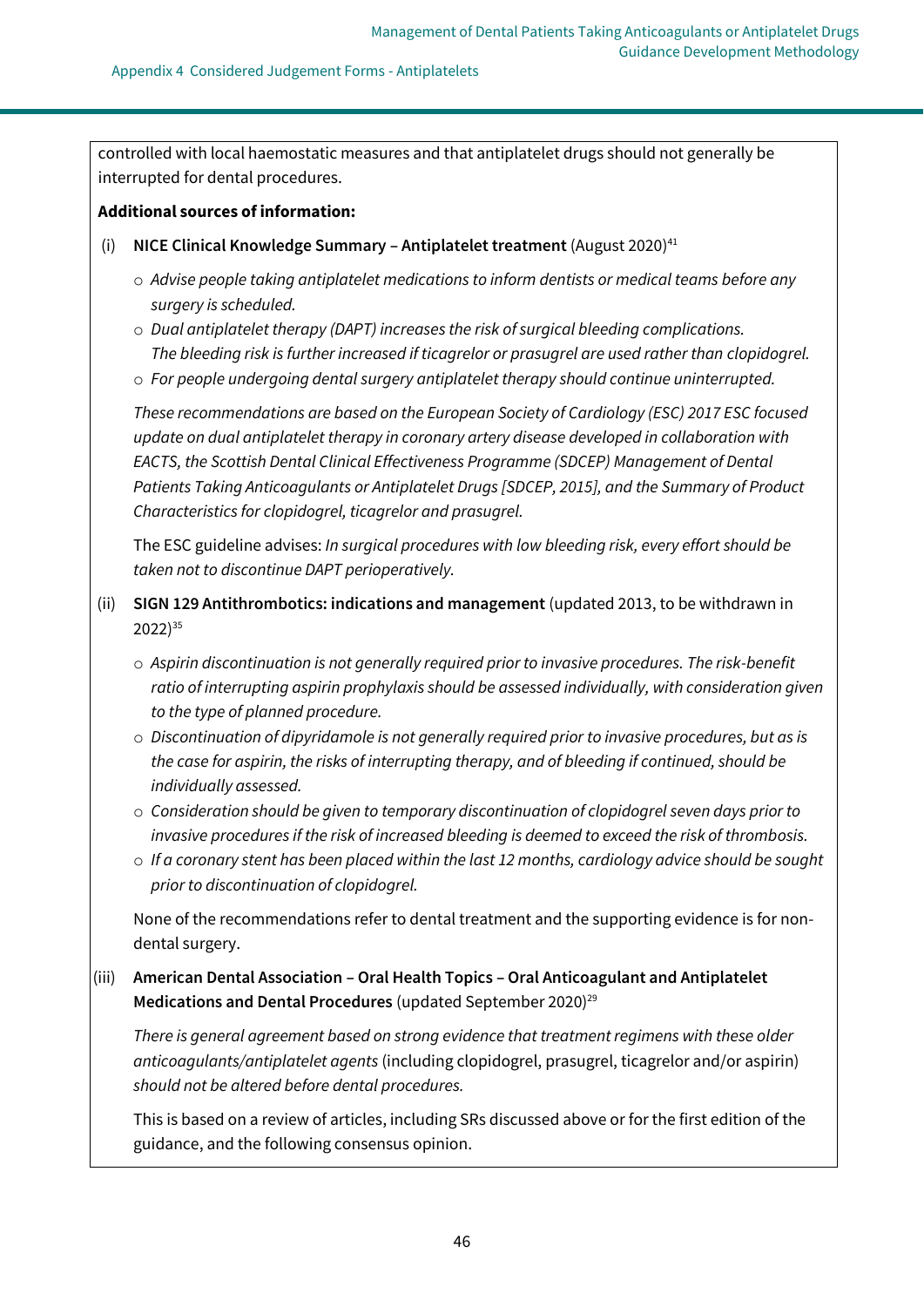#### Appendix 4 Considered Judgement Forms - Antiplatelets

*The American Heart Association, the American College of Cardiology, the Society for Cardiovascular Angiography and Interventions, the American College of Surgeons, and the American Dental Association published a consensus opinion about drug-eluting stents and antiplatelet therapy (e.g., aspirin, clopidogrel, ticlopidine). The consensus opinion states that healthcare providers who perform invasive or surgical procedures (e.g., dentists) and are concerned about periprocedural and postprocedural bleeding should contact the patient's cardiologist regarding the patient's antiplatelet regimen and discuss optimal patient management, before discontinuing the antiplatelet medications. Given the importance of antiplatelet medications post-stent implantation in minimizing the risk of stent thrombosis, the medications should not be discontinued prematurely.<sup>42</sup>*

(iv) **New South Wales Clinical Excellence Commission Guidelines on Perioperative Management of**  Anticoagulant and Antiplatelet Agents (Dec 2018)<sup>31</sup>

In this guideline, minimal bleeding risk procedures include minor dental procedures (dental extractions, restorations, prosthetics, endodontics), dental cleanings, fillings. The guideline advises: *Generally, for patients with a low risk of thromboembolism and a minimal/ low risk of procedural bleeding, aspirin can be continued. For patients taking dual antiplatelet therapy, generally aspirin can be continued however other antiplatelet agents should be ceased according to Table 10. The treating surgeon should advise when antiplatelet agents can be recommenced. Generally antiplatelet agents should be recommenced as soon as possible following the surgery or procedure.*

Table 10 recommends discontinuing aspirin, clopidogrel, prasugrel or ticagrelor for at least 5-7 days before the procedure (if required).

No methodology is reported for this guideline.

(v) **American College of Surgeons' Guidelines for the Perioperative Management of Antithrombotic**  Medication (2018)<sup>32</sup>

*Certain minimally invasive procedures like dental extraction, cataract removal, joint injections, and diagnostic endoscopic procedures have minimal bleeding risk and do not require discontinuation of antithrombotic agents.*

No specific advice for antiplatelet drugs provided.

### (vi) **Extracts from Summary of Product Characteristics (SPC) sheets**:

Aspirin [\(https://www.medicines.org.uk/emc/product/10173/smpc\)](https://www.medicines.org.uk/emc/product/10173/smpc)

o *There is an increased risk of haemorrhage and prolongation of bleeding time particularly during or after surgery (even in cases of minor procedures, e.g. tooth extraction). Use with caution before surgery, including tooth extraction. Temporary discontinuation of treatment may be necessary.*

Clopidogrel [\(https://www.medicines.org.uk/emc/product/5751/smpc\)](https://www.medicines.org.uk/emc/product/5751/smpc)

o *Patients should inform physicians and dentists that they are taking clopidogrel before any surgery is scheduled and before any new medicinal product is taken.*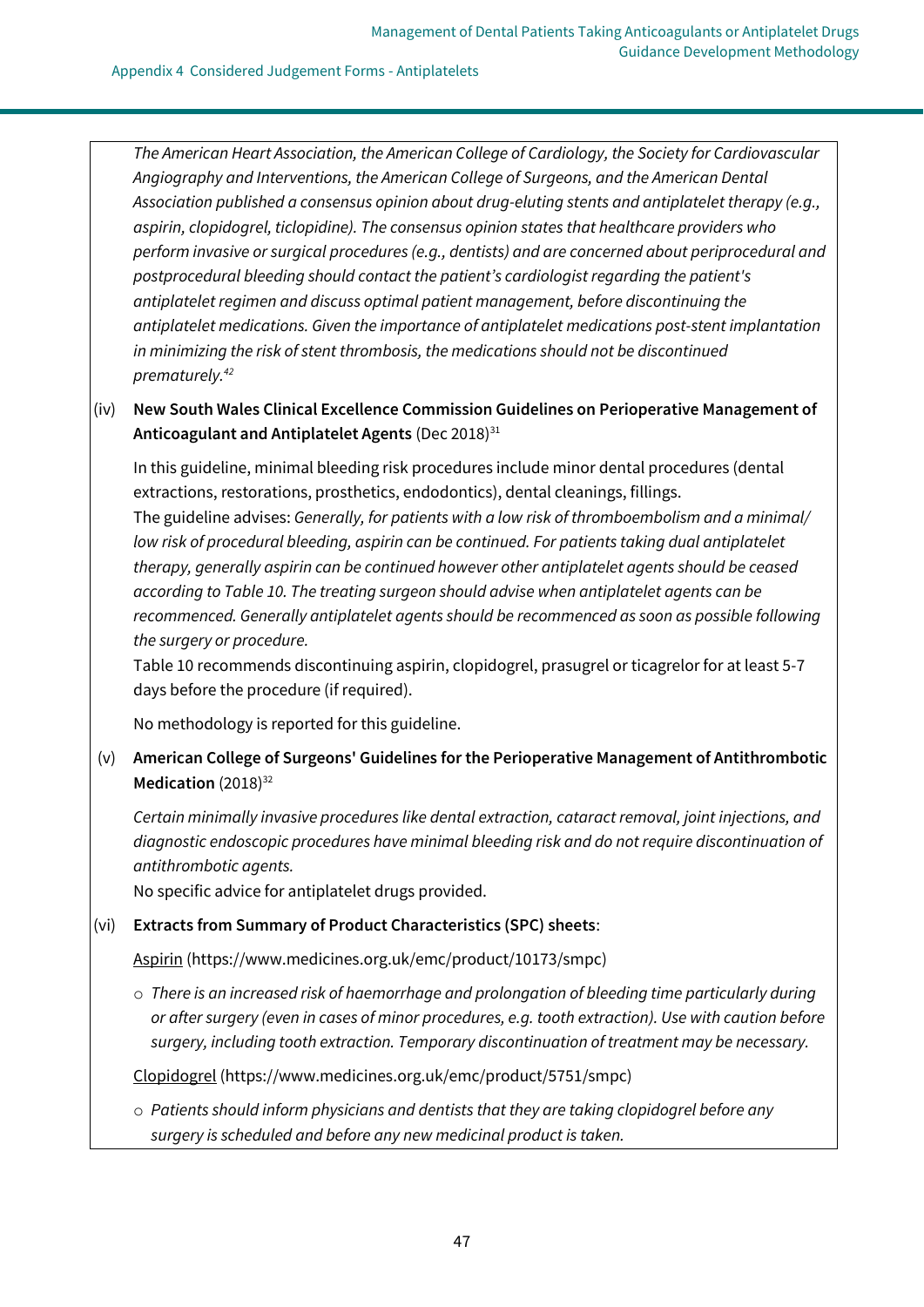#### Appendix 4 Considered Judgement Forms - Antiplatelets

o *Patients should be told that it might take longer than usual to stop bleeding when they take clopidogrel (alone or in combination with ASA), and that they should report any unusual bleeding (site or duration) to their physician.*

Dipyridamole [\(https://www.medicines.org.uk/emc/product/3557/smpc\)](https://www.medicines.org.uk/emc/product/3557/smpc)

o *Addition of dipyridamole to acetylsalicylic acid does not increase the incidence of bleeding events. When dipyridamole was administered concomitantly with warfarin, bleeding was no greater in frequency or severity than that observed when warfarin was administered alone.*

Prasugrel [\(https://www.medicines.org.uk/emc/product/6466/smpc\)](https://www.medicines.org.uk/emc/product/6466/smpc)

- o *Patients should be told that it might take longer than usual to stop bleeding when they take prasugrel (in combination with ASA), and that they should report any unusual bleeding (site or duration) to their physician.*
- o *Patients should be advised to inform physicians and dentists that they are taking prasugrel before any surgery is scheduled and before any new medicinal product is taken. If a patient is to undergo elective surgery, and an antiplatelet effect is not desired, Efient should be discontinued at least 7 days prior to surgery.*

Ticagrelor [\(https://www.medicines.org.uk/emc/product/7606/smpc\)](https://www.medicines.org.uk/emc/product/7606/smpc)

- o *Patients should be advised to inform physicians and dentists that they are taking ticagrelor before any surgery is scheduled and before any new medicinal product is taken.*
- o *If a patient is to undergo elective surgery and antiplatelet effect is not desired, ticagrelor should be discontinued 5 days prior to surgery.*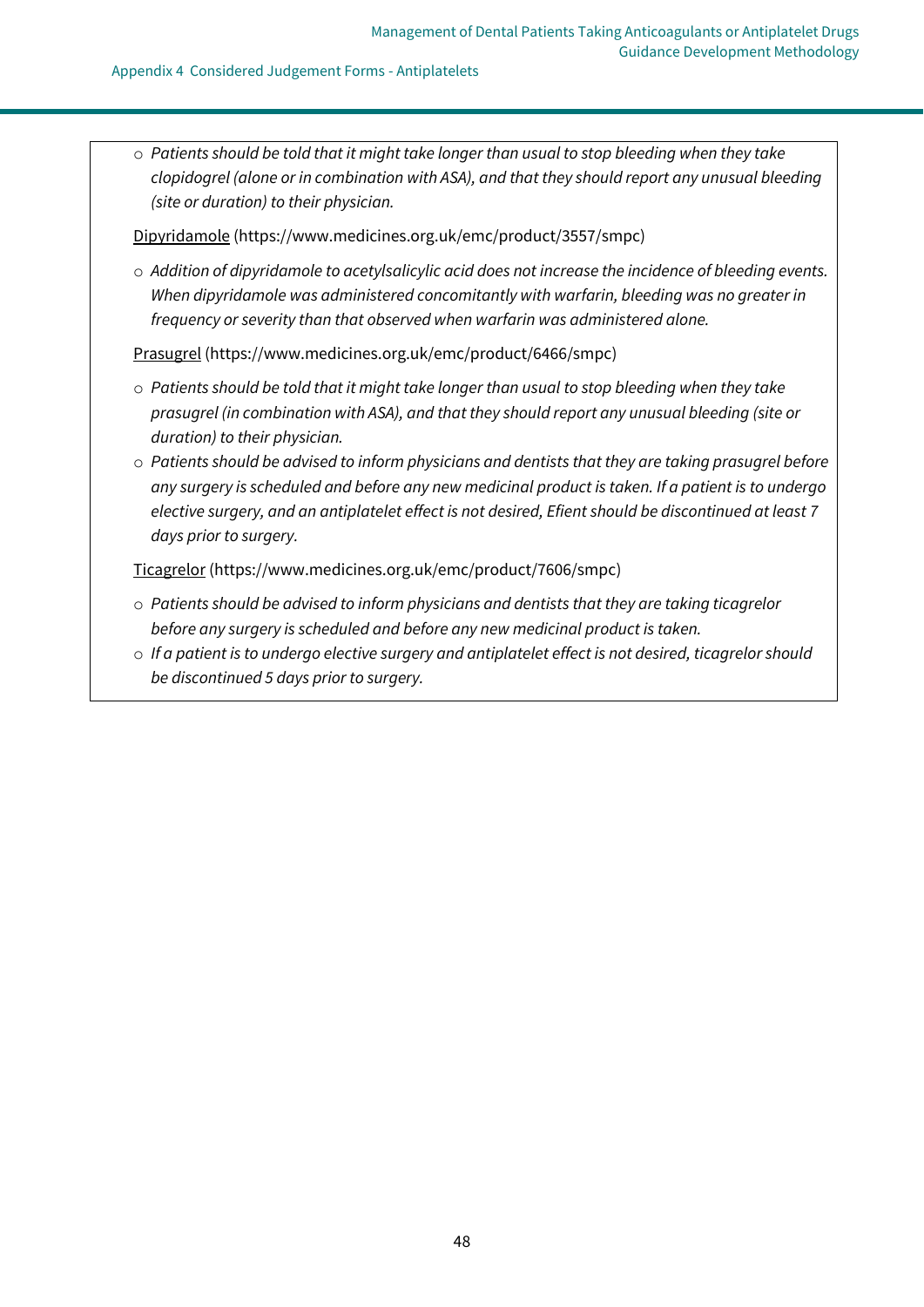# **Clinical Question 3**

# **Q3: Should the DOACs be continued or interrupted for dental treatment?**

(To include apixaban, dabigatran, rivaroxaban and edoxaban)

# **Recommendations in 2015 edition of guidance:**

- For a patient who is taking a NOAC and requires a dental procedure with a low risk of bleeding complications, treat without interrupting their anticoagulant medication. (Conditional recommendation; very low quality evidence)
- For a patient who is taking a NOAC and requires a dental procedure with a higher risk of bleeding complications, advise them to miss (apixaban, dabigatran)/delay (rivaroxaban) their morning dose on the day of their dental treatment. (Conditional recommendation; very low quality evidence)

# Basis for recommendation:

There was a lack of direct clinical evidence to favour either continuing or interrupting NOAC medication for invasive dental treatments. The only available evidence came from clinical trials comparing spontaneous or peri-procedural bleeding for each NOAC with other antithrombotic drugs. No direct evidence was found that specifically assessed bleeding risk for dental procedures.

The recommendations were based on the balance of likely effects of each option for each dental procedure, the known characteristics of the drugs, such as their short half-lives and rapid onset of action and consensus of expert opinion. They were judged to be conditional recommendations because of the lack of evidence and the fine balance between the potential risks and benefits of the treatment options.

The evidence considered previously is documented in the *Management of Dental Patients Taking Anticoagulants or Antiplatelet Drugs Guidance Development Methodology (2015)* (available on request).

# **1. Summary of evidence since 2015 edition of guidance**

*Summarise the evidence for the effects of the intervention on the important outcomes including the ratings for the certainty of the evidence. Comment on the degree of consistency demonstrated by the available evidence. Note where evidence is lacking.*

Several systematic reviews (SRs) summarise more recent direct evidence from dental studies that relates to the key question of whether DOACs should be continued or interrupted for dental treatment.

The most relevant evidence is included in a systematic review (SR) and meta-analysis which found no significant difference in post-operative bleeding events in patients who continued versus patients who discontinued DOAC therapy for a variety of invasive oral procedures.<sup>14</sup> The analysis included a small number of patients taking edoxaban.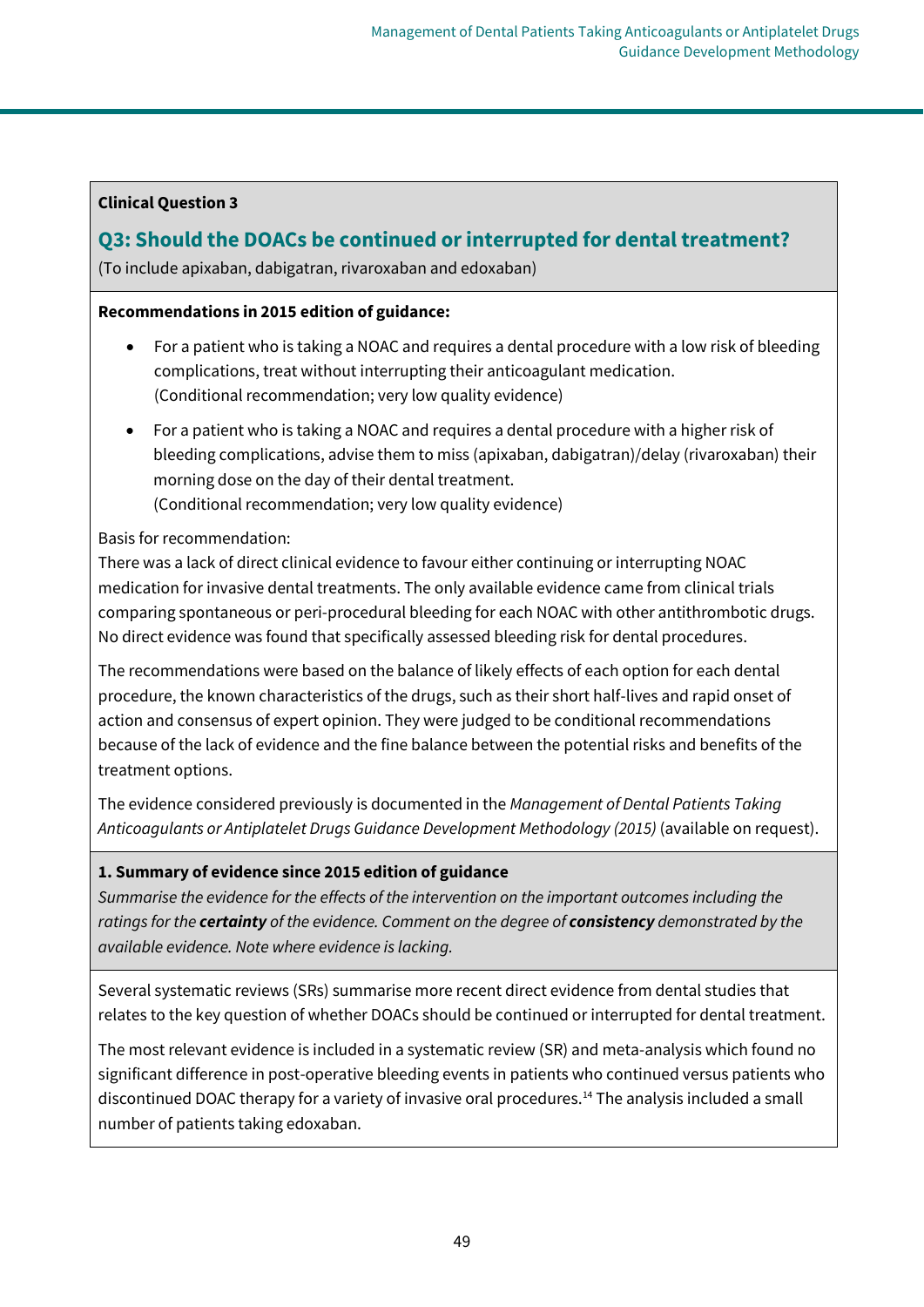Four SRs7,9,19,25 assessed bleeding risk for dental procedures in patients on DOAC therapy compared to non-anticoagulated participants, or with no comparison and suggest that there may be a higher risk of post-operative bleeding complications in patients taking DOACs compared with no anticoagulant. The estimates of risk range from 3-fold higher, from analysis including a variety of dental procedures<sup>19</sup>, to no significant difference when only including dental implant procedures.<sup>25</sup> One SR reported no significant difference in bleeding risk for implants in patients taking anti-thrombotic drugs (including DOACs) versus none but did not provide an individual estimate of risk for DOACs<sup>7</sup> and another estimated a bleeding rate of 3.3% for implants in patients taking DOACs (compared to an overall rate of 2.2% for all antithrombotics).<sup>9</sup>

Almost all bleeding events recorded in the included studies across the SRs were managed with local measures. No thromboembolic events were reported, although follow-up periods may not have been sufficiently long to detect these. There was limited data for edoxaban. Most of the studies excluded patients with a higher bleeding risk due to other medical conditions or medications.

No relevant RCTs on DOACs were found so all included studies were observational. Overall the evidence from the systematic reviews is judged to be of **very low certainty** due to downgrading for risk of bias and imprecision resulting from the small sample sizes.

# **Does the evidence differ from previously?**

There is now direct evidence available from systematic reviews of dental studies relevant to the question of whether DOACs should be continued or interrupted for dental treatment. These suggest that while the risk of post-operative bleeding events for dental procedures in patients taking DOACs may be higher than non-anticoagulated patients, the risk is likely to be low, and may not be significantly different compared to interruption of DOACs. The results should be interpreted with caution due to their very low certainty.

### **Additional sources of information**

The National Institute of Health and Care Excellence (NICE) Clinical Knowledge Summary<sup>28</sup>, European Heart Rhythm Association (EHRA) guide<sup>43</sup>, American Dental Association (ADA) Oral Health Topic on anticoagulants and antiplatelets<sup>29</sup>, and Australian Clinical Excellence Commission (CEC) guidelines<sup>31</sup> either advise not to interrupt DOACs or that interruption may not be required for most dental procedures. However, some of these sources advise performing procedures 12-24 hours after the last dose, which may require missing a dose. The drug manufacturers' SPC sheets provide recommendations for interruption schedules but do not specify whether DOACs should be interrupted for dental surgery.

See Section 10 of this form for further details of the evidence and additional sources of information.

# **2. Balance of effects**

*Comment on the desirable and undesirable effects of the intervention and how substantial the effects are. Indicate whether the overall balance of effects favours the intervention or comparison.*

There may be a higher risk of post-operative bleeding complications for patients taking DOACs compared with no anticoagulant, although bleeding events are usually manageable with local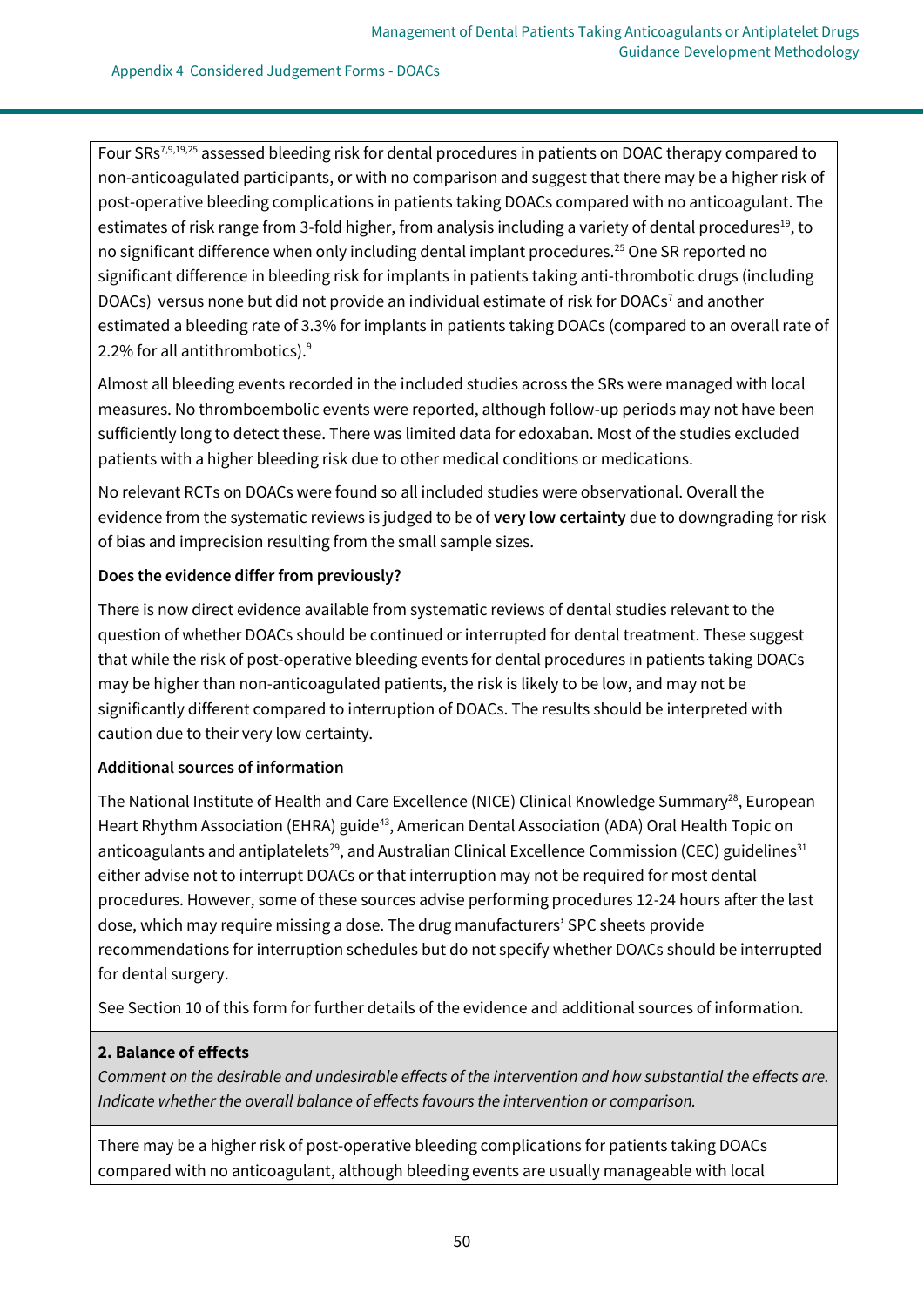haemostatic measures. Estimates of bleeding rates vary and there is limited evidence for the more complex and invasive dental procedures. Recent meta-analysis suggests that there is no significant difference between continuing and interrupting DOACs.

There is insufficient data in the evidence considered to estimate the risk of thromboembolic events for patients interrupting DOAC therapy for dental procedures. Although it may be that the absolute risk of a thromboembolic event if DOAC therapy is briefly interrupted is less that the risk of bleeding complications if DOAC therapy is continued, the outcome is potentially much more serious. Because of the short half-lives and rapid onset of action of the DOACs, only a relatively brief interruption would be required.

### **3. Subgroup considerations**

*Comment here on any subgroup considerations e.g. should recommendations for patients at high or low risk be considered separately?*

Many of the studies assessed in the systematic reviews excluded participants with a higher bleeding risk due to other medical conditions or medications. The 2015 edition of the guidance advises consulting with a general medical practitioner or specialist for such patients.

# **4. Values and preferences**

*Summarise any evidence or information on values and preferences.*

Although no evidence regarding patient preferences around continuing versus interrupting DOAC therapy for dental procedures was identified, it seems likely that patients would place a higher value on avoiding a thromboembolism, than avoiding a bleeding complication following a dental procedure, considering the potential outcomes of each. A patient on the group noted their concern about being asked to stop a DOAC 24-48 hours before a dental procedure and preference to restart medication as soon as possible if interrupted.

Recent interviews conducted by TRiaDS researchers (unpublished) suggest that some practitioners might prefer to advise drug interruption even for dental procedures with a low bleeding risk.

# **6. Acceptability**

*Is the intervention acceptable to patients, dental team and other stakeholders?*

Either continuing or interrupting a patient's DOAC treatment may not be acceptable to all patients, caregivers or providers.

Practitioners and patients who are already familiar with the guidance might find it more acceptable to continue to follow the established key recommendations.

# **7. Feasibility**

*Comment on cost, resource implications and implementation considerations, if applicable.*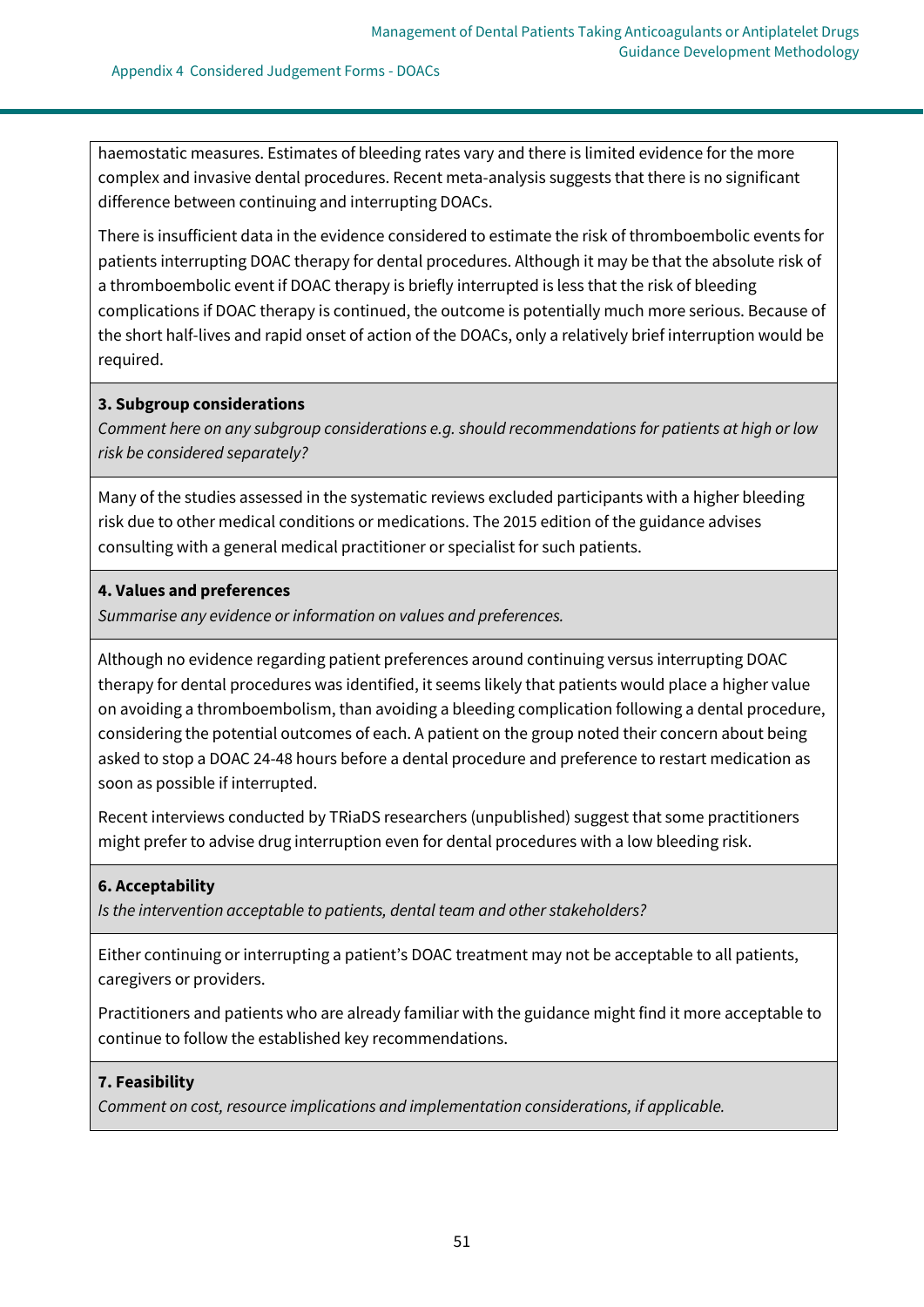Interrupting anticoagulant medication may delay treatment and be less convenient for patient, dentist (and prescribing clinician, if contacted). The existing recommendations do not require the dentist to have information on renal function to determine the timing for interrupting DOACs.

The existing DOAC recommendations are feasible to implement for at least some practitioners, as reported in surveys and interviews (TRiaDS, unpublished).

#### **8. Other factors**

*Indicate any other factors taken into account.*

Reversal agents are now available for dabigatran, apixaban and rivaroxaban for life-threatening or uncontrolled bleeding (specialist supervision in hospital).

### **9. Considered judgment and key recommendation**

*Summarise the group's judgements for the recommendation including which criteria were most influential for the decision. Record any dissenting opinion within the group and how a consensus was reached, if applicable.*

*State the recommendation for the guidance, clearly indicating the strength, using GRADE appropriate wording.*

Although there is now direct evidence about the risk of bleeding complications for dental patients taking DOACs, this is of very low certainty and there is very limited evidence about the more invasive dental procedures. The group agreed that for low bleeding risk dental procedures, the balance of risks and other factors is in favour of not interrupting DOAC medication, whereas for higher bleeding risk procedures, for which the evidence is very uncertain, the balance supports a brief interruption.

The group also agreed that although there is limited dental evidence about bleeding risk for edoxaban, the available information supports its inclusion in the recommendations.

The key recommendations for low and higher bleeding risk dental procedures as in the 2015 edition of the guidance were judged to be applicable, as follows:

- For a patient who is taking a DOAC and requires a dental procedure with a low risk of bleeding complications, treat without interrupting their anticoagulant medication.
- For a patient who is taking a DOAC and requires a dental procedure with a higher risk of bleeding complications, advise them to miss (apixaban, dabigatran) or delay (rivaroxaban, edoxaban) their morning dose on the day of their dental treatment.

The group judged that, as previously these should be **conditional** recommendations based on the very low certainty of the evidence and fine balance of risks.

The group also recommended that the guidance should note that anticoagulant therapy is prescribed for significant clinical indications and should not be interrupted unnecessarily (e.g. for low bleeding risk procedures).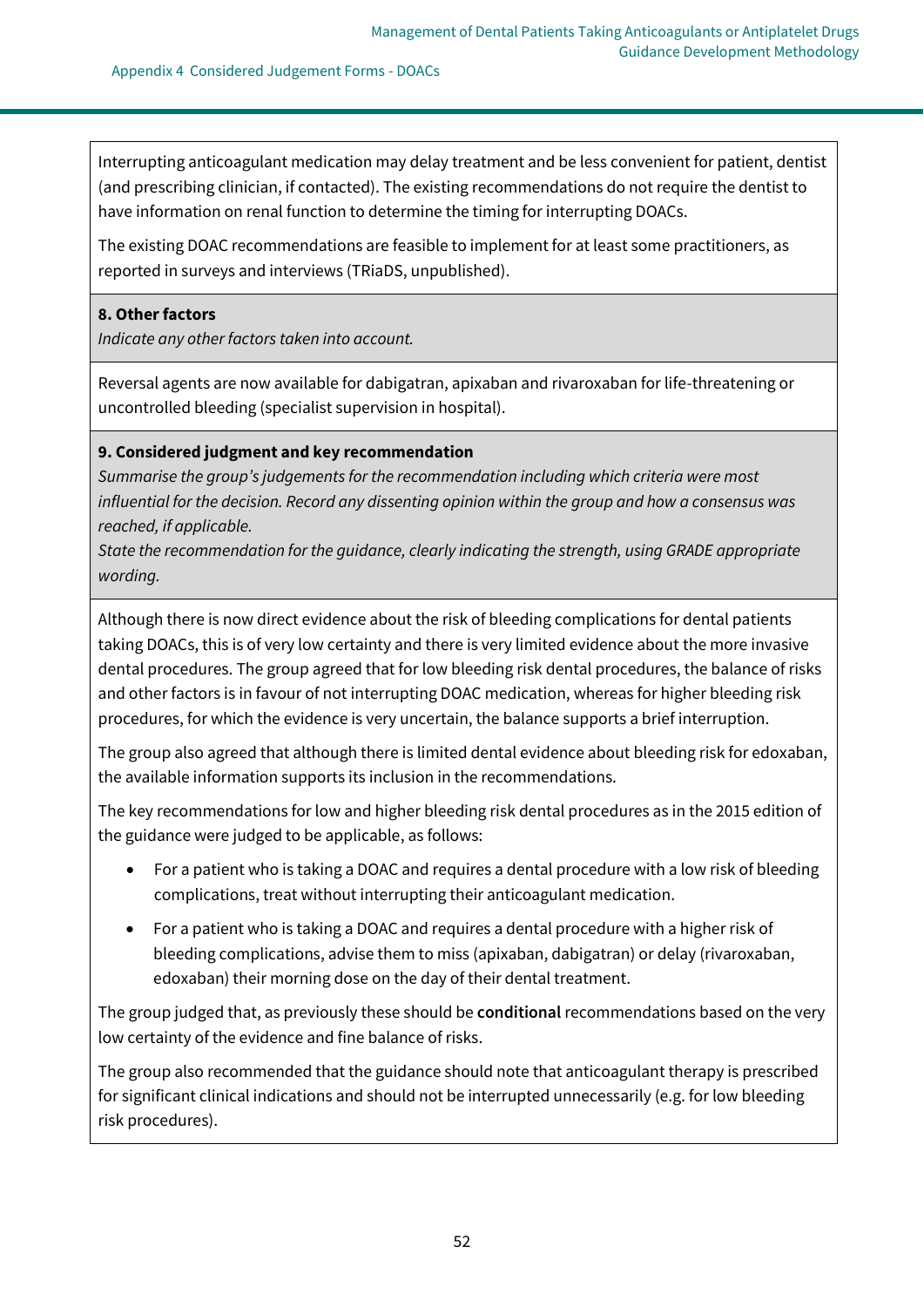#### Appendix 4 Considered Judgement Forms - DOACs

# **10. Additional information**

*Include any further information that is relevant to the considered judgement.*

# **Details of Systematic Reviews**

Eight recent systematic reviews (SRs) were identified that assessed bleeding risk associated with dental procedures and included patients taking DOACs.<sup>7,9,11,14,19,21,24,25</sup> These SRs analysed data from overlapping groups of studies and carried out different comparisons. Some of the reviews only considered patients taking DOACs, while some included different types of antithrombotic drugs within their analyses. Two of the SRs compared bleeding outcomes for patients who continued DOACs with those whose DOAC therapy was interrupted for the dental treatment.<sup>11,14</sup> The others compared the risk for patients on various antithrombotic drugs with control groups of patients not taking any antithrombotic medication or assessed the bleeding risk without comparing groups.<sup>7,9,19,21,24,25</sup>

# DOAC continuation versus interruption

**Manfredi et al. (2019)**<sup>14</sup> carried out meta-analysis of patients continuing versus discontinuing their DOAC therapy for invasive oral procedures and found no statistically significant difference in the odds of postoperative bleeding for each group (overall odds ratio, OR = 0.92, 95% CI = 0.37–2.27, *p* = 0.85; 6 studies, 283 participants). An indirect comparison of data from 21 studies estimated a frequency of post-operative bleeding events of 11.8% (59/497) in patients who continued DOAC therapy and 13.5% (27/200) in patients who discontinued their DOAC. All bleeding events recorded in the included studies were managed with local measures and did not require hospitalisation or blood transfusion. No thromboembolic events were reported for either patient group.

The dental procedures carried out included single or multiple dental extractions, single or multiple dental implants or exposures, scaling and root planing, mucosal biopsies, cyst enucleation, abscess incision and drainage, gingivectomy, and ridge augmentation. Rivaroxaban was the most frequently used DOAC (369 out of the 740 total patients), followed by dabigatran (183/740), apixaban (154/740) and edoxaban (22/740). The timing of discontinuation varied between studies but was not reported in the systematic review.

The review authors concluded that they found no important differences in bleeding events in patients who continued versus patients who discontinued DOAC therapy for invasive oral procedures. The evidence is judged to be of very low certainty. All included studies were observational and the evidence rating was downgraded to very low due to a high risk of bias in most of the studies and the small study sizes.

**Chahine et al. (2019)**<sup>11</sup> also compared post-operative bleeding for dental procedures in patients continuing their anticoagulant with control groups including patients whose anticoagulants had been interrupted. This SR only considered RCTs or controlled clinical trials and provided a qualitative synthesis without any meta-analysis. Only one of the 10 studies included patients on DOACs (rivaroxaban, apixaban or dabigatran). There were no incidences of post-operative bleeding in the group continuing the DOAC for dental implants in this study.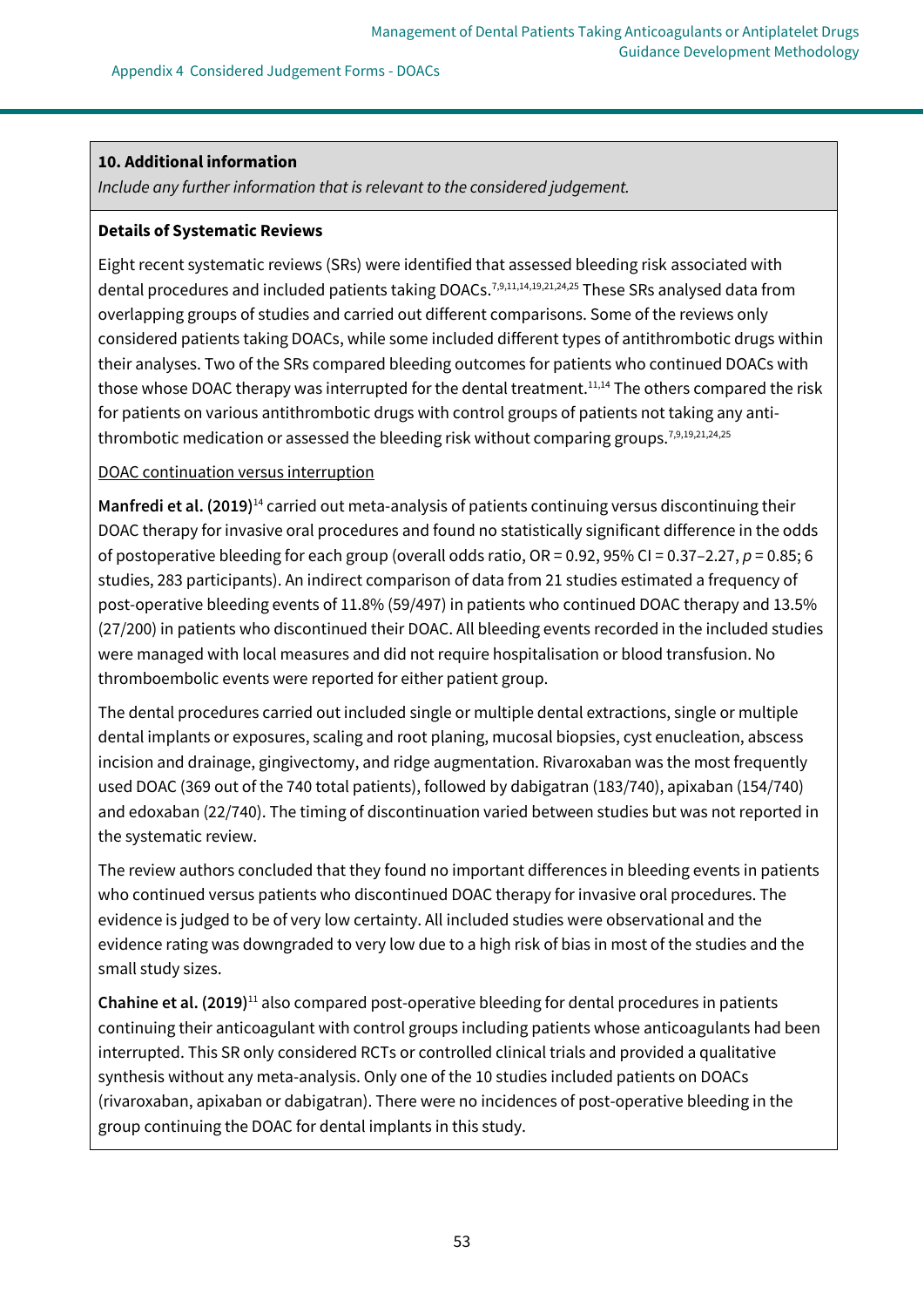Two other SRs, **Lusk et al. (2018)**<sup>21</sup> and **Lanau et al. 2017**, <sup>24</sup> assessed some of the studies included in Manfredi et al. but both only provide a qualitative analysis and no direct comparison of bleeding risk for continuation versus interruption of DOACs. Both concluded that the risk of post-operative bleeding complications is low for dental procedures in patients continuing their DOAC and that bleeding is manageable with conventional haemostatic measures.

Three other SRs that searched for RCTs assessing bleeding outcomes for patients continuing or interrupting oral anticoagulants or antiplatelets did not find any relevant RCTs for DOACs.<sup>6,12,22</sup>

DOAC (including continuation, modification or interruption) versus no DOAC

**Bensi et al. (2018)**<sup>19</sup> assessed many of the studies included in the SR of Manfredi et al.<sup>14</sup> but conducted a different analysis, comparing bleeding risk for dental treatment in patients on DOAC therapy (irrespective of continuation, modification or interruption) with patients not on any DOAC therapy. Thirteen observational studies (796 surgical procedures) were included in a qualitative analysis. Metaanalysis for postoperative bleeding risk, carried out on a subset of the studies, found an overall risk ratio (RR) of 3.04 (95% CI = 1.31–7.04; 5 studies) for patients taking any DOAC compared to patients not taking an anticoagulant. Sub-group analysis for the individual DOACs found a RR of 4.13 (95% CI = 1.25–13.69; 3 studies) for rivaroxaban and a RR of 1.00 (95% CI = 0.21–4.82; 2 studies) for dabigatran. There was no meta-analysis for apixaban or edoxaban due to a lack of clinical studies. The SR also assessed post-operative bleeding events in patients taking DOACs compared with patients taking VKAs and found an RR of 0.82 (95% CI = 0.3-2.25; 2 studies).

The review concluded that patients taking DOACs have a three-fold increased risk of postoperative bleeding after oral surgery compared to patients not taking any anticoagulant. According to the metaanalysis, the risk is higher for rivaroxaban than dabigatran, although the data for each was derived from a small number of studies. The SR also concluded that there is a similar bleeding risk for patients taking DOACs compared those taking VKAs.

Surgical procedures included tooth extractions, implant placements, scaling and root planing procedures, soft tissue biopsies, ridge augmentations, implant exposures, alveoplasty, gingivoplasty, gingivectomy, cyst enucleation, abscess drainage, open reduction and internal fixation. More than 70% were extractions.

The evidence is judged to be of very low certainty. The included studies are all observational studies and the evidence certainty is downgraded further due to the high risk of bias in the majority of the studies included in the meta-analysis and the low numbers of participants.

**Shi et al. (2017)**<sup>25</sup> compared the risk of post-operative bleeding events after minor dental surgery in patients on continuous oral anticoagulant therapy (OAT; VKAs or DOACs) versus patients not taking any anticoagulant drug. The total post-operative bleeding rate for OAT patients was 4.33% (91/2102) compared to 1.10% (25/2271) for the non-OAT patients. Two patients developed severe bleeding but neither were taking a DOAC. Meta-analysis for postoperative bleeding risk for all dental procedures found an overall risk ratio (RR) of 2.794 (95% CI = 1.722–4.532; p=0.000; 12 studies, 4373 participants) indicating a higher post-operative bleeding risk for patients taking a VKA or a DOAC compared with non-OAT patients.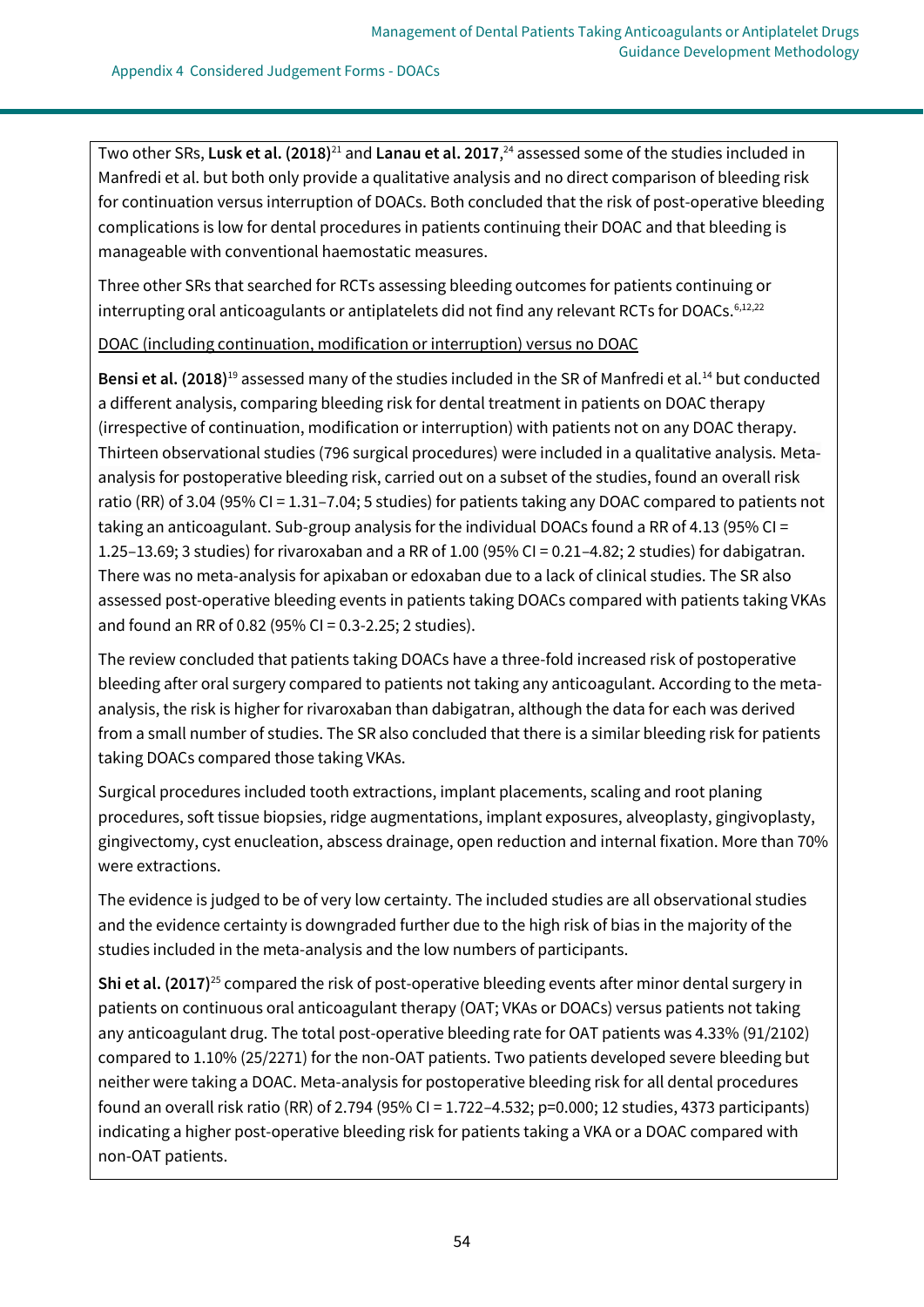Sub-group analysis for the different drug types found a significant difference in risk of post-operative bleeding for VKAs versus no OAT (RR=3.067, 95% CI: 1.838–5.118, *p* =0.000; 10 studies) but no statistically significant difference for DOACs (rivaroxaban and dabigatran) versus no OAT (RR=1.603, 95% CI: 0.430–5.980, *p* =0.482; 3 studies). The DOAC studies only included implant surgery. The result for the DOACs is in contrast to the finding reported by Bensi et al.<sup>19</sup> of a higher bleeding risk for patients taking a DOAC versus no OAT. However, the meta-analysis carried out by Bensi et al. included 2 additional studies and dental procedures other than implant surgery.

The evidence on DOACs included in Shi et al. is derived from observational studies and is judged to be of very low certainty due to downgrading for imprecision from the small sample sizes.

Two recent SRs specifically assessed bleeding risk associated with dental implant procedures for patients on antithrombotic therapy.<sup>7,9</sup> Both included studies on VKAs and antiplatelet drugs (APs) as well as studies on DOACs.

**Miziara et al. (2021)**<sup>7</sup> assessed post-operative bleeding following implant procedures including implant reopening, bone grafting, maxillary sinus lifting with lateral window and implant placement. The review found no statistically significant difference in bleeding risk comparing patients on antithrombotics (warfarin, antiplatelet drugs or DOACs) with patients not taking antithrombotic drugs (OR=2.19; 95% CI: 0.88–5.44, *p* =0.09; 5 studies, 317 procedures). None of the studies included patients taking edoxaban. The authors judged that there were insufficient studies and participants to allow an individual estimate of bleeding risk for patients taking DOACs.

None of the studies reported major post-operative bleeding and the bleeding was managed with local haemostatic measures. The authors concluded that the absolute risk is low and there is no need to discontinue or alter the dose of the antithrombotic drug for implant placement surgery. The evidence is rated as very low certainty due to the study type (all prospective cohort studies) and the low numbers of participants.

**Bajkin et al. (2020)**<sup>9</sup> aimed to address a similar question to Miziara et al. but did not carry out metaanalysis or make a direct comparison of bleeding risk for dental implants for patients on antithrombotics versus control groups. This SR included additional studies (9 studies in total) and provides estimates of bleeding risk for each drug type individually.

The review found a bleeding rate of 0.4% (1 event in 253 procedures; 4 studies) for patients taking antiplatelet drugs, including some patients on dual clopidogrel/aspirin, and a bleeding rate for oral anticoagulants of 5.7% (6/105; 4 studies) including some patients taking both OACs and APs. The bleeding rate for patients taking DOACs was 3.3% (3/90; 6 studies) including patients taking rivaroxaban or dabigatran. The overall bleeding incidence for any antithrombotic was 2.2% (10/456). All bleeding incidences were controlled using local measures.

The data suggests that the risk of postoperative bleeding events after implant procedures in patients taking antithrombotics is low and the authors concluded that the balance of risk for bleeding versus thromboembolic events supports dental implant placement without interruption of APs, OACs or DOACs, if appropriate haemostatic measures are used. No data on TE events was reported in the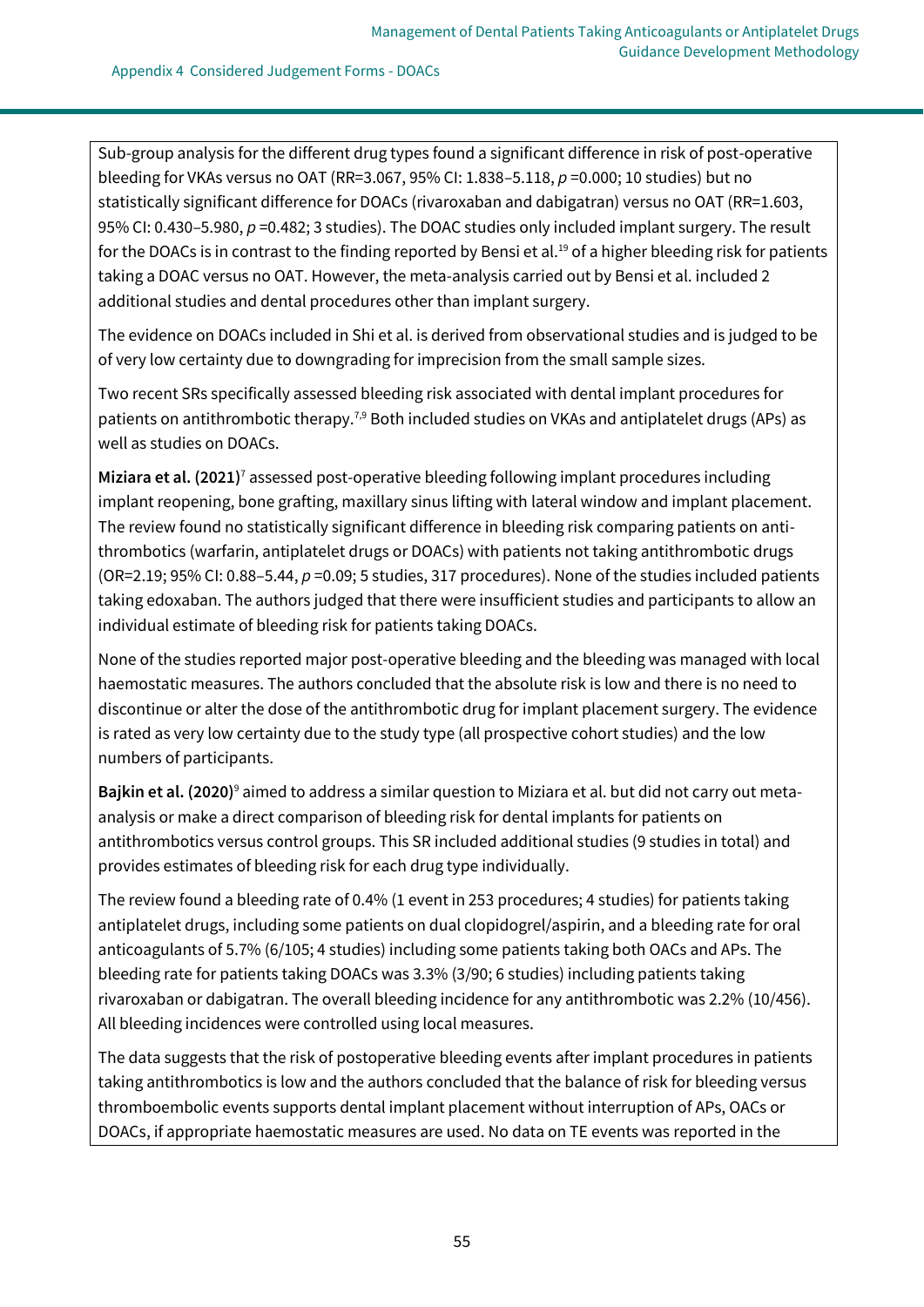included studies. The evidence is likely to be of very low certainty due to limitations because of the study types and the low numbers of participants.

## **Additional sources of information:**

# (i) **NICE Clinical Knowledge Summary - Anticoagulation - oral** (April 2021)<sup>29</sup>

Recommendations for DOACs (the same advice is given for apixaban, dabigatran, rivaroxaban and edoxaban):

*For most minor surgical procedures and those associated with a minor bleeding risk (including dental interventions, such as extraction of 1 to 3 teeth, periodontal surgery, incision of abscess, and implant positioning), it is recommended not to interrupt oral anticoagulation.*

- o *In general, these procedures can be performed 12–24 hours after the last dose of DOAC is taken.*
- o *It may be practical to have the intervention scheduled 18–24 hours after the last dose of DOAC is taken, then restart DOAC 6 hours later. This means that one dose of DOAC may be missed. Advise patients they may have to stop DOAC treatment temporarily for certain surgical and dental treatments.*

*These recommendations are based on the manufacturer's Summaries of Product Characteristics and the 2018 European Heart Rhythm Association Practical Guide on the use of non-vitamin K antagonist oral anticoagulants in patients with atrial fibrillation.*<sup>44</sup> *The European Heart Rhythm Association (EHRA) recommends not to interrupt oral anticoagulation for most minor surgical procedures and those procedures where bleeding is easily controllable.*

(ii) **European Heart Rhythm Association Practical Guide on the use of non-vitamin K antagonist oral anticoagulants in patients with atrial fibrillation** (2021)<sup>43</sup>

An updated version of the EHRA guide cited in the NICE CSK was published in 2021 with modified categorisation of bleeding risk for dental procedures.

2018:

Interventions with minor bleeding risk - includes dental interventions, such as extraction of 1 to 3 teeth, periodontal surgery, incision of abscess, and implant positioning.

Advises for procedures with no important bleeding risk and/or adequate local haemostasis possible to perform procedure 12-24 hours after last intake and restart 6 hours later.

# 2021:

Minor risk interventions (i.e. infrequent bleeding with low clinical impact) - includes dental interventions, such as extraction of 1 to 3 teeth, periodontal surgery, implant positioning and subgingival scaling/cleaning.

Advises for minor risk procedures to perform procedure 12-24 hours after last intake and resume 6 hours later.

Low risk interventions (i.e. infrequent bleeding or with non-severe clinical impact) - includes complex dental procedures.

Advises for low risk procedures to perform procedure 24-48 hours after the last intake of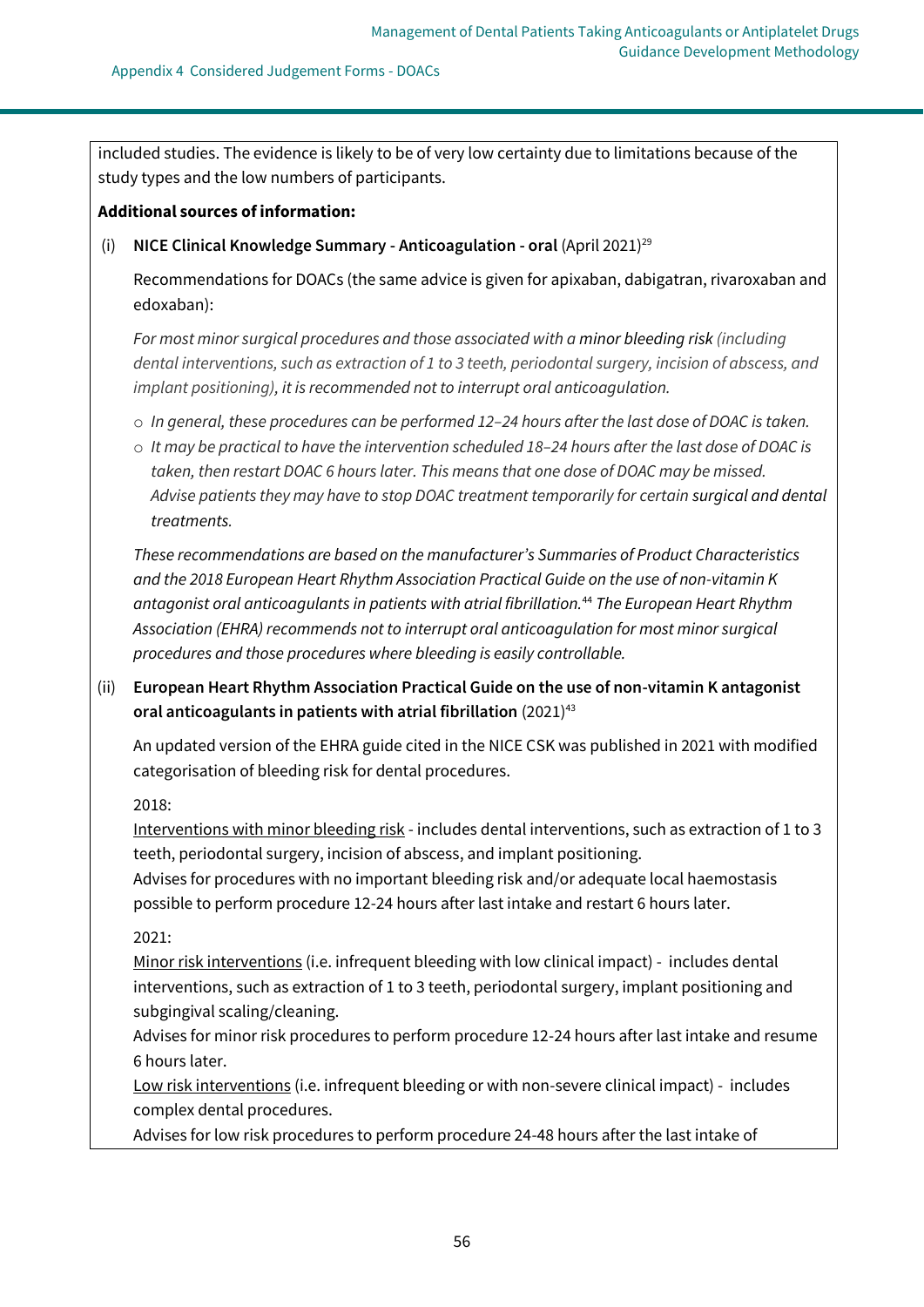dabigatran or 24-36 hours for apixaban, edoxaban or rivaroxaban, depending on renal function, and resume 24 hours later.

The EHRA practical guide is a position paper rather than a guideline and does not report the methodology used for development of the advice. The basis for the categorisation of dental procedures is unclear and there is no further detail on how complex dental procedures are defined.

# (iii) **American Dental Association – Oral Health Topics - Oral Anticoagulant and Antiplatelet**  Medications and Dental Procedures (updated September 2020)<sup>29</sup>

*There is no direct evidence from prospective trials comparing different periprocedural management strategies for dental patients receiving the target-specific oral anticoagulants and evaluating effects on patient outcomes. However, based on limited evidence, in most cases, there is no need to alter the anticoagulation regimen prior to most dental interventions.*

This is based on a review of articles including several of the SRs discussed above.

# (iv) **New South Wales Clinical Excellence Commission Guidelines on Perioperative Management of**  Anticoagulant and Antiplatelet Agents (Dec 2018)<sup>31</sup>

In this guideline, minimal bleeding risk procedures include minor dental procedures (dental extractions, restorations, prosthetics, endodontics), dental cleanings, fillings. The guideline advises:

*Withholding of oral direct thrombin inhibitor [dabigatran (Pradaxa®) or factor Xa inhibitor [apixaban (Eliquis®) and rivaroxaban (Xarelto®)] therapy for patients who are having selected minimal or low bleeding risk procedures (see Table 1) may not be required. The treating surgeon should advise whether oral direct thrombin inhibitor or factor Xa inhibitor therapy needs to be withheld. If the decision is made to withhold therapy, it should be withheld according to the guidelines.*

The tables included in the guideline do not provide advice for minimal risk procedures. The advice for low risk procedures is for the last dose 24-72 hours before surgery for dabigatran or 24-48 hours for apixaban or rivaroxaban, depending on renal function, with resumption 24 hours later.

No methodology is reported for this guideline.

# (v) **American College of Surgeons' Guidelines for the Perioperative Management of Antithrombotic**  Medication (2018)<sup>32</sup>

*Certain minimally invasive procedures like dental extraction, cataract removal, joint injections, and diagnostic endoscopic procedures have minimal bleeding risk and do not require discontinuation of antithrombotic agents.*

No specific advice for DOACs provided.

### (vi) **Extracts from The Summary of Product Characteristics (SPC) sheets**:

Apixaban [\(https://www.medicines.org.uk/emc/product/2878/smpc\)](https://www.medicines.org.uk/emc/product/2878/smpc)

o *Apixaban should be discontinued at least 48 hours prior to elective surgery or invasive procedures with a moderate or high risk of bleeding. This includes interventions for which the probability of*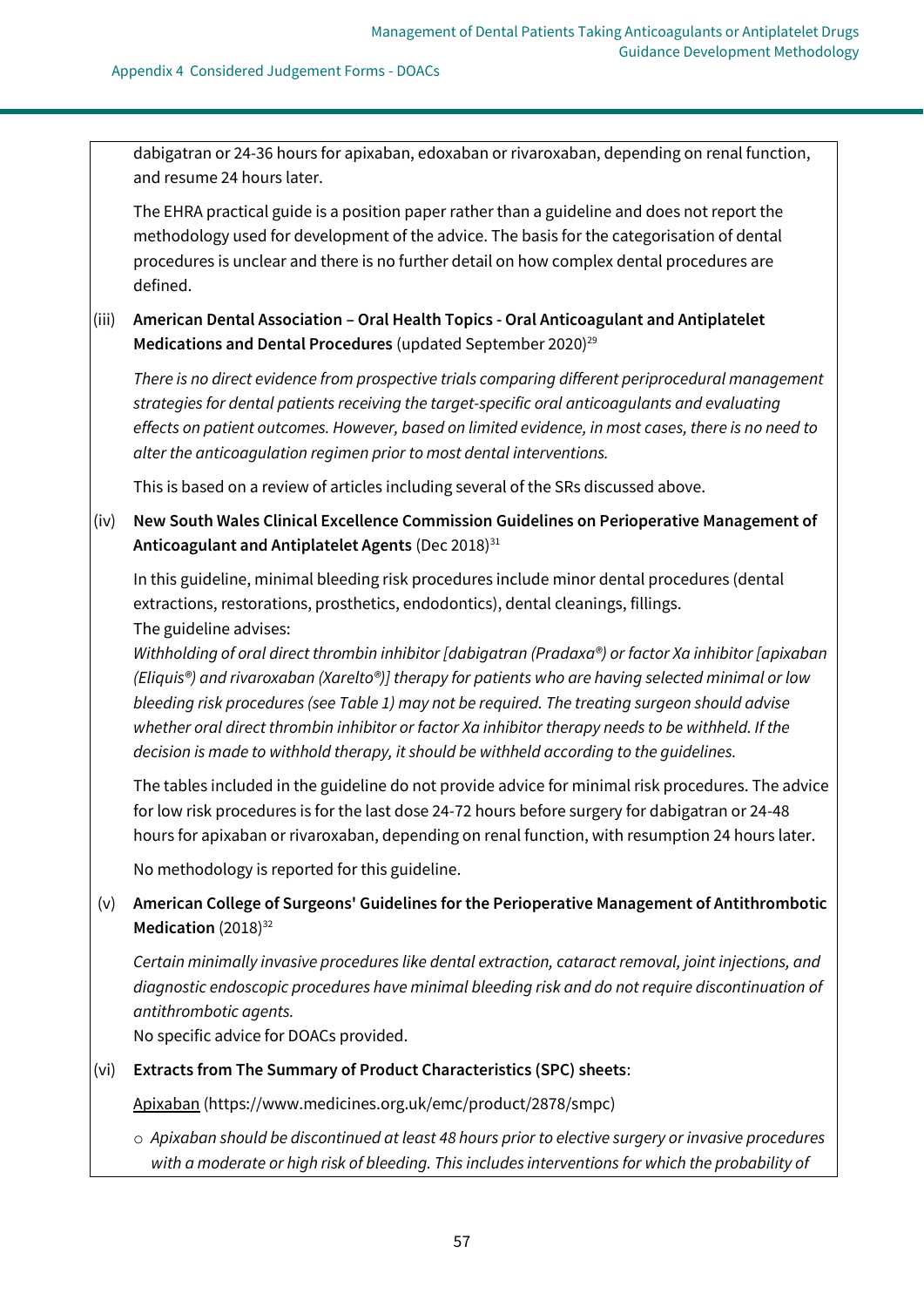*clinically significant bleeding cannot be excluded or for which the risk of bleeding would be unacceptable.*

- o *Apixaban should be discontinued at least 24 hours prior to elective surgery or invasive procedures with a low risk of bleeding. This includes interventions for which any bleeding that occurs is expected to be minimal, non-critical in its location or easily controlled.*
- o *If surgery or invasive procedures cannot be delayed, appropriate caution should be exercised, taking into consideration an increased risk of bleeding. This risk of bleeding should be weighed against the urgency of intervention.*
- o *Apixaban should be restarted after the invasive procedure or surgical intervention as soon as possible provided the clinical situation allows and adequate haemostasis has been established.*

Rivaroxaban [\(https://www.medicines.org.uk/emc/product/6402/smpc\)](https://www.medicines.org.uk/emc/product/6402/smpc)

- o *If an invasive procedure or surgical intervention is required, Xarelto should be stopped at least 24 hours before the intervention, if possible and based on the clinical judgement of the physician.*
- o *Xarelto should be restarted as soon as possible after the invasive procedure or surgical intervention provided the clinical situation allows and adequate haemostasis has been established as determined by the treating physician.*

Edoxaban [\(https://www.medicines.org.uk/emc/product/6906/smpc\)](https://www.medicines.org.uk/emc/product/6906/smpc)

- o *If anticoagulation must be discontinued to reduce the risk of bleeding with surgical or other procedures, edoxaban should be stopped as soon as possible and preferably at least 24 hours before the procedure.*
- o *In deciding whether a procedure should be delayed until 24 hours after the last dose of edoxaban, the increased risk of bleeding should be weighed against the urgency of the intervention. Edoxaban should be restarted after the surgical or other procedures as soon as adequate haemostasis has been established, noting that the time to onset of the edoxaban anticoagulant therapeutic effect is 1 – 2 hours.*

Dabigatran [\(https://www.medicines.org.uk/emc/product/6229/smpc\)](https://www.medicines.org.uk/emc/product/6229/smpc)

o *Surgery and interventions:*

*Patients on Pradaxa who undergo surgery or invasive procedures are at increased risk for bleeding. Therefore, surgical interventions may require the temporary discontinuation of Pradaxa.*

*Caution should be exercised when treatment is temporarily discontinued for interventions and anticoagulant monitoring is warranted. Clearance of dabigatran in patients with renal insufficiency may take longer. This should be considered in advance of any procedures. In such cases a coagulation test may help to determine whether haemostasis is still impaired.*

- o *Emergency surgery or urgent procedures:*
	- *Pradaxa should be temporarily discontinued. When rapid reversal of the anticoagulation effect is required the specific reversal agent (Praxbind, idarucizumab) to Pradaxa is available. Reversing dabigatran therapy exposes patients to the thrombotic risk of their underlying disease. Pradaxa treatment can be re-initiated 24 hours after administration of Praxbind (idarucizumab), if the patient is clinically stable and adequate haemostasis has been achieved.*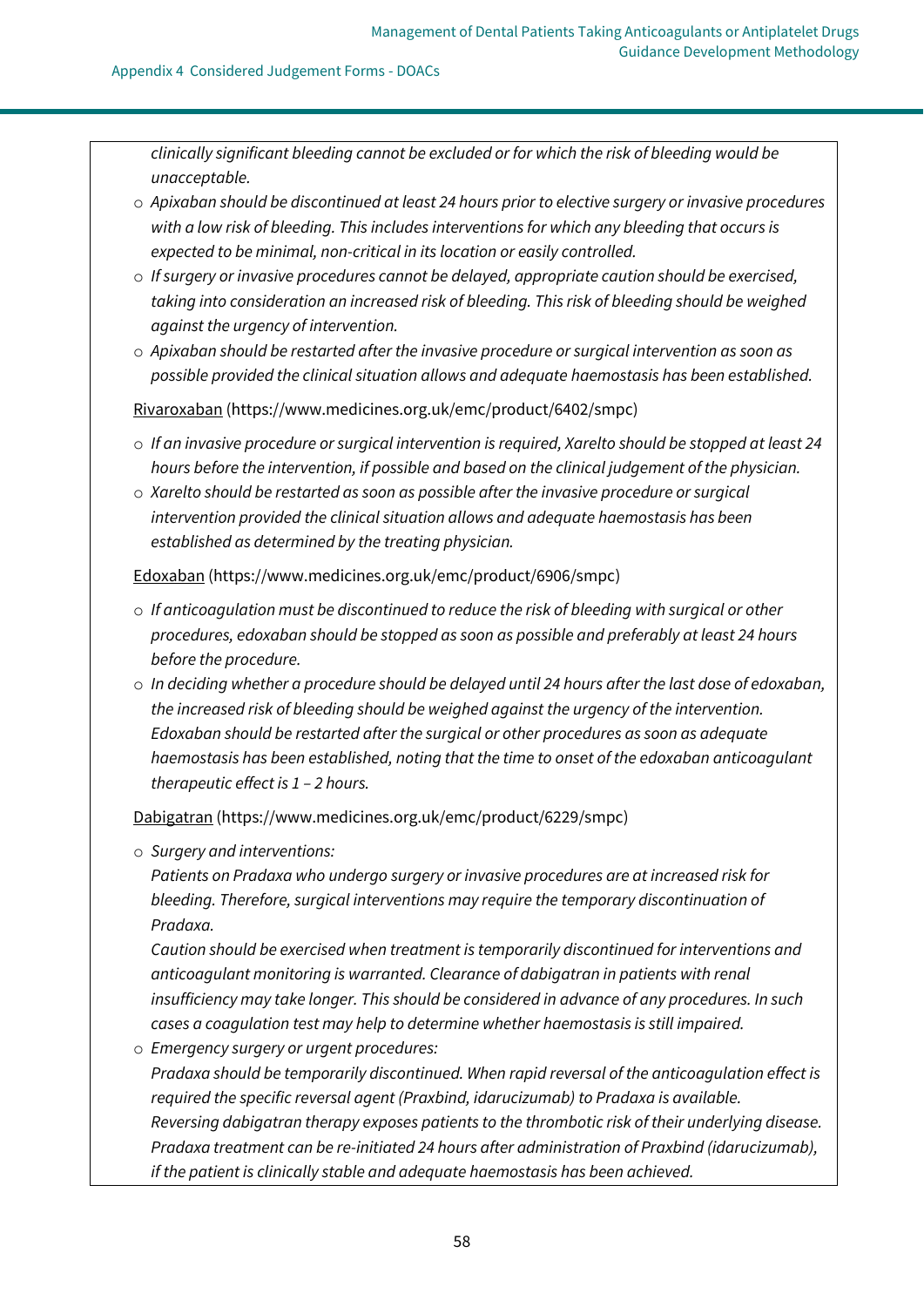#### Appendix 4 Considered Judgement Forms - DOACs

# o *Subacute surgery/interventions:*

*Pradaxa should be temporarily discontinued. A surgery / intervention should be delayed if possible until at least 12 hours after the last dose. If surgery cannot be delayed the risk of bleeding may be increased. This risk of bleeding should be weighed against the urgency of intervention.*

#### o *Elective surgery:*

*If possible, Pradaxa should be discontinued at least 24 hours before invasive or surgical procedures. In patients at higher risk of bleeding or in major surgery where complete haemostasis may be required consider stopping Pradaxa 2-4 days before surgery.*

*Table 6 summarises discontinuation rules before invasive or surgical procedures.*

| Renal function       | Estimated half-life<br>(hours) | Stop dabigatran before elective surgery   |                              |
|----------------------|--------------------------------|-------------------------------------------|------------------------------|
| $ $ (CrCL in mL/min) |                                | High risk of bleeding or major<br>surgery | <b>Standard risk</b>         |
| l≥ 80                | l∼ 13                          | 2 days before                             | 24 hours before              |
| l≥ 50-< 80           | $\sim$ 15                      | 2-3 days before                           | 1-2 days before              |
| $\geq 30 - 50$       | $~\sim$ 18                     | 4 days before                             | 2-3 days before (> 48 hours) |

*Postoperative phase:*

*Pradaxa treatment should be resumed / started after the invasive procedure or surgical intervention as soon as possible provided the clinical situation allows and adequate haemostasis has been established.*

*Patients at risk for bleeding or patients at risk of overexposure, notably patients with moderate renal impairment (CrCL 30-50 mL/min), should be treated with caution.*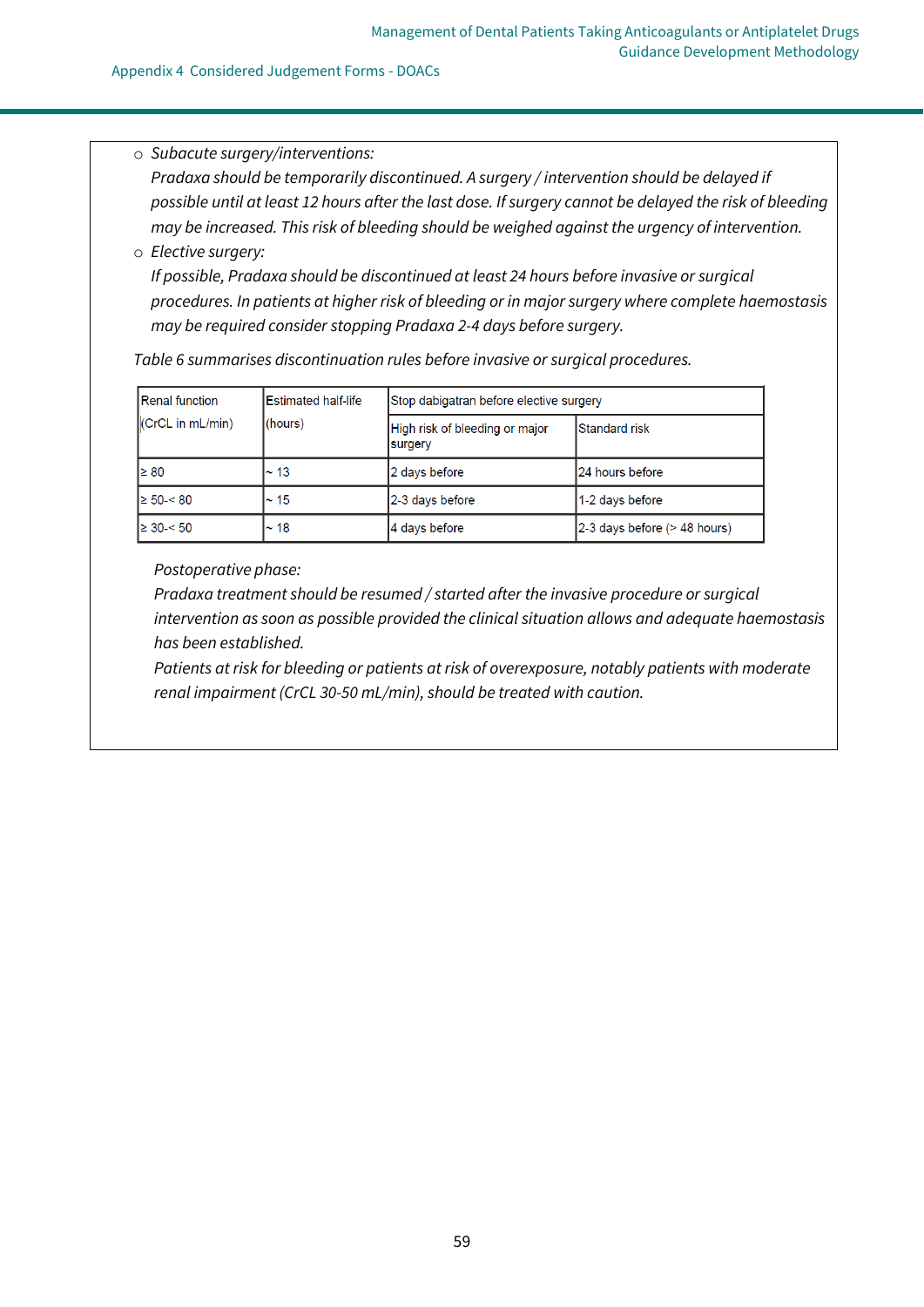# **Clinical Question 4**

# **Q4: Should the injectable anticoagulants be continued or interrupted for dental treatment?**

(To include dalteparin, enoxaparin and tinzaparin)

# **Recommendation in 2015 edition of guidance**

No key recommendation made.

Basis:

There is a lack of direct clinical evidence regarding the dental treatment of patients taking injectable anticoagulants, including the LMWHs. Furthermore, patients taking these drugs are likely to have varied conditions and drug regimes such that further information is required to make a reasonable judgement on the management of their dental treatment.

The information considered previously is documented in the *Management of Dental Patients Taking Anticoagulants or Antiplatelet Drugs Guidance Development Methodology (2015)* (available on request).

# **1. Summary of evidence**

*Summarise the evidence for the effects of the intervention on the important outcomes including the ratings for the certainty of the evidence. Comment on the degree of consistency demonstrated by the available evidence. Note where evidence is lacking.*

There is limited evidence on the risk of bleeding complications for dental surgery in patients taking a LMWH. No recent systematic reviews or meta-analysis that specifically assess bleeding risk for dental patients on LMWHs were identified. A small number of studies including dental patients on LMWH bridging are considered in SRs assessing bleeding risk in patients on any antithrombotic therapy.

Two observational studies<sup>45,46</sup> concluded that bridging with LMWHs is associated with a higher bleeding risk compared to continuing VKA therapy, for implant surgery or extractions. However, this was based on very small sample sizes. In contrast, an older RCT<sup>47</sup> reported no statistically significant difference in bleeding events after dental extractions between patients on continued VKA treatment compared with patients whose VKA had been stopped for 3-4 days and were on LMWH bridging. All cases of bleeding were controlled using local hemostatic measures and none of the patients on LMWH bridging in the 3 studies needed hospitalisation for bleeding events.

Overall, the evidence is rated as **very low certainty** due to the small sample sizes, inconsistency and indirectness with respect to the key question.

# **Does the evidence differ from previously?**

As found previously there is a lack of direct evidence on the risk of bleeding complications for patients on LMWHs. Two more recent studies, and one considered previously, were identified through the systematic reviews. However, it is unclear from these studies whether the risk of bleeding complications from dental treatment is higher or not for patients on LMWH bridging compared to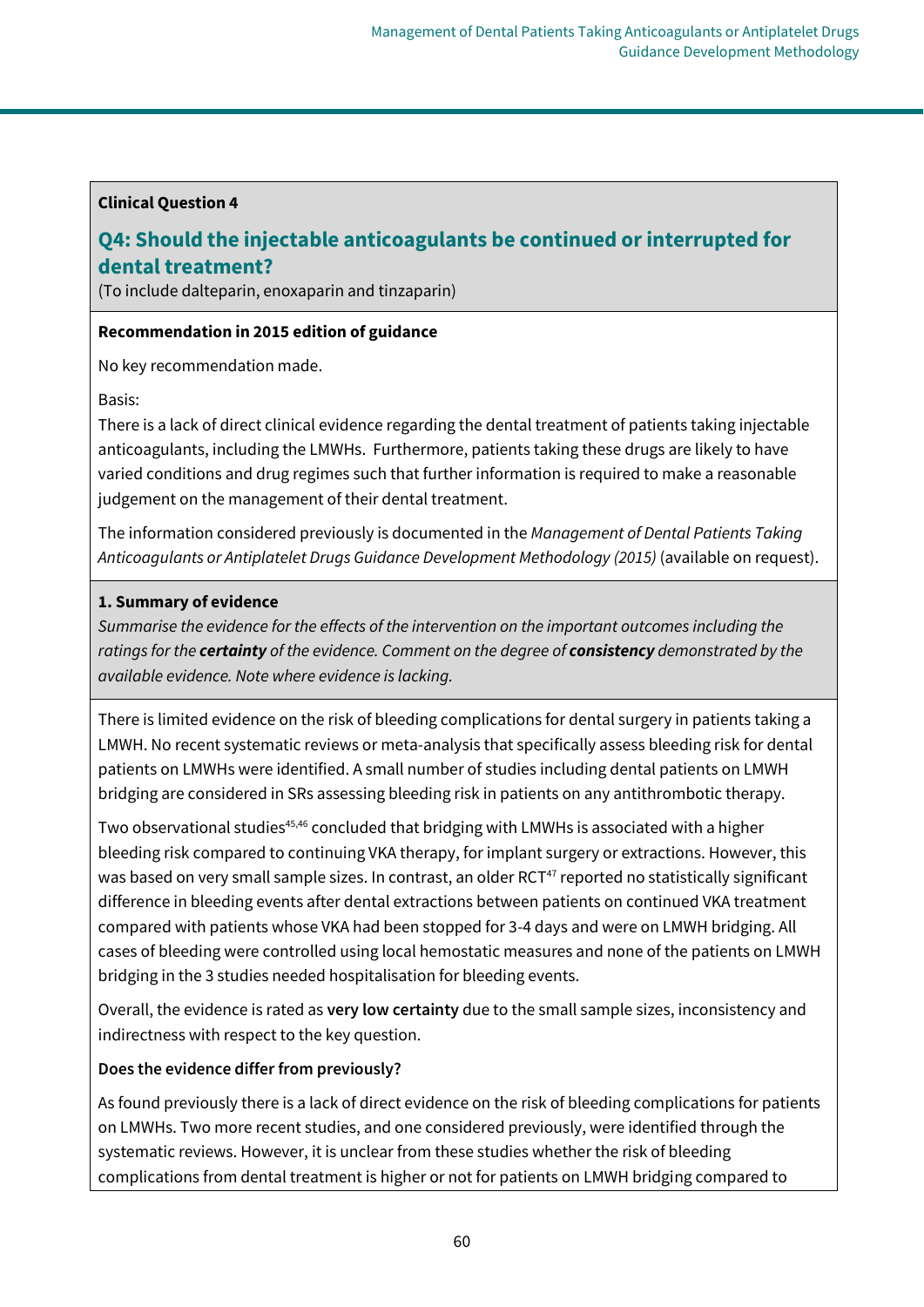patients continuing VKA therapy. Evidence relating to dental patients on longer term prophylactic or therapeutic doses of LMWHs, or that directly compares the risks of bleeding and thromboembolic complications for patients continuing versus interrupting LMWHs for dental procedures was not identified.

## **Additional sources of information**

The advice for management of patients taking LMWHs in various other sources of information varies.

Local dental guidelines for NHS Tayside (2013) and NHS Highland (2014), considered previously, provided advice for management of patients on low dose prophylaxis of deep vein thrombosis with dalteparin or enoxaparin, including options to treat as for warfarin or to omit 24 hours prior to an elective extraction if there are particular concerns regarding bleeding. They also advise for patients taking higher therapeutic doses, to delay dental treatment or seek specialist advice.

A 2012 American College of Chest Physicians guideline<sup>48</sup> recommends omitting therapeutic dose LMWH for 24 hours before surgery, but does not specify whether this applies to dental surgery.

The SPC sheets for the LMWHs advise that the risk of bleeding (not specifically surgery related) is dependent on the dose and that elderly patients may be at an increased risk for bleeding complications in the therapeutic dosage ranges (dalteparin and enoxaparin) but that no increased bleeding tendency is observed for this patient group with the prophylactic dosage ranges (enoxaparin).

North West Medicines Information have developed a draft advice document for managing dental patients taking LMWHs, with a proposed scheme for judging whether the patient is likely to be on a prophylactic or therapeutic dose (refer to Section 10 of this form for details). The suggested advice is to continue LMWH for patients on a prophylactic dose and to seek specialist advice for patients on therapeutic doses.

See Section 10 of this form for further details of the evidence and additional sources of information.

### **2. Balance of effects**

*Comment on the desirable and undesirable effects of the intervention and how substantial the effects are. Indicate whether the overall balance of effects favours the intervention or comparison.*

There is a lack of clear evidence on the risk of bleeding versus thromboembolic complications for patients continuing or interrupting LMWHs for dental procedures. The bleeding risk is likely to be dose dependent and therefore may be lower for patients taking prophylactic dose LWMH. The thromboembolic risk may be of more concern when interrupting a treatment dose compared to a prophylactic dose.

### **3. Subgroup considerations**

*Comment here on any subgroup considerations e.g. should recommendations for patients at high or low risk be considered separately?*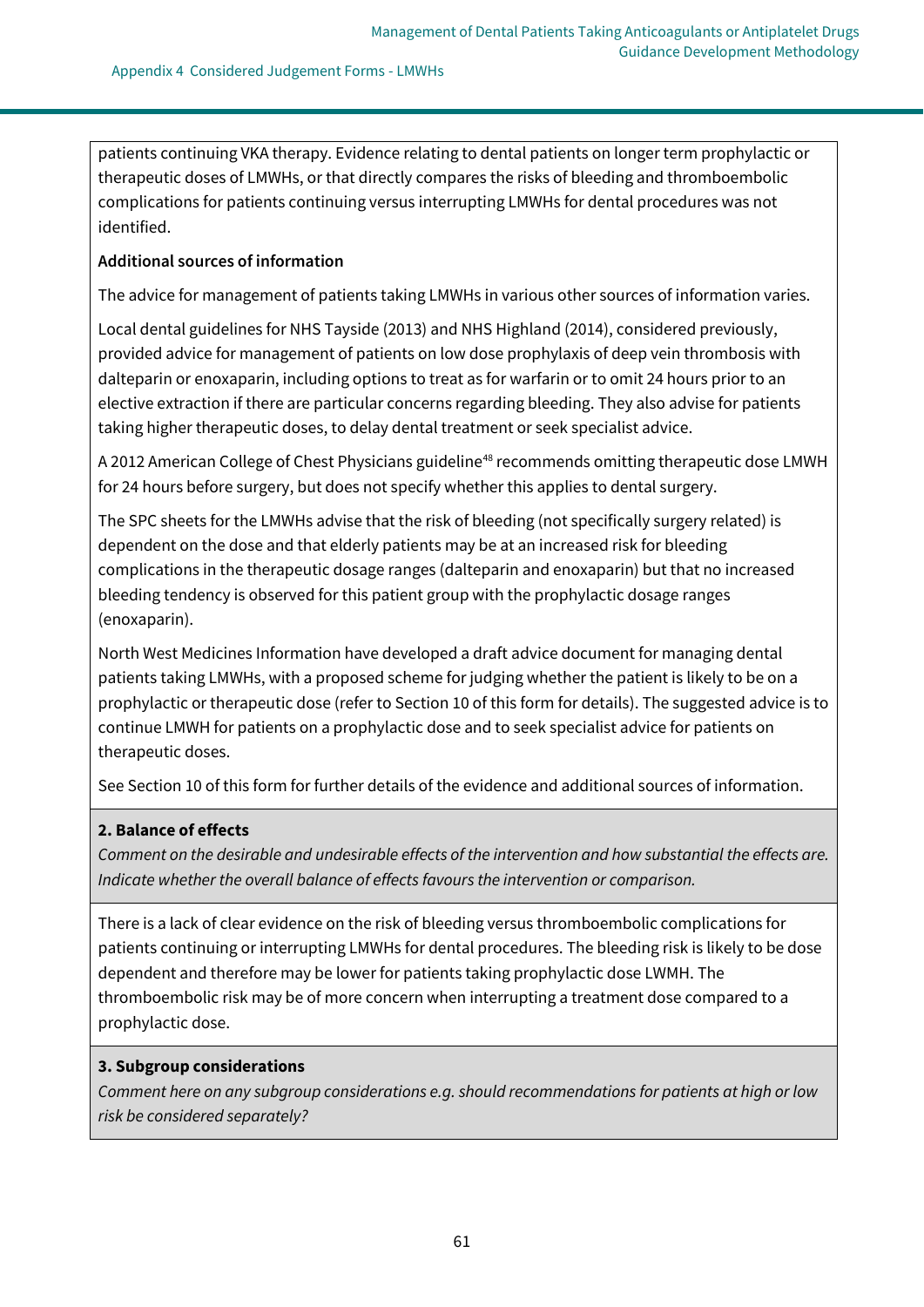Patients on prophylactic doses of LMWHs may have a lower risk of bleeding complications than those on higher treatment doses. It may be reasonable to consider these subgroups separately, if feasible for dentists to identify patients in each group.

#### **4. Values and preferences**

*Summarise any evidence or information on values and preferences.*

Although no evidence regarding patient preferences around continuing versus interrupting LMWHs for dental procedures was identified, it seems likely that patients would place a higher value on avoiding a thromboembolism, than avoiding a bleeding complication following a dental procedure, considering the potential outcomes of each.

### **6. Acceptability**

*Is the intervention acceptable to patients, dental team and other stakeholders?*

Either continuing or interrupting a patient's LMWH therapy may not be acceptable to all patients, caregivers or providers.

### **7. Feasibility**

*Comment on cost, resource implications and implementation considerations, if applicable.*

Interrupting anticoagulant medication may delay treatment and be less convenient for patient, dentist (and prescribing clinician, if contacted).

### **8. Other factors**

*Indicate any other factors taken into account.*

Treatment doses of LMWHs are considered to be equivalent to treatment with warfarin (within therapeutic range) or DOACs. In support of this, indirect (non-dental) evidence suggests that there may be no significant difference in the risk of bleeding events in patients having long-term treatment for venous thromboembolism comparing LMWHs with VKAs.<sup>49,50</sup> See Section 10 of this form for further details.

The anticoagulant effect of LMWHs can be incompletely reversed with intravenous protamine.

### **9. Considered judgment and key recommendation**

*Summarise the group's judgements for the recommendation including which criteria were most influential for the decision. Record any dissenting opinion within the group and how a consensus was reached, if applicable.*

*State the recommendation for the guidance, clearly indicating the strength, using GRADE appropriate wording.*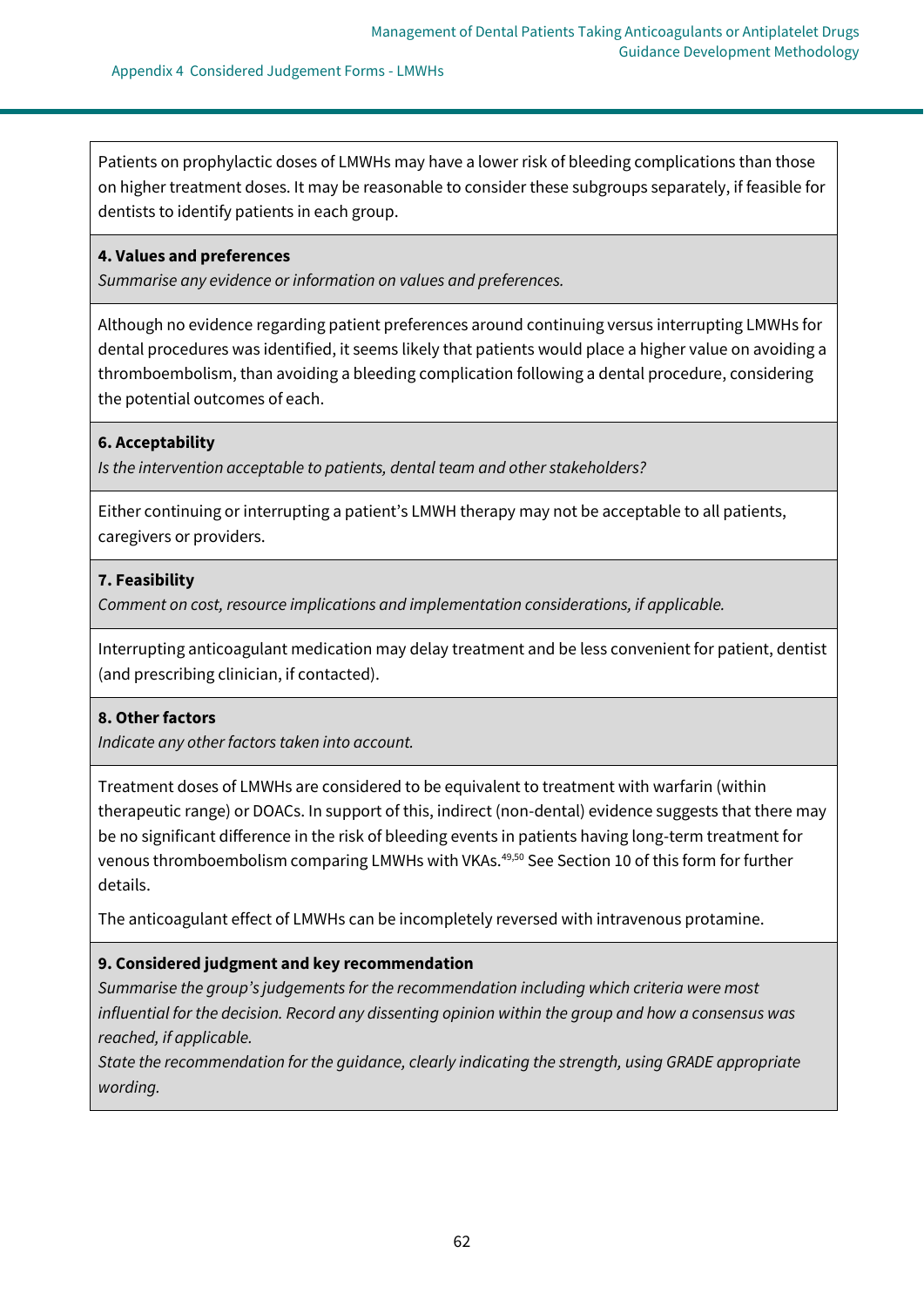The group considered that there was sufficient information and indirect evidence to support a **conditional** recommendation for dental patients taking prophylactic (low) dose LMWHs, to treat without interrupting their medication.

Key recommendation:

• For a patient who is taking a prophylactic (low) dose of a low molecular weight heparin, treat without interrupting their anticoagulant medication.

The bleeding risk is likely to be higher for patients taking treatment (higher doses) of LMWHs and the thromboembolic risk if medication interrupted may also be higher. Patients on treatment doses may have more varied and complex medical conditions so it is more difficult to generalize for these patients. The group agreed not to make a key recommendation for dental treatment for this patient group but to advise consulting with the patient's prescribing clinician for more information about the patient's individual risks.

Acknowledging that it may be unclear what type of dose of LMWH a patient is taking, the group also recommended advising that if uncertain, the dentist should consult with the prescribing clinician.

# **10. Additional information**

*Include any further information that is relevant to the considered judgement.*

# **Evidence details**

Three systematic reviews<sup>7,11,24</sup> assessing bleeding risk for patients on antithrombotic therapy (AT), compared with interrupted or no AT, included studies with patients on LMWH bridging having interrupted VKAs for dental treatment. A further SR<sup>6</sup> searched for RCTs on dental patients taking any single anticoagulant or antiplatelet, comparing drug interruption with continuation and found none for LMWHs.

One of the SRs<sup>7</sup> found no statistically significant difference in bleeding risk comparing patients on antithrombotics (warfarin, antiplatelet drugs, DOACs or LMWHs) with patients not taking antithrombotic drugs (OR=2.19; 95% CI: 0.88–5.44, *p*=0.09; 5 studies, 317 procedures), although only one of the studies included patients on LMWHs. None of the SRs conducted meta-analysis specific for the LMWH groups.

The three dental studies included in the SRs are described individually here:

**Clemm et al. (2016)**<sup>45</sup> compared the incidence of bleeding events in patients continuing antithrombotic therapy (AT) for implant-related surgery, with a control group of patients not on AT. The AT group included patients on antiplatelets (61), VKAs (32), DOACs (16) or VKAs bridged with LMWH for 3 days (8). The highest frequency of bleeding was seen in the group on LMWH bridging (12.5%; compared to 6.7% for VKAs) but this was based on one event and was not statistically significantly different to the control non-AT group. The authors concluded that bridging with LMWH is associated with higher bleeding risk, but this is very uncertain due to the small sample size

**Erden et al. (2016)**<sup>46</sup> compared various bleeding outcomes in a small group of patients (36) with prosthetic heart valves who had a first dental extraction while taking warfarin, then a second 15 days later after 5 days of LMWH bridging (enoxaparin) without warfarin. Statistically significant increases in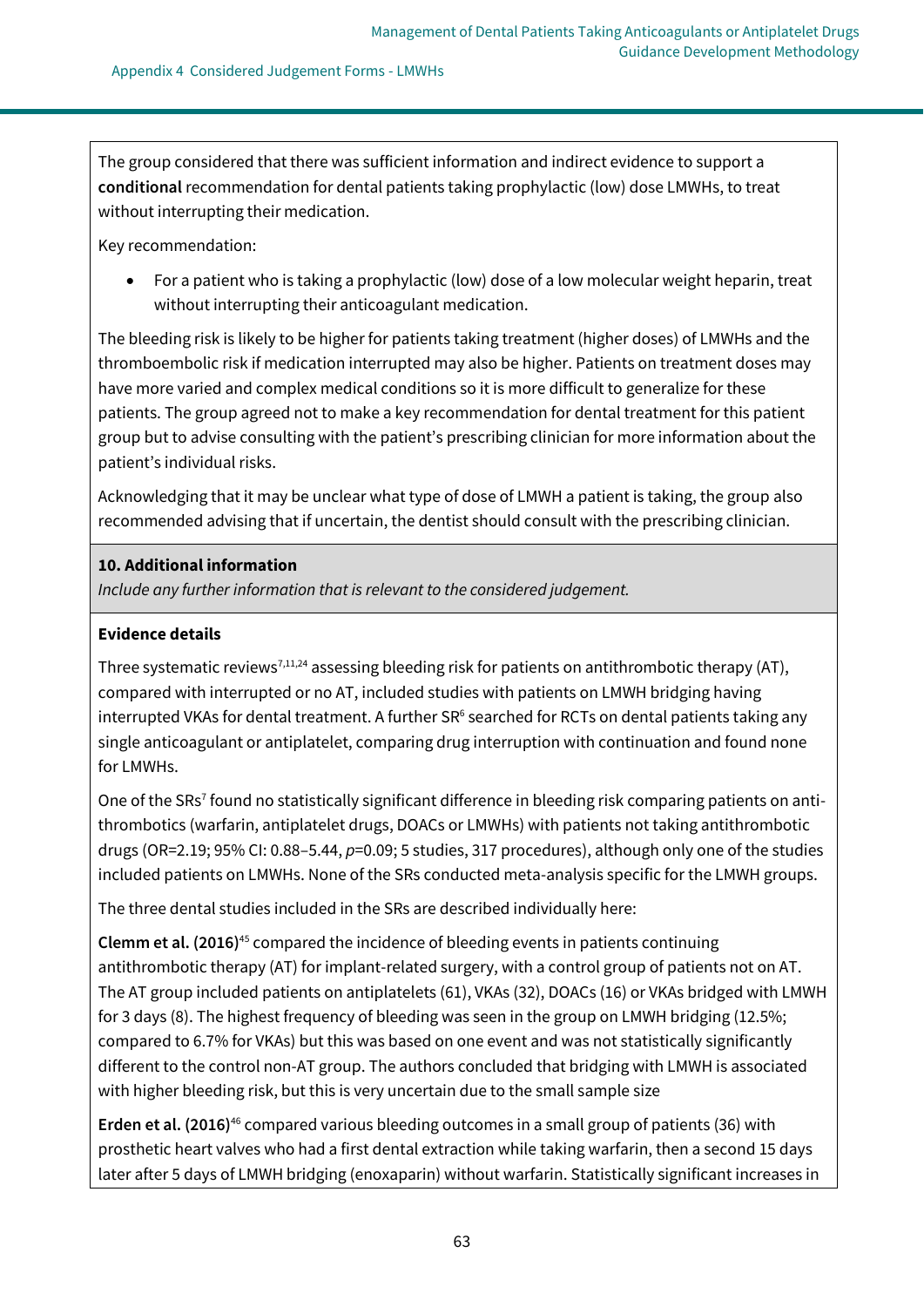immediate and early bleeds and bleeding time were observed when the patients were on LMWH bridging. The authors concluded that the risk of bleeding after extractions is higher for LMWH bridging compared to continued warfarin treatment.

**Bajkin et al. (2009)**<sup>47</sup> compared patients on continued VKA treatment (109) with patients whose VKA had been stopped for 3-4 days and were on LMWH (nadroparin) bridging (105). This RCT found no statistically significant difference in bleeding events after dental extractions between the groups. All cases of bleeding were mild and easily controlled using local hemostatic measures.

None of the patients on LMWH bridging in the 3 studies needed hospitalisation for bleeding events.

# **Additional indirect evidence**

Two Cochrane systematic reviews, not identified through the dental evidence search or formally appraised, provide some very indirect evidence about LMWHs and non-dental bleeding risk. These reviews suggest that there may be no significant difference, comparing LMWHs with VKAs, in the risk of non-dental bleeding events in patients having long-term treatment for venous thromboembolism.<sup>49,50</sup>

### **Additional sources of information:**

# **Guidelines identified for 2015 edition of guidance**

(i) **Dental Management of Patients Taking Anticoagulant Drugs Outside a General Hospital Setting: NHS Tayside Integrated Dental Service Local Guidance**: (Sime, 2013)

This guideline advises:

- o *Low dose dalteparin (Fragmin; 5000units od), used for prophylaxis of Deep Vein Thrombosis, is equivalent to warfarin with target INR of 2-3 and could be managed as such.*
- o *Due to the short half life, the fragmin could be omitted 24 hours prior to an elective extraction if there are particular concerns regarding bleeding.*
- o *Higher therapeutic doses may cause bleeding problems and it would NOT be appropriate to proceed with extractions etc. whilst the patient is on such a treatment regime. Patient who require such a regime are almost certainly at high risk of a thrombotic event and there would be serious concerns regarding discontinuation of the fragmin regime. Where possible, dental work should be delayed.*
- o *If dental treatment cannot be delayed, then the management of the patient must be discussed with the physician in charge of the anticoagulant treatment.*
- (ii) **Dental Management of Patients Taking Anticoagulant Drugs Outside a General Hospital Setting: NHS Highland Integrated Dental Service Local Guidance** (Devennie, 2014)

This guideline which is adapted from the Tayside guidelines above advises:

- o *Low dose enoxaparin (Clexane; 40mg od), used for prophylaxis of Deep Vein Thrombosis, is equivalent to warfarin with target INR of 2-3 and could be managed as such.*
- o *Due to the short half life, the enoxaparin could be omitted 24 hours prior to an elective extraction if there are particular concerns regarding bleeding.*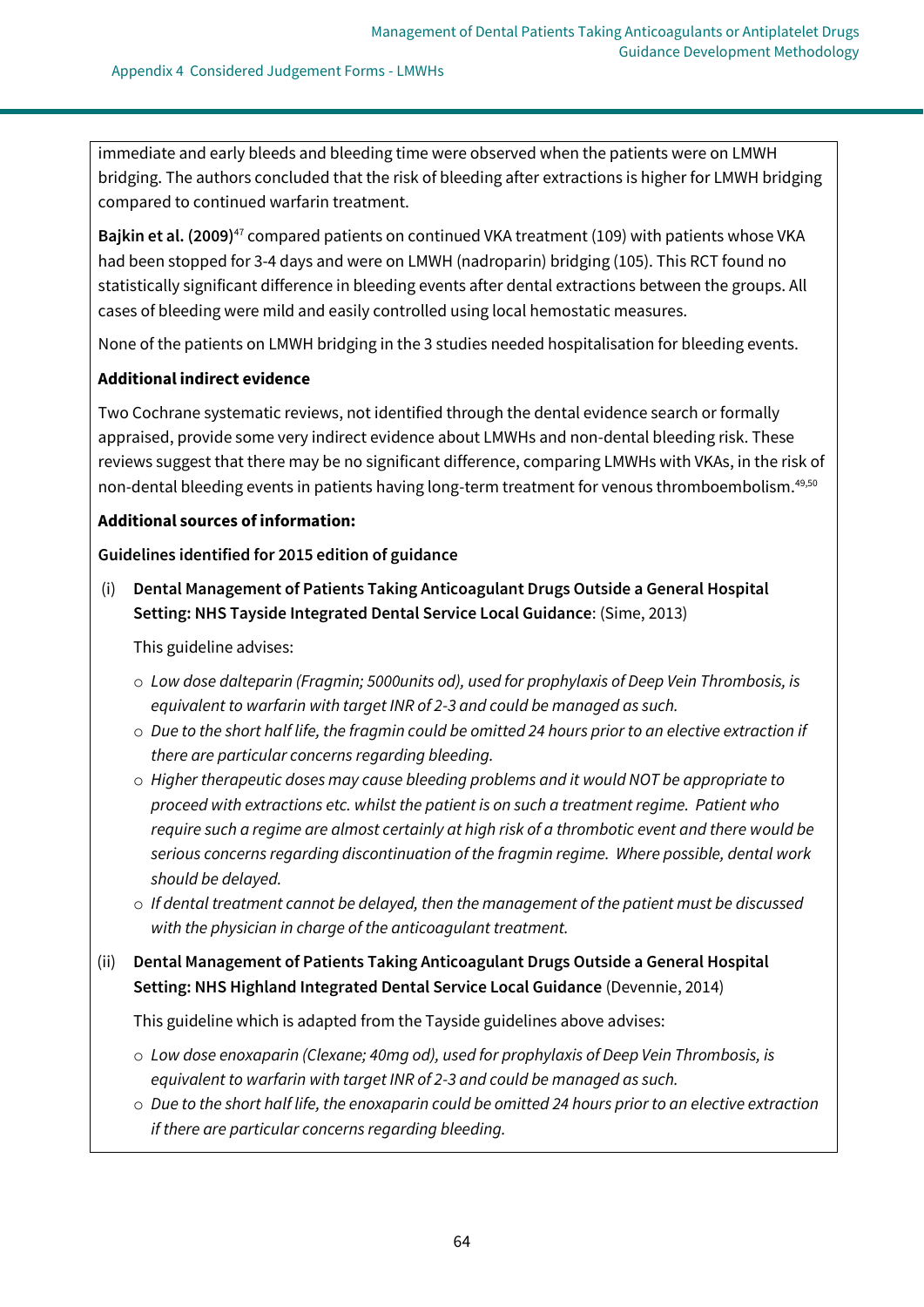# (iii) **American College of Chest Physicians Evidence-Based Clinical Practice Guidelines -** Perioperative Management of Antithrombotic Therapy (2012)<sup>48</sup>

o *In patients who are receiving bridging anticoagulation with therapeutic-dose SC LMWH, we suggest administering the last preoperative dose of LMWH approximately 24 h before surgery instead of 12 h before surgery (Grade 2C).*

Grade 2C refers to a weak recommendation, based on low or very low quality evidence.

## **(iv) Extracts from Summary of Product Characteristics (SPC) sheets**

Extracts from the drug SPC sheets refer to bleeding but are not necessarily specific to surgical bleeding and certainly not specific to dental surgery.

Dalteparin [\(https://www.medicines.org.uk/emc/product/4247/smpc\)](https://www.medicines.org.uk/emc/product/4247/smpc)

- o *The risk of bleeding is depending on dose. Most bleedings are mild. Severe bleedings have been reported, some cases with fatal outcome.*
- o *Caution should be exercised in patients in whom there is an increased risk of bleeding complications, e.g. following surgery or trauma, haemorrhagic stroke, severe liver or renal failure, thrombocytopenia or defective platelet function, uncontrolled hypertension, hypertensive or diabetic retinopathy, patients receiving concurrent anticoagulant/antiplatelet agents. Caution shall also be observed at high-dose treatment with dalteparin (such as those needed to treat acute deep-vein thrombosis, pulmonary embolism, and unstable coronary artery disease).*
- o *Elderly patients (especially patients aged eighty years and above) may be at an increased risk for bleeding complications within the therapeutic dosage ranges. Careful clinical monitoring is advised.*

Enoxaparin [\(https://www.medicines.org.uk/emc/product/1695/smpc\)](https://www.medicines.org.uk/emc/product/1695/smpc)

- o *No increased bleeding tendency is observed in the elderly with the prophylactic dosage ranges. Elderly patients (especially patients eighty years of age and older) may be at an increased risk for bleeding complications with the therapeutic dosage ranges.*
- o Haemorrhage is listed as a common adverse reaction. *These included major haemorrhages, reported at most in 4.2 % of the patients (surgical patients). Some of these cases have been fatal. In surgical patients, haemorrhage complications were considered major: (1) if the haemorrhage caused a significant clinical event, or (2) if accompanied by haemoglobin decrease ≥ 2 g/dL or transfusion of 2 or more units of blood products*.

Tinxaparin [\(https://www.medicines.org.uk/emc/product/3630/smpc\)](https://www.medicines.org.uk/emc/product/3630/smpc)

No relevant information on bleeding risk

(v) **North West Medicines Information - Draft Dental LMWH FAQ** (June 2021, E. Parker, unpublished)

The draft document summarises relevant information and evidence and provides proposed advice for managing dental patients taking LMWHs based on whether the patient is on a prophylactic or therapeutic dose. The following information is extracted from the draft:

*The risk of bleeding associated with LMWHs is dose-dependent. When assessing a patient, it is important to establish the indication and dose of the LMWH in order to assess if it is a prophylactic or*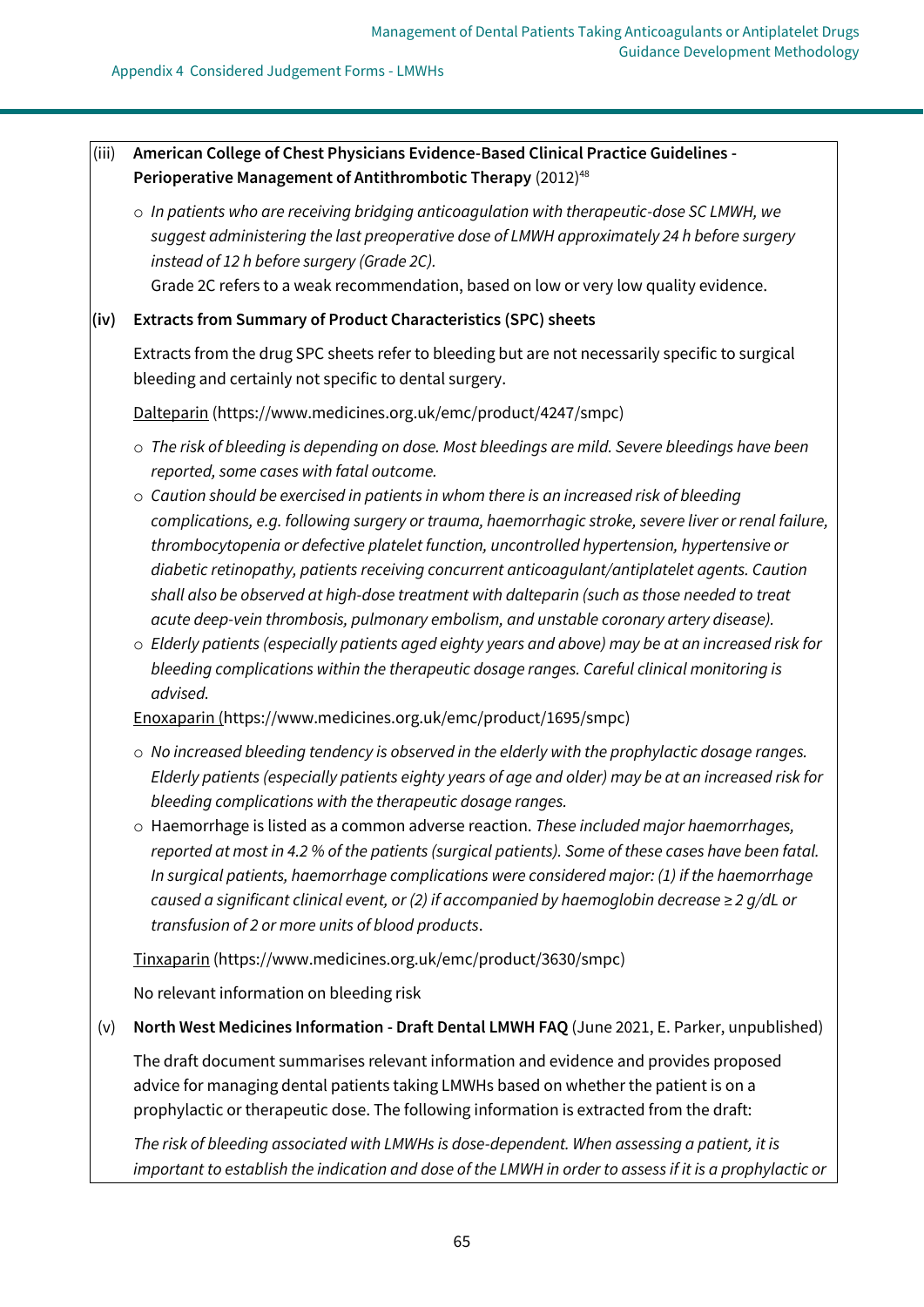*treatment dose. Lower doses are used for prophylaxis of venous thromboembolism, whereas treatment doses tend to be much higher. The dose for prophylactic and treatment doses vary for individuals, mainly depending on their weight and renal function. The dose is often adjusted by the specialist team to unlicensed doses for the indication, this is guided by antiXa levels. Therefore what is a prophylactic and treatment dose for individual patients will often lie outside of licensed doses for these indications (with overlap between the two).*

*Sometimes it is clear from the indication whether the LMWH is treatment dose or prophylactic dose (e.g. recent DVT or PE will be treatment dose). If not, the guide below can help to judge whether likely on treatment or prophylactic dose. If unsure, contact the specialist*:

Does the patient have renal impairment or extreme body weight (e.g. <50kg or >100kg)?



Dose likely to have been adjusted. Specialist will be  $\Rightarrow$  able to confirm whether treatment or prophylactic dosing. Use table 1 as a guide for whether dose is likely prophylactic or treatment dose

Table 1. Licensed Prophylactic and Treatment Doses of LMWH

| <b>LMWH</b>                        | Prophylactic dose*                 | Treatment dose*                                                                                              |
|------------------------------------|------------------------------------|--------------------------------------------------------------------------------------------------------------|
| Dalteparin (Fragmin <sup>®</sup> ) | 2,500-5,000 units OD               | 7,500-18,000 units OD<br>In a 70kg adult expect 15,000<br>units OD                                           |
| Enoxaparin (Clexane <sup>®</sup> ) | 20-40mg OD<br>2,000-4,000 units OD | 100-150 units/kg OD OR<br>BD (1-1.5mg/kg)<br>In a 70kg adult expect 7,000-<br>10,500 units OD OR BD 70-105mg |
| Tinzaparin (Innohep®)              | 3,500-4,500 units OD               | 175 units/kg OD<br>In a 70kg adult expect 12,250<br>units OD                                                 |

\*Doses may be reduced in renal impairment

*Overall, the evidence for peri-operative management of LMWH is limited.*

*For patients on prophylactic LMWH, pragmatically, the bleeding risk is likely lower than in those fully anticoagulated on warfarin or a DOAC. Therefore if OACs could be continued it seems reasonable to continue prophylactic LMWH to avoid delays in dental procedures.* 

*For patients on treatment-dose LMWH, the experience of local secondary care clinicians suggests that it may be reasonable to continue to treat these patients similarly to those on warfarin or DOACs*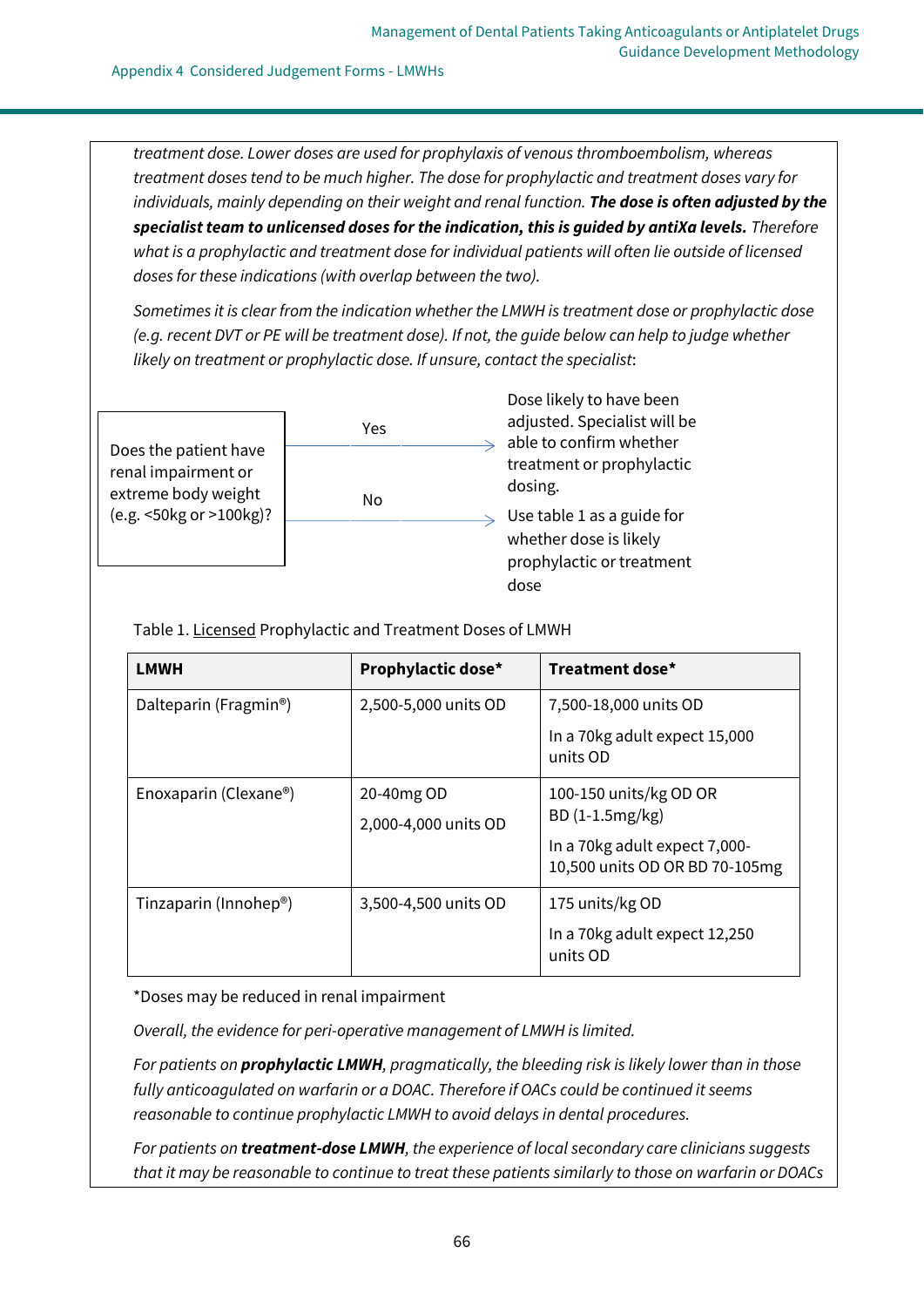Appendix 4 Considered Judgement Forms - LMWHs

*using local haemostatic measures, at least for dental procedures with a lower risk of post-operative bleeding. However, other studies suggest added caution with this approach due to a likely higher bleeding risk with LMWH. Further studies are needed in this area to assess whether this potentially higher bleeding risk would affect the risk of dental procedures in primary care; until such a time it is recommended that management of these patients is discussed with the local anticoagulation specialist or dental hospital for further advice on treatment.*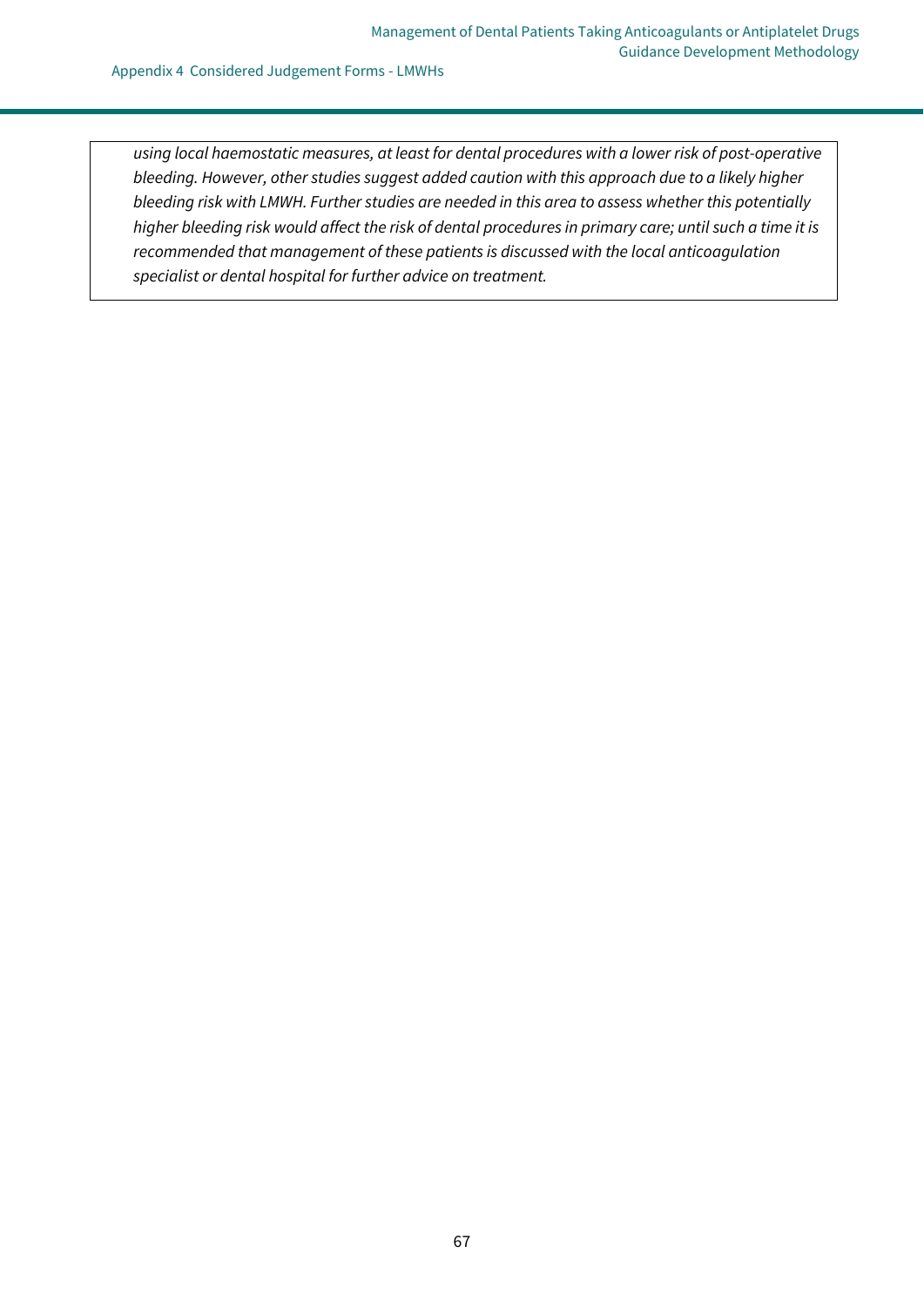# **Clinical Question 5**

# **Q5: Should other measures be used for dental treatment on patients taking anticoagulants or antiplatelet drugs?**

# **Recommendation in 2015 version of guidance:**

No key recommendation made.

Basis:

There is insufficient evidence to indicate any additional benefit of tranexamic acid to minimise bleeding when used in conjunction with other haemostatic measures for dental procedures.

The evidence considered previously is documented in the *Management of Dental Patients Taking Anticoagulants or Antiplatelet Drugs Guidance Development Methodology (2015)* (available on request).

# **1. Summary of evidence since 2015 edition of guidance**

*Summarise the evidence for the effects of the intervention on the important outcomes including the ratings for the certainty of the evidence. Comment on the degree of consistency demonstrated by the available evidence. Note where evidence is lacking.*

Several recent systematic reviews (SRs)<sup>8,15,16,20,23</sup> assess the effectiveness of haemostatic measures for reducing the bleeding risk from dental procedures in patients on antithrombotic therapies. Some of these include new studies, in addition to studies considered previously, and report meta-analysis of the data, including a network meta-analysis.

Four SRs<sup>8,15,20,23</sup> compared different haemostatic measures with placebo or with each other and reached similar conclusions. Three of the SRs<sup>8,20,23</sup> found that tranexamic acid (TXA) has a statistically significant beneficial effect in reducing bleeding risk in patients on various antithrombotic therapies having dental treatment, when compared to placebo. The effects included from 3 to7 fold less risk, and 25% reduced risk, depending on the analysis. All of the SRs concluded that there was no significant difference in bleeding outcomes comparing TXA with other haemostatic measures, including N-butyl-2-cyanoacrylate, CaSO4, Ankaferd blood stopper (a herbal product), gelatin sponge, chitosan, sutures or gauze compression. Dental treatments were mostly extractions although other procedures were included in some studies. Patients were most commonly taking VKAs.

A recently published RCT<sup>51</sup>, not included in the SRs, found that in patients taking DOACs, TXA appeared to reduce delayed bleeds and postoperative oral bleeding if multiple teeth were extracted but did not seem to reduce the rate of periprocedural or early postoperative oral bleeding compared to placebo.

Overall, there is **moderate certainty** evidence that TXA reduces the risk of bleeding for patients on antithrombotic therapy compared to placebo but it may not have significant benefits compared to other measures including other haemostatic agents or pressure with gauze.

**Does the evidence differ from previously?**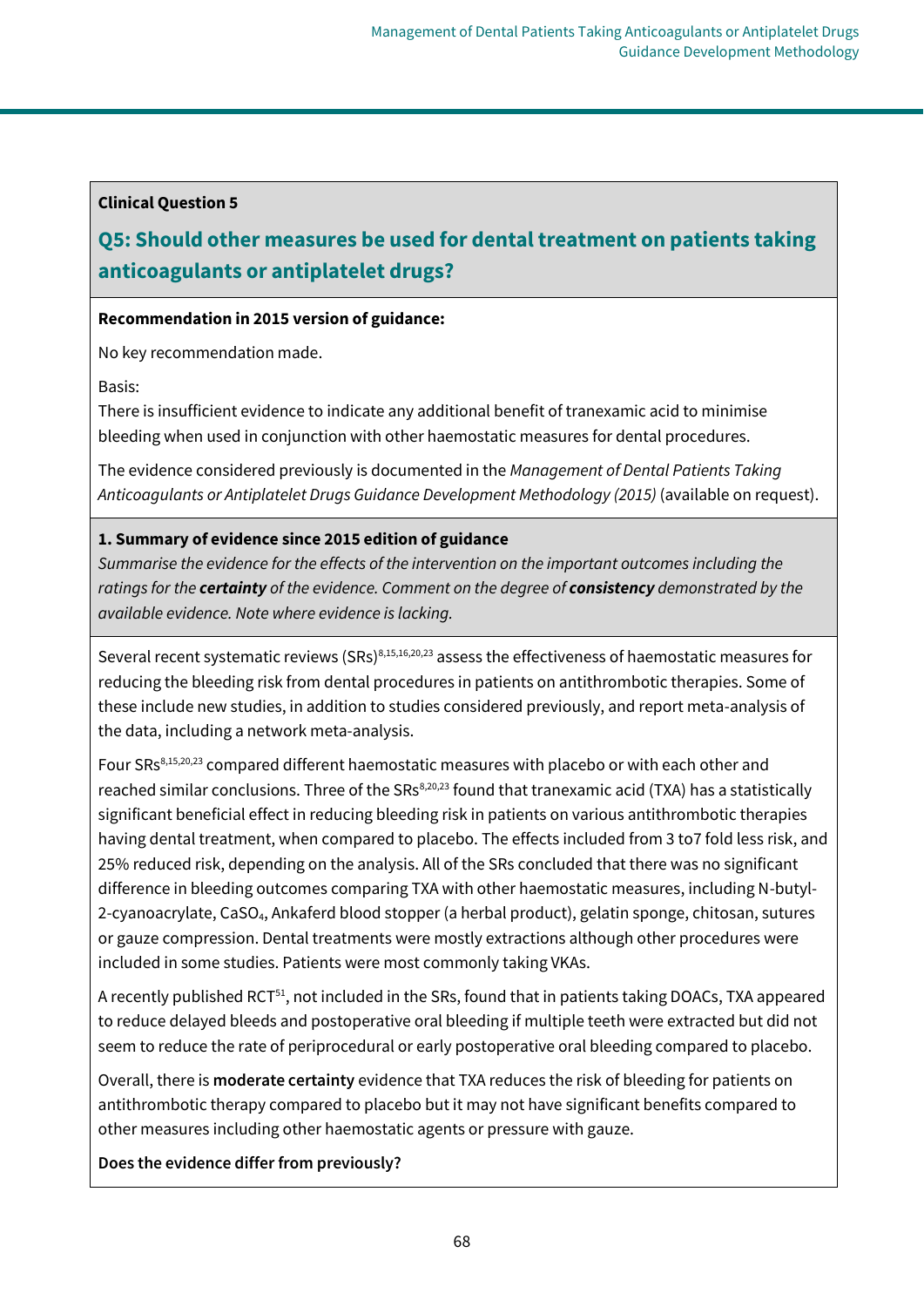Appendix 4 Considered Judgement Forms – Additional haemostatic measures

The conclusions from these SRs are very similar to those from the evidence review carried out for the first edition of the guidance.

## **Additional sources of information**

Some of the guidelines cited for the first edition of the guidance recommended the use of haemostatic agents including TXA to minimize the risk of bleeding for patients on oral anticoagulants.

See Section 10 of this form for further details of the evidence.

# **2. Balance of effects**

*Comment on the desirable and undesirable effects of the intervention and how substantial the effects are. Indicate whether the overall balance of effects favours the intervention or comparison.*

Although the use of TXA may be beneficial compared to placebo in reducing the risk of bleeding complications from dental procedures for patient on antithrombotic therapy, it might not have significant benefits compared to other agents or measures such as pressure with gauze.

Adverse events reported in some studies include a bad or sour taste, nausea, tedious treatment or a slight burning feeling, although some of these were also reported in the placebo group.

### **3. Subgroup considerations**

*Comment here on any subgroup considerations e.g. should recommendations for patients at high or low risk be considered separately?*

No specific subgroups were identified.

# **4. Values and preferences**

*Summarise any evidence or information on values and preferences.*

No information on patient preference about the use of additional haemostatic measures for dental treatment was identified.

### **6. Acceptability**

*Is the intervention acceptable to patients, dental team and other stakeholders?*

The use of TXA for dental treatment may be expensive and inconvenient for reasons below.

### **7. Feasibility**

*Comment on cost, resource implications and implementation considerations, if applicable.*

Tranexamic acid is not in the dental formulary and cannot be prescribed or dispensed by GDPs (unless privately). A GDP could only request that a GMP prescribes it. In addition, TXA is not available as a mouthwash and would have to be prepared 'off-label'.

### **8. Other factors**

*Indicate any other factors taken into account.*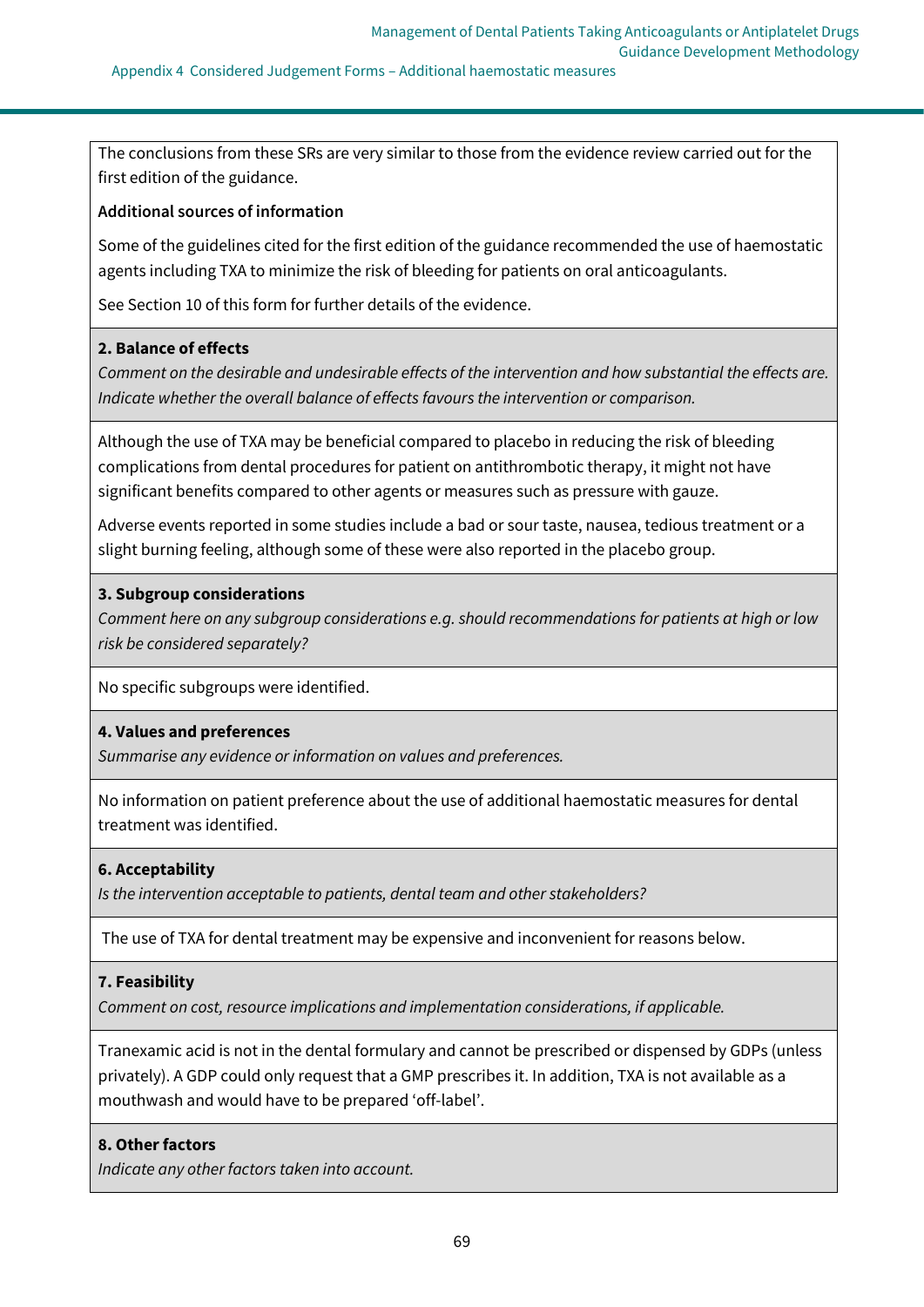Appendix 4 Considered Judgement Forms – Additional haemostatic measures

### None

### **9. Considered judgment and key recommendation**

*Summarise the group's judgements for the recommendation including which criteria were most influential for the decision. Record any dissenting opinion within the group and how a consensus was reached, if applicable.*

*State the recommendation for the guidance, clearly indicating the strength, using GRADE appropriate wording.*

The group's considered judgement was to not make a recommendation for tranexamic acid as an additional haemostatic measure for dental treatment in patients taking anticoagulant or antiplatelet drugs. This is based on the evidence suggesting a lack of benefit of TXA compared to other measures and the practical issues with its provision in dentistry.

# **10. Additional information**

*Include any further information that is relevant to the considered judgement.*

# **Details of Systematic Reviews**

Five systematic reviews, one including a network meta-analysis, assessed the effectiveness of haemostatic measures for reducing the bleeding risk from dental procedures in patients on various antithrombotic therapies, comparing different measures with each other or with a placebo control.8,15,16,20,23 The SRs analysed data from overlapping groups of studies and carried out different comparisons and analysis.

Moreno-Drada et al. (2021)<sup>8</sup> carried out a network meta-analysis of bleeding risk (14 studies, 781 patients) and found a statistically significant reduction when tranexamic acid (TXA) was used as a haemostatic agent before dental procedures in patients taking an oral anticoagulant (Risk Ratio, RR - 3.46, 95% CI -7.63, -0.77). This result was rated as moderate certainty according to GRADE criteria. Beneficial effects were also found for N-butyl-2-cyanoacrylate (RR -35.00, 95% CI -107.12, -5.78) and CaSO<sup>4</sup> (RR -5.62, 95% CI -11.41, -1.03) compared to placebo, but the evidence was rated as very low certainty due to risk of bias, imprecision and indirectness.

No significant differences in risk of bleeding were found comparing different haemostatic agents with each other. There was also no significant difference detected in mean bleeding time comparing different haemostatic agents (TXA, herbal product Ankaferd blood stopper, chitosan, collagen sponge) with gauze pressure (4 studies, 162 patients).

Most studies reported on dental extractions, some included surgical extractions, periapical surgery, surgery for gingival hyperplasia or cystectomies. The most commonly used haemostatic agent was TXA. All studies were carried out in patients undergoing oral anticoagulation with coumarin derivatives. Studies evaluating DOACs were not found. There was a lack of studies that allowed direct comparisons to be made for agents other than TXA.

**Ockerman et al. (2019)**<sup>15</sup> carried out a qualitative assessment including many of the studies analysed by Morena-Drada et al. and reached similar conclusions. Six of the studies (5 including patients on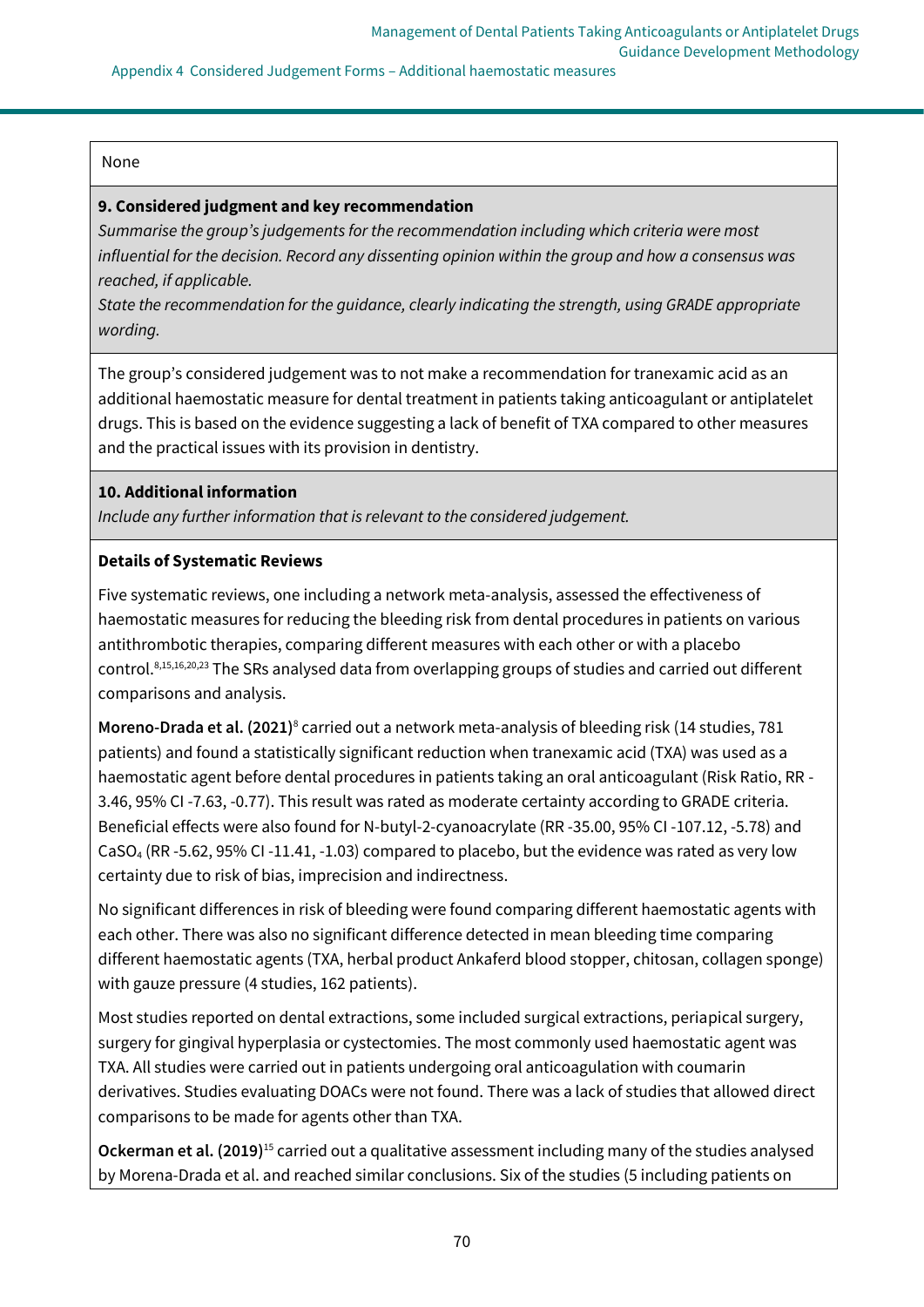continued anticoagulants and 1 including patients on continued antiplatelets), comparing bleeding outcomes after extractions for TXA (mouthwash, gauzes and sponges) compared to non-TXA haemostatic methods, found that TXA was not significantly better. Seven studies investigated local measures other than TXA but did not find significant differences in bleeding between the treatments. The authors concluded that no local haemostatic agent was superior to another and that TXA mouthwash is an effective haemostatic in patients on anticoagulants.

A Cochrane systematic review (**Engelen et al., 2018**) <sup>20</sup> compared post-operative bleeding and side effects for patients on continuous VKA (within therapeutic INR range) using an antifibrinolytic agent with those using a placebo or having usual care (including gauze compression, sutures, mucosal flap placement). The comparison of TXA with placebo showed a statistically significant beneficial effect regarding the number of post-operative bleeding episodes requiring intervention, with a pooled risk difference (RD) of -0.25 (95% CI -0.36 to -0.14, *p* <0.0001; 2 RCTs, 128 participants). For the comparison of TXA with either gelatin sponge and sutures or with dry gauze compression, there was no difference between the TXA and the standard care group (RD =0.02, 95% CI -0.07 to 0.11, *p* =0.7; 2 RCTs, 125 participants). The combined RD of all included trials was -0.13 (95% CI -0.30 to 0.05,  $p = 0.16$ ). There were no side effects of antifibrinolytic therapy that required treatment withdrawal (128 participants).

The quality of the evidence was rated as moderate for each of the comparisons because of downgrading for imprecision due to relatively small sample sizes. No eligible trials in people on continuous treatment with DOACs undergoing oral or dental procedures were identified.

**De Vasconcellos et al. (2017)**<sup>23</sup> conducted a similar analysis and reported a combined RR for postoperative bleeding in patients on VKA therapy receiving TXA, in comparison to the control group, of 0.13 (95% CI 0.05-0.36, *p* < 0.0001; 5 RCTs, 252 participants), indicating a protective effect of topical TXA on bleeding after minor oral surgeries. The evidence considered is judged to be of moderate certainty due to imprecision.

**Owattanapanich et al. (2019)**<sup>16</sup> carried out a different comparison to assess whether the use of local TXA reduces the bleeding risk in anticoagulated patients to levels for patients not taking any anticoagulant. The review found that the odds of developing post-procedural bleeding, in patients who were taking an oral anticoagulant and received local TXA treatment after a dental procedure, were approximately 2.4 times higher than for individuals who did not take an anticoagulant and underwent similar dental procedures (pooled OR=2.4, 95% CI 0.69-8.12, *p* =0.17; 4 studies, 1816 patients). The pooled effect estimate was not statistically significant, however, which could be interpreted as suggesting that TXA may be effective, although this is uncertain.

The procedures included were dental extractions and implants. Three studies included patients taking warfarin and one study included patients taking rivaroxaban. The evidence from the 4 observational studies used in the meta-analysis is likely to be of very low certainty due to downgrading for risk of bias and imprecision.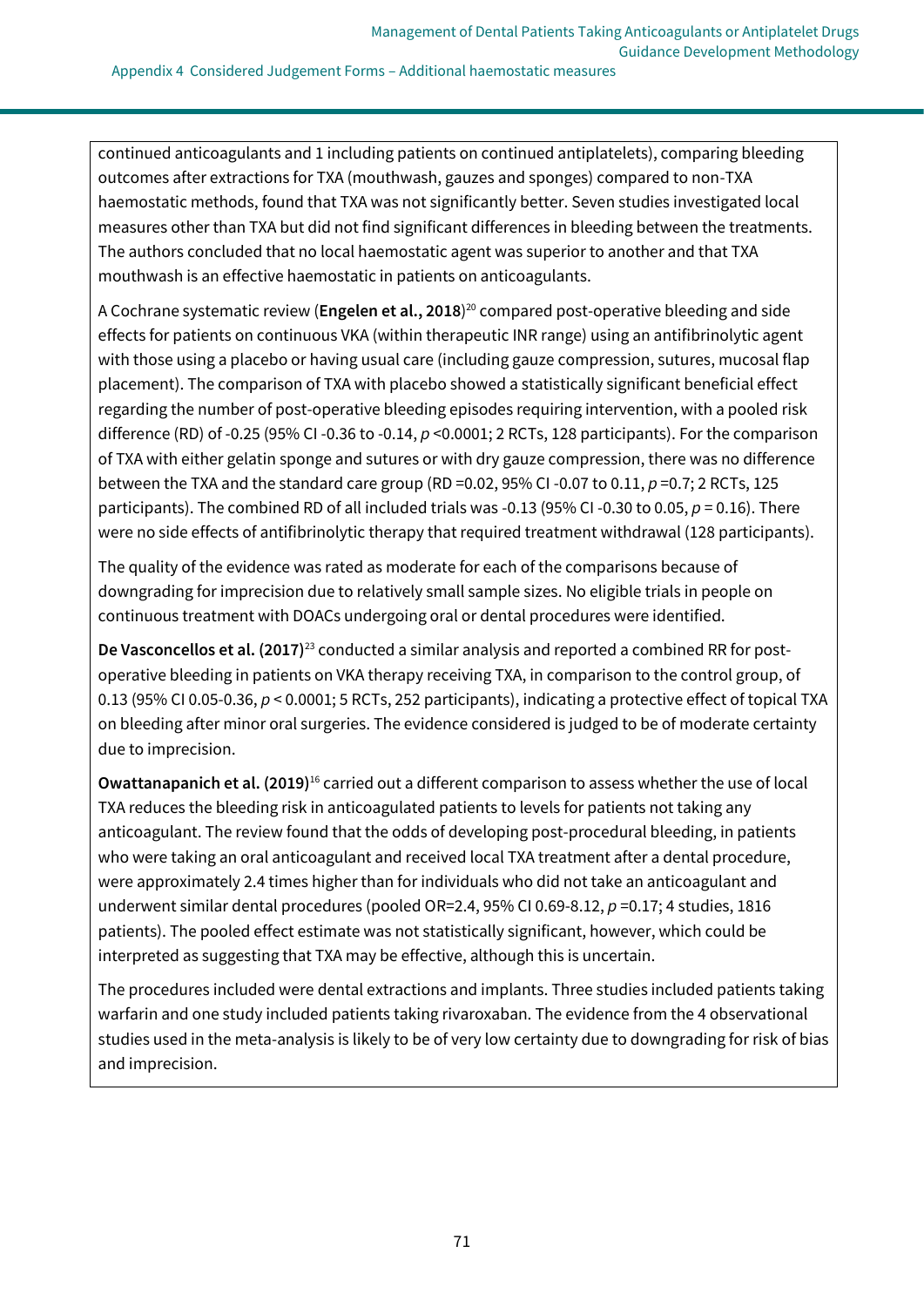## **Appendix 5 Environmental Considerations**

The guidance specific sustainability considerations for the second edition are reported in the following table.

| <b>Sustainability consideration</b>                                                                                                                                                                                                                                                                                     | <b>Action</b><br>e.g. changes made to the guidance, advice for practitioners and patients,<br>provision of resources etc.                                                                                                                                                                                                                                                                                                                                            |
|-------------------------------------------------------------------------------------------------------------------------------------------------------------------------------------------------------------------------------------------------------------------------------------------------------------------------|----------------------------------------------------------------------------------------------------------------------------------------------------------------------------------------------------------------------------------------------------------------------------------------------------------------------------------------------------------------------------------------------------------------------------------------------------------------------|
| <b>Travel</b>                                                                                                                                                                                                                                                                                                           |                                                                                                                                                                                                                                                                                                                                                                                                                                                                      |
| 1. The guidance aims to empower dental staff to treat patients taking<br>anticoagulants or antiplatelet drugs in primary care, minimising the<br>need for referral to secondary care. Treatment in local primary care<br>settings might contribute to minimising the distance travelled.                                | None                                                                                                                                                                                                                                                                                                                                                                                                                                                                 |
| 2. Establishing the patient's medical history, including their use of<br>anticoagulants or antiplatelet medication, is a key part of the bleeding<br>risk assessment. Incomplete or out-of-date information could result in<br>postponement of the treatment and the patient having to reattend on<br>another occasion. | To avoid extra travel for repeat appointments, practitioners could<br>consider:<br>Confirming the details of the patient's medical history by phone, in<br>$\bullet$<br>advance of the appointment, to check for any changes that could<br>impact treatment and require postponement.<br>Consulting with the patient's prescribing clinician, specialist or general<br>medical practitioner, prior to the appointment, if more information or<br>advice is required. |
|                                                                                                                                                                                                                                                                                                                         | A template form is provided with the guidance for recording local contact<br>details for medical, pharmacy, haematology, cardiology and secondary<br>dental care support.<br>Advice points were added in the guidance to note that contacting patients                                                                                                                                                                                                               |
|                                                                                                                                                                                                                                                                                                                         | or medical practitioners in advance of the dental appointment could<br>reduce wasted appointments and travel.                                                                                                                                                                                                                                                                                                                                                        |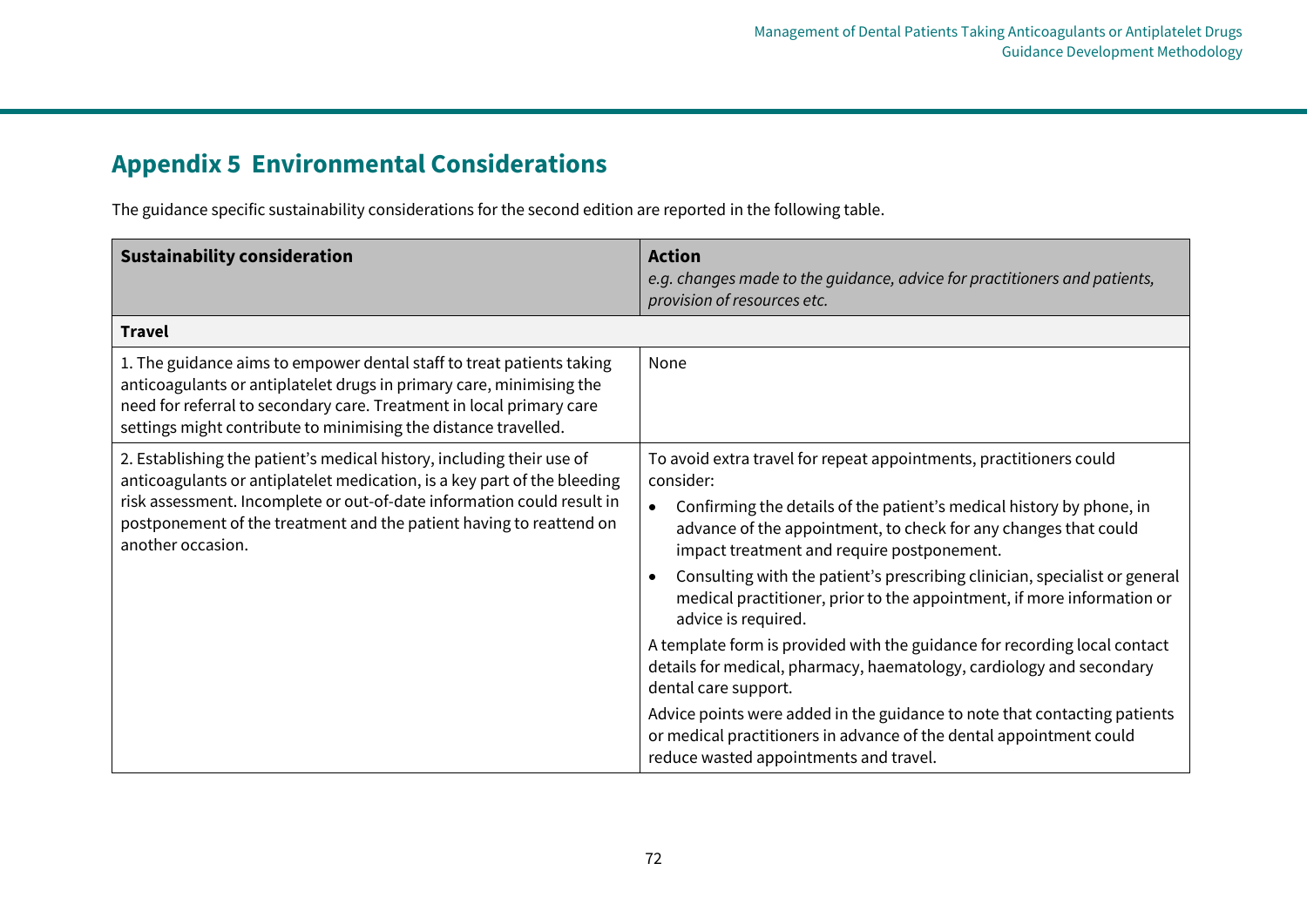| <b>Sustainability consideration</b>                                                                                                                                                                                                                                                                                                                                                    | <b>Action</b><br>e.g. changes made to the guidance, advice for practitioners and patients,<br>provision of resources etc.                                                                                                                                                                                                                                                                                                             |
|----------------------------------------------------------------------------------------------------------------------------------------------------------------------------------------------------------------------------------------------------------------------------------------------------------------------------------------------------------------------------------------|---------------------------------------------------------------------------------------------------------------------------------------------------------------------------------------------------------------------------------------------------------------------------------------------------------------------------------------------------------------------------------------------------------------------------------------|
| 3. Patient uncertainty about pre-treatment instructions (e.g. for INR<br>testing or to miss a dose of a DOAC) and failure to carry out required<br>preparation correctly could lead to postponement of treatment and the<br>need to reattend on another occasion.                                                                                                                      | The second edition of the guidance advises providing the patient with pre-<br>treatment instructions. To facilitate this, treatment advice sheets suitable<br>for recording individual instructions for the patient (e.g. for INR testing or<br>any pre-treatment modification of the drug schedule) were developed and<br>made available with the guidance. These can be provided digitally to<br>patients, or printed if necessary. |
|                                                                                                                                                                                                                                                                                                                                                                                        | An advice point was added in the guidance to note that providing pre-<br>treatment instructions could reduce wasted appointments and travel.                                                                                                                                                                                                                                                                                          |
| 4. The guidance strongly encourages suturing and packing for patients<br>taking anticoagulants or antiplatelet drugs, and advises that failure of<br>initial haemostasis will require packing and suturing at a later time.<br>Consequently, in addition to reducing the bleeding risk, suturing and<br>packing at the time of treatment may reduce the need for subsequent<br>travel. | An advice point was added to the guidance to further emphasise that<br>packing and suturing at the time of treatment may reduce the likelihood of<br>the patient having to reattend to manage post-operative bleeding.                                                                                                                                                                                                                |
| 5. The guidance advises carrying out procedures with a higher risk of<br>bleeding complications in a staged manner where possible. This will<br>result in additional appointments, with additional travel.                                                                                                                                                                             | No action taken.                                                                                                                                                                                                                                                                                                                                                                                                                      |
| Staging is only advised for higher bleeding risk procedures which may<br>be less commonly carried out than the low bleeding risk procedures.<br>Although staging treatment will increase travel, for the higher risk<br>circumstances specified, this is considered to be necessary for patient<br>safety.                                                                             |                                                                                                                                                                                                                                                                                                                                                                                                                                       |
| 6. The guidance advises referring patients who have an INR≥4 and<br>require urgent, invasive treatment, to secondary care. This could result                                                                                                                                                                                                                                           | Advising patients to contact the practice before attending for treatment if<br>their INR≥4 could help to reduce wasted appointments and travel. This<br>advice has been included in the patient pre-treatment advice sheets.                                                                                                                                                                                                          |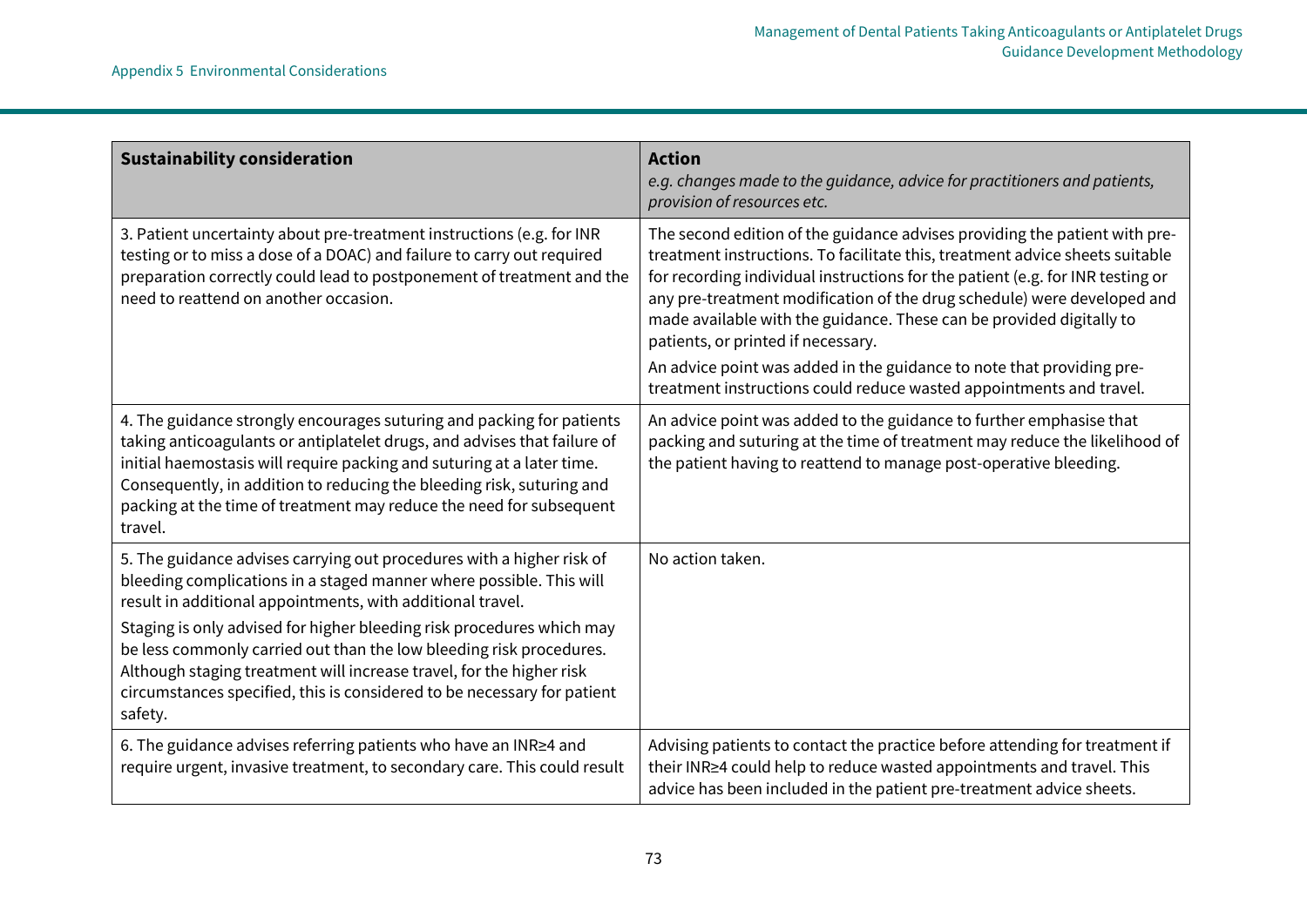| <b>Sustainability consideration</b>                                                                                                                                                                                                                                                                             | <b>Action</b><br>e.g. changes made to the guidance, advice for practitioners and patients,<br>provision of resources etc.                                                                                                                                                                                                                                                                                                                                                                                                                      |  |
|-----------------------------------------------------------------------------------------------------------------------------------------------------------------------------------------------------------------------------------------------------------------------------------------------------------------|------------------------------------------------------------------------------------------------------------------------------------------------------------------------------------------------------------------------------------------------------------------------------------------------------------------------------------------------------------------------------------------------------------------------------------------------------------------------------------------------------------------------------------------------|--|
| in additional and/or longer distance travel, however, it is considered<br>necessary for patient safety.                                                                                                                                                                                                         |                                                                                                                                                                                                                                                                                                                                                                                                                                                                                                                                                |  |
| <b>Equipment and supplies (procurement)</b>                                                                                                                                                                                                                                                                     |                                                                                                                                                                                                                                                                                                                                                                                                                                                                                                                                                |  |
| 7. Although, the advice on packing and suturing could reduce<br>additional travel required for managing post-operative bleeding<br>complications (discussed above), additional supplies may be required<br>including non-animal-based alternatives as advised by the guidance.                                  | To make most efficient use of, and minimise waste from the additional<br>supplies, practitioners could be advised to:<br>rotate stock for prolonging shelf life<br>$\bullet$<br>share between surgeries in practice<br>audit use to identify when items need to be ordered, to reduce stock<br>$\bullet$<br>and deliveries from suppliers<br>recycle wrapping materials e.g. carboard and plastic from sutures (if<br>uncontaminated)<br>This general sustainability advice on supplies may be included in SDCEP's<br>Practice Support Manual. |  |
| 8. Staging treatment, as noted in point 5., will lead to additional<br>appointments, involving additional travel, supplies (e.g. PPE), waste,<br>energy use and water (e.g. for instrument decontamination). However,<br>staging higher bleeding risk procedures is considered necessary for<br>patient safety. | No action taken.                                                                                                                                                                                                                                                                                                                                                                                                                                                                                                                               |  |
| <b>Energy</b>                                                                                                                                                                                                                                                                                                   |                                                                                                                                                                                                                                                                                                                                                                                                                                                                                                                                                |  |
| 9. Patient re-attendance for further haemostatic measures will also<br>increase energy use.                                                                                                                                                                                                                     | Advice points about minimising the need for re-attendance have been<br>added to the guidance, as in point 4. above.                                                                                                                                                                                                                                                                                                                                                                                                                            |  |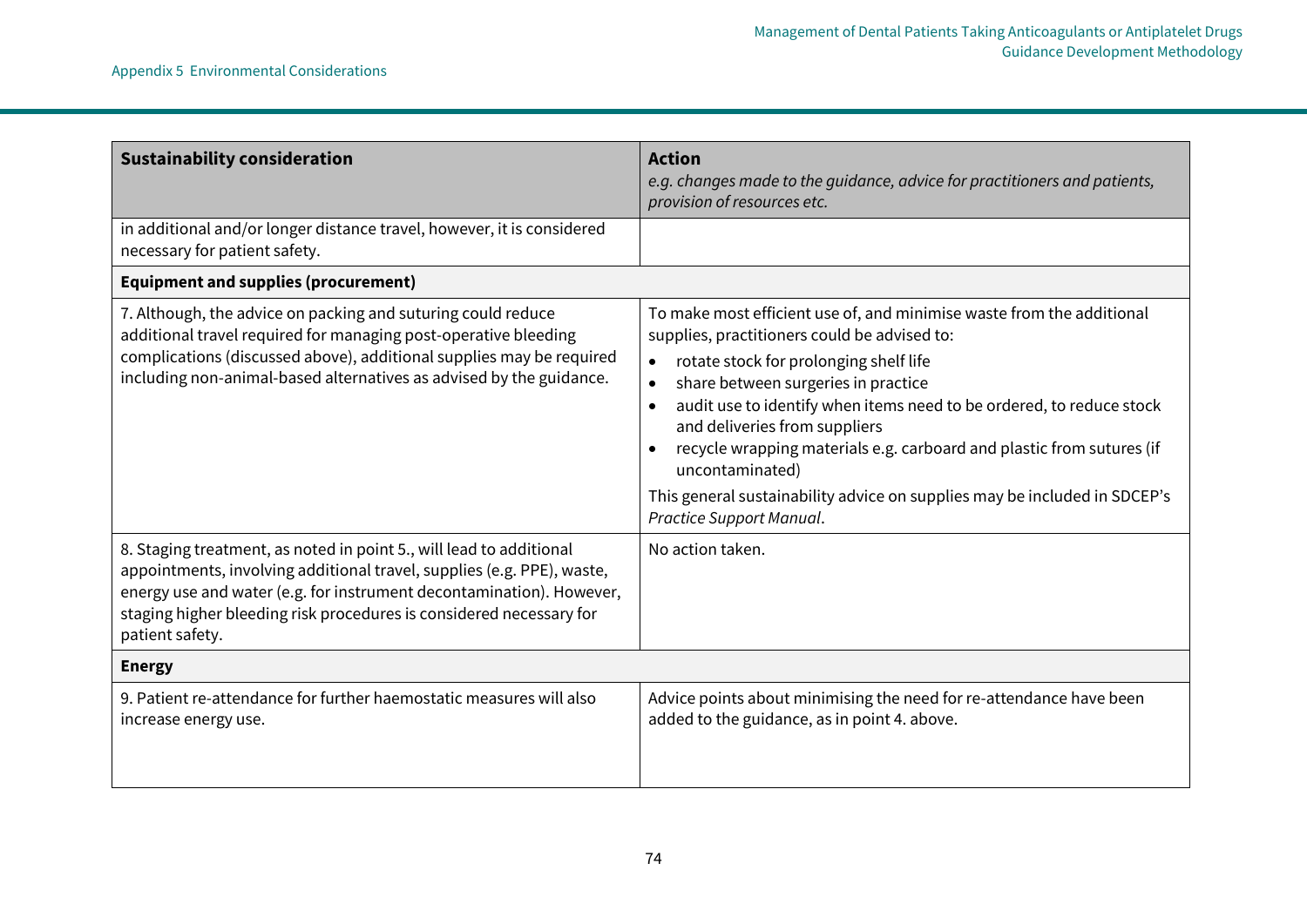| <b>Sustainability consideration</b>                                                                                                                                                                        | <b>Action</b><br>e.g. changes made to the guidance, advice for practitioners and patients,<br>provision of resources etc.                                                                |  |
|------------------------------------------------------------------------------------------------------------------------------------------------------------------------------------------------------------|------------------------------------------------------------------------------------------------------------------------------------------------------------------------------------------|--|
| Waste                                                                                                                                                                                                      |                                                                                                                                                                                          |  |
| 10. The guidance advises providing the patient with pre- and post-<br>treatment advice and emergency contact details. If printed, this will<br>obviously use paper, printing consumables and create waste. | The guidance notes that the information could be provided to patients<br>electronically or written. It is recognised that electronic versions might not<br>be suitable for all patients. |  |
| <b>Biodiversity and green space</b>                                                                                                                                                                        |                                                                                                                                                                                          |  |
| 11. No direct impacts specific to the guidance were identified.                                                                                                                                            | None                                                                                                                                                                                     |  |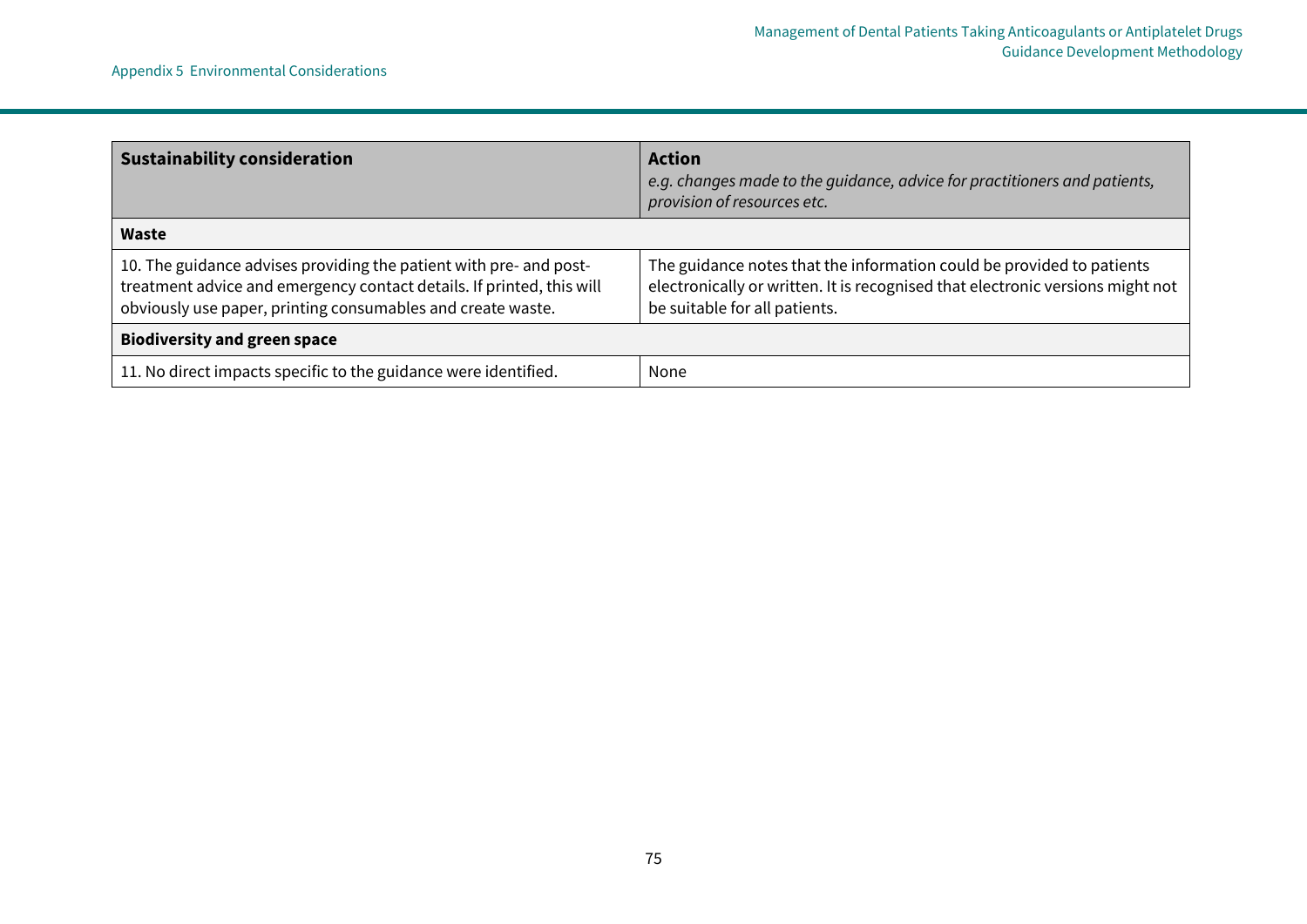## **References**

- 1. Clarkson JE, Ramsay CR, Eccles MP, et al. The translation research in a dental setting (TRiaDS) programme protocol. *Implementation Science.* 2010;5:57.
- 2. Shea BJ, Grimshaw JM, Wells GA, et al. Development of AMSTAR: a measurement tool to assess the methodological quality of systematic reviews. *BMC Medical Research Methodology.* 2007;7:10.
- 3. Shea BJ, Reeves BC, Wells G, et al. AMSTAR 2: a critical appraisal tool for systematic reviews that include randomised or non-randomised studies of healthcare interventions, or both. *BMJ.* 2017;358:j4008.
- 4. Centre for Sustainable Healthcare. Sustainable Dentistry. How to Guide for Dental Practices. 2018; [https://sustainablehealthcare.org.uk/dental-guide.](https://sustainablehealthcare.org.uk/dental-guide) Accessed 10 December 2021.
- 5. Public Health England. Carbon modelling within dentistry: towards a sustainable future. 2018; [www.gov.uk/government/publications/carbon-modelling-within-dentistry-towards](http://www.gov.uk/government/publications/carbon-modelling-within-dentistry-towards-a-sustainable-future)[a-sustainable-future.](http://www.gov.uk/government/publications/carbon-modelling-within-dentistry-towards-a-sustainable-future) Accessed 10 December 2021.
- 6. Calcia TBB, Oballe HJR, Silva AMdO, Friedrich SA, Muniz FWMG. Is alteration in single drug anticoagulant/antiplatelet regimen necessary in patients who need minor oral surgery? A systematic review with meta-analysis. *Clinical Oral Investigations.* 2021;25(6):3369-3381.
- 7. Miziara LNB, Sendyk WR, Ortega KL, Gallottini M, Sendyk DI, Martins F. Risk of Bleeding during Implant Surgery in Patients Taking Antithrombotics: A Systematic Review. *Seminars in Thrombosis and Hemostasis.* 2021;47(6):702-708.
- 8. Moreno-Drada JA, Abreu LG, Lino PA, Parreiras Martins MA, Pordeus IA, Nogueira Guimaraes de Abreu MH. Effectiveness of local hemostatic to prevent bleeding in dental patients on anticoagulation: A systematic review and network meta-analysis. *Journal of Cranio-Maxillofacial Surgery.* 2021;49(7):570-583.
- 9. Bajkin BV, Wahl MJ, Miller CS. Dental implant surgery and risk of bleeding in patients on antithrombotic medications: a review of the literature. *Oral Surgery, Oral Medicine, Oral Pathology and Oral Radiology.* 2020;130(5):522-532.
- 10. Ockerman A, Bornstein MM, Leung YY, Li SKY, Politis C, Jacobs R. Incidence of bleeding after minor oral surgery in patients on dual antiplatelet therapy: a systematic review and meta-analysis. *International Journal of Oral and Maxillofacial Surgery.* 2020;49(1):90-98.
- 11. Chahine J, Khoudary MN, Nasr S. Anticoagulation Use prior to Common Dental Procedures: A Systematic Review. *Cardiology Research & Practice.* 2019;2019:1-13.
- 12. de Andrade NK, Motta RHL, Bergamaschi CC, et al. Bleeding Risk in Patients Using Oral Anticoagulants Undergoing Surgical Procedures in Dentistry: A Systematic Review and Meta-Analysis. *Frontiers in Pharmacology.* 2019;10:866.
- 13. Li L, Zhang W, Yang Y, Zhao L, Zhou X, Zhang J. Dental management of patient with dual antiplatelet therapy: a meta-analysis. *Clinical Oral Investigations.* 2019;23(4):1615-1623.
- 14. Manfredi M, Dave B, Percudani D, et al. World workshop on oral medicine VII: Direct anticoagulant agents management for invasive oral procedures: A systematic review and meta-analysis. *Oral Diseases.* 2019;25 Suppl 1:157-173.
- 15. Ockerman A, Miclotte I, Vanhaverbeke M, et al. Local haemostatic measures after tooth removal in patients on antithrombotic therapy: a systematic review. *Clinical Oral Investigations.* 2019;23(4):1695-1708.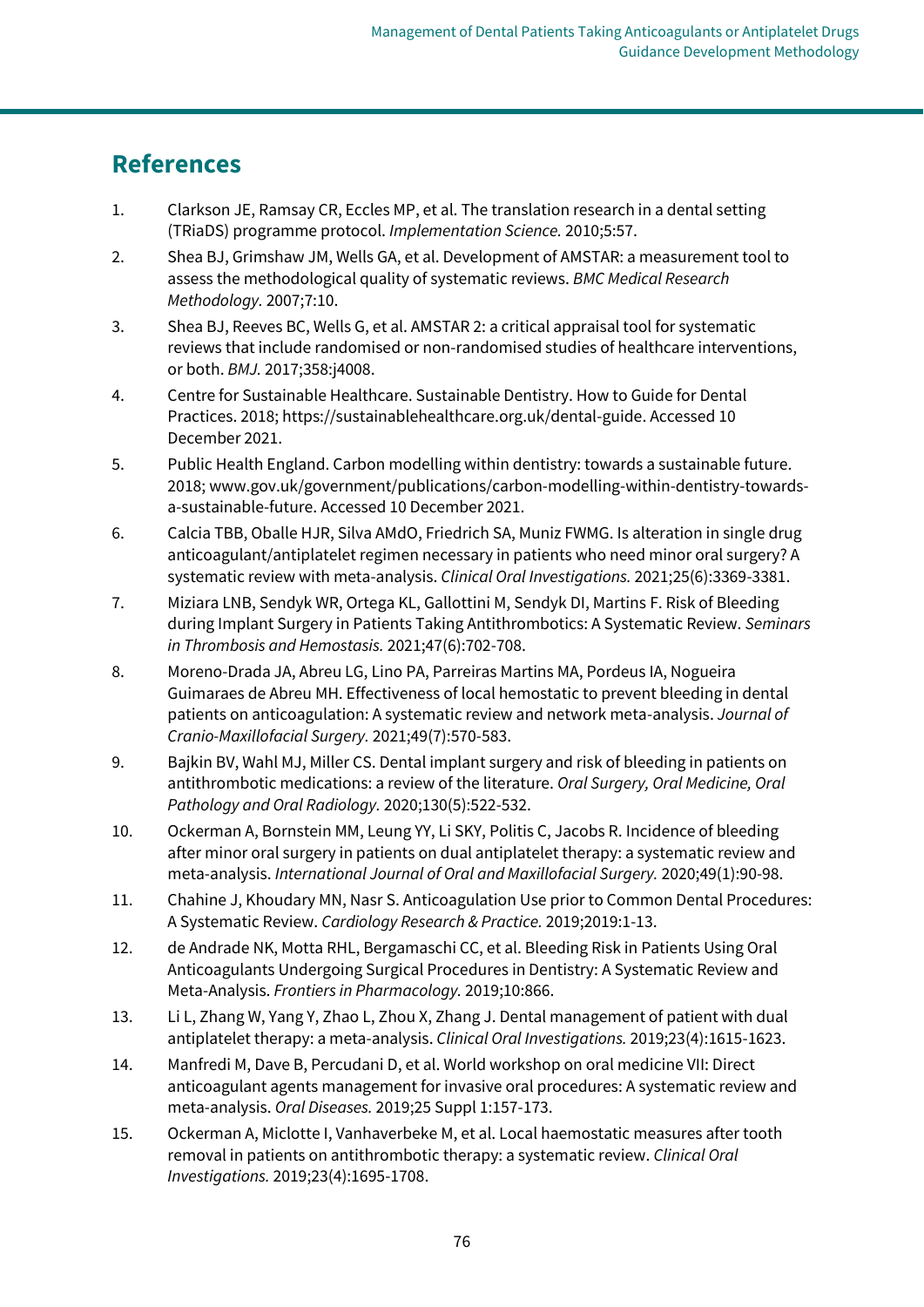- 16. Owattanapanich D, Ungprasert P, Owattanapanich W. Efficacy of local tranexamic acid treatment for prevention of bleeding after dental procedures: A systematic review and meta-analysis. *Journal of Dental Sciences.* 2019;14(1):21-26.
- 17. Villanueva J, Salazar J, Alarcon A, et al. Antiplatelet therapy in patients undergoing oral surgery: A systematic review and meta-analysis. *Medicina Oral, Patologia Oral y Cirugia Bucal.* 2019;24(1):e103-e113.
- 18. Zabojszcz M, Malinowski KP, Janion-Sadowska A, et al. Safety of dental extractions in patients on dual antiplatelet therapy - a meta-analysis. *Postepy w kardiologii interwencyjnej = Advances in Interventional Cardiology.* 2019;15(1):68-73.
- 19. Bensi C, Belli S, Paradiso D, Lomurno G. Postoperative bleeding risk of direct oral anticoagulants after oral surgery procedures: a systematic review and meta-analysis. *International Journal of Oral and Maxillofacial Surgery.* 2018;47(7):923-932.
- 20. Engelen ET, Schutgens REG, Mauser‐Bunschoten EP, van Es RJJ, van Galen KPM. Antifibrinolytic therapy for preventing oral bleeding in people on anticoagulants undergoing minor oral surgery or dental extractions. *Cochrane Database of Systematic Reviews.* 2018;7:CD012293.
- 21. Lusk KA, Snoga JL, Benitez RM, Sarbacker GB. Management of Direct-Acting Oral Anticoagulants Surrounding Dental Procedures With Low-to-Moderate Risk of Bleeding. *Journal of Pharmacy Practice.* 2018;31(2):897190017707126.
- 22. Villanueva J, Vergara D, Núñez L, et al. Risk of postsurgical hemorrhage in patients with antitrombotic treatment undergoing oral surgery: A systematic review and metanalysis. *Rev clín periodoncia implantol rehabil oral (Impr).* 2018;11(2):121-127.
- 23. de Vasconcellos SJ, de Santana Santos T, Reinheimer DM, Faria ESAL, de Melo MF, Martins-Filho PR. Topical application of tranexamic acid in anticoagulated patients undergoing minor oral surgery: A systematic review and meta-analysis of randomized clinical trials. *Journal of Cranio-Maxillofacial Surgery.* 2017;45(1):20-26.
- 24. Lanau N, Mareque J, Giner L, Zabalza M. Direct oral anticoagulants and its implications in dentistry. A review of literature. *Journal of Clinical and Experimental Dentistry.*  2017;9(11):e1346-e1354.
- 25. Shi Q, Xu J, Zhang T, Zhang B, Liu H. Post-operative bleeding risk in dental surgery for patients on oral anticoagulant therapy: A meta-analysis of observational studies. *Frontiers in Pharmacology.* 2017;8(FEB):58.
- 26. Yang S, Shi Q, Liu J, Li J, Xu J. Should oral anticoagulant therapy be continued during dental extraction? A meta-analysis. *BMC Oral Health.* 2016;16(1):81.
- 27. Ruiz-Gutiérrez MF, Oliva-Mella P. Management of patients on anticoagulant therapy undergoing dental extractions: a systematic review. *Rev Fac Odontol Univ Antioq.*  2016;27(2):389-403.
- 28. National Institute of Health and Care Excellence (NICE). Clinical Knowledge Summary. Anticoagulation-oral. 2021[; https://cks.nice.org.uk/topics/anticoagulation-oral/.](https://cks.nice.org.uk/topics/anticoagulation-oral/) Accessed 24 August 2021.
- 29. American Dental Association (ADA). Oral Health Topics. Oral Anticoagulant and Antiplatelet Medications and Dental Procedures. 2020; [www.ada.org/en/member](http://www.ada.org/en/member-center/oral-health-topics/oral-anticoagulant-and-antiplatelet-medications-and-dental-procedures)[center/oral-health-topics/oral-anticoagulant-and-antiplatelet-medications-and-dental](http://www.ada.org/en/member-center/oral-health-topics/oral-anticoagulant-and-antiplatelet-medications-and-dental-procedures)[procedures.](http://www.ada.org/en/member-center/oral-health-topics/oral-anticoagulant-and-antiplatelet-medications-and-dental-procedures) Accessed 24 August 2021.
- 30. AAOM Clinical Practice Statement: Subject: Management of Patients on Warfarin Therapy. *Oral Surgery, Oral Medicine, Oral Pathology and Oral Radiology.* 2016;122(6):702-704.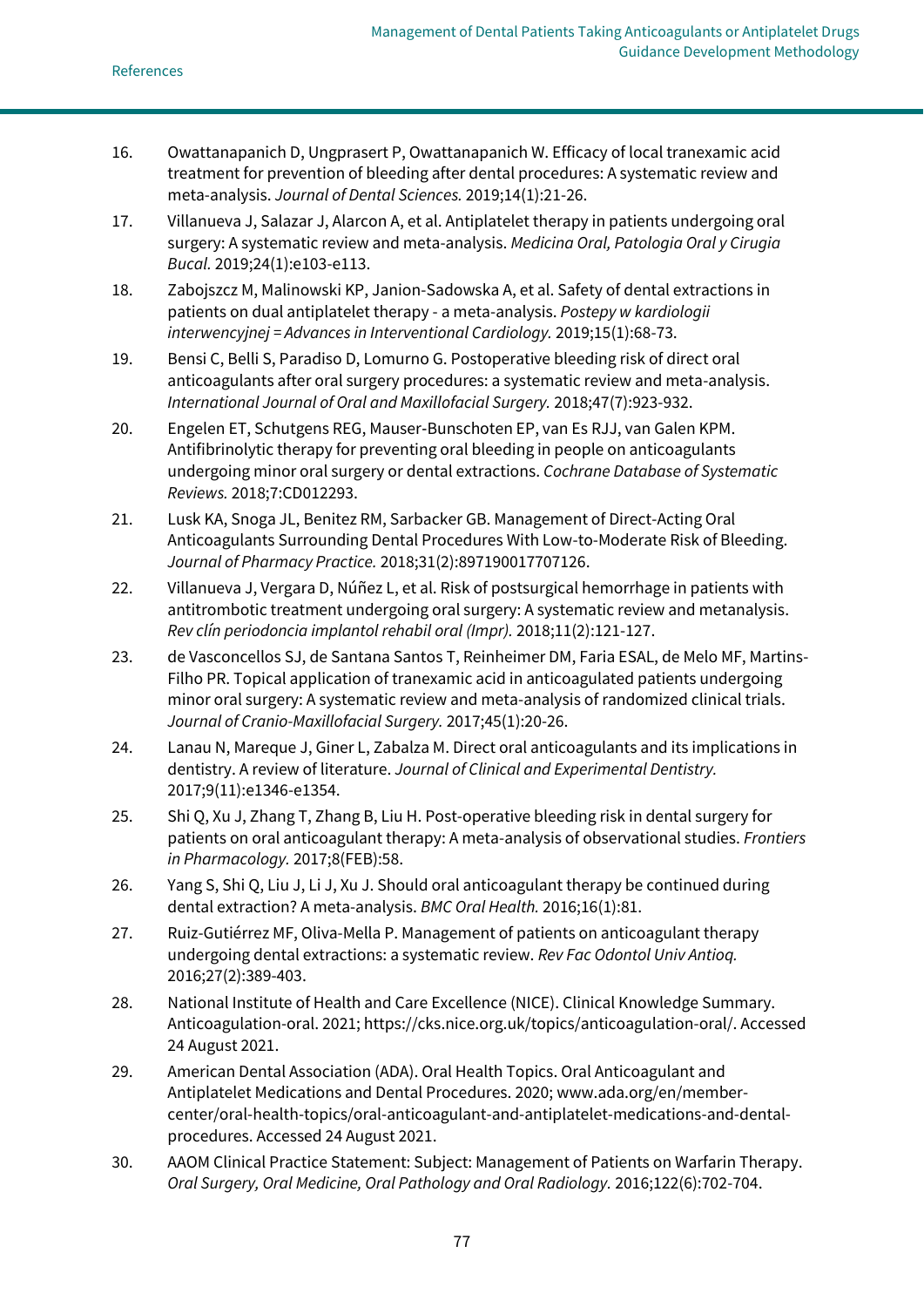- 31. New South Wales Clinical Excellence Commission. Guidelines on Perioperative Management of Anticoagulant and Antiplatelet Agents. 2018; [https://www.cec.health.nsw.gov.au/\\_\\_data/assets/pdf\\_file/0006/458988/Guidelines-on](https://www.cec.health.nsw.gov.au/__data/assets/pdf_file/0006/458988/Guidelines-on-perioperative-management-of-anticoagulant-and-antiplatelet-agents.pdf)[perioperative-management-of-anticoagulant-and-antiplatelet-agents.pdf.](https://www.cec.health.nsw.gov.au/__data/assets/pdf_file/0006/458988/Guidelines-on-perioperative-management-of-anticoagulant-and-antiplatelet-agents.pdf) Accessed 24 August 2021.
- 32. Hornor MA, Duane TM, Ehlers AP, et al. American College of Surgeons' Guidelines for the Perioperative Management of Antithrombotic Medication. *Journal of the American College of Surgeons.* 2018;227(5):521-536 e521.
- 33. British National Formulary. Prescribing in Dental Practice. [https://bnf.nice.org.uk/guidance/prescribing-in-dental-practice.html.](https://bnf.nice.org.uk/guidance/prescribing-in-dental-practice.html) Accessed 26 August 2021.
- 34. Villanueva J, Salazar J, Alarcón A, et al. Antiplatelet therapy in patients undergoing oral surgery: A systematic review and meta-analysis. *Medicina oral, patologia oral y cirugia bucal.* 2019;24(1):e103-e113.
- 35. Scottish Intercollegiate Guidelines Network. SIGN 129: Antithrombotics: indications and management. 2013[; www.sign.ac.uk/our-guidelines/antithrombotics-indications-and](http://www.sign.ac.uk/our-guidelines/antithrombotics-indications-and-management/)[management/.](http://www.sign.ac.uk/our-guidelines/antithrombotics-indications-and-management/) Accessed 24 August 2021.
- 36. Biondi-Zoccai GG, Lotrionte M, Agostoni P, et al. A systematic review and meta-analysis on the hazards of discontinuing or not adhering to aspirin among 50,279 patients at risk for coronary artery disease. *European Heart Journal.* 2006;27(22):2667-2674.
- 37. Iakovou I, Schmidt T, Bonizzoni E, et al. Incidence, predictors, and outcome of thrombosis after successful implantation of drug-eluting stents. *Journal of the American Medical Association.* 2005;293(17):2126-2130.
- 38. Airoldi F, Colombo A, Morici N, et al. Incidence and predictors of drug-eluting stent thrombosis during and after discontinuation of thienopyridine treatment. *Circulation.*  2007;116(7):745-754.
- 39. Sáez-Alcaide LM, Sola-Martín C, Molinero-Mourelle P, Paredes-Rodríguez V, Zarrias-Caballero C, Hernández-Vallejo G. Dental management in patients with antiplatelet therapy: A systematic review. *Journal of Clinical and Experimental Dentistry.*  2017;9(8):e1044-e1050.
- 40. Nathwani S, Martin K. Exodontia in dual antiplatelet therapy: the evidence. *British Dental Journal.* 2016;220(5):235-238.
- 41. National Institute of Health and Care Excellence (NICE). Clinical Knowledge Summary. Antiplatelet treatment. 2020[; https://cks.nice.org.uk/topics/antiplatelet-treatment/.](https://cks.nice.org.uk/topics/antiplatelet-treatment/) Accessed 24 August 2021.
- 42. Grines CL, Bonow RO, Casey DE, Jr., et al. Prevention of premature discontinuation of dual antiplatelet therapy in patients with coronary artery stents: a science advisory from the American Heart Association, American College of Cardiology, Society for Cardiovascular Angiography and Interventions, American College of Surgeons, and American Dental Association, with representation from the American College of Physicians. *Journal of the American Dental Association.* 2007;138(5):652-655.
- 43. Steffel J, Collins R, Antz M, et al. 2021 European Heart Rhythm Association Practical Guide on the Use of Non-Vitamin K Antagonist Oral Anticoagulants in Patients with Atrial Fibrillation. *Europace.* 2021.
- 44. Steffel J VP, Potpara TS, Albaladejo P, Antz M, Desteghe L, Haeusler KG, Oldgren J, Reinecke H, Roldan-Schilling V, Rowell N, Sinnaeve P, Collins R, Camm AJ, Heidbüchel H;